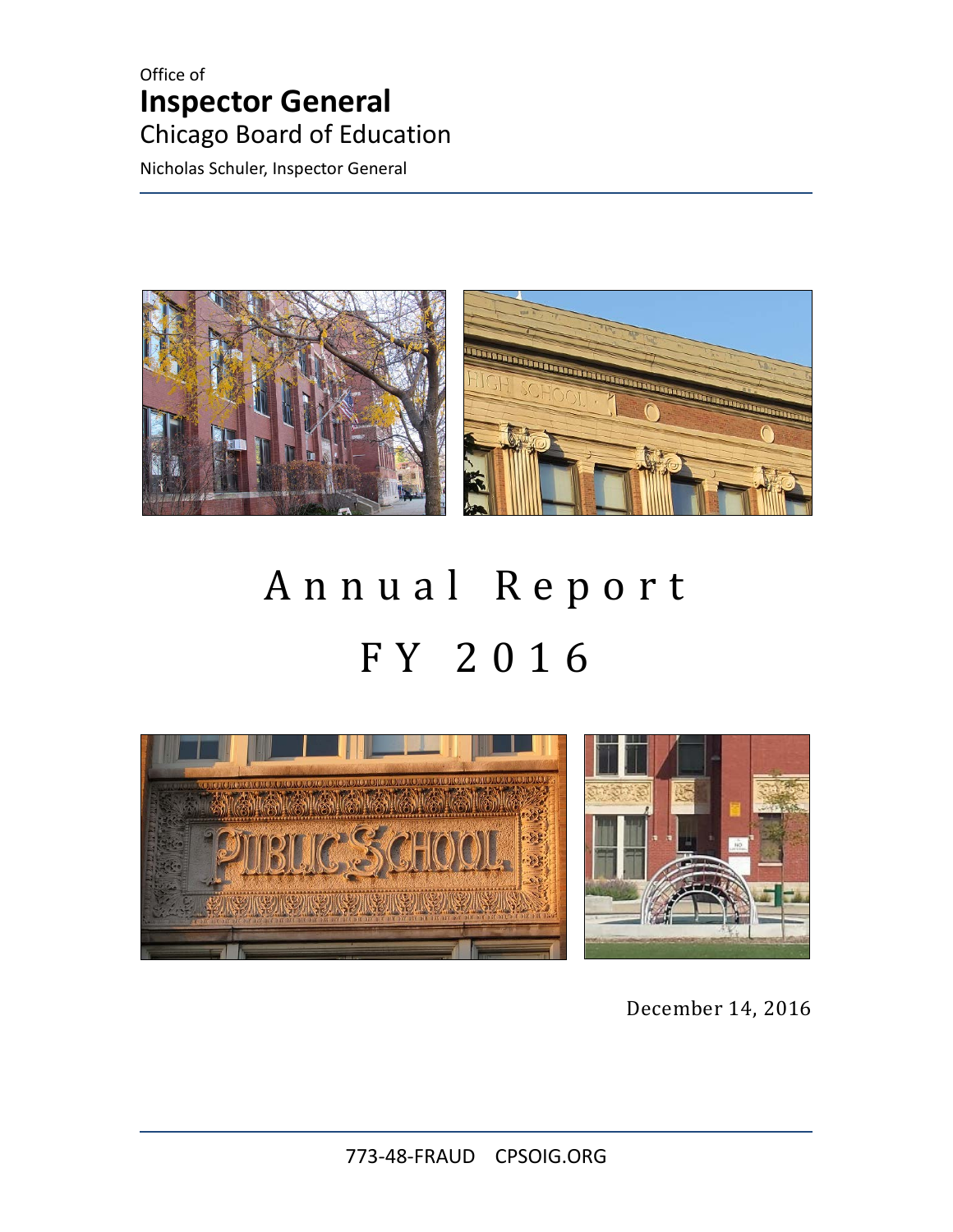#### December 14, 2016

To the citizens of Chicago and Illinois, elected officials of the State of Illinois and the City of Chicago, and the Chicago Board of Education:

The following Annual Report of the Office of Inspector General for the Chicago Board of Education includes a summary of reports and investigations made by the OIG for fiscal year 2016 (July 1, 2015, to June 30, 2016), and is filed pursuant to 105 ILCS 5/34-13.1(e).

In fiscal year 2016, the OIG continued to investigate problems involving the falsification of student attendance and enrollment data by Chicago Public Schools personnel. For example, the OIG found that:

- o Dropouts and truants at one high school were being fraudulently classified as homeschooled students to hide the fact that they were not attending school;
- o Principals, assistant principals, and others at four high schools were improperly and systematically changing student attendance records to make it appear as if those students were in class when they were actually absent; $1$ and
- o Attendance data was falsified at an elementary school by the principal, assistant principal and others.

The OIG also continued its work surrounding admissions fraud at the elite selectiveenrollment schools. Specifically, the OIG determined that eight students at (or applicants to) selective-enrollment schools were actually suburban residents. In addition, the OIG found that the addresses on the selective-enrollment applications of 18 more students had been falsified in order to gain an admissions advantage because the false address was in a lower socio-economic "tier". The OIG also concluded that it is simply too easy for parents of selective-enrollment applicants to game the admissions system by faking a move to a lower socio-economic tier to gain

<span id="page-1-0"></span> $1$  The OIG publicly reported on those investigations via a Significant Activity Report that was released on October 6, 2016.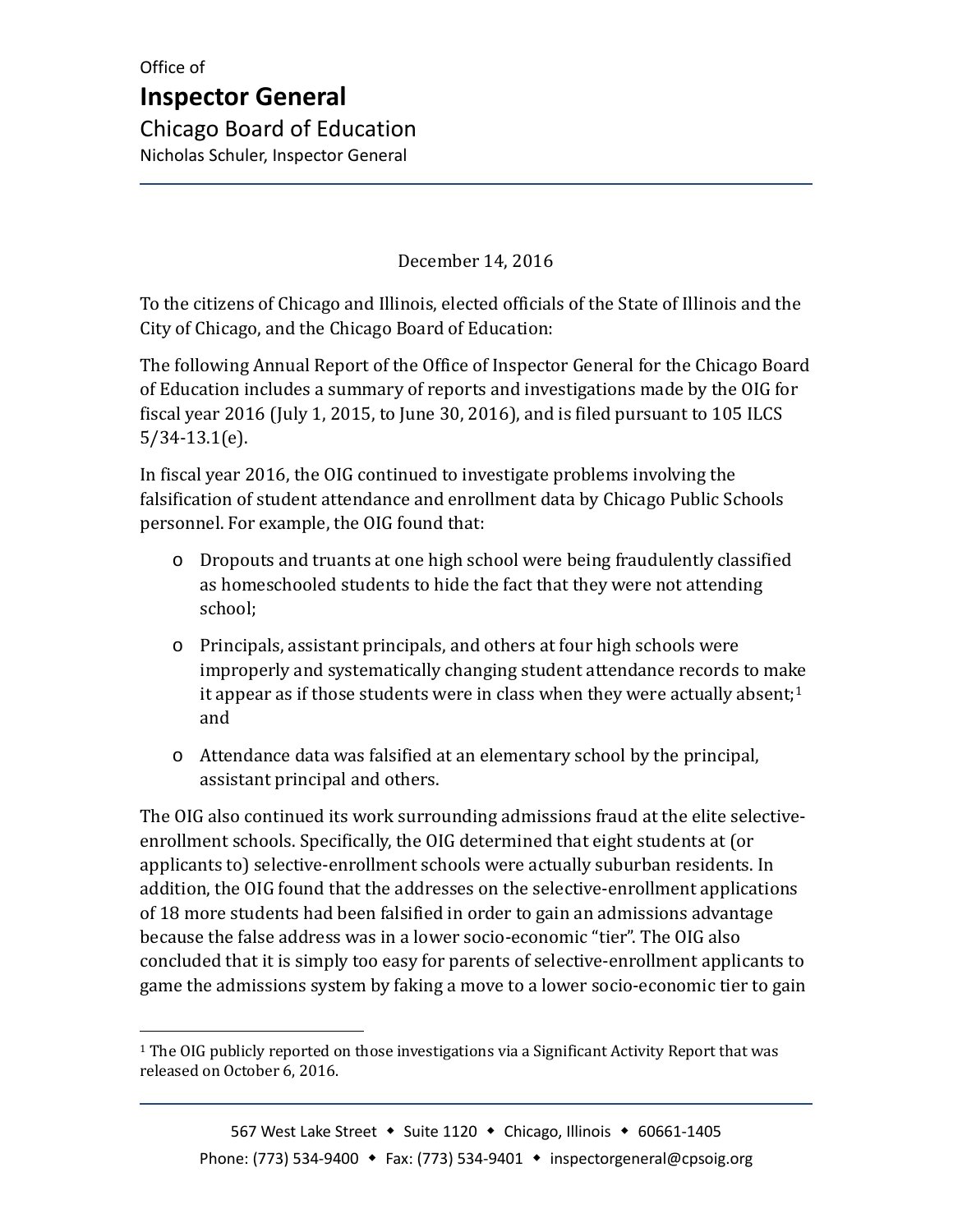the admissions advantage generally provided by the lower tiers. With that view of the problem in mind, the OIG made a recommendation that CPS re-evaluate the current tier-assignment method with an eye toward evaluating the child's overall historic socio-economic situation, instead of categorizing a child's socio-economic situation based solely on the address claimed on the day of application.

Other misconduct and mismanagement identified by the OIG includes:

- o An improper gift to a charter network by a locally owned vending company;
- o Inventory mismanagement at CPS's Career and Technical Education program;
- o A high school that grossly mismanaged its sports f[ac](#page-1-0)ilities and lost out on hundreds of thousands of dollars in rental income;<sup>2</sup>
- o Numerous instances of stringing and other procurement violations;
- o Multiple theft, payroll fraud, fiscal-impropriety and mismanagement cases;
- o Multiple violations involving hiring and the on-boarding of employees; and
- o Employee residency violations.

 $\overline{a}$ 

Be assured that the OIG will continue to fulfill its independent oversight mission by uncovering fraud, waste, mismanagement and other misconduct within Chicago Public Schools. As always, the OIG's work includes administrative matters handled within CPS, as well as collaborative work with federal and local law enforcement.

<span id="page-2-0"></span>It is a deep honor for me to serve the students and families of CPS. Please feel free to contact my office with any concerns or feedback.

Sincerely,

Nicholas Schuler Inspector General

<sup>&</sup>lt;sup>2</sup> The OIG publicly reported on these three related investigations via a Significant Activity Report that was released on September 8, 2016.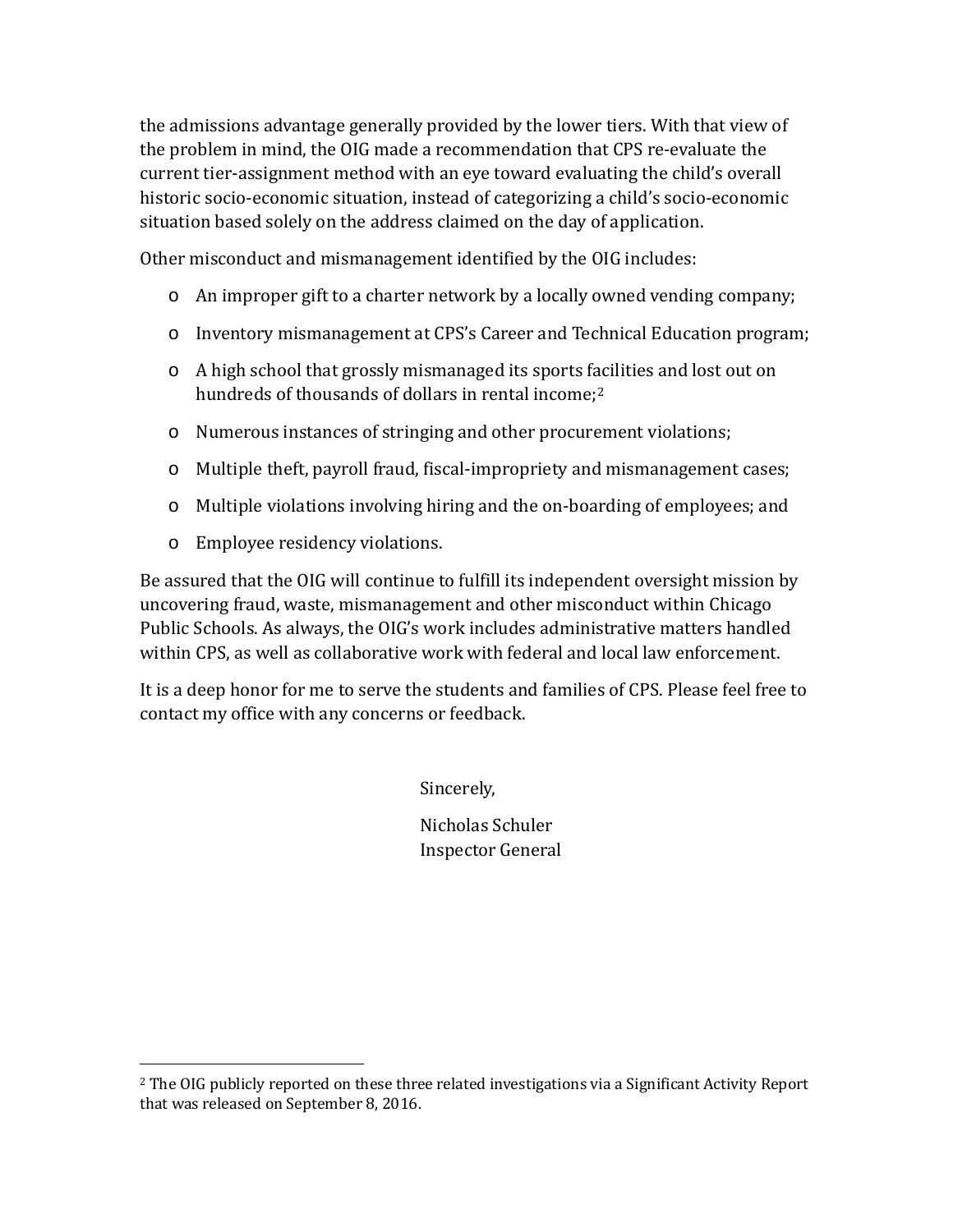## **Table of Contents**

| А.              |                                                                          |  |
|-----------------|--------------------------------------------------------------------------|--|
| <b>B.</b>       | A Note on the OIG's Public Actions Since the Close of the Fiscal Year  2 |  |
| C.              |                                                                          |  |
| D.              |                                                                          |  |
|                 |                                                                          |  |
| А.              |                                                                          |  |
| <b>B.</b>       |                                                                          |  |
| C.              | Attendance Fraud at Four High Schools (Previously Reported)  12          |  |
|                 | Section 3 - Admissions Fraud at Selective-Enrollment Schools 17          |  |
| А.              | Suburban-Residency Fraud at Selective-Enrollment Schools  18             |  |
| B.              |                                                                          |  |
|                 | Section 4 - An Improper Gift, Payroll Fraud and Abuse of Sick Time 33    |  |
| А.              |                                                                          |  |
| <b>B.</b>       |                                                                          |  |
| C.              |                                                                          |  |
|                 | Section 5 - Property Thefts and CPS Property Mismanagement 39            |  |
| А.              |                                                                          |  |
| <b>B.</b>       |                                                                          |  |
| C.              |                                                                          |  |
|                 |                                                                          |  |
| А.              |                                                                          |  |
| <b>B.</b>       |                                                                          |  |
| C.              |                                                                          |  |
|                 |                                                                          |  |
| A.              |                                                                          |  |
| <b>B.</b>       |                                                                          |  |
|                 | Section 8 – Computer Misconduct, Fee Waivers and Other Matters 60        |  |
| А.              |                                                                          |  |
| <b>B.</b>       |                                                                          |  |
| $\mathcal{C}$ . | CPS Employees Falsified Daughter's Fee-Waiver Application  60            |  |
| D.              |                                                                          |  |
|                 |                                                                          |  |
| A.              |                                                                          |  |
| <b>B.</b>       |                                                                          |  |
|                 | Section 10 - Cases Involving Arrests or Criminal-Background Issues 69    |  |
|                 | <b>Appendices</b>                                                        |  |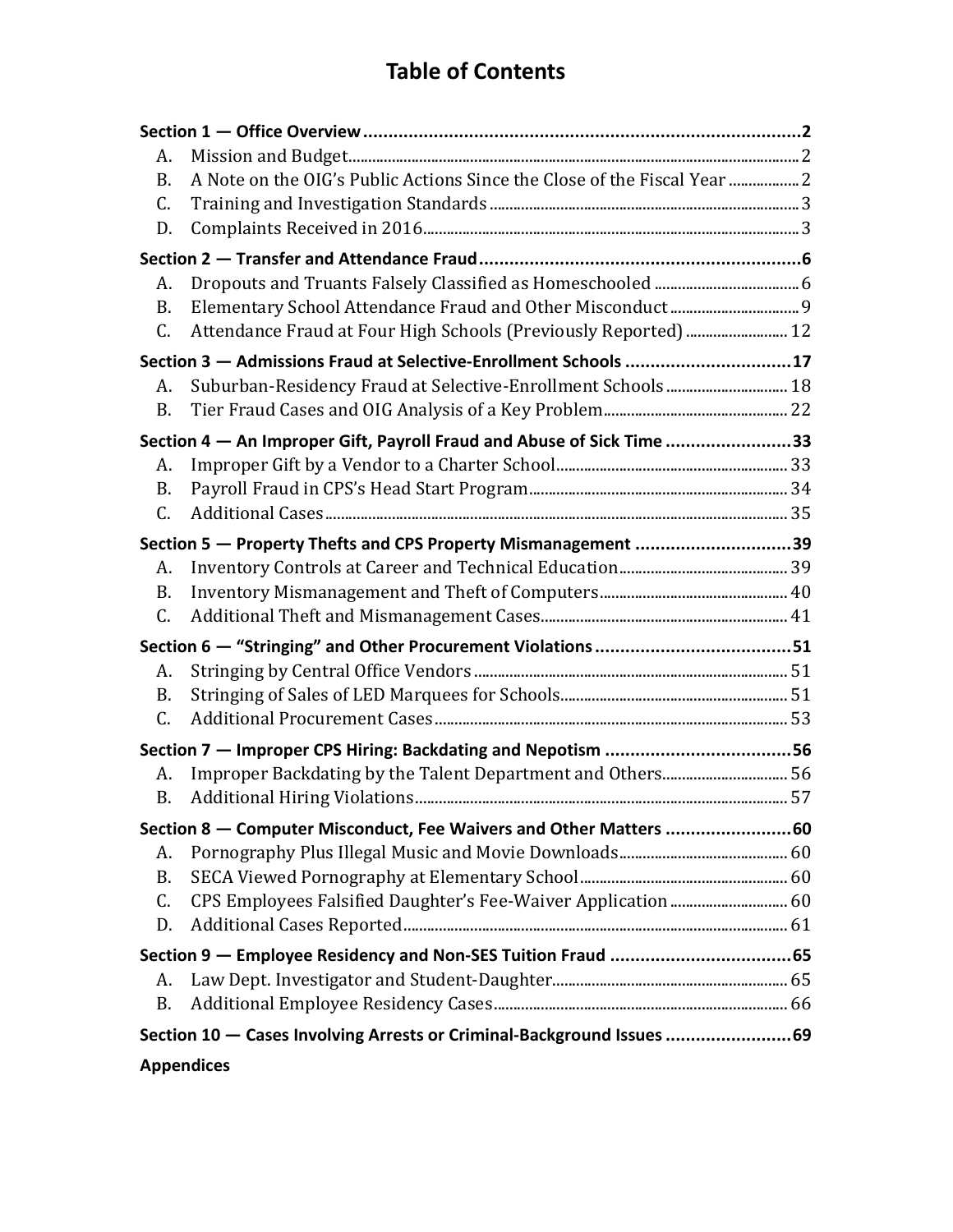# FY 2016 ANNUAL REPORT

#### <span id="page-4-0"></span>**SECTION 1 — OFFICE OVERVIEW**

#### <span id="page-4-1"></span>**A. MISSION AND BUDGET**

The mission of the Office of the Inspector General is to ensure integrity in the operations of Chicago Public Schools by conducting meaningful, accurate and thorough investigations into allegations of waste, fraud, financial mismanagement and employee misconduct. The OIG also reviews CPS systems, practices and procedures to determine their effectiveness in preventing waste, fraud and financial mismanagement.

In FY 2016, the OIG's approved budget was approximately \$2.07 million. The OIG had a budgeted staff of 18 full-time positions, which represented a change from FY 2015's 17 full-time positions. That change was the result of the conversion of the then-open Deputy Inspector General position into two lower-paying Assistant Inspector General positions.

#### <span id="page-4-2"></span>**B. A NOTE ON THE OIG'S PUBLIC ACTIONS SINCE THE CLOSE OF THE FISCAL YEAR**

Since the close of the fiscal year at the end of June, the OIG has publicly reported on two matters that are not otherwise addressed in this report: (1) OIG concerns involving the Department of Internal Audit, which were made public via the OIG's Significant Activity Report of September 16, 2016 (see the OIG's website for further details); and (2) the improper assertion of the attorney-client privilege by the Board of Education in an OIG investigation, which the Inspector General publicly commented on at the Board of Education's December 7, 2016 meeting. The OIG notes that since these matters are not subjects of final reports issued to the Board in FY 2016, they are not detailed in this Annual Report. The Significant Activity Report of September 16, 2016, will be included in next year's Annual Report. And further developments regarding the Board's assertion of the attorney-client privilege against the OIG will be reported on by the OIG as appropriate.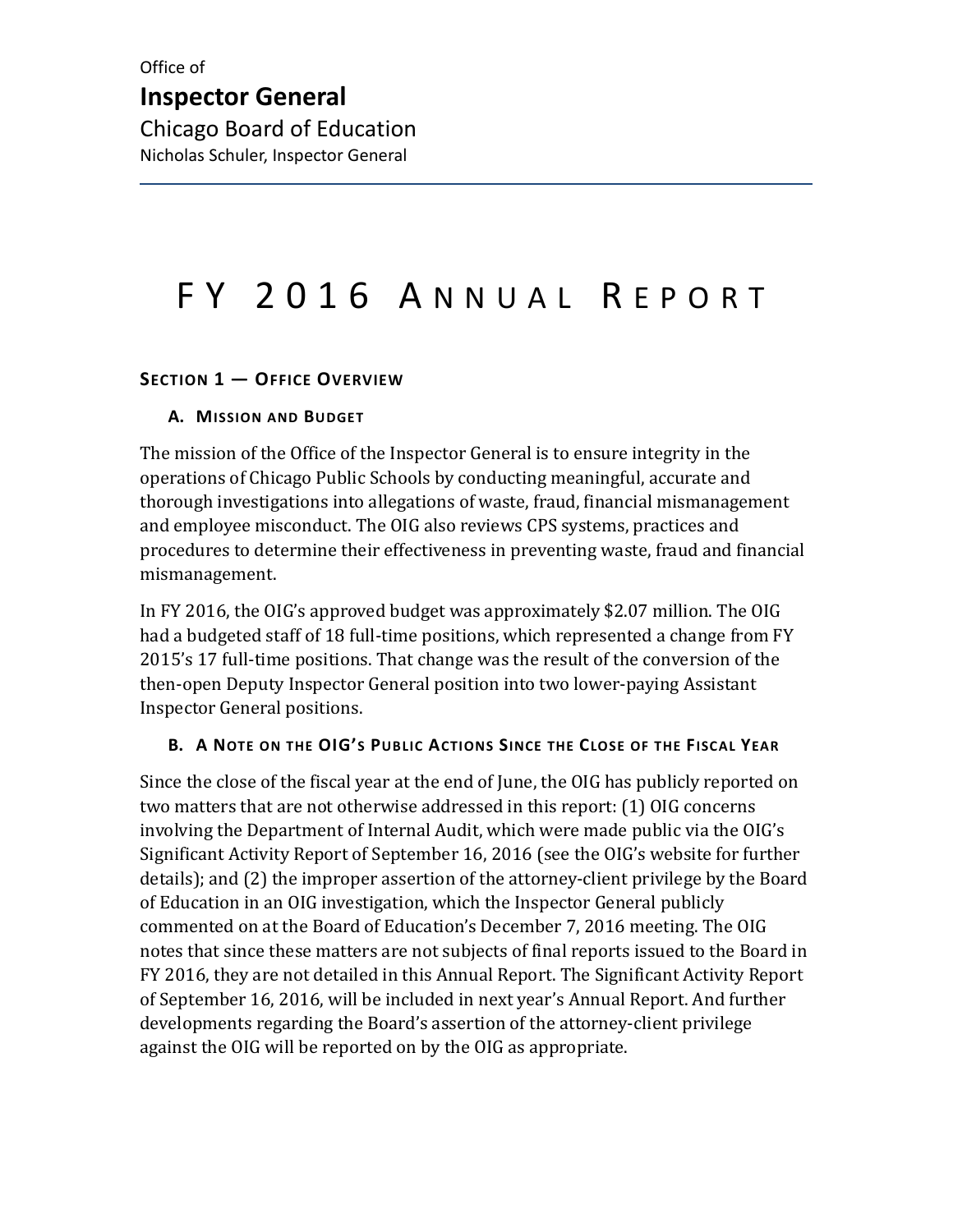#### <span id="page-5-0"></span>**C. TRAINING AND INVESTIGATION STANDARDS**

Many employees of the OIG are members of the Association of Inspectors General, a national organization of state, local and federal inspectors general and their staffs. The AIG offers training seminars and certification institutes for members as well as networking opportunities.

Currently, 10 OIG employees hold the designation of Certified Inspector General or Certified Inspector General Investigator.

Participation in the AIG also offers employees continuing training in best practices related to the performance of the Inspector General mission. Locally, the OIG collaborates with IG offices from other state and local agencies to train all staff in a variety of areas related to investigations and audits.

The OIG conducts its investigations in accordance with the AIG's Principles and Standards for Offices of Inspector General, generally accepted principles, quality standards and best practices applicable to federal, state and local offices of inspectors general. In addition, the OIG, at all times, exercises due professional care and independent, impartial judgment in conducting its investigations and issuing its reports and recommendations.

#### <span id="page-5-1"></span>**D. COMPLAINTS RECEIVED IN 2016**

In FY 2016, the OIG received 1,356 complaints alleging misconduct, waste, fraud and financial mismanagement at Chicago Public Schools, including allegations of misconduct by CPS employees or vendors and allegations of students residing outside the City of Chicago and attending CPS.

Of the 1,356 total complaints received, the OIG opened investigations into a total of 223 cases (16.4%). Several factors restrict the number of cases the OIG can open and investigate, including (1) a continuing focus on significant and often complex issues; (2) a particularly small staff size in relation to the OIG's total oversight responsibility (CPS has approximately 36,000 employees and an annual budget of approximately \$5.5 billion), and (3) time consumed by post-investigation activities (e.g., preparation and testimony for hearings, trials and labor arbitrations).

As previously reported by this office, the inability to investigate more complaints creates a substantial risk that instances of waste, mismanagement, fraud and employee misconduct go undetected.

The OIG received 393 anonymous complaints, 28.9% of the total complaints received during the reporting year. Although the OIG responds to anonymous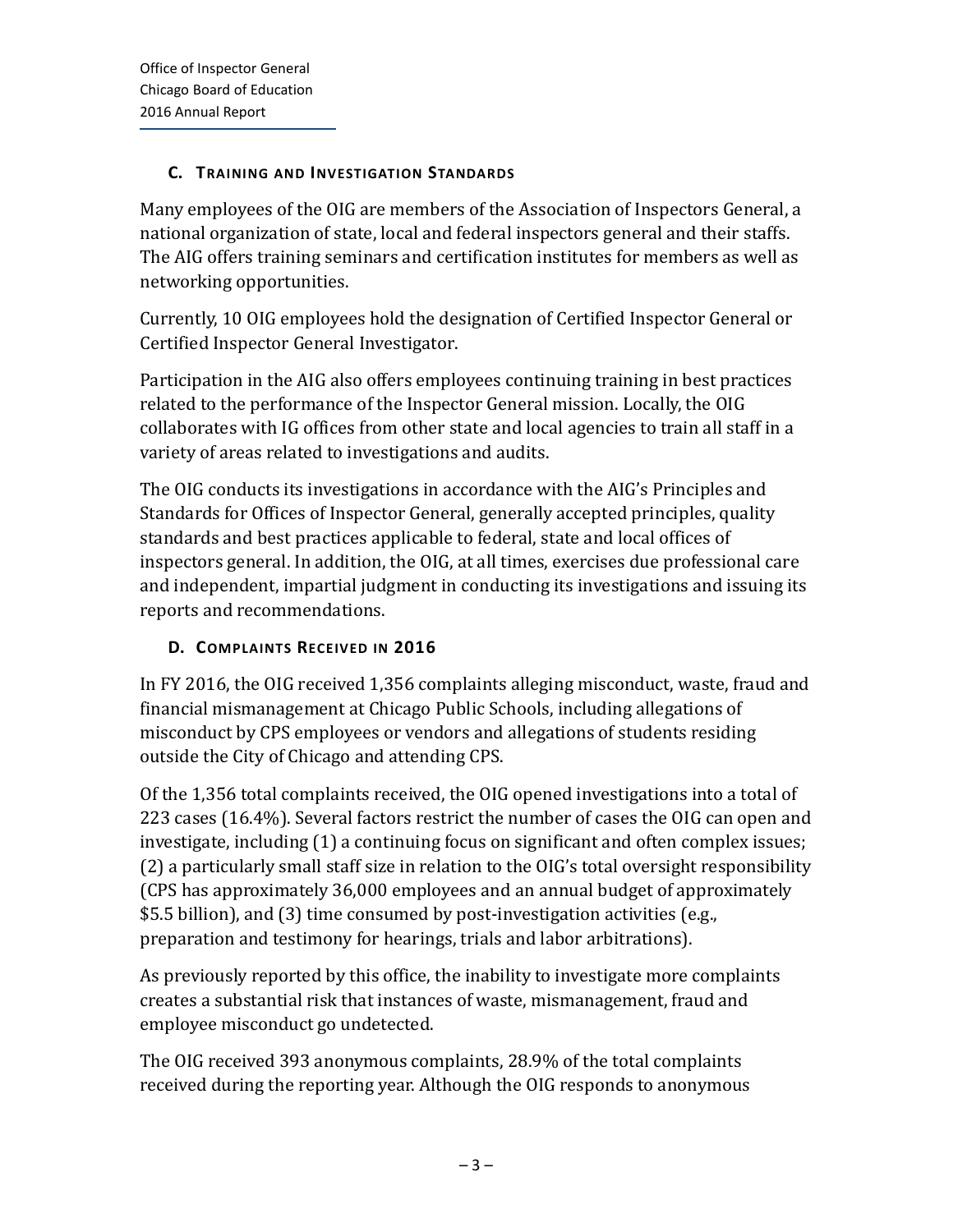complaints, it is far more challenging to begin an investigation without the ability to question the complainant and evaluate the credibility of the information received.

The table below reflects the types of complaints received by the OIG in FY 2016.

| Residency                                           | 181 | 13.35% |
|-----------------------------------------------------|-----|--------|
| Mismanagement                                       | 288 | 21.24% |
| Inattention to Duty                                 | 26  | 1.92%  |
| <b>Misappropriation of Funds</b>                    | 19  | 1.40%  |
| Criminal Background                                 | 8   | 0.59%  |
| <b>Conduct Unbecoming</b>                           | 29  | 2.14%  |
| <b>Falsification of Attendance Records</b>          | 44  | 3.24%  |
| <b>Falsification of School Records</b>              | 26  | 1.92%  |
| <b>Test Cheating</b>                                | 8   | 0.59%  |
| <b>Tuition Fraud</b>                                | 73  | 5.38%  |
| <b>Grade Changing</b>                               | 6   | 0.44%  |
| Violation of Acceptable Use Policy (computer/email) | 2   | 0.15%  |
| Violation of Magnet and Selective-Enrollment Policy | 15  | 1.11%  |
| <b>Contractor Violations</b>                        | 32  | 2.36%  |
| <b>Ethics</b>                                       | 23  | 1.70%  |
| <b>Discourteous Treatment</b>                       | 99  | 7.30%  |
| Losing One's Professional License                   | 10  | 0.74%  |
| <b>Preferential Treatment</b>                       | 51  | 3.76%  |
| <b>Fraudulent Leave of Absence</b>                  | 11  | 0.81%  |
| Retaliation                                         | 16  | 1.18%  |
| Unauthorized Use of Board Property                  | 6   | 0.44%  |

**Type of Complaint Received FY 2016**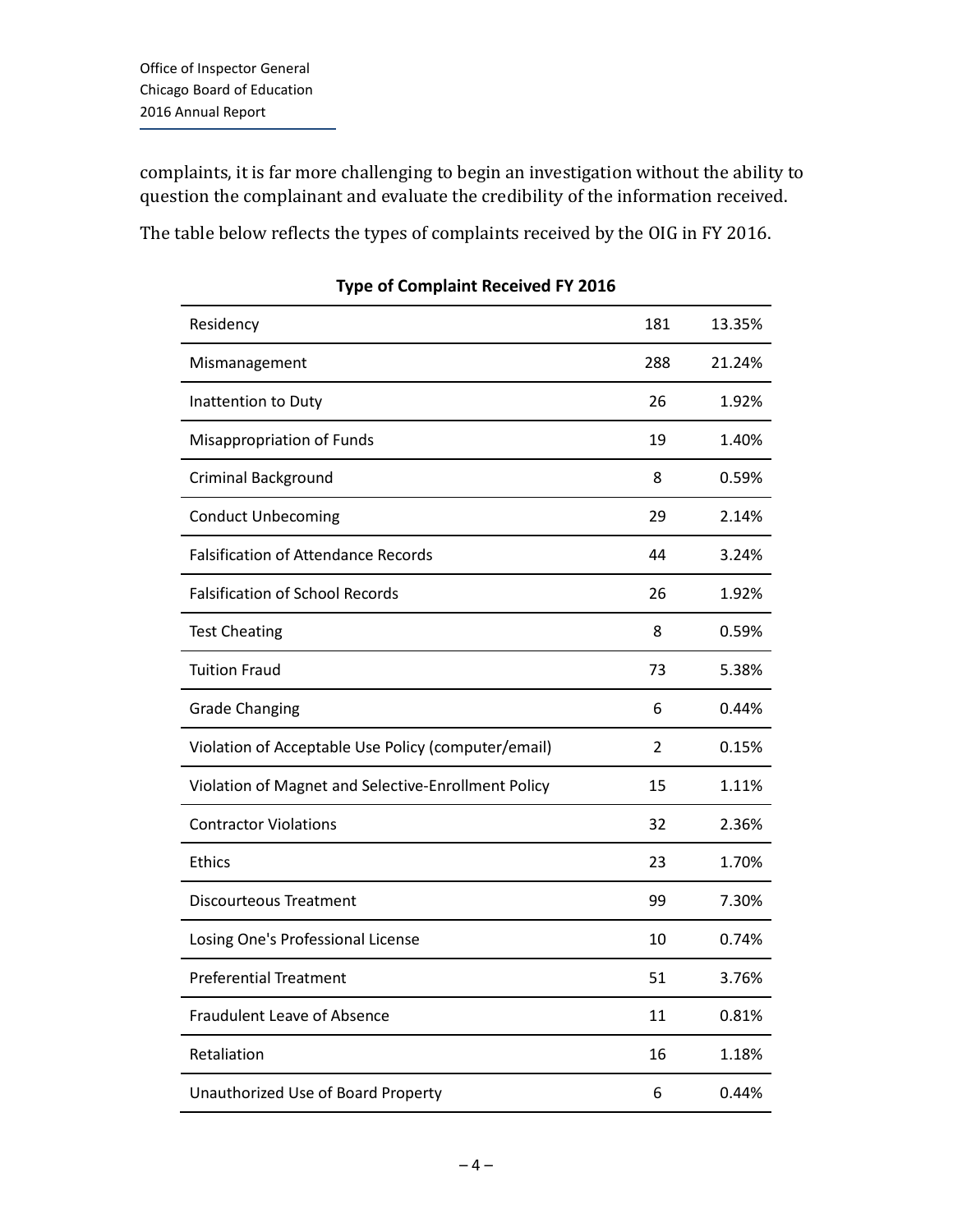|                                  | 1,356 | 100%   |
|----------------------------------|-------|--------|
| Other                            | 288   | 21.24% |
| Discrimination                   | 18    | 1.33%  |
| <b>On-Duty Criminal Conduct</b>  | 40    | 2.95%  |
| <b>Off-Duty Criminal Conduct</b> | 37    | 2.73%  |
|                                  |       |        |

#### **Type of Complaint Received FY 2016**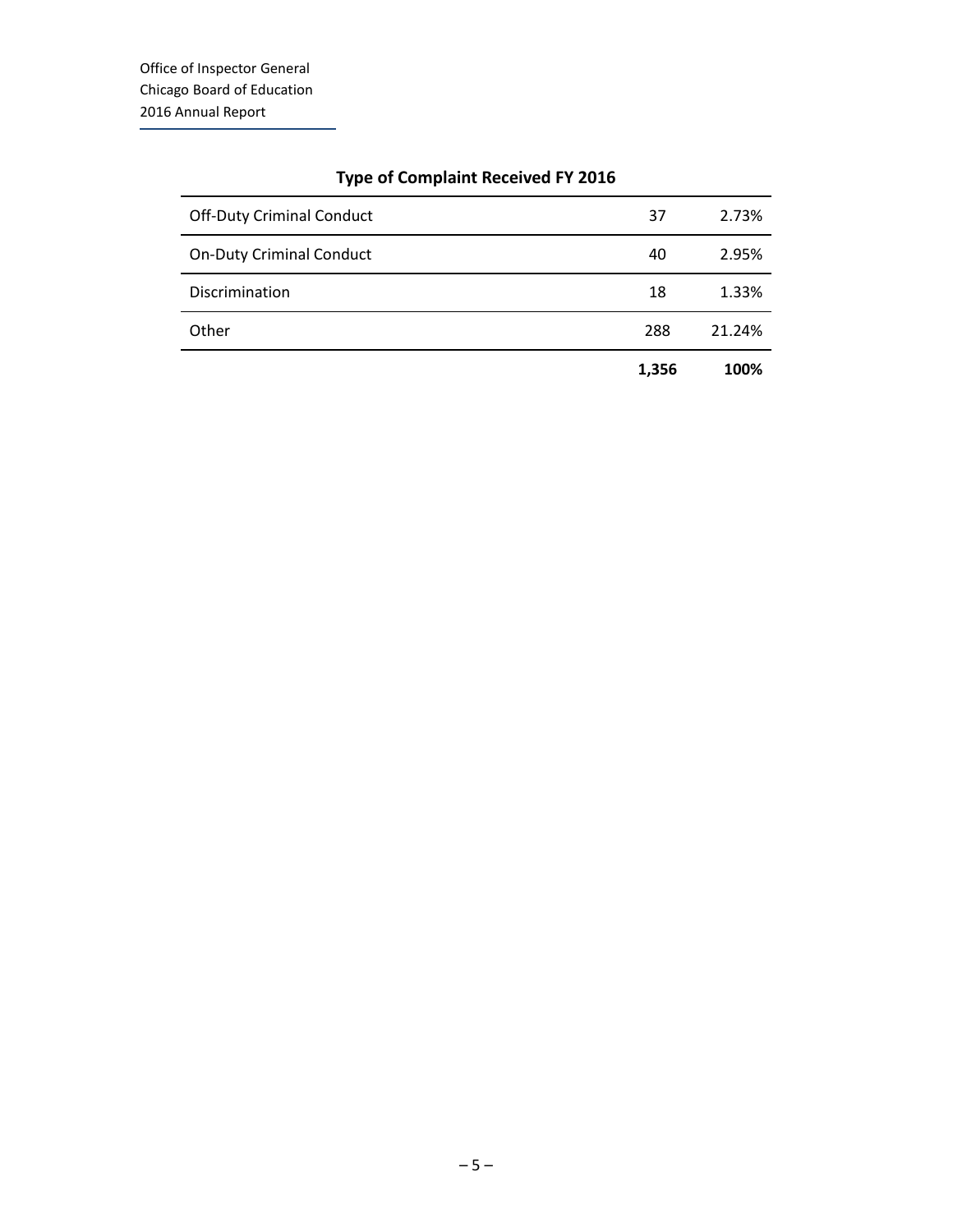#### <span id="page-8-0"></span>**SECTION 2 — TRANSFER AND ATTENDANCE FRAUD**

For the past several years, the OIG has been investigating and reporting on cases that involve fraudulent data related to student transfers and attendance. This year's reported cases are summarized in this section.

#### <span id="page-8-1"></span>**A. DROPOUTS AND TRUANTS FALSELY CLASSIFIED AS HOMESCHOOLED (15-00612)**

An OIG investigation concluded that, from at least 2007 to 2014, administrators at a CPS high school falsified student records by deliberately misclassifying hundreds of students who were chronically truant, could not be located, or otherwise had dropped out of school, as having been "transferred" to be "homeschooled". This misclassification scheme was initiated and overseen by the school's former principal, who "confess[ed]" to the OIG that its purpose was to avoid the negative impact on the school's attendance statistics that would have resulted had the school correctly classified the students as dropouts. So widespread was the scheme that, from 2009 through 2014, approximately 30% to 50% of all transfers out of the school were recorded as "transfers" to be "homeschooled."

By way of background, since 2012, the OIG has investigated CPS personnel who improperly utilized transfer codes for students who dropped out, so as to avoid any negative impact on schools' attendance metrics or graduation rates caused by reporting dropouts. In the years since, the OIG has reported to the Board its findings in the several investigations that the office had undertaken. Specifically, in OIG 12- 00465, the OIG concluded that, from 2009 to 2014, high school personnel had systematically recorded dropouts who left school to purportedly to attend GED programs as transfers to non-CPS schools, so as to avoid increasing the school's dropout rate. Similarly, in OIG 13-01086, the OIG found that, from 2012 through 2014, personnel at a different high school had used the same transfer-recording scheme so that those students would not be included in the school's dropout numbers.

News reports in June 2015 referred to the OIG's past investigations, but went on to detail even more misclassification of dropouts throughout CPS. The reports singled out one high school in particular, stating that since 2011, "more than 100 students every year . . . supposedly transferred out to be homeschooled" in an apparent attempt to exclude dropouts from the school's graduation-rate calculations.

During the OIG's ensuing investigation of that one high school, the former principal explained why, under his direction, the school initiated the practice of classifying chronically truant or dropped-out students as having transferred from the school to be "homeschooled". Specifically, the former principal related that, in 2007, CPS had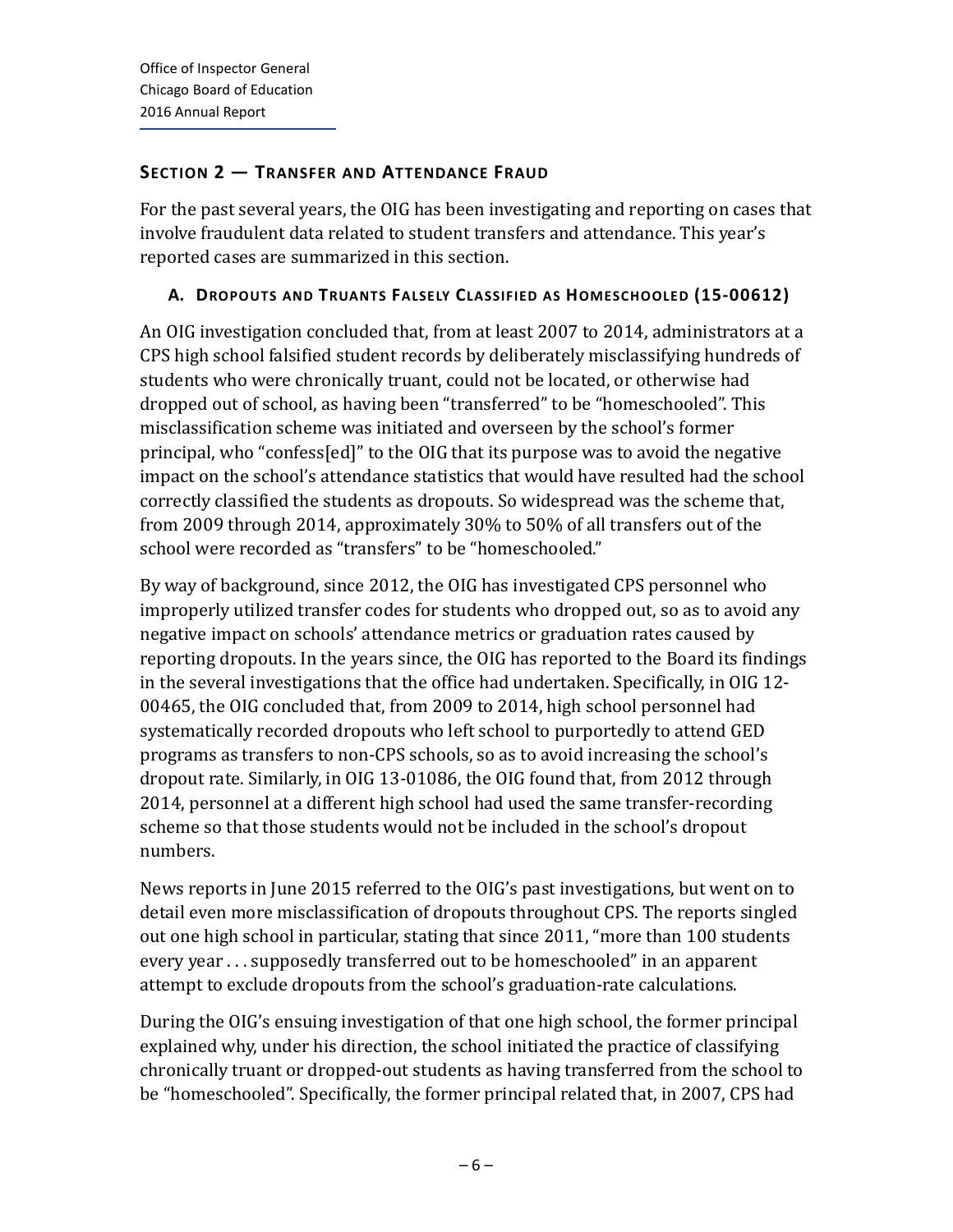decided to discontinue the old "drop-to-lost" dropout classification code. In response, he instructed school personnel to classify students whom the school could not locate as being "transferred" from the school to be "homeschooled". The former principal further stated that he had instructed the use of the improper classification after being pressured by his superiors "to come up with stuff" to raise school attendance, which had been depressed by high truancy rates. Three former assistant principals confirmed that the school had classified chronically truant students as having been "transferred" from the school to be "homeschooled", as did a guidance counselor who was personally involved in meetings with students and parents concerning the "homeschooling" process.

Even more, one former assistant principal told the OIG that he could not identify a single student who was actually homeschooled after "transferring" from the school. The former principal, likewise, could not recall any student who had "transferred" from the school to actually undergo homeschooling, and further stated that the school did not rely on such "transfers" for legitimate purposes. Instead, the former principal admitted, the school relied on the "transfers" simply to drop students from the school's attendance roster.

The OIG, in turn, uncovered no evidence showing that any student who was "transferred" from the school was actually homeschooled. To the contrary, the evidence that the OIG found, combined with its review of randomly selected student files, supported the conclusion that none of the hundreds of students who purportedly had "transferred" from the school between 2007 and 2014 to be "homeschooled", actually were homeschooled. Indeed, the OIG's review uncovered a morass of contradictory and incomplete student files: one file documented that the student had been "transferred" to be "homeschooled" when she, in fact, had transferred to a GED program; one file contained multiple transfer cards, each signed by a different school administrator, and with one stating that the student had transferred to an unnamed alternative school; and another file initially classified the student as a "homeschool transfer", but then reclassified her after the school received notification that she had, in fact, transferred to a school outside of CPS.

The principal and two assistant principals have since retired from CPS. Because all three individuals engaged in serious misconduct when overseeing the improper "transfer" practices, the OIG recommended that the Board place permanent Do Not Hire (DNH) designations in their personnel files. The remaining assistant principal and the guidance counselor both remain employed with CPS, and the OIG recommended that the Board impose appropriate discipline on each of them. The OIG further recommended that school clerks and administrators still employed at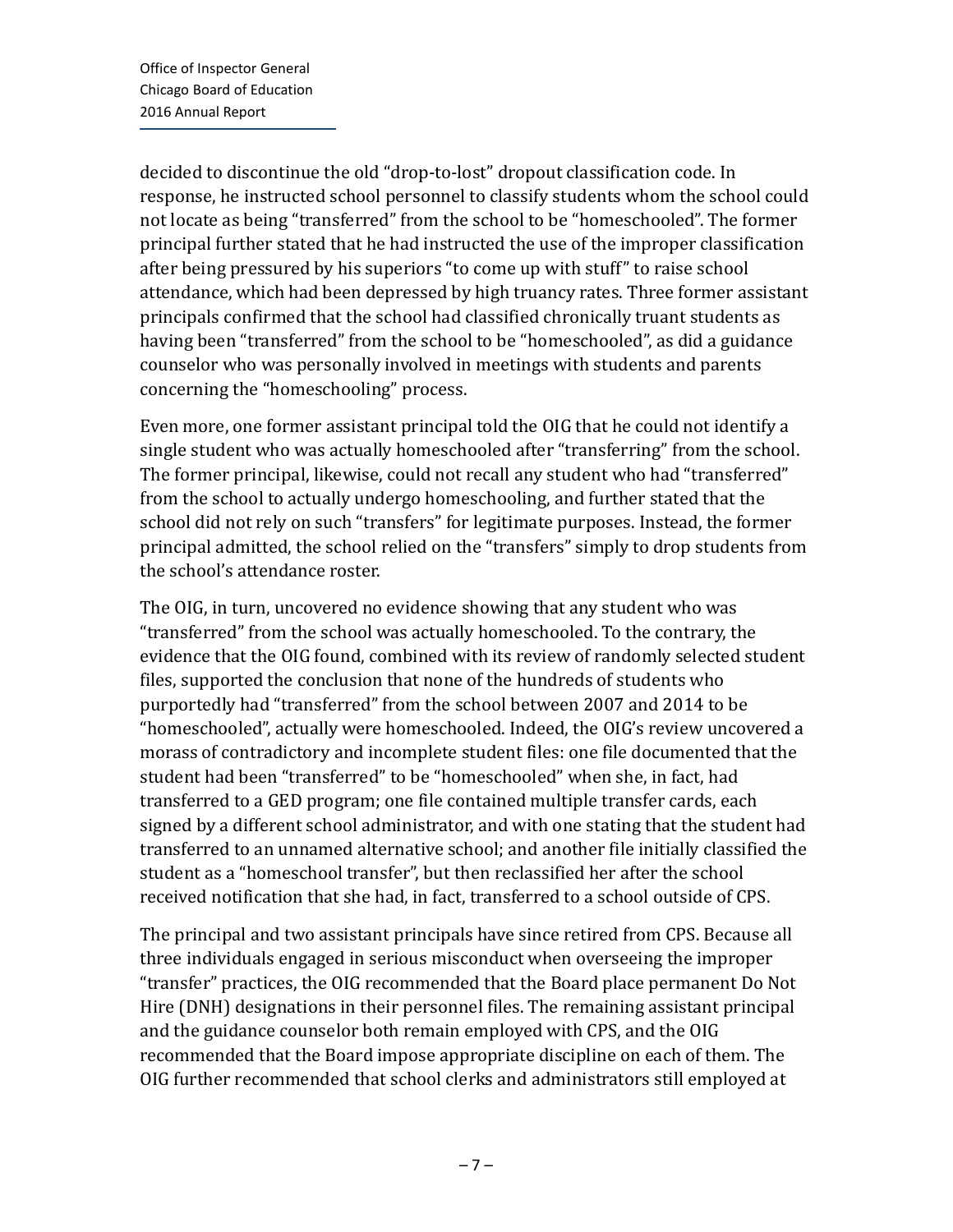the high school undergo training that focuses on, among other topics, the proper use of transfers to and from schools.

The Board advised the OIG that, because the former principal and two former assistant principals had since retired, it placed DNH designations in their personnel files. As of the date of this report, discipline is pending against the remaining assistant principal and the guidance counselor who had also participated in the attendance-reclassification scheme. Also as of the date of this report, the Board has not advised the OIG what steps, if any, it has taken to implement the recommended training for the school's personnel.

In its Summary Report to the Board of Education, the OIG noted that previous OIG investigations had found that several high schools had each inflated their graduation rates by improperly classifying students as having "transferred" to GED programs. The OIG also noted that, in response to the subsequent media coverage on the issue, CPS undertook a district-wide recalculation of high school graduation rates. The district announced the results of that recalculation on October 2, 2015. However, CPS confirmed to the OIG that the recalculation did not address schools' use of "homeschool transfers", or the process by which students are transferred from CPS to be homeschooled. Instead, the recalculation was limited to transfer codes used when students supposedly transferred "to a GED program, non-CPS alternative or unspecified alternative school or job training program." Consequently, the OIG further recommended that CPS undertake an additional reassessment of the graduation rates to take into account homeschool classifications, as there is clearly a possibility that other administrators might intentionally misclassify chronically truant or dropped-out students as "homeschool transfers" as part of improper attempts to artificially inflate graduation rates. As of the date of this report, the Board has not advised the OIG of any steps, if any, that it has taken to address the potential further improper use of "homeschool transfers".

Finally, the OIG recommended that CPS reform the process by which students are transferred to be homeschooled. Specifically, the homeschool-transfer process should be removed from the individual school level, and placed under the purview of either the transferor school's Network Office, or the Office of Teaching and Learning at CPS Central Office, so as to remove any incentive (or ability) that schools may have to falsely use "homeschool transfers" to maintain or to increase attendance or graduation rates. Furthermore, the OIG continued, the Network Office or the Office of Teaching and Learning should develop a process under which transferred students' families must verify that the student is actually following a homeschooling curriculum. As of the date of this report, the Board has not advised the OIG that it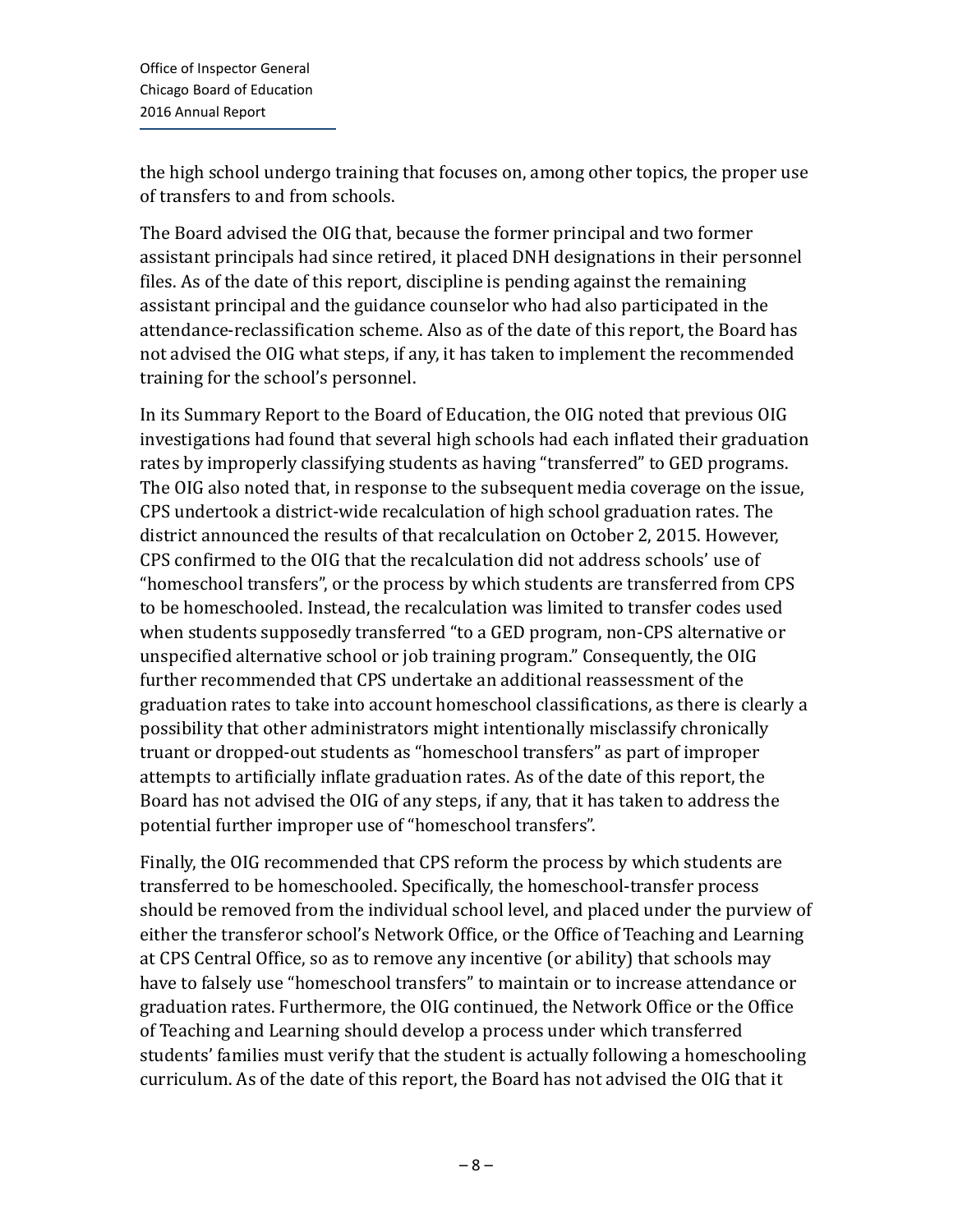intends to revise the processes by which students are transferred to be homeschooled.

#### <span id="page-11-0"></span>**B. ELEMENTARY SCHOOL ATTENDANCE FRAUD AND OTHER MISCONDUCT (15-00621 AND 15-01236)**

An OIG investigation determined that the following improprieties occurred at a northwest-side elementary school:

- 1. The principal and assistant principal oversaw an extensive and improper attendance-changing protocol during the 2014-15 school year, which the principal had formulated to ensure that the school would retain its Level 1 School Quality Rating. The principal told the OIG that her superiors had approved the protocol — a claim that her superiors explicitly rejected.
- 2. The principal negligently (if not recklessly) performed her duty to provide REACH teacher assessments at her school.
- 3. The principal ordered teachers to cheat in a city-wide contest for students by instructing them to complete tasks that were to be completed only by students.
- 4. The principal and assistant principal improperly used sick time. And the principal outright falsified time when taking vacations in 2014 and 2015.

The OIG recommended to the Board that it terminate the principal's employment and place a permanent DNH designation in her personnel file. Approximately one week after the OIG issued its findings, the principal was relieved of her duties and placed on administrative leave. The assistant principal, in turn, resigned her position while the investigations were pending. Because those investigations were substantiated, the OIG recommended that the Board place a permanent DNH designation in the assistant principal's personnel file.

Further details and recommendations specific to each of the OIG's findings follow:

The Attendance Changing Scheme: During the 2014-15 school year, the school principal ordered school personnel to fraudulently change over 2,000 studentattendance designations from "absent" to "present" in the CPS attendance database. Those changes were based on students' supposed participation in programs held after school hours or during Saturdays. Often, the "absent" designations were changed months after they originally had been recorded on the CPS system.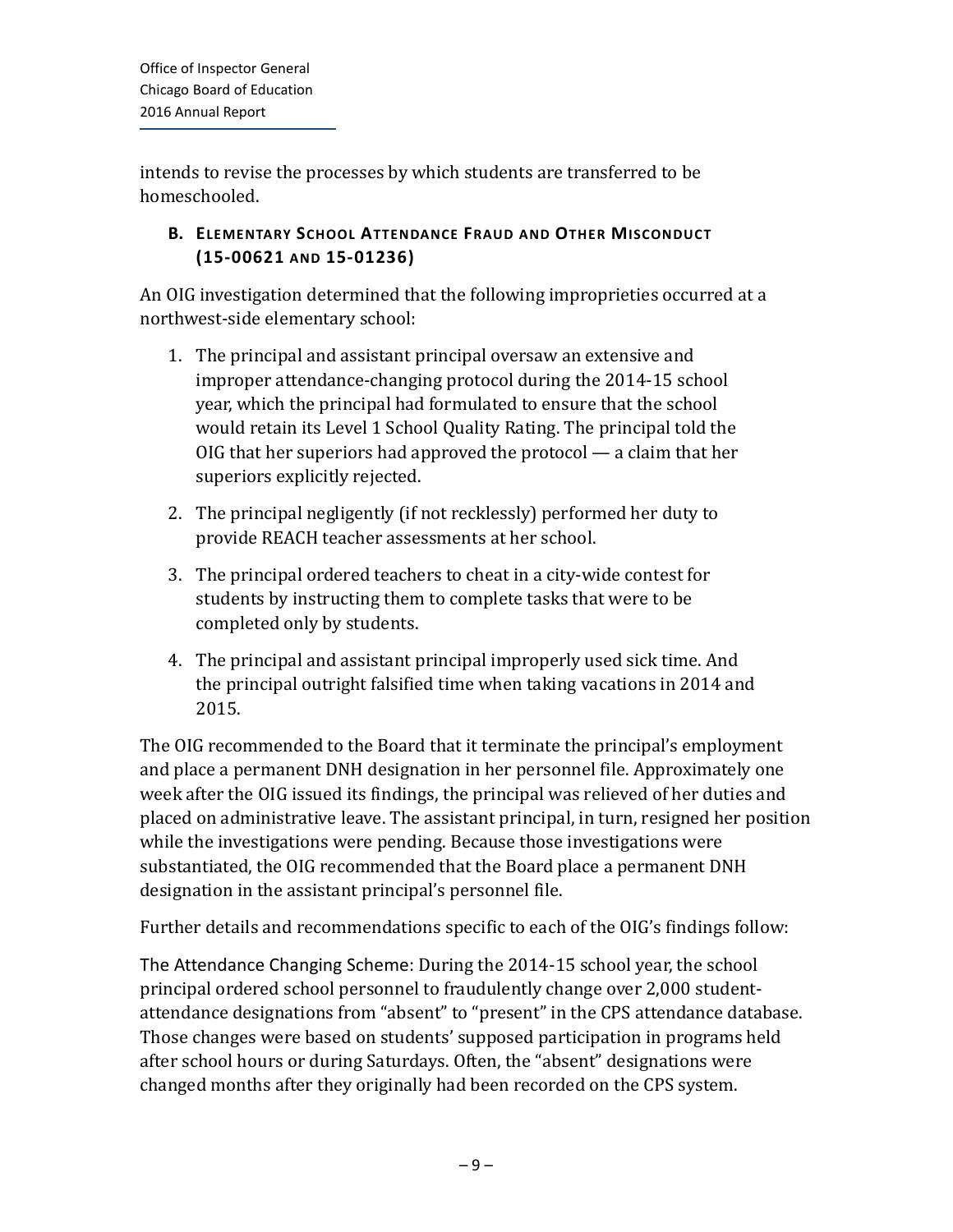The assistant principal told the OIG that the principal had instituted the attendancechanging protocol to help the school retain its Level 1 School Quality Rating. School personnel responsible for attendance confirmed that such a protocol was in place, and that they had changed the attendance designations for those students who had participated in after-school or Saturday programs. Emails from the principal showed that she had directed school personnel to make such changes, and further proved that she had designed the attendance protocol to inflate the school's attendance rate so that it could retain its Level 1 rating. For instance, in one email, the principal wrote to school personnel that her orders to change students' attendance designations were "not up for debate or challenge. It is critical to our [School Quality Rating Policy] rating that we have a 96% attendance rate (currently at 94%). That attendance rate is critical to retaining a Level 1 status."

For her part, the principal defended the propriety of her protocol by stating that: (1) she had "clearly delineated and openly discussed" her plans with her Chief of Schools for her Network in her 2014-15 professional-development plan; (2) both the Chief of Schools and the then-Chief of Networks had approved the protocol; and (3) the protocol "aligned" with CPS policy concerning attendance. The principal's contentions, however, were either unsupported or patently false. Specifically, the principal was unable to provide the OIG with proof that (1) she had "clearly delineated and openly discussed" with her Network Chief her plan to change recorded absences to recorded presents; or (2) her attendance-changing protocol was somehow "aligned" with CPS's attendance policy.

Nonetheless, the principal further defended her attendance-changing protocol in a written statement to the OIG, in which she claimed that the school had "a 97% poverty rate and a 90% minority population." This student demographic, the principal claimed, has "the highest rates of absenteeism in schools," and so the attendance-changing protocol benefited chronically truant students who would not otherwise receive instruction time. But the principal's justification was belied by her own admissions that the program was pedagogically unsound. Specifically, she admitted to the OIG that the students in the program had received attendance credit simply for showing up, and that the program coordinators did such a poor job supervising the program that they were getting paid for doing nothing.

The impact of the improper attendance-changing protocol cannot be understated. The OIG reviewed the attendance changes made by school personnel throughout the 2014-15 school year and found that, at a minimum, the scheme added 1,771 school days for which the school's students were recorded as present, when they actually were not. The additional 1,771 days, in turn, inflated the school's attendance rate to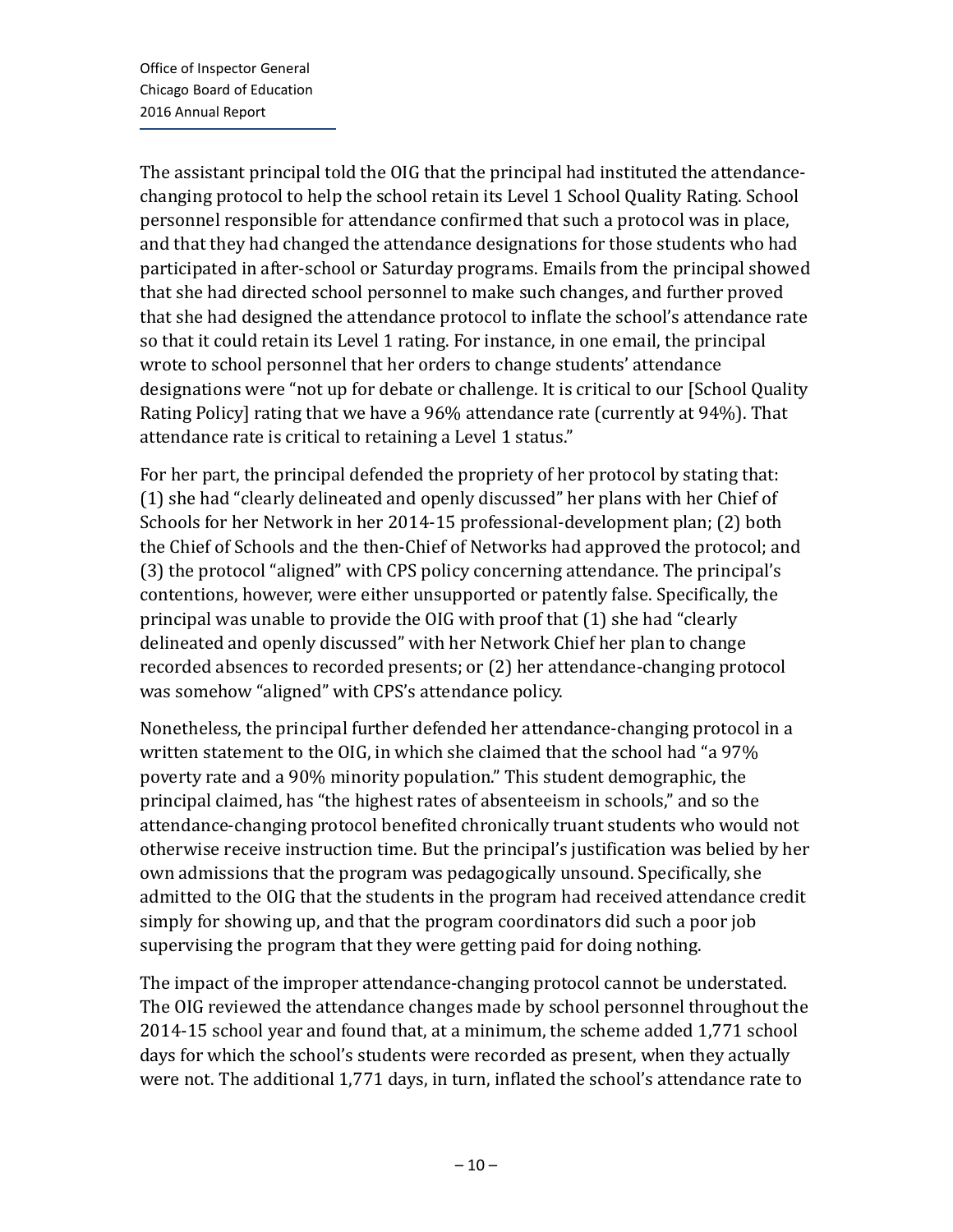96%, which further led to an inflated SQRP score (3.9) and inflated School Quality Rating (Level  $1$ ) — all as the principal had intended.

But after recalculating the school's inflated attendance rate, and after determining that the attendance-inflation scheme resulted in the inaccurate reporting of school data, the OIG found that the school's SQRP score should actually have been 3.4, meaning that its School Quality Rating should have been lowered to Level 2+. Consequently, and in addition to the discipline recommended for the principal and vice principal, the OIG recommended that the Board recalculate the school's SQRP score and School Quality Rating, and adjust both scores as necessary. As of the date of this report, the Board has not advised the OIG what steps, if any, it has taken to recalculate the school's SQRP score or School Quality Rating.

Negligent Teacher Evaluations: The OIG also concluded that the principal had abandoned most of the responsibilities expected of her vis-à-vis the REACH teacher assessment process. For instance, she (1) did not complete assessments on time; (2) did not record the assessments on CPS's electronic application used for REACH assessments; (3) relied on personal bias, instead of objective observation, when assessing teacher performance; and (4) provided deficient written feedback to teachers by repeating the same comments — sometimes verbatim — to multiple teachers whom she had observed.

In addition, the principal admitted to having used software vendor demonstrations — as opposed to classroom time — "to perform" observations that she later relied on when preparing the REACH assessments for at least three teachers. The OIG found that the principal's use of vendor demonstrations as REACH observation opportunities were improper and contrary to the goals of the assessment program, which are to formally assess teachers' planning and preparation, classroom environment, instruction and professional responsibility.

Teachers Ordered to Cheat in Student Contest: The OIG further determined that the principal instructed teachers to cheat during the school's winning campaign in a corporate-sponsored, city-wide educational challenge for students, which pitted students from different schools against each other in a race to complete the most online technology challenges. Shortly before the contest ended, the principal had sent an email to school personnel, instructing teachers to use students' competition log-on credentials to "complete activities for [the] students in your grade . . . to insure our win!!" The school did, in fact, receive first place. And although the impact of the principal's instruction to cheat was unclear, the OIG could not exclude the possibility that it, along with any teachers who may have followed it, contributed to the school's victory.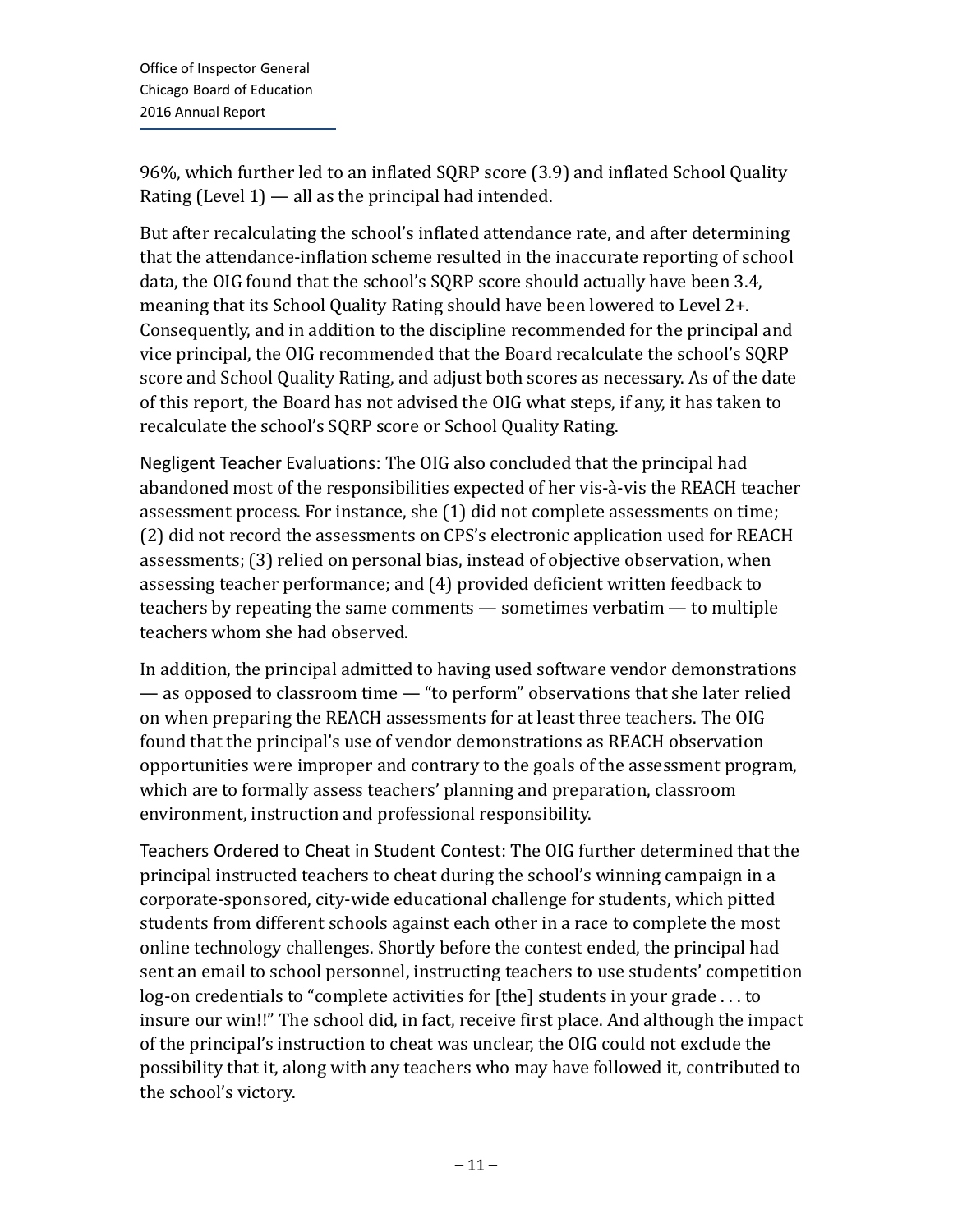Time Fraud: Finally, the OIG found that both the principal and assistant principal had improperly used sick time, and that the principal had falsified work hours, when taking vacations in 2014 and 2015. The assistant principal admitted to having used sick time intentionally, instead of vacation time, to vacation in Europe during the summer of 2014.

The principal falsified her work time for a day she was absent because she was traveling to Florida for a vacation. The principal instructed a school clerk to swipe in for her on CPS's timekeeping system. However, the principal did not report to the school or any other CPS site for professional development, as she later claimed in a manual time entry edit form. Instead, the evidence showed that the principal had used sick-time intentionally to vacation in Florida.

#### <span id="page-14-0"></span>**C. ATTENDANCE FRAUD AT FOUR HIGH SCHOOLS (PREVIOUSLY REPORTED)**

On October 6, 2016, the OIG issued a Significant Activity Report, detailing four OIG investigations (14-00047, 14-00497, 14-01011 and 16-00274) that found that four CPS high schools were fraudulently manipulating attendance data by systematically overriding students' attendance entries. For reference, the previously issued Significant Activity Report is included in this report as **Appendix A**.

Since reporting on those matters, the OIG was informed by the Board that the subjects of the OIG's investigations have either been disciplined or their discipline proceedings are underway. The tables below provides the latest status with respect to those discipline measures and proceedings. The subjects are listed in the tables according to the designations given them in the previously issued Significant Activity Report. However, because the Significant Activity Report did not reference the attendance clerks with individual designations, the OIG has applied appropriate designations for them herein.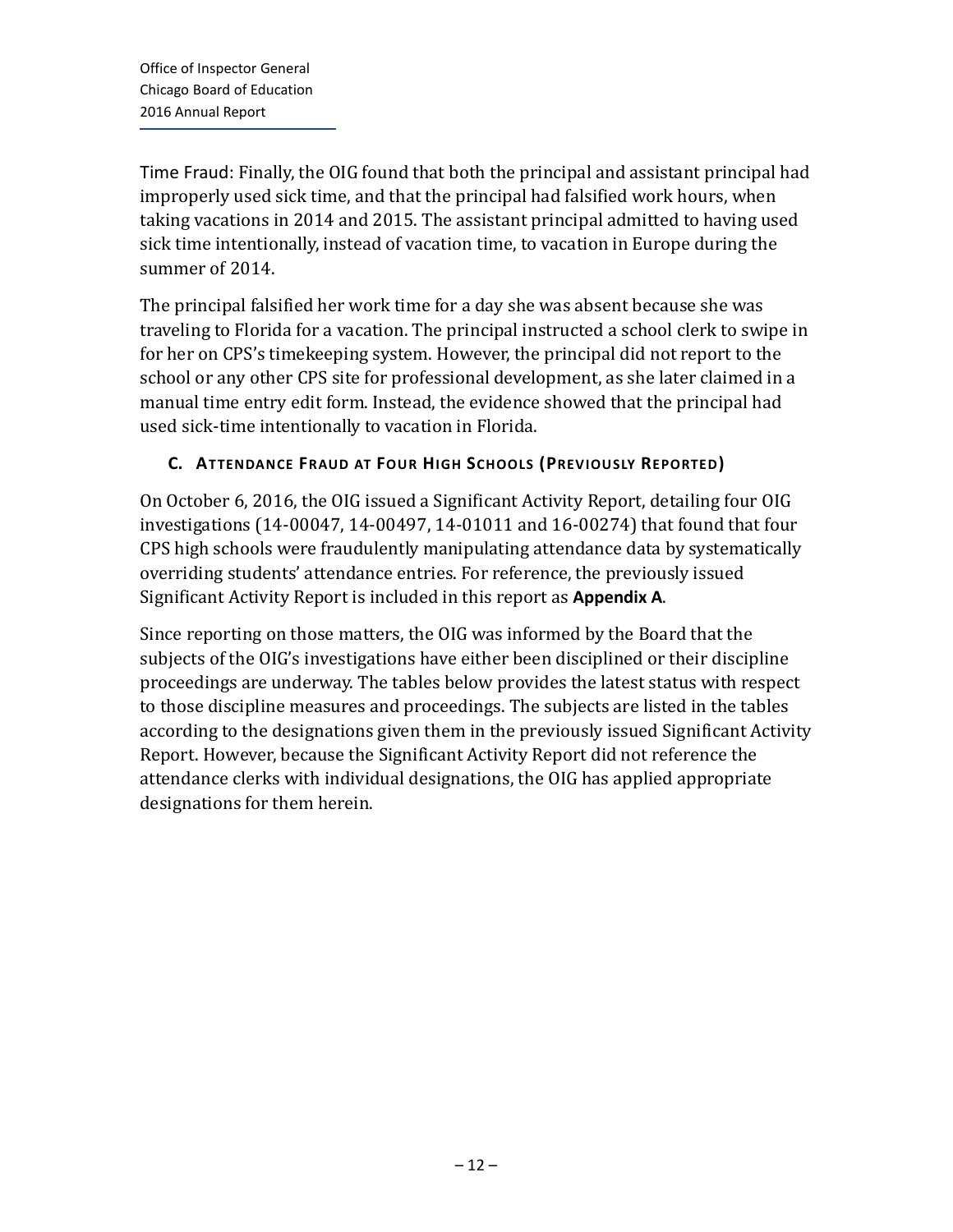| <b>Subject</b>            | <b>Recommended Action</b>                                                                                                                                                                                                   | <b>Discipline Imposed/Policy Adopted</b>                                                                                                                           |
|---------------------------|-----------------------------------------------------------------------------------------------------------------------------------------------------------------------------------------------------------------------------|--------------------------------------------------------------------------------------------------------------------------------------------------------------------|
| Principal A               | Terminate employment<br>$\circ$<br>Classify as DNH<br>$\circ$                                                                                                                                                               | ○ She has since been transferred to a<br>CPS elementary school.<br>The Board has recommended a 10-<br>$\circ$                                                      |
|                           |                                                                                                                                                                                                                             | day suspension without pay.<br>Discipline proceedings still pending.                                                                                               |
| Assistant Principal A     | Classify as DNH<br>$\circ$                                                                                                                                                                                                  | Classified as DNH<br>$\circ$                                                                                                                                       |
| Attendance Clerk A        | o Appropriate discipline                                                                                                                                                                                                    | The Board has recommended that<br>$\Omega$<br>she be given a Level III performance<br>improvement plan. Discipline<br>proceedings still pending.                   |
| <b>Attendance Clerk B</b> | o Appropriate discipline                                                                                                                                                                                                    | The Board has recommended that<br>$\circ$<br>she be given a Level III performance<br>improvement plan. Discipline<br>proceedings still pending.                    |
| Attendance Clerk C        | o Appropriate discipline                                                                                                                                                                                                    | The Board has recommended that<br>$\Omega$<br>she receive a written reprimand.<br>Discipline proceedings still pending.                                            |
| Attendance Clerk D        | O Classify as DNH                                                                                                                                                                                                           | Classified as DNH<br>$\Omega$                                                                                                                                      |
|                           |                                                                                                                                                                                                                             | The Board has also informed the OIG<br>$\circ$<br>that it will be sending her a letter<br>regarding the Board's determination<br>that she was responsible in part. |
| Supervisor A              | o Because she already had a DNH<br>and currently works at Company<br>A, the Board should advise<br>Company A of the OIG's findings<br>with respect to Supervisor A so<br>that Company A can consider<br>appropriate action. | o The Board shared the OIG's<br>investigative report in this matter<br>with Company A.                                                                             |

#### **Updates Regarding School One (14-00047)**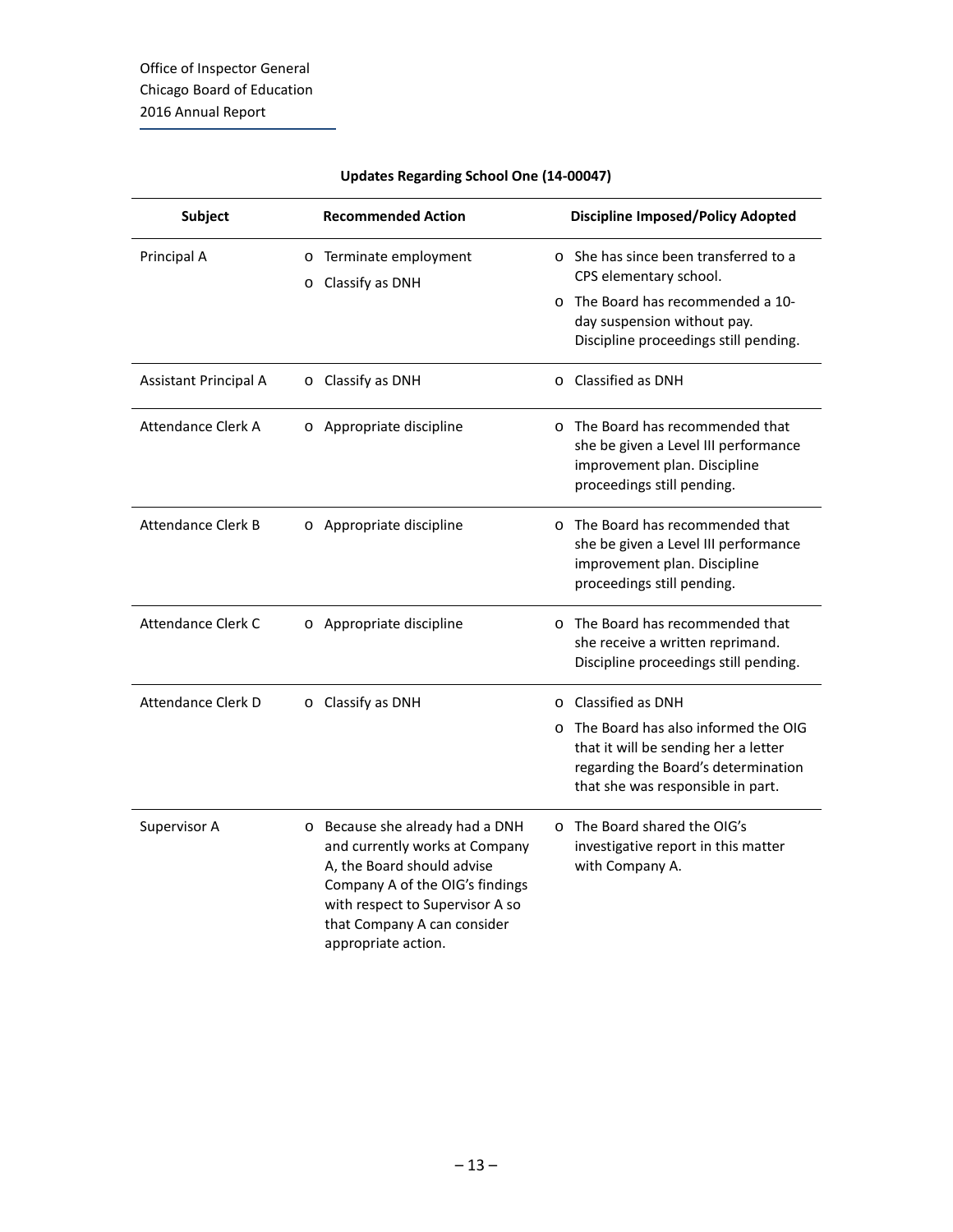| <b>Subject</b>            |         | <b>Recommended Action</b>                                                                                                                                                                                                             |          | <b>Discipline Imposed/Policy Adopted</b>                                                                                                                |
|---------------------------|---------|---------------------------------------------------------------------------------------------------------------------------------------------------------------------------------------------------------------------------------------|----------|---------------------------------------------------------------------------------------------------------------------------------------------------------|
| Principal B               | O       | Classify as DNH                                                                                                                                                                                                                       | $\circ$  | Classified as DNH                                                                                                                                       |
|                           | $\circ$ | Board should advise current<br>employer - Charter One - of the<br>OIG's findings with respect to<br>Principal B so that the charter<br>school can consider appropriate<br>action.                                                     | $\Omega$ | The recommendation to advise<br>Charter One of the OIG's findings is<br>pending.                                                                        |
| Principal C               | $\circ$ | Because she already had a DNH and<br>currently works at Charter One, the<br>Board should advise Charter One of<br>the OIG's findings with respect to<br>Principal C so that the charter<br>school can consider appropriate<br>action. |          | $\circ$ The recommendation to advise<br>Charter One of the OIG's findings is<br>pending.                                                                |
| Supervisor B              | $\circ$ | Classify as DNH                                                                                                                                                                                                                       |          | $\circ$ Classified as DNH                                                                                                                               |
|                           | $\circ$ | Board should advise current<br>employer - Charter Two - of the<br>OIG's findings with respect to<br>Supervisor B so that the charter<br>school can consider appropriate<br>action.                                                    |          | The recommendation to advise<br>Charter Two of the OIG's findings is<br>pending.                                                                        |
| <b>Attendance Clerk E</b> |         | o Appropriate discipline                                                                                                                                                                                                              |          | o The Board has recommended that she<br>be given a Level III performance<br>improvement plan. Discipline<br>proceedings still pending.                  |
| <b>Attendance Clerk F</b> |         | O Classify as DNH                                                                                                                                                                                                                     |          | $\circ$ Classified as DNH                                                                                                                               |
|                           |         |                                                                                                                                                                                                                                       |          | The Board has also informed the OIG<br>that it will be sending her a letter<br>regarding the Board's determination<br>that she was responsible in part. |
| N/A                       | $\circ$ | Policy recommendation: Prohibit<br>the type of attendance-recovery<br>program at issue here.                                                                                                                                          |          | o The Board has not notified the OIG of<br>any policy changes or updates.                                                                               |

#### **Updates Regarding School Two (14-01011)**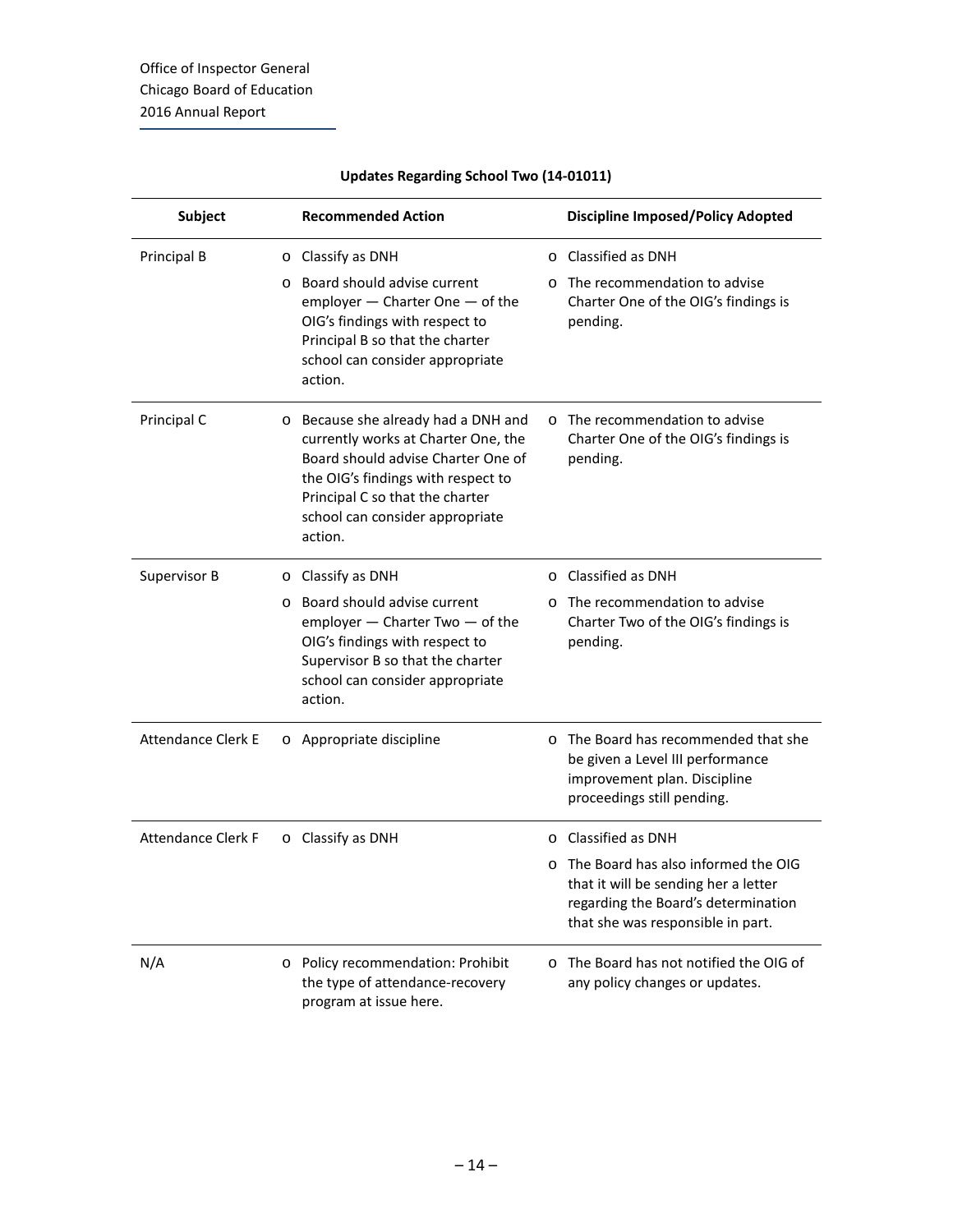| <b>Subject</b>            | <b>Recommended Action</b>                                                                                                                                                   | <b>Discipline Imposed/Policy Adopted</b>                                                                                                                                                                       |
|---------------------------|-----------------------------------------------------------------------------------------------------------------------------------------------------------------------------|----------------------------------------------------------------------------------------------------------------------------------------------------------------------------------------------------------------|
| Principal D               | O Classify as DNH                                                                                                                                                           | Classified as DNH<br>$\Omega$                                                                                                                                                                                  |
| Principal E               | Terminate employment<br>$\circ$<br>Classify as DNH<br>$\circ$                                                                                                               | The Board issued her a warning<br>$\circ$<br>resolution.<br>The Board also has informed the OIG<br>$\cap$<br>that it is suspending her for 10 days<br>without pay, but those proceedings<br>are still pending. |
| Attendance Clerk G        | o Appropriate discipline                                                                                                                                                    | The Board issued her a written<br>$\Omega$<br>reprimand. Discipline proceedings<br>still pending.                                                                                                              |
| Attendance Clerk H        | o Appropriate discipline                                                                                                                                                    | The Board has recommended that he<br>$\Omega$<br>be given a Level III performance<br>improvement plan. Discipline<br>proceedings still pending.                                                                |
| <b>Attendance Clerk I</b> | $\circ$ Classify as DNH                                                                                                                                                     | Classified as DNH<br>$\circ$                                                                                                                                                                                   |
| N/A                       | Policy recommendation: Prohibit the<br>$\circ$<br>type of attendance-recovery<br>programs at issue here and develop<br>controls to limit abuse of school-<br>function code. | The Board has not notified the OIG of<br>$\cap$<br>any policy changes or updates.                                                                                                                              |

#### **Updates Regarding School Three (14-00497)**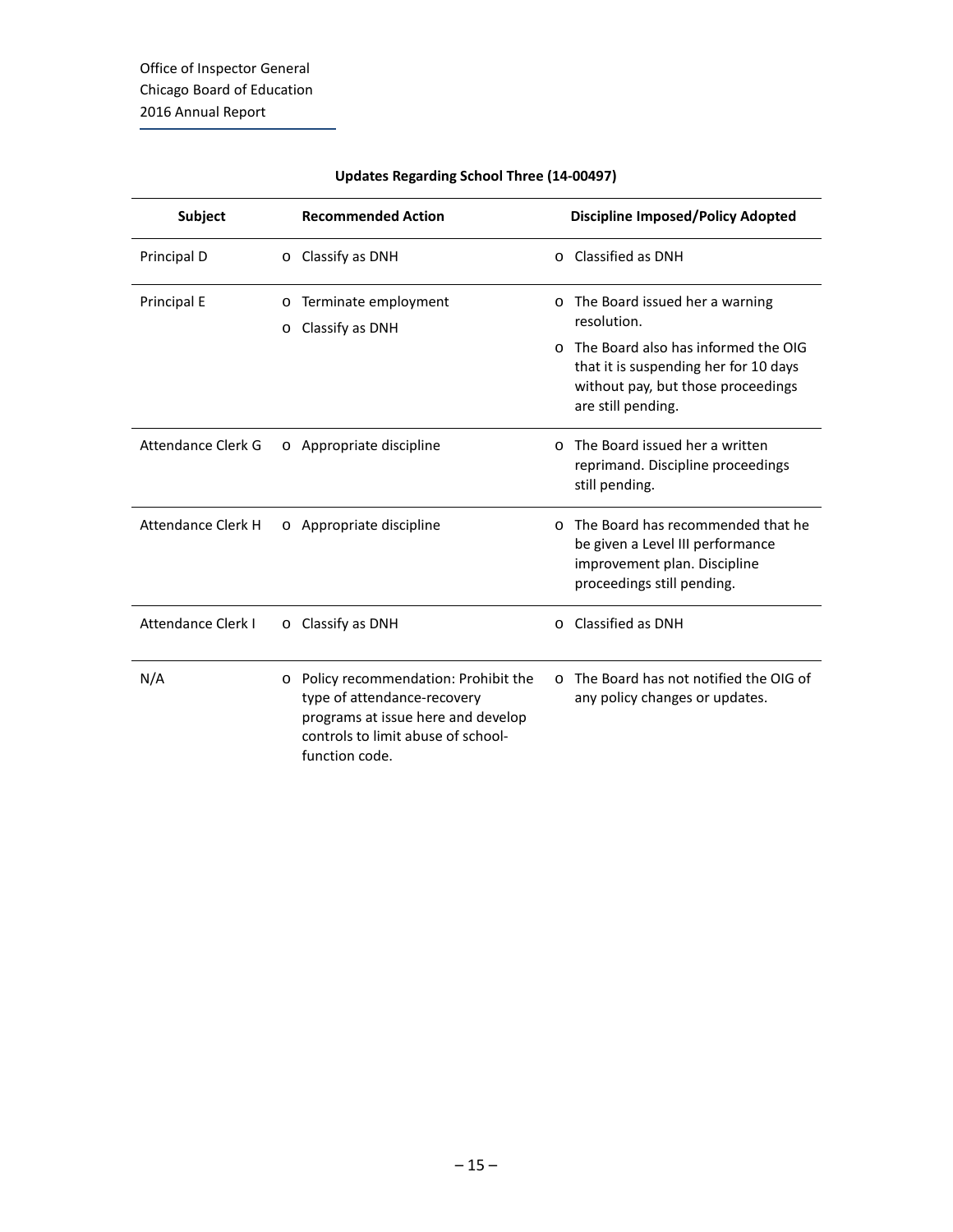| Subject       | <b>Recommended Action</b>                                                                                                                                                   | <b>Discipline Imposed/Policy Adopted</b>                                                                                                                    |
|---------------|-----------------------------------------------------------------------------------------------------------------------------------------------------------------------------|-------------------------------------------------------------------------------------------------------------------------------------------------------------|
| Principal F   | Classify as DNH<br>$\circ$                                                                                                                                                  | Classified as DNH<br>$\cap$                                                                                                                                 |
| Coordinator A | Classify as DNH<br>$\circ$                                                                                                                                                  | Classified as DNH<br>$\Omega$                                                                                                                               |
| Coordinator B | $\circ$ Appropriate discipline                                                                                                                                              | He has since been laid off.<br>$\cap$                                                                                                                       |
|               |                                                                                                                                                                             | The Board has informed the OIG that<br>$\cap$<br>it will be sending him a letter<br>regarding the Board's determination<br>that he was responsible in part. |
| N/A           | Policy recommendation: Prohibit the<br>$\circ$<br>type of attendance-recovery<br>programs at issue here and develop<br>controls to limit abuse of school-<br>function code. | $\circ$ The Board has not notified the OIG of<br>any policy changes or updates.                                                                             |

#### **Updates Regarding School Four (16-00274)**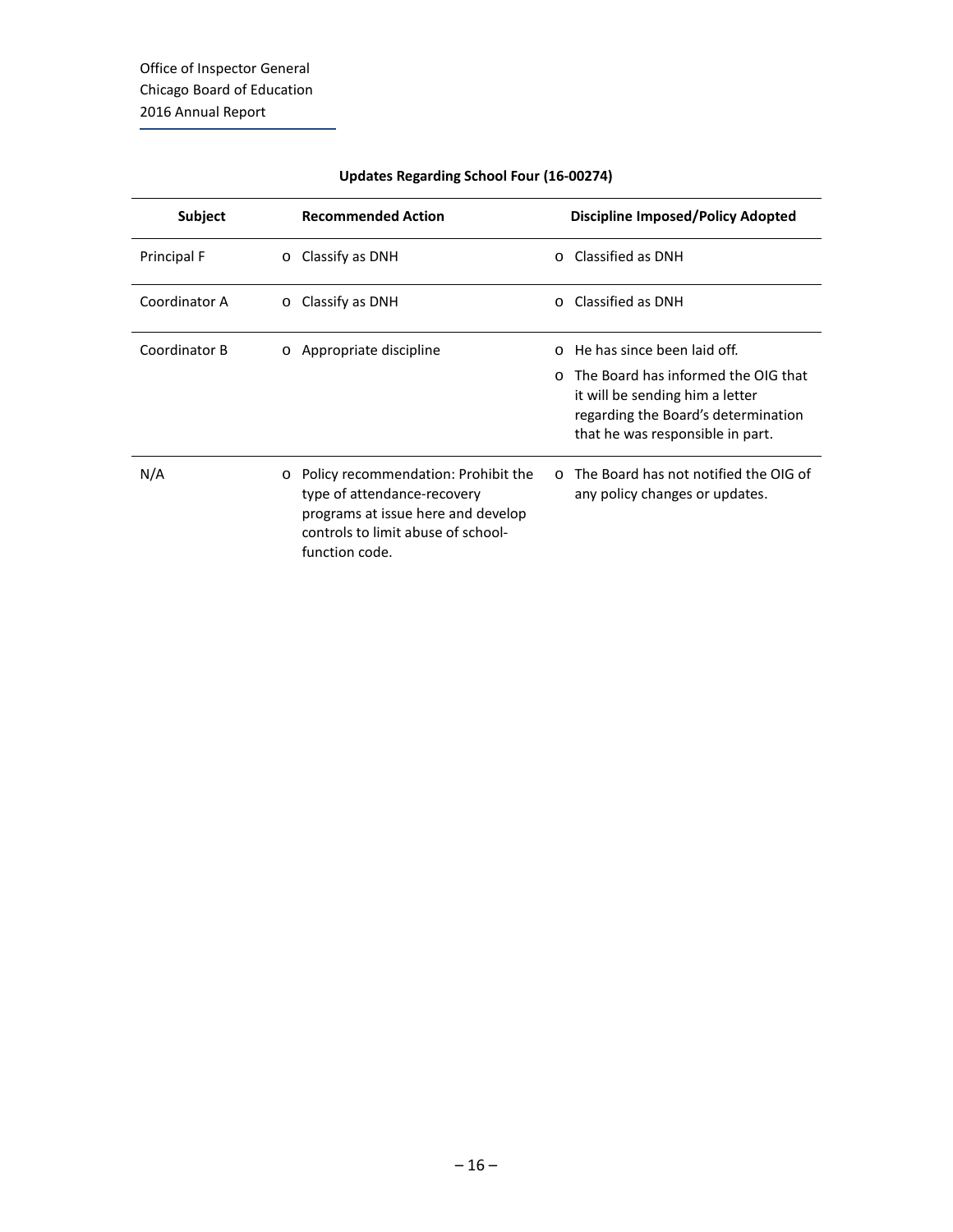#### <span id="page-19-0"></span>**SECTION 3 — ADMISSIONS FRAUD AT SELECTIVE-ENROLLMENT SCHOOLS**

Over the past few years, the OIG has identified numerous instances of admissions fraud at selective-enrollment high schools. In FY 2014, the OIG focused on "tier fraud" — cases in which families lied on their selective-enrollment applications by falsely claiming that they lived in a lower socio-economic area of the City, or "tier", than they actually did to cheat the system and improperly gain admission to a selective-enrollment school.<sup>[3](#page-2-0)</sup> In FY 2015, the OIG focused on suburban-residency fraud — cases in which students of selective-enrollment schools were ineligible to attend CPS schools by virtue of their suburban residency.[4](#page-19-1)

In last year's annual report, the OIG stressed the ongoing admissions fraud problem at selective-enrollment schools and the need for a tougher anti-fraud policy. The OIG made various recommendations for deterring such fraud, including imposing a permanent ban from selective-enrollment schools and programs. Pursuant to the OIG's recommendation, the Office of Access and Enrollment adopted a rule providing that any student who engages in tier or suburban-residency fraud will be permanently banned from attending any selective-enrollment school or program. In FY 2016, the new rule was applied, and, consequently, none of the students found to have engaged in such fraud were able to re-enroll at selective-enrollment schools or programs. While the OIG is hopeful that the permanent ban instituted by OAE will help to stem these types of fraud, the problem nevertheless persists and its full extent remains unknown. As such, the OIG continues to investigate these cases and, in FY 2016, the OIG extended those investigations beyond high schools to include admissions fraud at selective-enrollment elementary schools.

<sup>3</sup> The selective-enrollment admissions process considers socio-economic factors that relate to the census tract in which an applicant resides at the time of application. The policy is intended to increase selective-enrollment opportunities for students from lower socio-economic areas. The census tracts are broken down into four tiers. Under the current policy, a total of 30% of the available seats are filled in rank order using only testing/academic criteria. The remaining available seats (subject to very limited exceptions) are filled from four rank-order lists that further categorize students by their respective socio-economic tiers (i.e., census tracts), with each tier contributing 25% of the students to the remaining available seats. Students from the higher tiers usually must have better scores than those in the lower tiers. Thus, lying about a student's address is one way to cheat the system and obtain a seat at a selective-enrollment high school.

<span id="page-19-2"></span><span id="page-19-1"></span><sup>4</sup> Suburban residents, of course, are generally not eligible to attend any CPS school, let alone the fiercely competitive selective-enrollment schools and programs. Not only are suburban students subject to disenrollment, their families are also liable to CPS for the Illinois statutory tuition costs incurred by their children's improper CPS enrollment.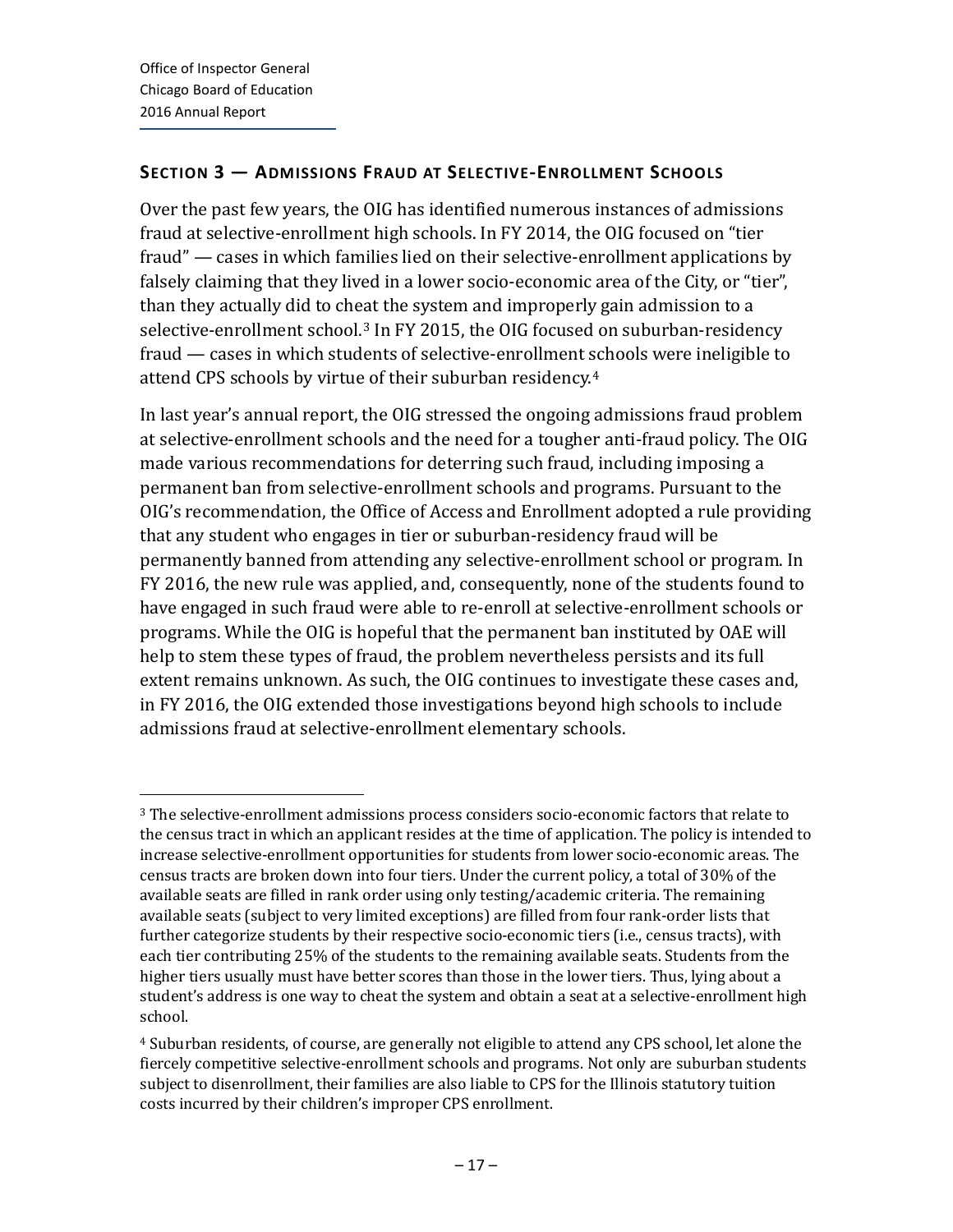#### <span id="page-20-0"></span>**A. SUBURBAN-RESIDENCY FRAUD AT SELECTIVE-ENROLLMENT SCHOOLS**

In FY 2016, the OIG reported to the Board on five selective-enrollment suburbanresidency fraud cases involving eight students. The table below highlights the suburbs and schools involved in those cases.

| <b>Suburbs of Residence</b>             | <b>Schools</b>                        | <b>Case Number</b> |
|-----------------------------------------|---------------------------------------|--------------------|
| <b>Highland Park</b><br>(two students)  | Northside College<br>Prep             | 15-00938           |
| Bellwood<br>(one student)               | Lane Tech                             | 15-01035           |
| Berwyn<br>(one student) <sup>5</sup>    | Jones College Prep                    | 16-00070           |
|                                         | Decatur Classical                     |                    |
| <b>Niles</b><br>(two students)          | <b>Bell Regional Gifted</b><br>Center | 13-01328           |
| Evanston<br>(two students) <sup>6</sup> | Decatur Classical                     | 16-00410           |

#### **Suburban-Residency Fraud**

#### o *Highland Park Residents Admitted to Northside Prep (15-00938)*

An OIG investigation concluded that a Highland Park family — who have owned and lived in a 3,500 sq. ft. home in the suburb for a decade — falsified their Chicago residency and their two children's selective-enrollment tier assignment by renting a 600 sq. ft. apartment in Rogers Park to make it appear as if they resided in the city. But an apartment inspection, surveillances, documents, electronic records, and interviews revealed that the apartment was a sham residence. Accordingly, the family committed suburban-residency fraud by enrolling their oldest child at Northside Prep, meaning that the family owed CPS \$12,877.56 in non-resident tuition for the 2015-16 school year.

<span id="page-20-2"></span><sup>5</sup> As discussed below, a second student at the Berwyn address attended a CPS magnet school.

<span id="page-20-1"></span> $6$  Only one of the two students from Evanston was selected for admission, and ultimately attended, Decatur Classical. The other student was not selected for admission to any selectiveenrollment school. They both, however, submitted applications representing a false address.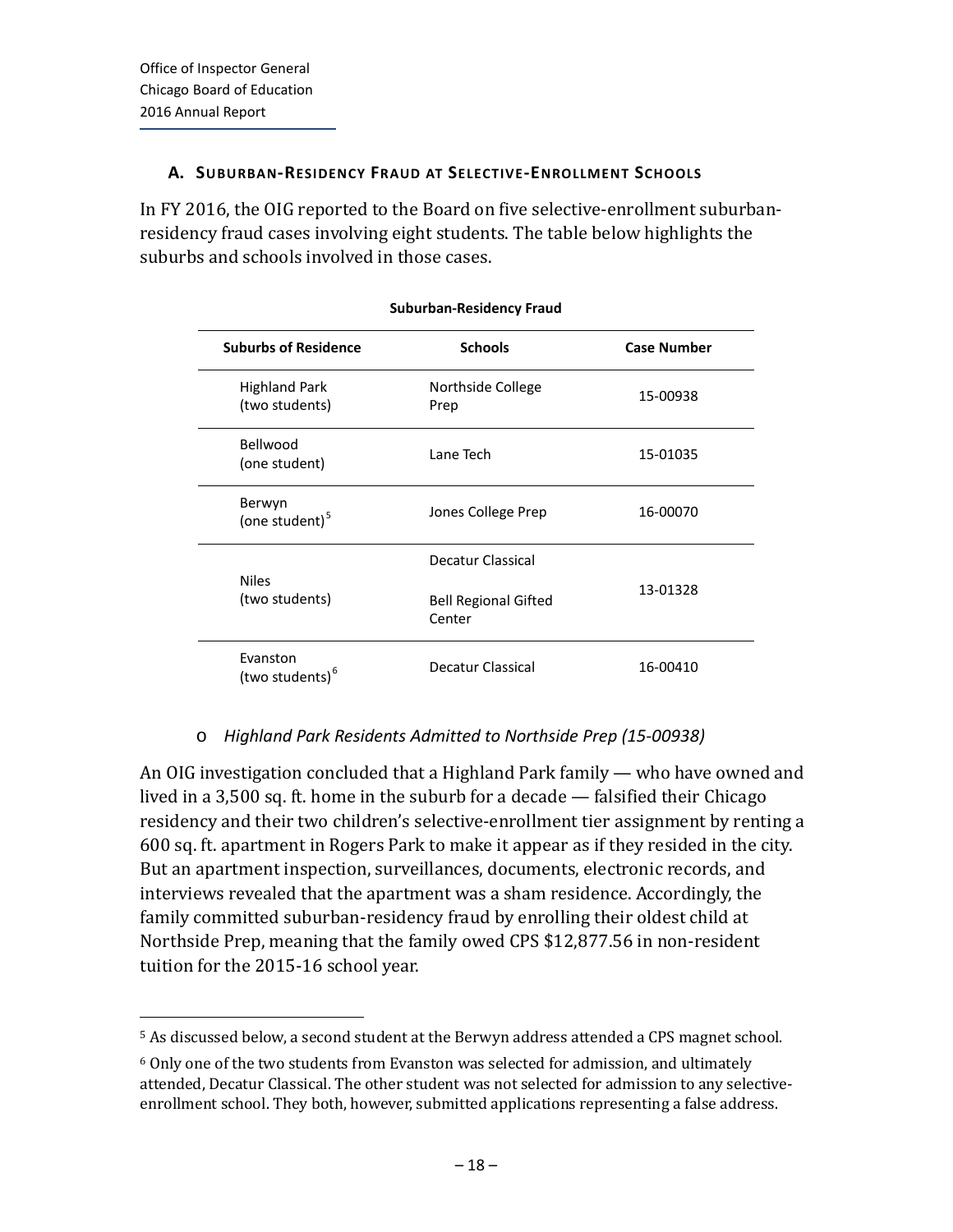In addition, the younger child was improperly admitted to Northside Prep as an incoming freshman for the 2016-17 school year through his family's fraudulent actions. Specifically, the family used the same fraudulent Tier 2 Rogers Park address on the student's selective-enrollment high school application. And had they used the Tier 4 address of the home where they actually lived in Highland Park, he would not have qualified for admission to Northside.

The OIG recommended that the oldest child be disenrolled from Northside Prep and that the youngest child not be allowed to start school there. Consistent with the rules established by OAE, the OIG further recommended that both children be permanently banned from all CPS selective-enrollment schools and programs. Finally, the OIG recommended that, if financially practicable, the Board should recover \$12,877.56 in non-resident tuition from the family for the year that the oldest child improperly attended Northside.

The Board advised the OIG that the family agreed to disenroll the Northside freshman and to pay \$11,477.56 in back tuition.

#### o *Bellwood Resident Enrolled at Lane Tech (15-01035)*

An OIG investigation determined that, since 2010, a family lived in suburban Bellwood while their son was enrolled at two CPS schools improperly — Tilton Elementary for five years and then Lane Tech for one year — in violation of the CPS student residency policy. As such, the OIG found that the family committed suburban-residency fraud and that the parents owed CPS non-resident tuition in the amount of \$70,533.94.[7](#page-20-2)

The OIG recommended that the son be disenrolled from Lane Tech and permanently banned from all CPS selective-enrollment schools and programs. The OIG also recommended that, if financially practicable, the Board should recover the \$70,533.94 in non-resident tuition that the family owed.

The Board advised the OIG that the family agreed to disenroll the student and to pay \$30,000 in back tuition.

<span id="page-21-0"></span><sup>7</sup> The student was improperly admitted to Lane Tech for an additional reason: his family used a fraudulent Tier 1 Humboldt Park address on his selective-enrollment high school application. If they had used the Tier 3 Bellwood address of the home where they actually lived, the student would not have qualified for admission to Lane Tech.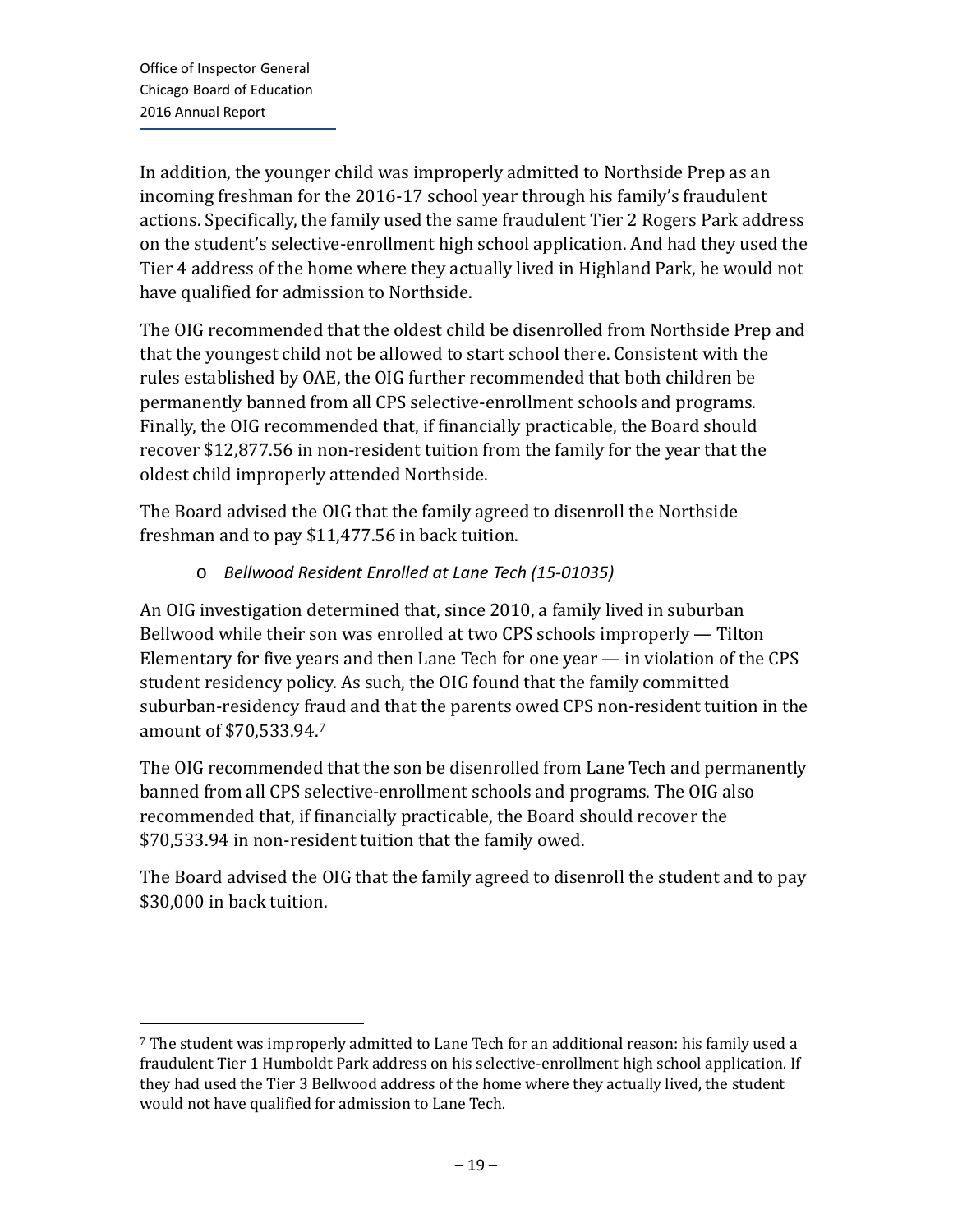#### o *Berwyn Family Committed Residency Fraud (16-00070)*

An OIG investigation concluded that a family from Berwyn lied about their residency on enrollment applications so that the son could attend Jones College Prep, and that the daughter could attend Andrew Jackson Elementary, a magnet school. Evidence showed that the family had owned their Berwyn residence since 2004. But in 2014 — just before the son needed to prove City of Chicago residency so that he could apply to selective-enrollment high schools — the parents purported to rent an apartment located in Chicago. And the family's landlord at the supposed Chicago address was, in fact, the father's brother-in-law.

Subsequently, the family used the Chicago address on the selective-enrollment applications for the son and daughter. The son gained admission to Jones College Prep (where he attended as a freshman). The daughter, in turn, was admitted to, and registered to attend, Jackson Elementary for the 2016-17 school year. However, substantial evidence confirmed that the family did not live at the Chicago apartment and was using it simply as a front to circumvent CPS's residency policy. No tier fraud existed, though, because (1) the fraudulent Chicago address was classified as Tier 4 (the most stringent tier), so whether by aim or by accident neither the son nor the daughter earned a tier advantage; (2) the son, in any event, was admitted via the straight-rank method, so the socio-economic tier system never came into play; and (3) the daughter was not accepted to any of the selective-enrollment schools to which she had applied, and instead accepted a seat at a magnet school. Nevertheless, the family owed CPS \$12,877.56 in non-resident tuition for the son's one year's worth of attendance at Jones. The OIG thus recommended that CPS recover the \$12,877.56 in non-resident tuition from the family, if doing so was financially practicable.

The OIG also recommended that the son be disenrolled from Jones and that the daughter be disenrolled from Jackson Elementary, unless her family could prove that she moved to the City of Chicago. The OIG further recommended that the son and daughter be permanently banned from all selective-enrollment schools and programs. Similarly, the OIG pointed out that neither son nor daughter should be allowed to enroll in any CPS school without first presenting proof of their residency in the City of Chicago.

The Board advised that the son was disenrolled from Jones and that the daughter would be disenrolled from Jackson Elementary in December 2016. Both students were permanently banned from all selective-enrollment schools and programs. Finally, the Board advised that it will take action to recover the \$12,877.56 in back tuition.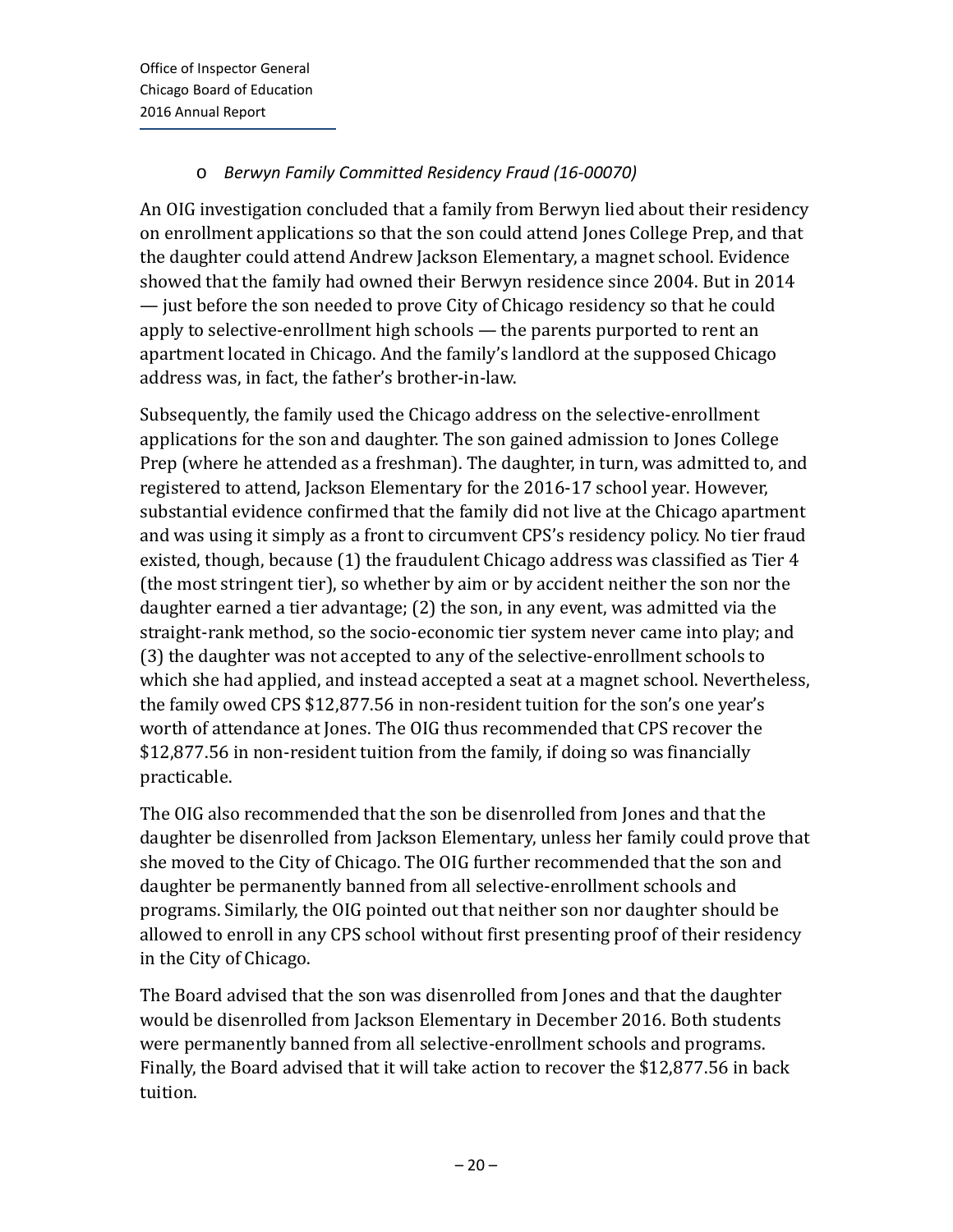#### o *Niles Residents at Bell Elementary and Decatur Classical (13-01328)*

The parents of two elementary school students violated the CPS student residency requirement for three years by enrolling their sons in CPS schools while they were living in Niles. One of their sons attended the regional gifted center (a selectiveenrollment program) at Bell Elementary for the 2013-14, 2014-15 and 2015-16 school years. Their other son attended the standard neighborhood program at Bell in 2013-14 and 2014-15, but then transferred to Decatur Classical, a selectiveenrollment school, for the 2015-16 school year.

Because both students are Niles residents and were improperly enrolled in CPS, the OIG recommended that they be disenrolled from Bell and Decatur immediately and that they be permanently banned from CPS's selective-enrollment schools and programs. In addition, the OIG found that, for committing tuition fraud, the parents owed \$12,877.56 for each year that each son attended CPS. Accordingly, the OIG recommended that CPS pursue non-resident tuition from the parents in the amount of \$77,265.36, if financially practicable.

The Board disenrolled the students from Bell and Decatur and found that the parents owed \$77,265.36 in non-resident tuition. The parents subsequently filed for administrative review of the Board's decision, and their appeal is pending.

Additionally, because the parents are employed by the City Colleges of Chicago, the OIG referred this matter to the CCC OIG for an investigation into whether any violation of CCC rules or policies occurred as a result of the parents' suburban residency.

#### o *Evanston Resident at Decatur Classical (16-00410)*

The parents of a student at Decatur Classical falsified their son's enrollment documentation to reflect that the family was living in Chicago when they were actually living in Evanston. As a result, during the 2015-16 school year, the son attended Decatur, a selective-enrollment elementary school, while living in Evanston in violation of the CPS student residency requirement. Significantly, while he was attending Decatur that year, his sister was attending an Evanston elementary school.

For the 2016-17 school year, the parents submitted a selective-enrollment application for the sister, in which they again falsely represented that the family was living in Chicago when, in fact, they were living in Evanston. Ultimately, the sister was not selected for admission to any selective-enrollment school. Her mother, however, informed the OIG that she had been offered a seat at a CPS neighborhood school.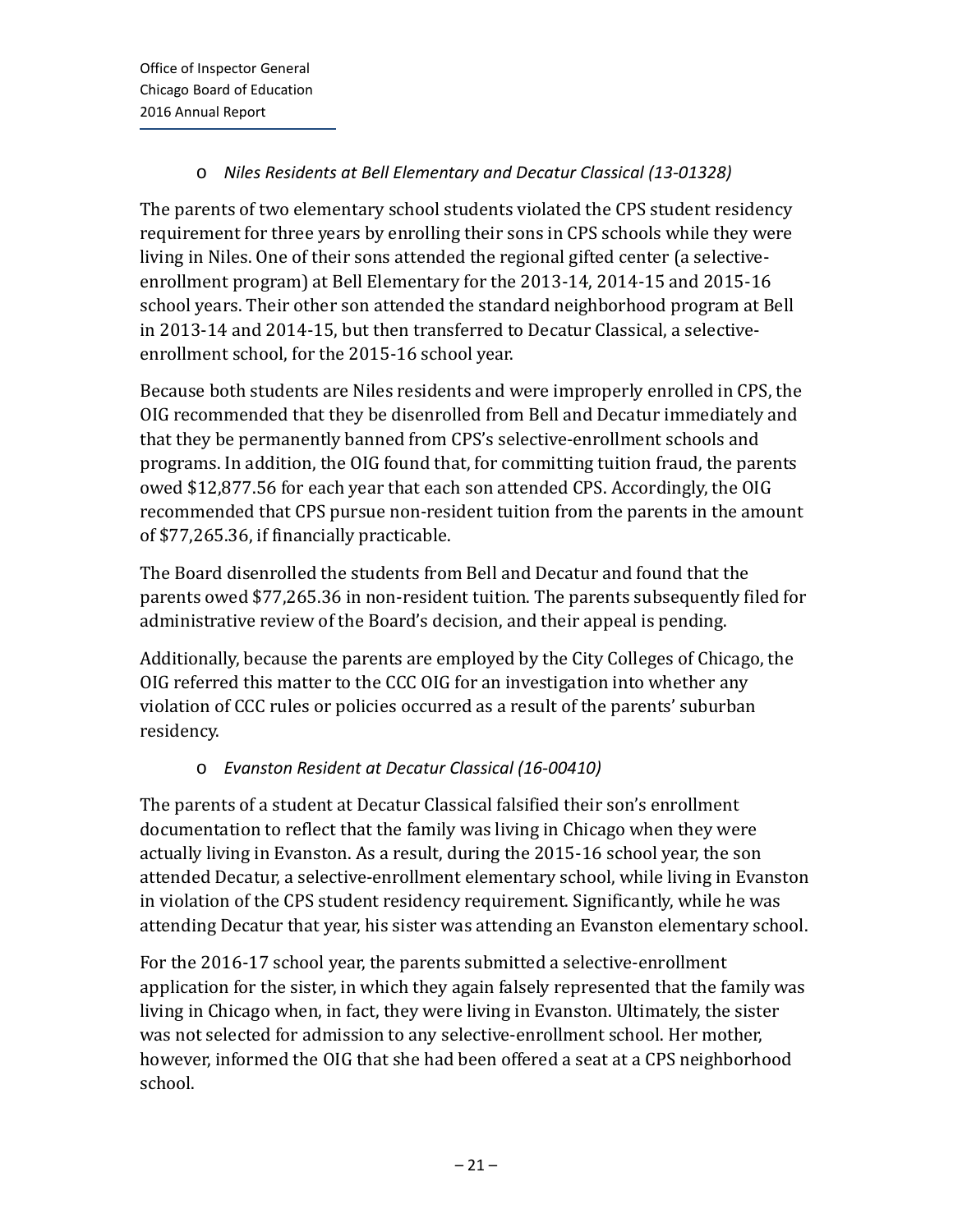The OIG recommended that the son be disenrolled from Decatur and that CPS pursue non-resident tuition from the parents in the amount of \$12,877.56, if practicable. The OIG also recommended that both children be permanently banned from attending CPS selective-enrollment schools and programs, and that they be prohibited from attending any other CPS school unless and until they establish residency in Chicago.

The Board disenrolled the son from Decatur and permanently banned both children from CPS selective-enrollment schools and programs. In addition, the Board collected the \$12,877.56 in non-resident tuition from the parents.

#### <span id="page-24-0"></span>**B. TIER FRAUD CASES AND OIG ANALYSIS OF A KEY PROBLEM**

The OIG also reported on 13 tier fraud cases involving 18 students who applied to selective-enrollment schools by using false addresses in lower socio-economic areas of the City than the areas where they actually lived. The table below highlights the actual neighborhoods of residence as well as the schools involved in those cases.<sup>[8](#page-21-0)</sup>

| <b>Tier Fraud</b>                 |                |                    |
|-----------------------------------|----------------|--------------------|
| <b>Neighborhoods of Residence</b> | <b>Schools</b> | <b>Case Number</b> |
| Edgebrook<br>(one student)        | Lane Tech      | 16-00500           |
| Beverly<br>(one student)          | Whitney Young  | 16-00222           |
| Portage Park<br>(one student)     | Lane Tech      | 16-00501           |

<span id="page-24-1"></span><sup>8</sup> As discussed above, some of the suburban-residency fraud cases also involved tier fraud. Those cases, however, are not repeated here.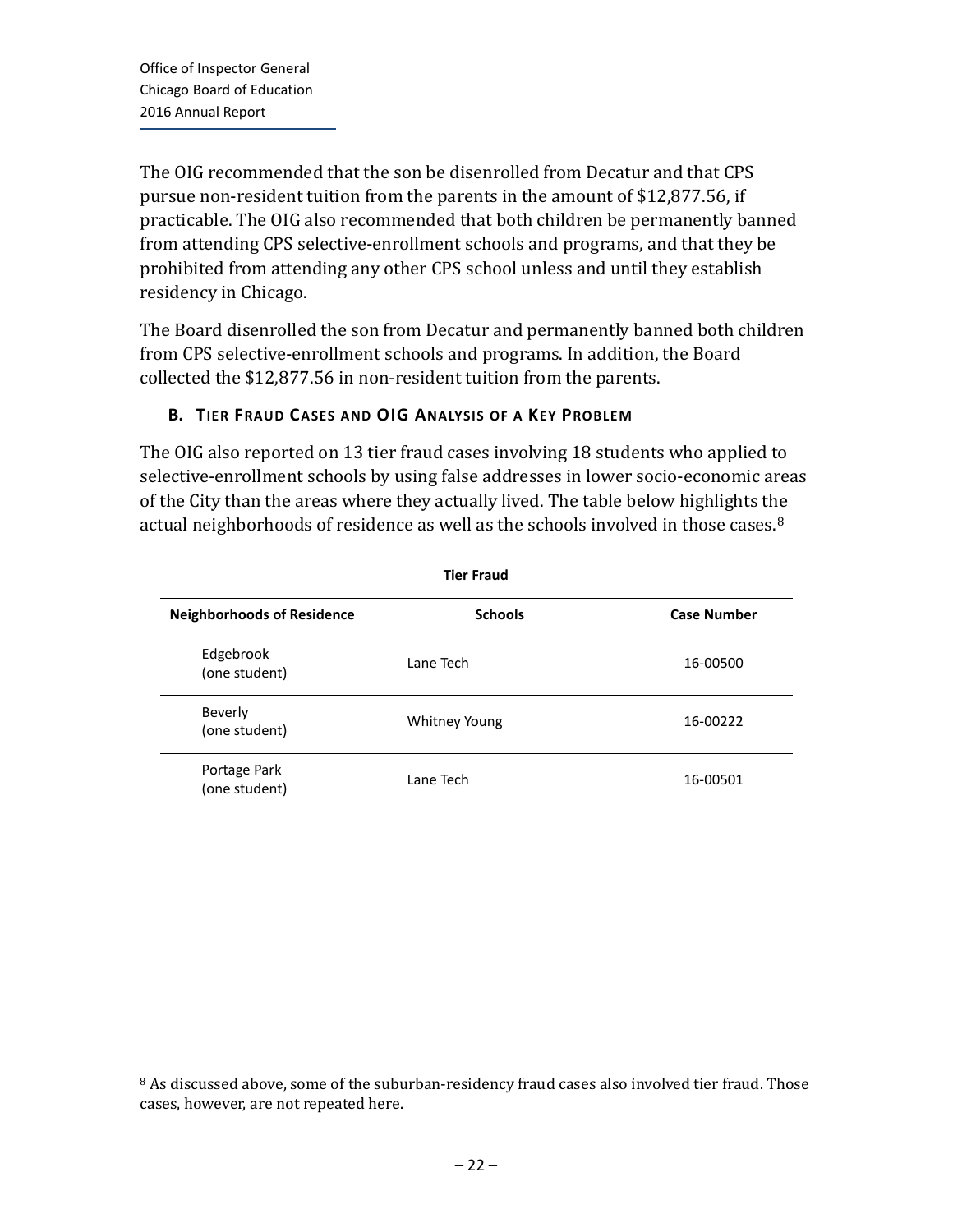| <b>Tier Fraud</b>                         |                                                                                                                                    |                    |  |  |
|-------------------------------------------|------------------------------------------------------------------------------------------------------------------------------------|--------------------|--|--|
| <b>Neighborhoods of Residence</b>         | <b>Schools</b>                                                                                                                     | <b>Case Number</b> |  |  |
| Morgan Park<br>(one student)              | Payton College Prep                                                                                                                |                    |  |  |
| Tri-Taylor<br>(two students) <sup>9</sup> | Skinner West Classical<br><b>Bell Regional Gifted Center</b><br>South Loop Regional Gifted Center<br>Whitney Young Academic Center | 16-00407           |  |  |
| Galewood<br>(one student)                 | Northside College Prep                                                                                                             | 15-00336           |  |  |
| North Center<br>(one student)             | Jones College Prep                                                                                                                 | 16-00221           |  |  |
| West Ridge<br>(one student)               | Northside College Prep                                                                                                             | 16-00223           |  |  |
| Bridgeview <sup>10</sup><br>(one student) | Jones College Prep                                                                                                                 | 16-00304           |  |  |
| Garfield Ridge<br>(one student)           | Payton College Prep                                                                                                                | 16-00362           |  |  |
| Norwood Park<br>(two students) $^{11}$    | Lane Tech                                                                                                                          | 15-00880           |  |  |

<sup>&</sup>lt;sup>9</sup> The students living in the Tri-Taylor neighborhood applied to the four selective-enrollment elementary schools and programs listed in the table by using a false address. But they were not selected to any of those schools and, therefore, never attended a selective-enrollment school or program.

<span id="page-25-0"></span><sup>10</sup> As discussed below, the Bridgeview family's fraud was classified by the OIG as tier fraud rather than suburban-residency fraud because the student gained admission to a selective-enrollment school by using a false Tier 1 address but did not have the opportunity to enroll and, therefore, never attended a CPS school as a suburban resident.

<span id="page-25-1"></span><sup>&</sup>lt;sup>11</sup> Only one of the two students at the Norwood Park address was selected for admission, and ultimately attended, Lane Tech. The other student was not selected for admission to any selective-enrollment school. They both, however, submitted applications representing false addresses.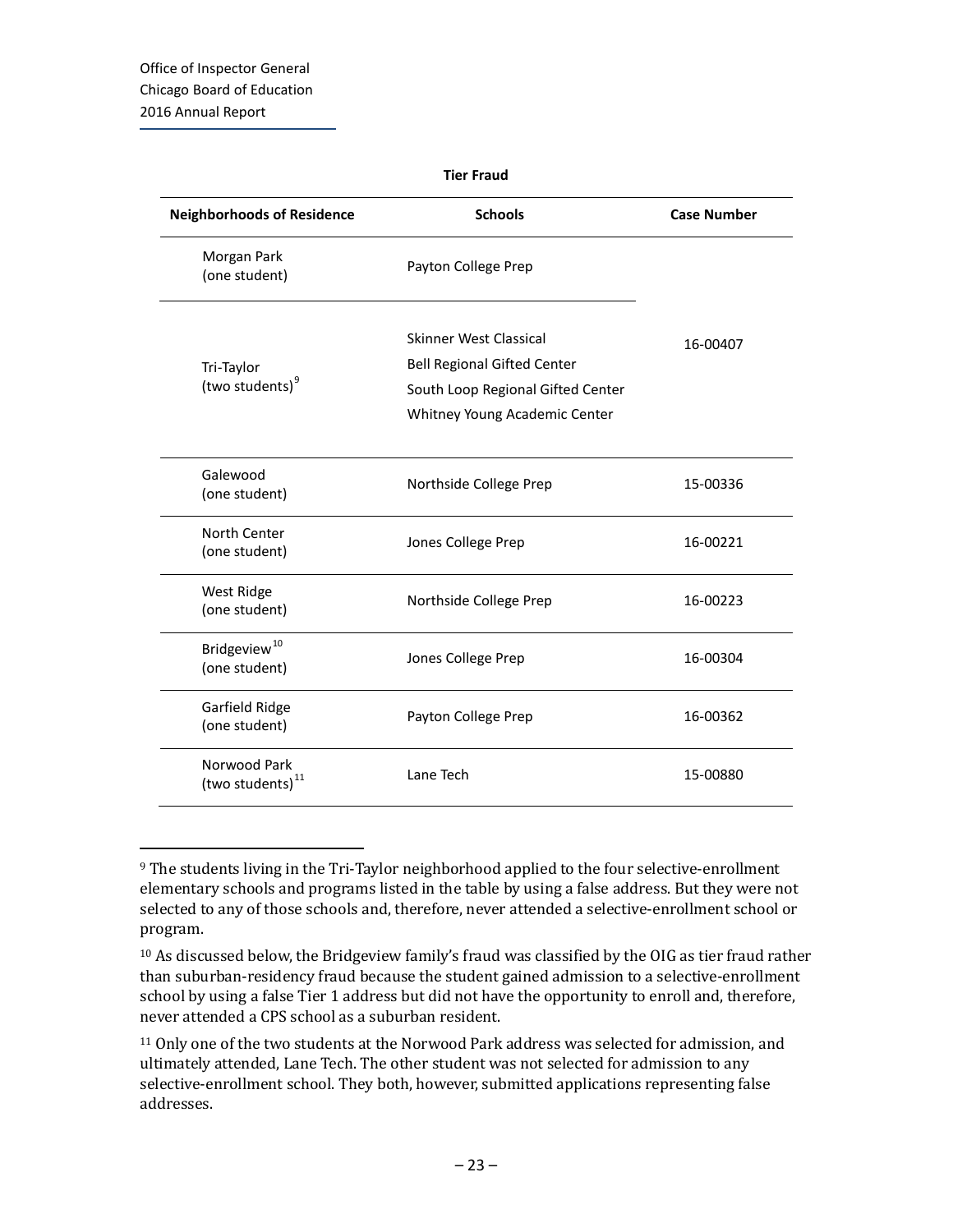**Tier Fraud**

| <b>Neighborhoods of Residence</b>  | <b>Schools</b>         | <b>Case Number</b> |
|------------------------------------|------------------------|--------------------|
| Douglas<br>(one student)           | Jones College Prep     | 15-00881           |
| Forest Glen<br>(three students)    | Northside College Prep | 15-00935           |
| <b>Bridgeport</b><br>(one student) | Jones College Prep     | 16-00220           |

#### *1. Three Cases Exposed Key Weakness in Current Tier System*

In three separate tier fraud cases, which were originally referred to the OIG by the Office of Access and Enrollment, the OIG concluded that three families not only lied about their respective children's addresses to gain the advantage of a more favorable tier, but they also made the relevant address changes deep into the application and testing process — and after initially using the correct addresses on the selectiveenrollment high school application when they first applied. In one case, a family made the fraudulent address change after their son had actually received his exam score. In another, the change was made after the child had taken the exam, but had not yet received her score. And in the third case, the change was made practically on the eve of the exam date.

In each of the three cases, the OIG recommended that the students be disenrolled from their respective schools and be made permanently ineligible for further enrollment in any CPS selective-enrollment school or program. (For specific outcomes in the individual cases, see below.)

Aside from the OIG's findings and recommendations as to the address falsifications in the separate investigations, the OIG pointed out the troubling questions as to why any tier changes were allowed in the first place. The purpose of the tier-selection method is to offset any long-term disadvantages a child may have experienced in his or her upbringing, thereby leveling the playing field for all applicants. Thus, the OIG pointed out, it makes no sense whatsoever to allow tier changes so late in the application and testing process. Indeed, the only disadvantages that the selectiveenrollment admissions system should consider are the long-term disadvantages present before the overall testing and application process. Anything else only encourages improper gaming of the system because there is simply no way  $-$  in anything but the most exceptional circumstances — that whatever disadvantage that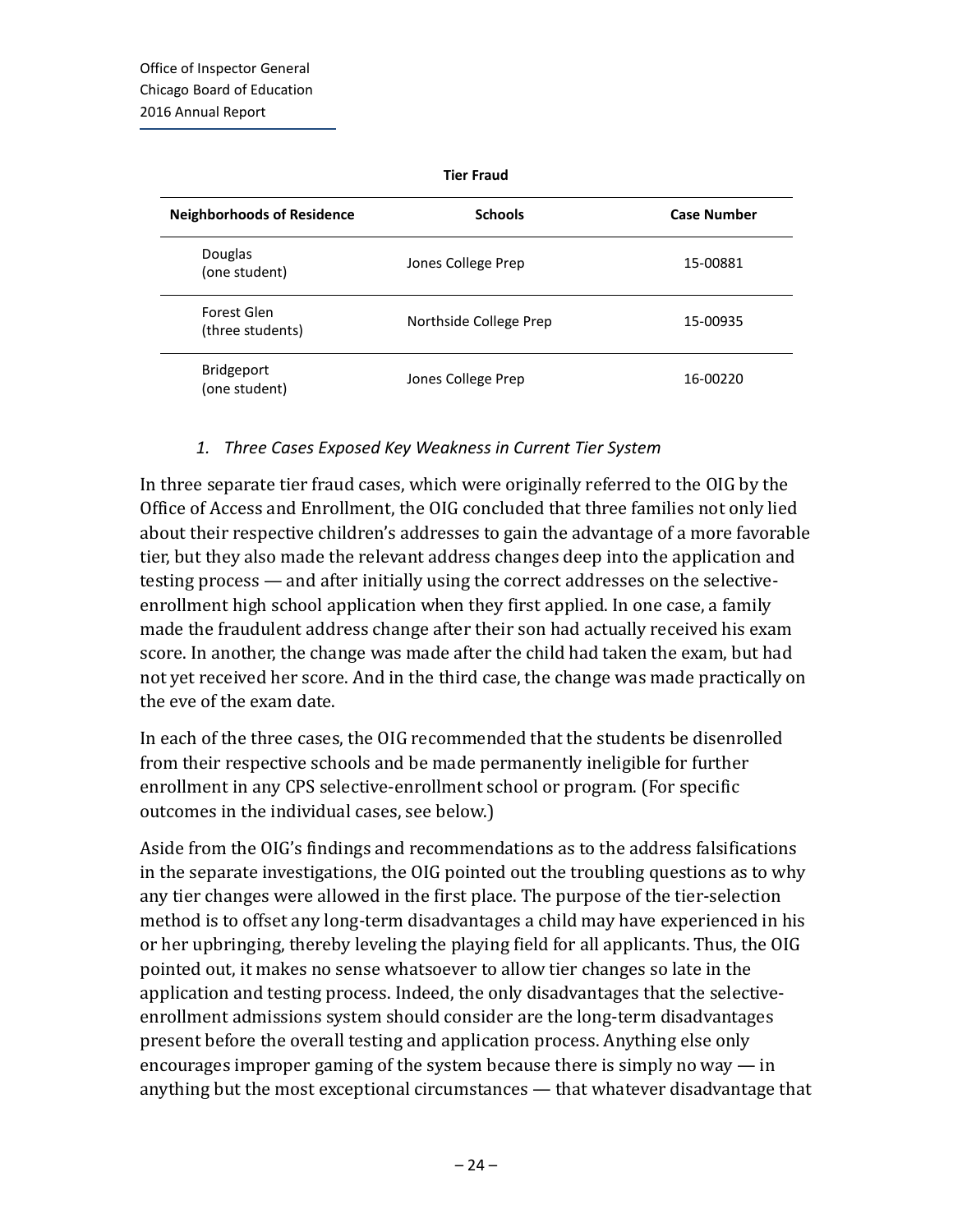could be associated with a few days or weeks of living in a new tier could have substantially influenced the child's overall educational opportunities. And, of course, tier changes that are initiated only after a student has actually taken the exam can have no possible impact on the child's past performance.

Accordingly, the OIG concluded that the cases collectively highlighted a critical weakness of the tier-selection system. That is, it is simply too easy to game the system by faking a move when the child is applying to a selective-enrollment school. In the end, using the address that a parent has submitted on a single day during the admissions process places improper material importance on that single day. It improperly forces CPS to focus on that single day and ask if the child actually lived there on that day. That question has little to do with whether the child has actually lived in disadvantaged circumstances for a meaningful period of time. Rather, the central focus should be on where the child has lived for the past several years. The answer to that question will, in the OIG's view, provide a more accurate assessment of the child's true socio-economic situation.

With this view of the problem in mind, the OIG recommended that CPS re-evaluate the tier-assignment method with an eye toward evaluating the child's historic socioeconomic situation. Otherwise, as the OIG pointed out, it is all too easy for a child to magically move "on paper" from relative affluence to relative need to game the system. To date, the Board has not advised the OIG about the recommendations.

Furthermore, the OIG requested information from the OAE about other late-in-theprocess address-change requests in an effort to determine how widespread posttesting address changes are. The OIG's work on that issue is ongoing.

Further details about each of the three specific cases involving late-in-the-process changes follow.

#### o *Tier Fraud Immediately Before the Student Took the Exam (16-00500)*

An incoming freshman was improperly admitted to Lane Tech because his family used a fraudulent Tier 2 address in the Belmont Gardens neighborhood on his selective-enrollment application. Importantly, when the student first submitted his selective-enrollment high school application in November 2014, he used his correct Tier 4 address in Edgebrook. But then in January 2015 — shortly before the student had taken the selective-enrollment exam — his address-of-record was changed to the illegitimate Tier 2 address, which was then used to determine the student's tier for the selective-enrollment process. And had the student's family used the Tier 4 address where he was living and had lived for years, the student would not have qualified for admission to Lane Tech.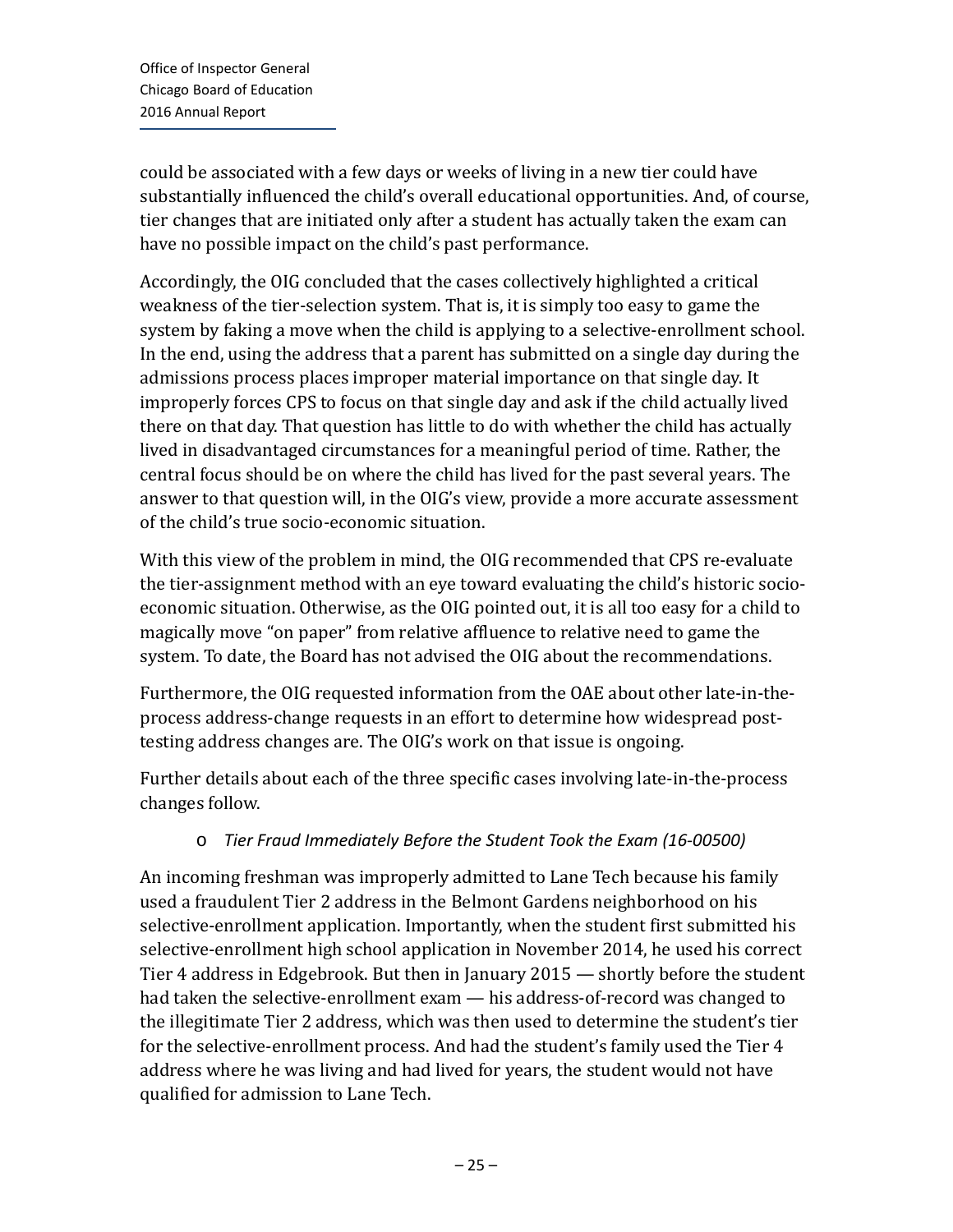The Board advised the OIG that the student subsequently was disenrolled from Lane Tech and permanently barred from enrolling in any other selective-enrollment school or program.

#### o *Tier Fraud After Student Took the Exam (16-00222)*

An incoming freshman was improperly admitted to Whitney Young because her family had used a fraudulent Tier 2 address that was located in the Brainerd neighborhood on her selective-enrollment application. If they had used the Tier 4 address in Beverly, where she was living and had lived for years, the student would not have qualified for admission to Whitney Young. Critically, the student's father changed her address-of-record to a Tier 2 address from a Tier 4 address almost a month after she had taken her selective-enrollment exam. That change, nonetheless, was used to determine the student's tier for the selective-enrollment process.

The Board advised the OIG that the Board had recommended that the student be disenrolled from Whitney Young and permanently barred from applying to other selective-enrollment schools and programs. However, a hearing officer rejected the Board's recommendation, determining that a preponderance of the evidence showed that the student's father did not change her address-of-record solely to improperly attain admission to Whitney Young, but to reflect that she had moved with him into family members' home. As such, the student was not disenrolled and was not permanently barred from applying to other selective-enrollment schools or programs.

#### o *Tier Fraud After the Student Received the Exam Score (16-00501)*

Finally, another freshman at Lane Tech was improperly admitted because his parents had listed a fraudulent Tier 3 address in Belmont Central as his place of residence on his selective-enrollment application. Had they used the Tier 4 address of the home in Portage Park where he actually had lived for years, the student would not have qualified for admission to Lane Tech. Critically, the family changed the student's address-of-record to the Belmont Central address approximately two months after the student sat for the selective-enrollment exam, and about a month and a half after he was notified of his score. That post-notification change, nonetheless, was used to determine the student's tier placement for the selectiveenrollment process.

The Board advised the OIG that the student subsequently was disenrolled from Lane Tech and permanently barred from enrolling in any other selective-enrollment school or program.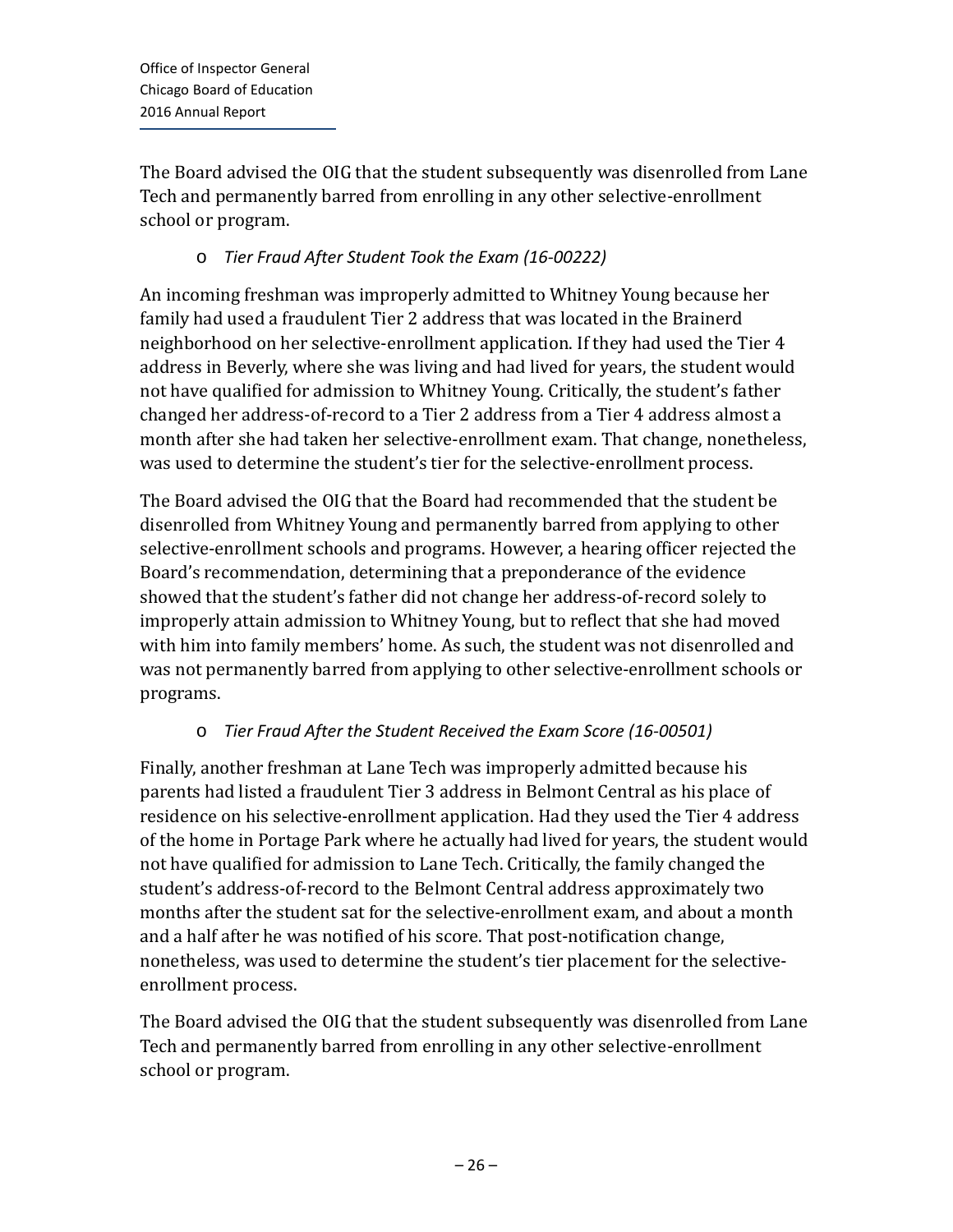#### *2. Further Instances of Tier Fraud*

In addition to the three tier-fraud cases highlighted above, the OIG investigated several other tier-fraud cases discussed below.

#### o *CPS Employee/Parent Submitted Several Fraudulent Applications (16-00407)*

An OIG investigation concluded that a Walter Payton College Prep freshman was improperly admitted because her parents — including her CPS-employee father had listed a fraudulent Tier 1 Chicago address in South Chicago on her selectiveenrollment high school application. Had they used the Tier 4 address of the Morgan Park home where she actually resided with her mother, she would not have qualified for admission to Payton as an incoming freshman for the 2016-17 school year. The OIG thus recommended that the student be disenrolled from Payton. The OIG also recommended that she be made permanently ineligible for further enrollment in any CPS selective-enrollment school or program.

During the course of the investigation, the OIG uncovered evidence showing that the CPS employee had two additional daughters who resided in the Tri-Taylor neighborhood (which is classified as Tier 2), and on whose behalf he submitted applications to selective-enrollment elementary schools and programs — Skinner West Classical, Bell Regional Gifted Center, South Loop Regional Gifted Center and Whitney Young Academic Center — by using the fraudulent South Chicago address. Although neither of those daughters was admitted to any of those schools, the OIG recommended that they be made permanently ineligible for further enrollment in any CPS selective-enrollment school or program, due to their father's application fraud.

As to the CPS employee himself, the OIG recommended that the Board terminate his employment and place a Do Not Hire (DNH) designation in his personnel file for his submissions of fraudulent selective-enrollment applications, through which he violated CPS's ethics policy and the district's policy that governs selectiveenrollment admissions.

The Board advised the OIG that the freshman at Payton was disenrolled and permanently banned from attending any selective-enrollment school or program. Likewise, the other two daughters were also permanently banned from attending selective-enrollment schools or programs. As to the CPS-employee father, the Board terminated his employment and placed a DNH designation in his personnel file.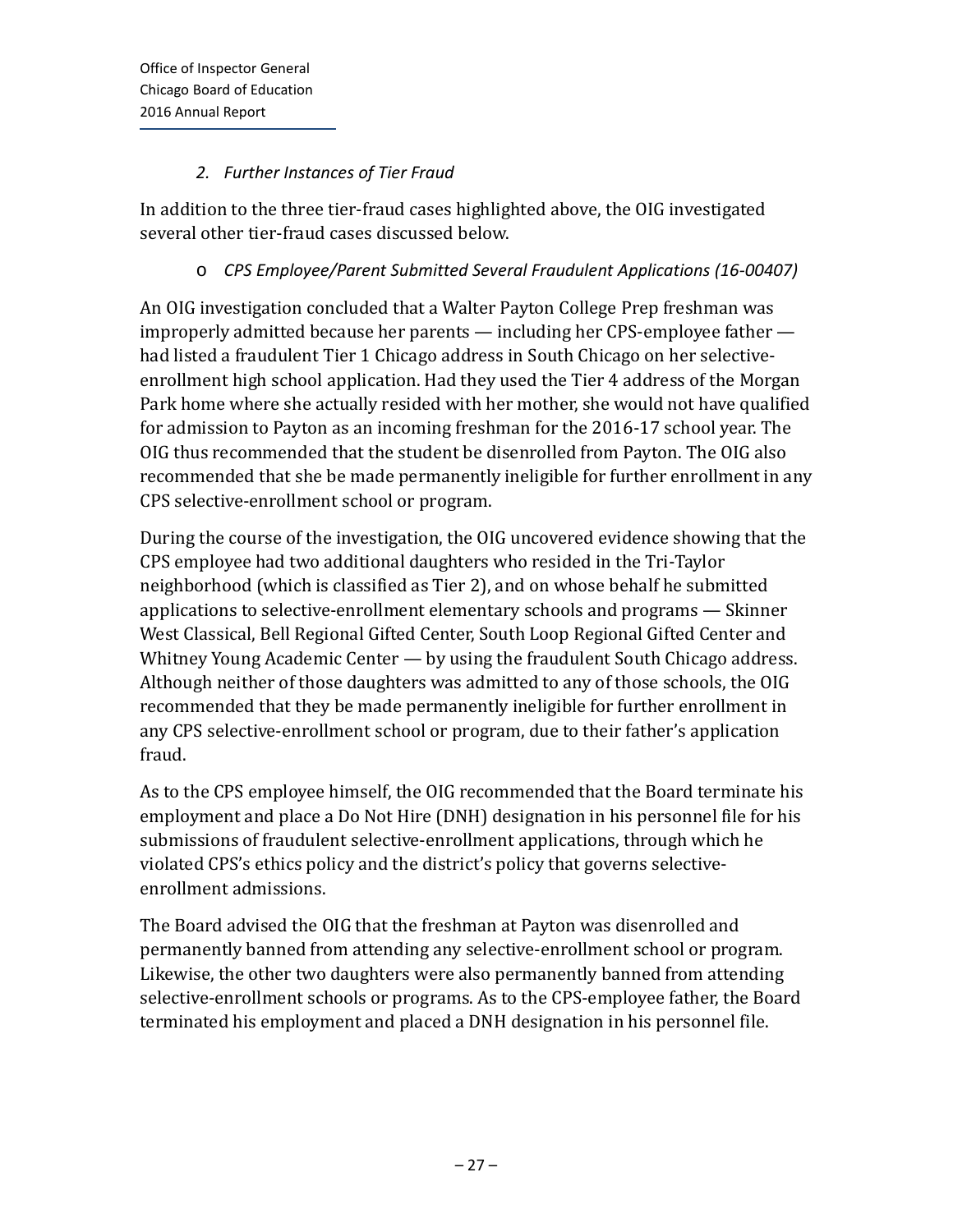#### o *CPS Teacher Who Lived in Galewood Committed Tier Fraud (15-00336)*

An OIG investigation found that a CPS elementary school teacher, whose daughter attended Northside Prep, knowingly and improperly falsified her daughter's selective-enrollment high school application to reflect that they both lived together at a Tier 1 address in the Chicago Lawn neighborhood — which was the home of the student's father — instead of the Tier 4 address in Galewood, where they actually resided. The student's mother further falsified a ComEd electric bill to reflect the Tier 1 address and submitted it to Northside when she enrolled her daughter. When the OIG asked the student's mother about the address discrepancy, she told the OIG that, because the student's father refused to enroll the student at Northside using his address, she knowingly falsified the ComEd bill and used the father's address anyway. As the mother explained, she was afraid that her daughter would not have a high enough score to attain admission to a selective-enrollment high school without a tier advantage.

The OIG recommended that the student be disenrolled from Northside and enrolled at an appropriate school before the start of the next school year. Because the OIG's investigation concluded before the OAE enacted its policy that permanently bans any students whose families were found to have engaged in application fraud, the OIG did not recommend a permanent ban. As to the CPS elementary school teacher, the OIG recommended appropriate discipline.

The Board advised the OIG that the student was disenrolled from Northside. Her mother, in turn, resigned her position with CPS, and a DNH designation was subsequently placed in her personnel file.

#### o *North Center Family Committed Tier Fraud (16-00221)*

In a case referred by the OAE, the OIG conducted an investigation and determined that a Jones College Prep freshman was improperly admitted because her family had used a fraudulent Tier 3 Chicago address in Rogers Park on her selective-enrollment high school application. Had they used the Tier 4 address of their North Center home where she actually resided, she would not have qualified for admission to Jones. When asked by OIG investigators about their family's place of residence, the student's mother and father both acknowledged that the family resided in North Center, and not in Rogers Park.

The OIG recommended that the student be disenrolled from Jones and be made permanently ineligible for further enrollment in any CPS selective-enrollment school or program.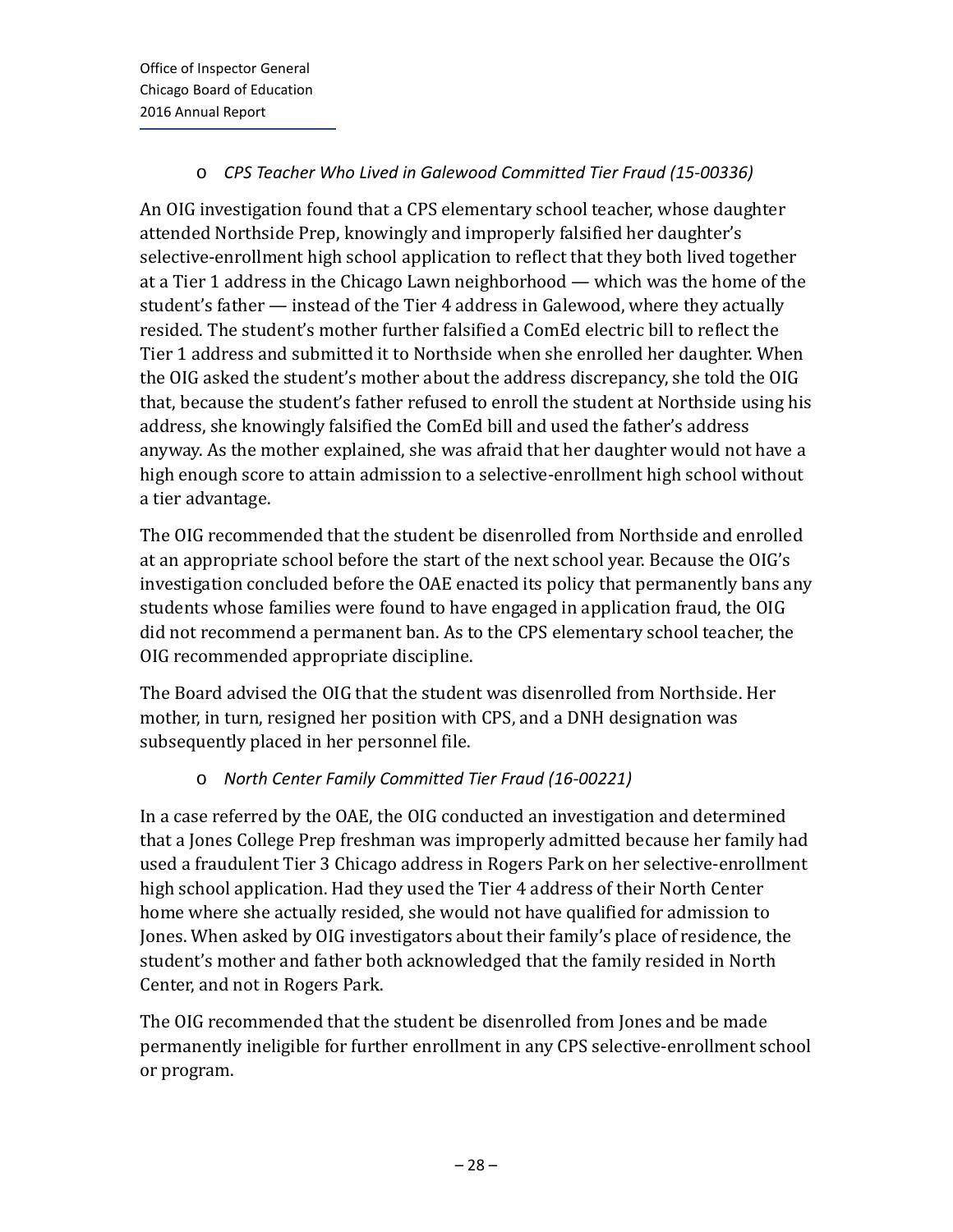The Board advised the OIG that the student was disenrolled from Jones and permanently barred from enrolling in any other selective-enrollment school or program.

#### o *West Ridge Family Claimed Uptown Residency (16-00223)*

In another case referred by the OAE, the OIG found that a Northside College Prep freshman was improperly admitted because her family had used a fraudulent Tier 2 address in Uptown on her selective-enrollment high school application. However, copious amounts of evidence revealed that the family had, in fact, resided at a Tier 4 address in West Ridge. The selective-enrollment application submitted by the student's older sibling, as well as other CPS files, reflected that the family lived at the West Ridge address. And had the student listed her actual West Ridge address on her selective-enrollment application, she would not have qualified for admission to Northside.

The OIG recommended that the student be disenrolled from Northside. In addition, the OIG recommended that she be made permanently ineligible for further enrollment in any CPS selective-enrollment school or program.

The Board advised the OIG that the student was disenrolled from Northside and permanently barred from enrolling in any other selective-enrollment school or program.

#### o *Bridgeview Family Claimed Pilsen Residency (16-00304)*

A Bridgeview resident improperly gained admission to Jones College Prep for the 2016-17 school year because her family had used a fraudulent Tier 1 address in Pilsen on her selective-enrollment high school application. Because suburban residents are permitted to apply to CPS selective-enrollment schools — provided they move to Chicago before enrolling — and the daughter never actually enrolled at Jones, the Bridgeview family's suburban residence did not amount to suburbanresidency fraud in and of itself. However, the family stated a false address on the daughter's application and, thereby, committed tier fraud. If the family had used the Tier 3 address of the home where they actually lived in Bridgeview, instead of the fraudulent Tier 1 address in Pilsen, the daughter would not have qualified for admission to Jones.

The OIG recommended that the daughter be prohibited from attending Jones and be made permanently ineligible for enrollment in any CPS selective-enrollment school or program. Due to the OIG's report, the student was denied enrollment at Jones and permanently banned from selective-enrollment schools and programs.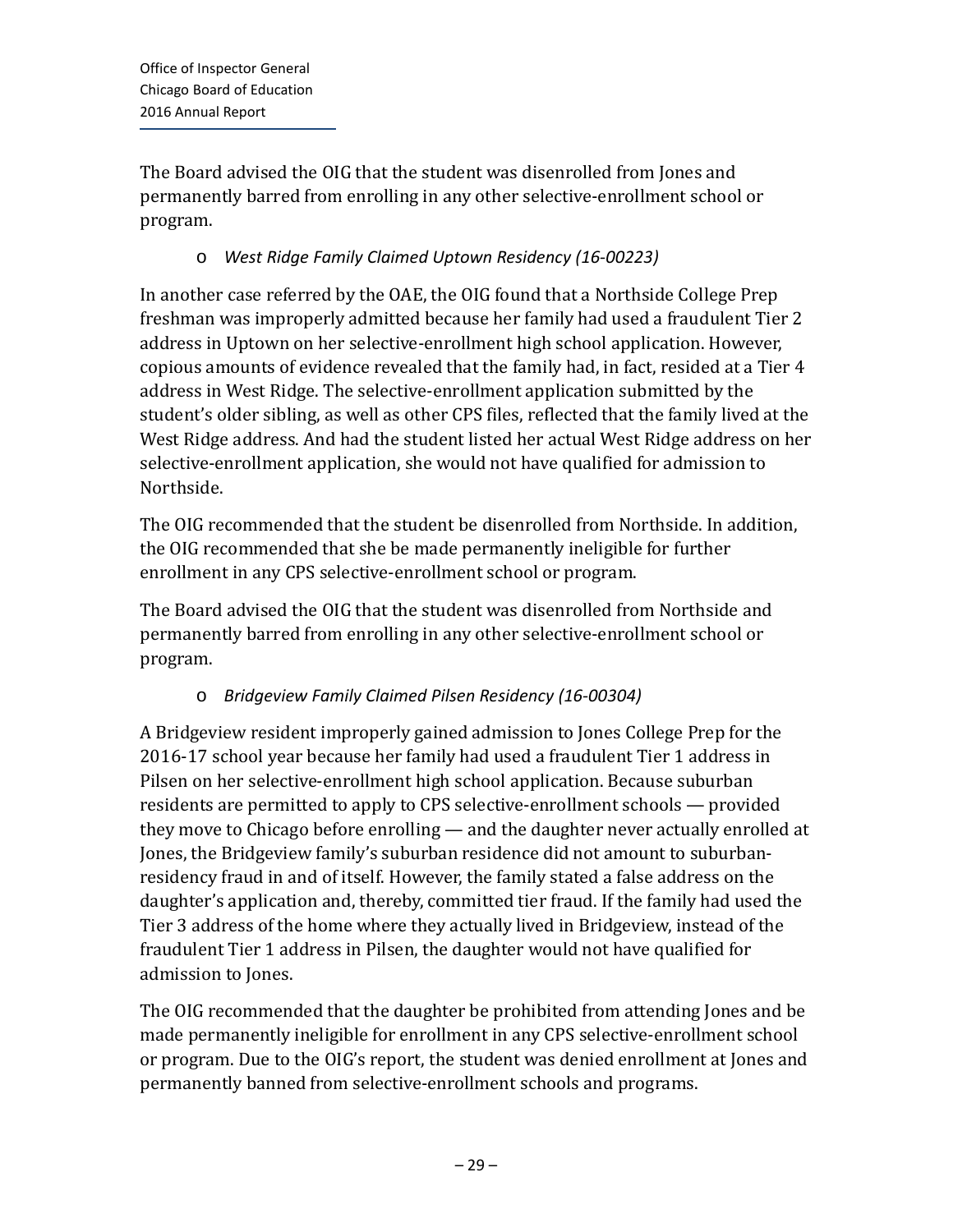#### o *Garfield Ridge Family Claimed Heart of Chicago Residency (16-00362)*

Relying on substantial documentary evidence in another case referred by the OAE, an OIG investigation concluded that a Walter Payton College Prep freshman was improperly admitted because her parents had listed a fraudulent Tier 1 Chicago address, located in the Heart of Chicago neighborhood, on her selective-enrollment high school application. Had the parents properly listed the Tier 4 address of their Garfield Ridge home — where the family had resided for over 10 years — the student would not have qualified for admission to Payton. The OIG thus recommended that the student be disenrolled from Payton and be made permanently ineligible for further enrollment in any CPS selective-enrollment school or program.

The Board advised the OIG that the student would be disenrolled from Payton and permanently barred from enrolling in any other selective-enrollment school or program.

#### o *CPS Employee in Norwood Park Committed Tier Fraud (15-00880)*

After an investigation, which was referred to the OIG by OAE, the OIG determined that a CPS employee improperly falsified the selective-enrollment high school applications of her daughters to reflect that they lived at a Tier 1 address in the Hermosa neighborhood instead of the Tier 4 address in Norwood Park, where they actually lived. As a result of the fraudulent application, one of the daughters was improperly admitted to Lane Tech as a freshman for the 2015-16 school year. The other daughter was not selected for admission to a selective-enrollment high school.

The evidence demonstrated that the daughters were living at the Tier 4 address in Norwood Park at all relevant times, including during their eighth grade year when they applied to selective-enrollment high schools. Their mother admitted that she did not have documentation to support their residency at the Tier 1 address. When their mother submitted their applications, her address-of-record with CPS was the Norwood Park address where the family resided. Shortly after one of the daughters was admitted to Lane Tech, however, the mother falsified her address on file with CPS to reflect that she was living at the Tier 1 address she had represented in her daughters' selective-enrollment applications. Nevertheless, that same month the mother used their actual Tier 4 address to enroll the other daughter in Taft High School, the neighborhood school for residents of Norwood Park.

The OIG recommended appropriate discipline for the mother, immediate disenrollment from Lane Tech for the daughter attending that school and a permanent ban from selective-enrollment schools and programs for both daughters.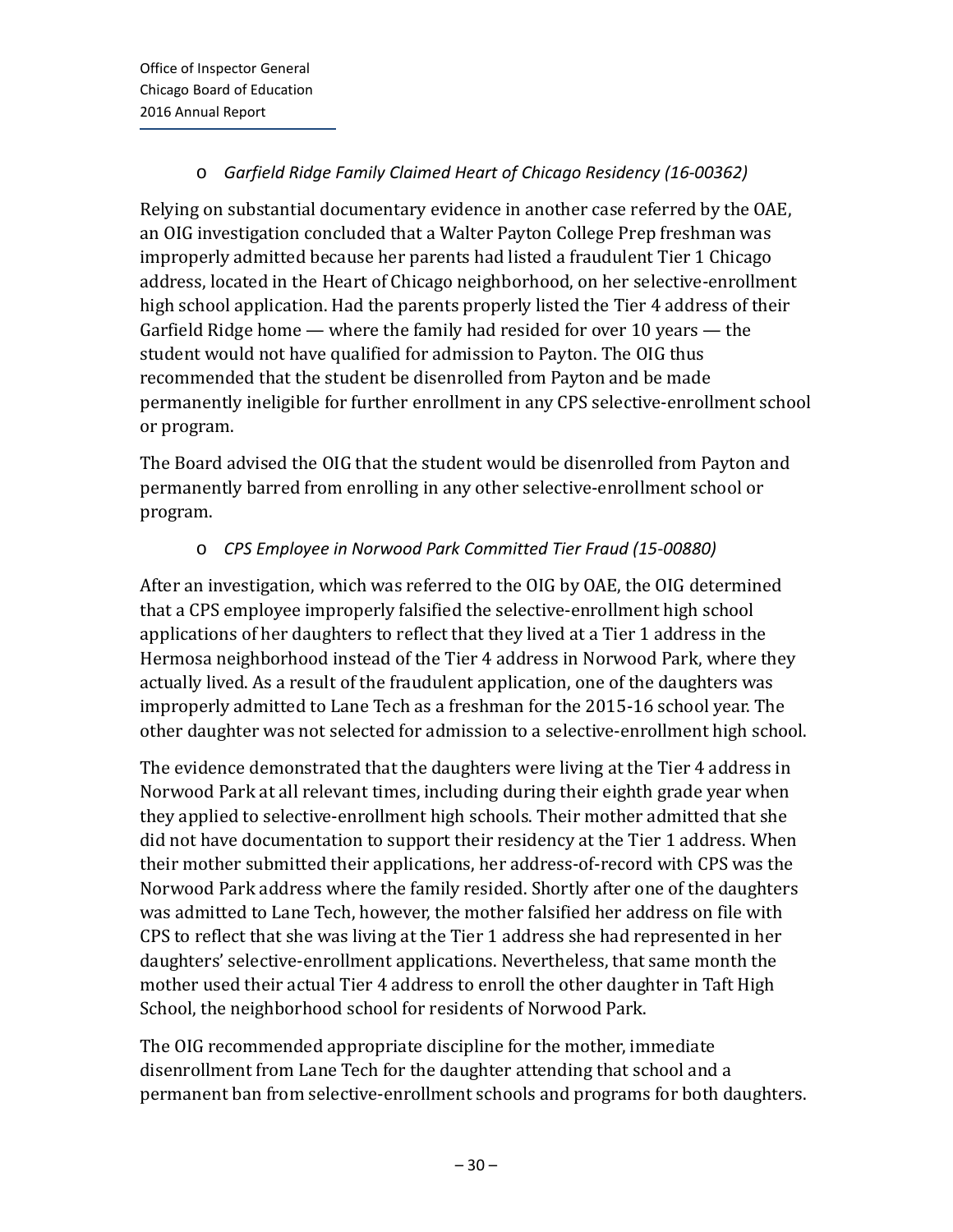In response to the OIG's report, the Board disenrolled the daughter at Lane Tech, and both daughters were permanently banned from attending selective-enrollment schools and programs. The mother resigned from CPS as discipline proceedings were pending, and the Board placed a DNH classification in her personnel file.

#### o *Family in Douglas Neighborhood Committed Tier Fraud (15-00881)*

In another case referred to the OIG by the OAE, the OIG determined that a student at Jones College Prep was improperly admitted as a freshman for the 2015-16 school year after his mother had falsified his selective-enrollment high school application to reflect that he lived at a Tier 1 address in Grand Boulevard instead of the Tier 3 address in the Douglas neighborhood, where he and his family actually lived.

The student's father, who is a CPS teacher, claimed that he had no involvement with the selective-enrollment application. At the very least, however, the father lied to the OIG during the investigation to perpetuate the false representation that his son lived at a Tier 1 address at the time his application was submitted.

The OIG recommended that the student be immediately disenrolled from Jones and permanently banned from selective-enrollment schools and programs. The OIG recommended appropriate discipline for his father. In response to the OIG's report, the Board disenrolled the student from Jones and permanently banned him from attending selective-enrollment schools and programs. Discipline proceedings against the father are underway.

#### o *Forest Glen Student Fraudulently Enrolled at Northside Prep (15-00935)*

The father of three CPS students falsified their selective-enrollment high school applications to reflect that they lived at a lower Tier address in the Belmont-Cragin neighborhood of Chicago instead of the Tier 4 address in Forest Glen, where the family actually lived. As a result of the fraudulent applications, the oldest sibling was improperly admitted to Northside Prep as a Tier 2 applicant for the 2013-14 school year, and the second oldest was improperly admitted to Northside as a Tier 1 applicant for the 2015-16 school year.

The youngest sibling applied as a Tier 2 applicant and was admitted to Northside for the 2016-17 school year. She had a high enough selective-enrollment score that she was admitted to Northside via the straight rank method — the method by which the first 30% of available seats are filled solely based on academic criteria, before seats are filled according to tiers. Nevertheless, her selective-enrollment application was fraudulently submitted because it represented a false address.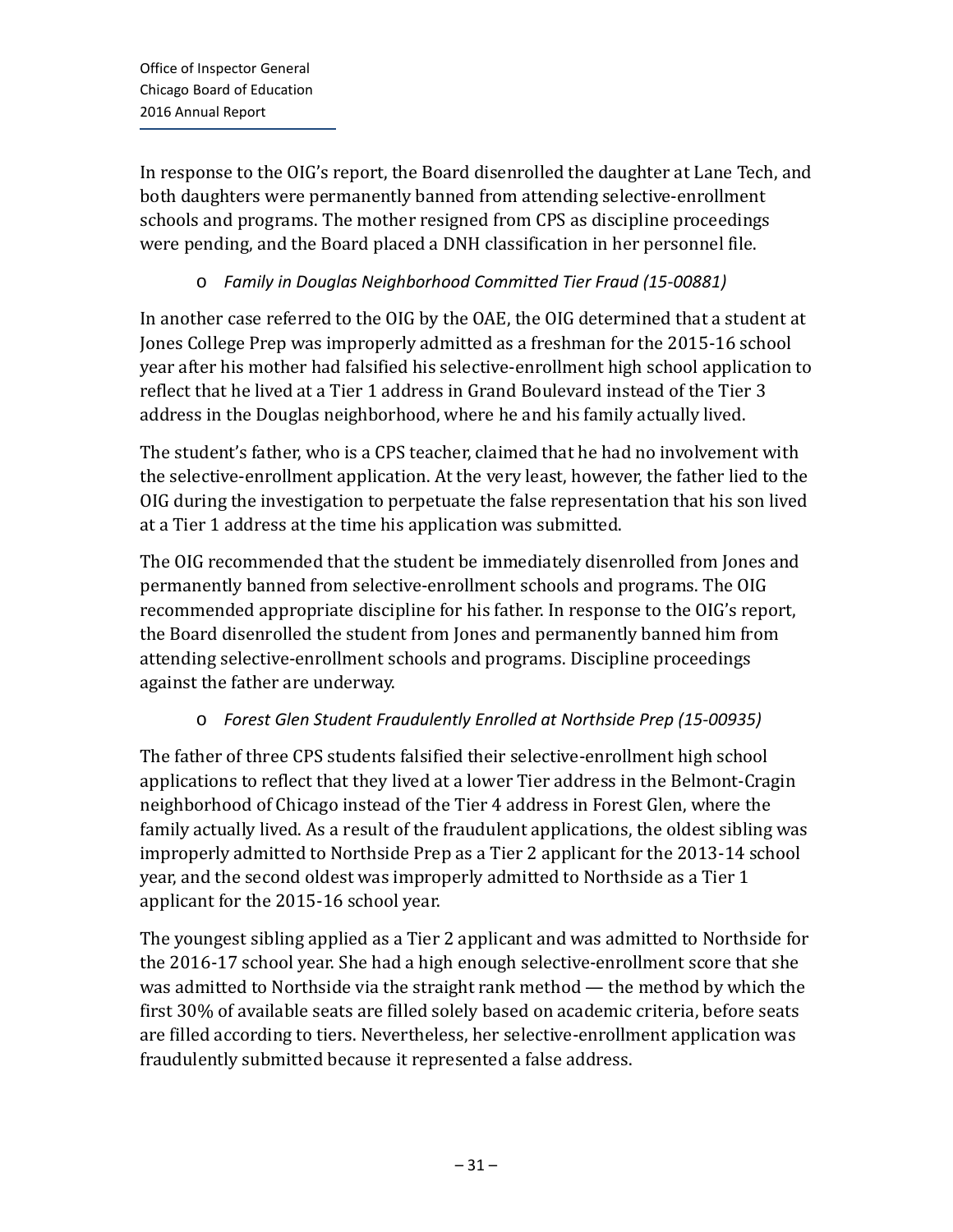The OIG found that the three siblings were living at the Tier 4 address in Forest Glen at all relevant times, including during their eighth grade years when they applied to selective-enrollment high schools. The OIG recommended that the older siblings be disenrolled from Northside and that the youngest sibling, an eighth grader at the time of the investigation, be prohibited from enrolling at Northside. The OIG also recommended that they all be permanently banned from selective-enrollment schools and programs.

The Board presented this matter before a hearing officer, and before the hearing officer issued her recommendation, the father transferred all his children out of CPS schools. The hearing officer recommended permanent bans from selectiveenrollment schools and programs for the two older siblings, but not for the youngest sibling. Accordingly, the Board imposed permanent bans on the two older siblings.

#### o *Bridgeport Family Committed Tier Fraud (16-00220)*

In an OIG investigation, which was referred by the OAE, the OIG determined that a Jones College Prep freshman was improperly admitted because his family had used a fraudulent Tier 2 address in northwest Bridgeport on his selective-enrollment high school application. Had the student's family used the Tier 3 address of their actual home, the student would not have qualified for admission to Jones.

The OIG recommended that the student be disenrolled from Jones and be made permanently ineligible for further enrollment in any CPS selective-enrollment school or program.

The Board advised the OIG that the student was disenrolled from Jones and permanently barred from enrolling in any other selective-enrollment school or program.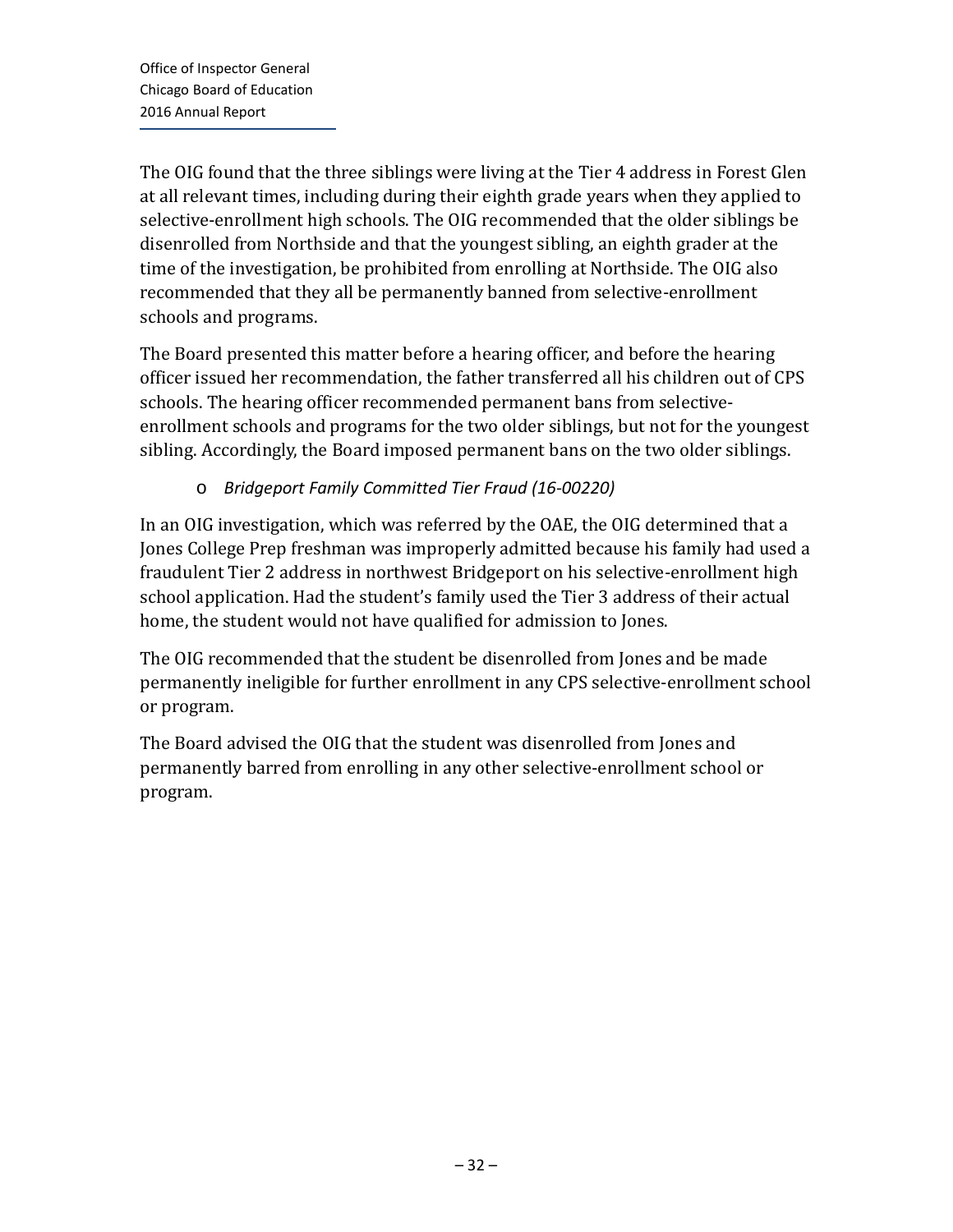#### <span id="page-35-0"></span>**SECTION 4 — AN IMPROPER GIFT, PAYROLL FRAUD AND ABUSE OF SICK TIME**

#### <span id="page-35-1"></span>**A. IMPROPER GIFT BY A VENDOR TO A CHARTER SCHOOL (15-00396)**

An OIG investigation determined that the sole-proprietor of a locally owned vending company gave \$500 in cash to a facilities manager for a charter network in an apparent attempt to convince the charter school to enter into vending contracts. The vending company's owner attempted to explain away the payment as being "a token for the generous way" in which the facilities manager had resolved a "vending matter" — which turned out to be nothing more than plugging a vending machine back into an electrical socket at one of the charter network's campuses. Not only was \$500 an excessive "token" of appreciation for such a remedial task, but the payment coincided with the owner's repeated lobbying of the facilities manager to increase the number of the company's vending machines on the network's campuses. Thus, the evidence supported the finding that the payment was, in fact, an attempted bribe.

During the course of the investigation, the OIG discovered that the vending company's owner also had engaged in improper business practices with a CPS high school by failing: (1) to pay the school the vending commissions promised to it; (2) to provide any record of vending sales that supported the company's lack of commission payments; and (3) to provide any invoices for amounts of money that, the company's owner claimed, the school owed to the company related to the vending machine's cost of operation.

The OIG recommended that both the vending company and its owner be permanently debarred as CPS vendors. And because the company's owner would enter into contracts with schools directly, and thus bypass CPS's procurement procedures, the OIG recommended that notice of the debarments be provided directly to all schools and departments, in addition to all other regular debarment procedures.

As to the charter network, the OIG noted that it took prompt actions upon discovering the attempted bribe, including notifying the Cook County State's Attorney, initiating its own investigation into the matter, and terminating its contract with the vending company. The State's Attorney, in turn, advised the OIG that it closed its investigation once the charter network initiated its own internal investigation, and that it had brought no charges against the owner of the vending company. Because the charter network had taken proactive, remedial actions in response to the discovered attempted bribe, and because it had cooperated with the OIG's investigation, the OIG did not recommend any sanctions regarding it to the Board.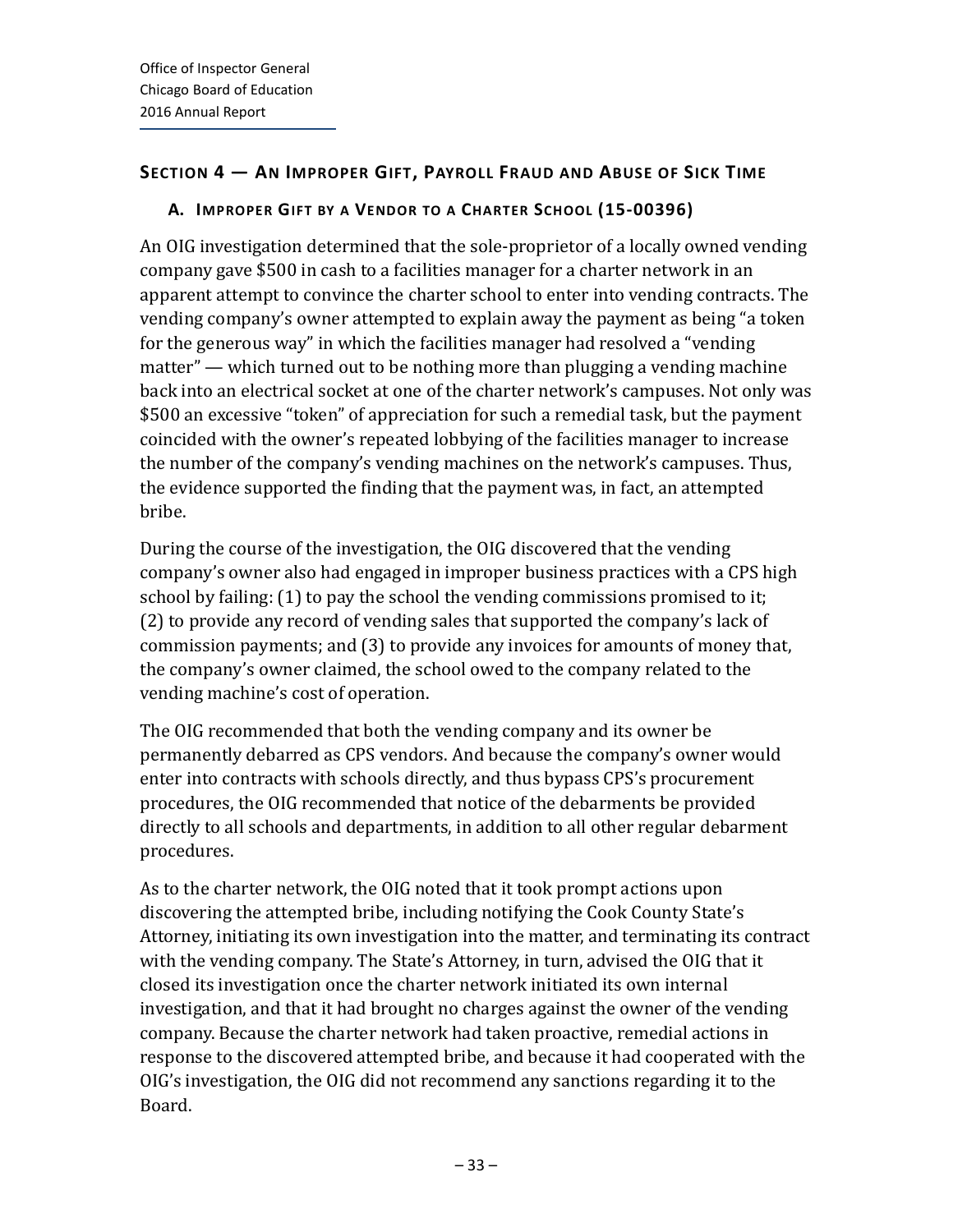The Board advised the OIG that the vending company and its owner were permanently debarred. As of the date of this report, the Board has not advised the OIG what steps, if any, it has taken to notify the individual schools of the vendor's debarment.

## **B. PAYROLL FRAUD IN CPS'S HEAD START PROGRAM**

Two related OIG investigations revealed multiple instances in which employees in CPS's Head Start Program, as well as their colleagues, were paid for work that they did not perform.

### o *Payroll Fraud by Three Resource Assistants (15-01175)*

The OIG concluded that three Head Start resource assistants would either (1) swipe in and then run errands in lieu of work; or (2) coordinate among themselves to swipe in and/or out for a person who would either be late for work or not show up for work at all. During a series of surveillances that took place between February and June of 2016, the OIG observed the resource assistants running errands, staying home, or otherwise not reporting to the schools for which they were responsible, all while they were swiped in on CPS's Kronos system. When confronted with the OIG's observations, one resource assistant admitted to running errands on Board time. In addition, each admitted that, when asked, they had swiped in and/or out for one another in the past when one of them would be late for work or not at work at all. Furthermore, time-keeping records supported the conclusion that the resource assistants regularly had been swiping each other in and/or out since the 2014-15 school year. The OIG thus recommended that the Board terminate the resource assistants' employment, as well as place Do Not Hire (DNH) designations in their personnel files.

The Board advised the OIG that all three employees had resigned their positions with CPS and that it had placed DNH designations in their respective personnel files.

#### o *Payroll Fraud by Another Resource Assistant and Her Son (16-00119)*

In a related case, the OIG found that a fourth Head Start resource assistant committed payroll fraud by having her son, an employee at an elementary school, swipe her in on his school's Kronos time system, even though she did not perform any work. Specifically, the resource assistant would drop her son off at the elementary school — where he swiped in for her — and then return home for the entire day.

When confronted with the OIG's observations, the resource assistant challenged their accuracy and insisted that she (1) always swiped herself; (2) had never asked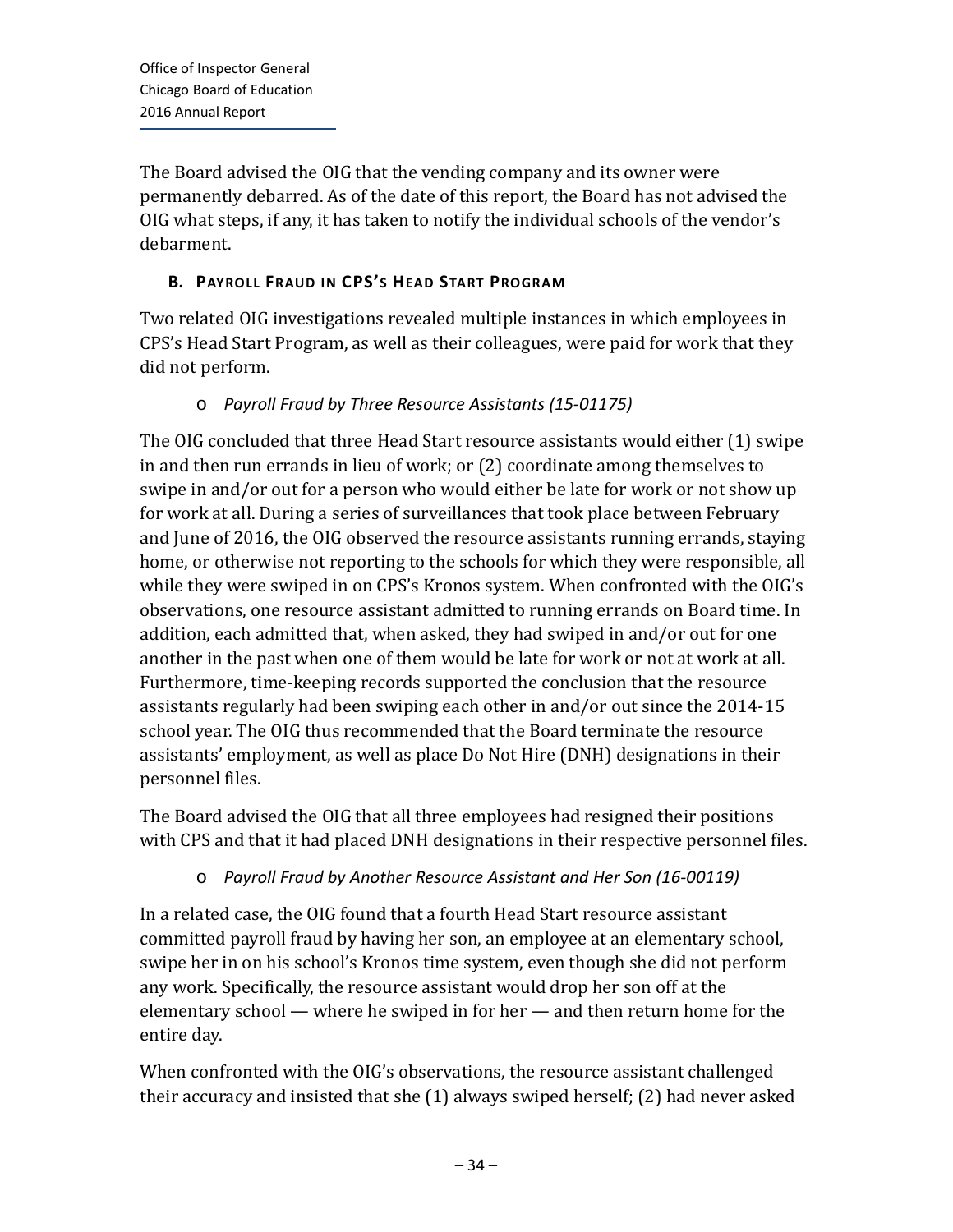her son to swipe her in; and (3) never went home during work hours — all assertions that are contrary to the OIG's observations. By lying to the OIG, the resource assistant violated Board Rule 4-4(m) by refusing to cooperate with the OIG's investigation, and ignored her obligation not to provide "any false, deliberately inaccurate, or deliberately incomplete statements". Consequently, her lies alone justified her termination of employment.

In addition (and like companion case OIG 15-01175), time-keeping records supported the conclusion that the resource assistant and her payroll-fraud scheme probably extended back to the 2014-15 school year. Not only did the research assistant and her son swipe in at the same location on the same 164 days during the 2014-15 school year, but for the 2015-16 school year, the research assistant and her son each swiped in at that same location again on the same 159 days. Even more, 86% of those swipe times were at identical times, and 100% were within two minutes of one another.

Furthermore, the research assistant's son admitted that he swiped the research assistant on Kronos whenever he swiped himself in; stated that he did not know for how long he had swiped her in; but also acknowledged that he had swiped her in for all of 2016. Consequently, the OIG cannot exclude the possibility that the research assistant regularly was not working while she was on the clock and collecting a wage. The OIG recommended that the Board terminate the research assistant's and her son's employment and place permanent DNH designations in their respective personnel files.

The Board advised the OIG that the research assistant and her son resigned their positions with CPS, and that it had placed DNH designations in their respective personnel files.

## **C. ADDITIONAL CASES**

## o *Lunchroom Manager Approved Own Altered Time (15-00778)*

An OIG investigation concluded that a lunchroom manager in the Nutrition and Support Services Department in Central Office repeatedly used a colleague's log-on credentials for CPS's timekeeping systems to alter and to approve her own time entries in an apparent attempt to receive pay for periods that she did not work. Substantial evidence revealed that someone had used the credentials to alter the manager's swipe-in and swipe-out time entries for 26 days. On half of those occasions, the manager's overtime also was approved simultaneously or within minutes — a procedure that starkly contrasted with the numerous other occasions on which the manager was credited for having worked overtime when she had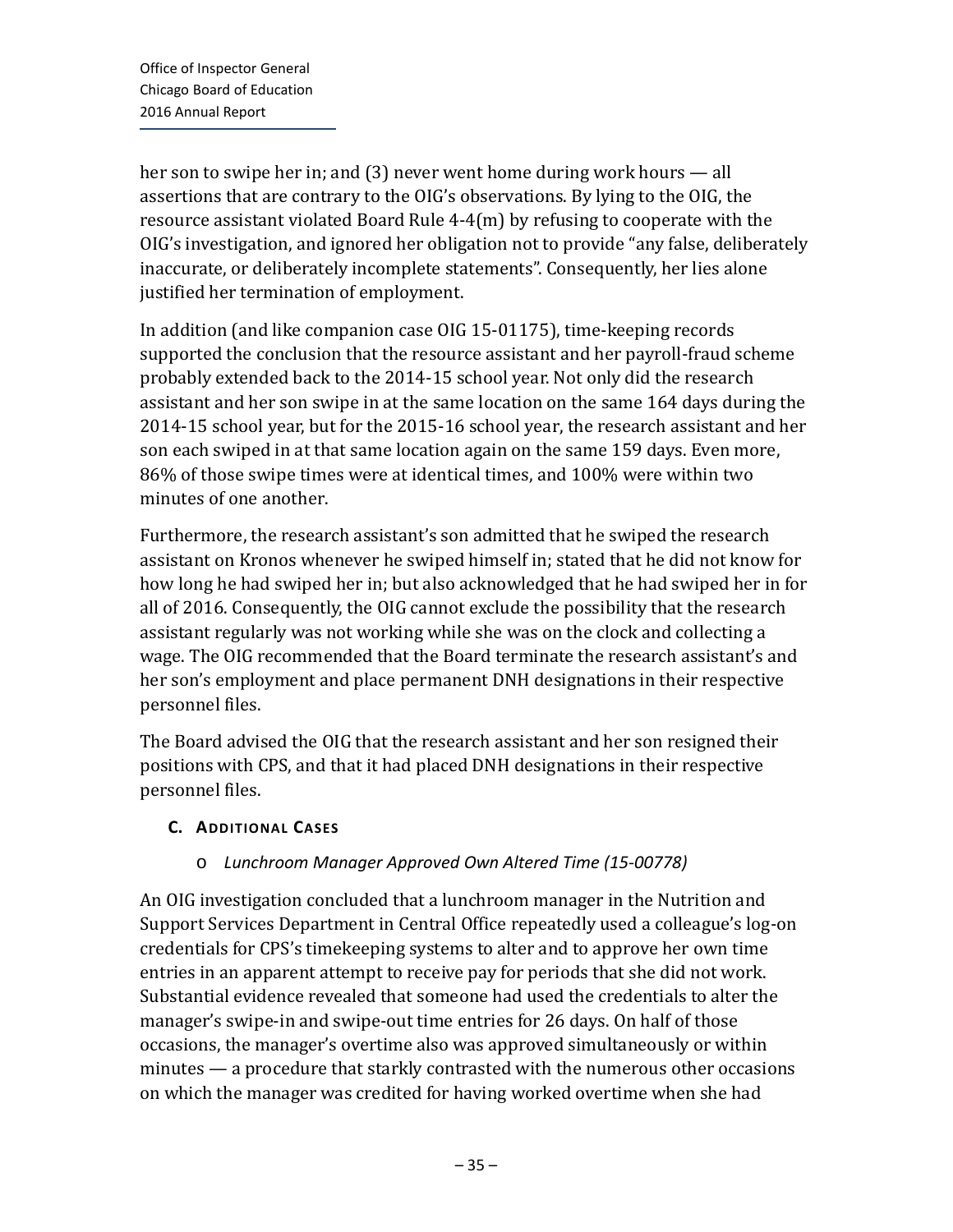swiped out. The fact that the manager's overtime was approved so closely in time as to when her time entries were altered further suggested that the same person who approved her overtime also altered her entries. When confronted with this temporal correlation, the manager admitted that she had used her colleague's system credentials to approve her overtime. As a result of the manager's alterations of her time entries, she was paid \$1,642.37 more than she should have received. There was no evidence showing that the manager actually worked the time that was reflected in her altered time entries. Consequently, the OIG could not exclude the likely possibility that the manager simply had stolen \$1,642.37 in time by altering her time entries with her colleague's credentials.

The OIG recommended appropriate discipline for the lunchroom manager. The OIG also would have recommended appropriate discipline for the employee who had disseminated the system log-on credentials, but her employment was terminated for reasons unrelated to this investigation. Finally, the OIG recommended departmentwide training for Nutrition and Support Services that detailed the best practices that should be followed to keep individual log-on credentials private and secure.

The Board advised the OIG that the lunchroom manager's employment was terminated and that a DNH designation was placed in her personnel file. As of the date of this report, the Board has not advised the OIG what steps, if any, it has taken to institute the OIG's recommendation for district-wide training pertaining to best practices for securing log-on credentials.

## o *School Clerk Falsified Time for Team of Summer Employees (15-01123)*

An OIG investigation concluded that an elementary school clerk — with the full knowledge and participation of her daughter, who worked at the same school admittedly failed to keep official records of the hours that seasonal employees had worked during the summer of 2015, and purposefully failed to verify the amount of time that employees actually worked. In short, the clerk admitted to having credited all employees as having worked six hours per day, and having recorded those hours in a written log and not in the district's timekeeping system, without verifying that the employees actually worked those six hours. Thus, the school paid up to \$25,918.87 in unsupported wages to summer employees, including to the clerk and to her daughter, themselves. The clerk also admitted that she and her daughter had falsified time so that it showed that they had worked when they were actually on vacation in the Dominican Republic, with the result that both individuals were paid in excess of \$1,100 for work that they obviously did not perform. Finally, the clerk violated CPS's anti-nepotism provision by supervising her daughter's time worked.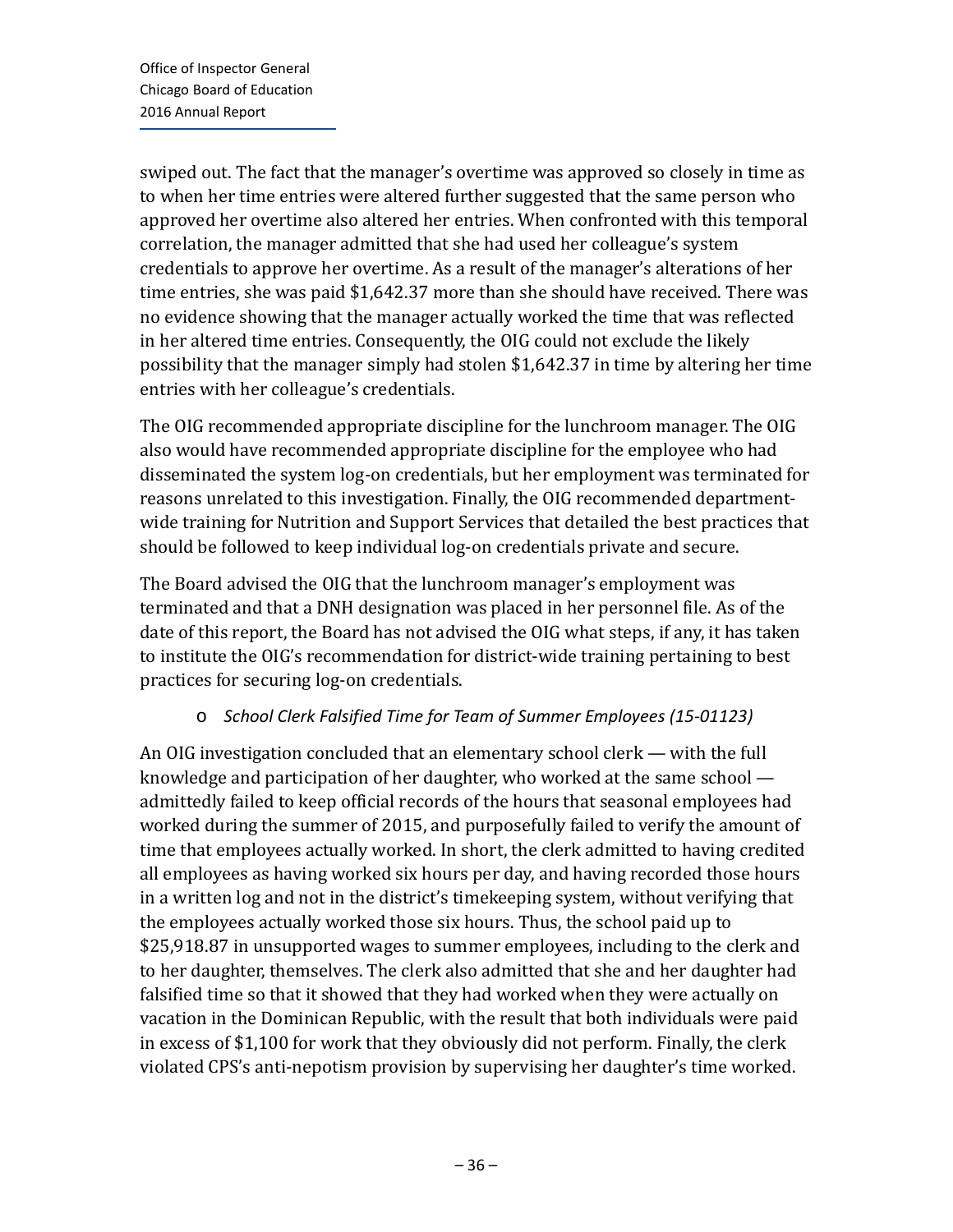The OIG recommended that the clerk's and her daughter's employment be terminated and that DNH designations be placed in their personnel files. And because the hours that the seasonal employees actually worked could not readily be discerned because of the clerk's surreptitious and inaccurate time-keeping practices, the OIG refrained from recommending any course of action to recover the unsupported funds. Likewise, because the wages the clerk and her daughter improperly received while on vacation were relatively small when compared to the size of the CPS budget, the OIG deferred to the Board as to whether and/or how it would seek to recover the funds.

The Board advised the OIG that the clerk's and her daughter's employment was terminated and that DNH designations were placed in their respective personnel files.

## o *Homebound Service Instructor's Improper Timekeeping (15-00704)*

An OIG investigation found that a special education teacher admitted to failing to follow the instructions set forth by the Office of Diverse Learner Supports and Services, concerning when teachers may provide homebound instructional services. Specifically, the teacher provided homebound services during her lunch hour instead of after the school day, as the rules require. For her part, the teacher acknowledged that she was not supposed to perform home visitations during her lunch hour. But, she stated, she began to do so as a way to begin her home visitations earlier in the day. As she explained, she began to fear for her safety when conducting home visitations during the evening hours after hearing gunshots when visiting a student's home — an explanation that the OIG found to be credible.

Nevertheless, the teacher acknowledged that she had improperly submitted timesheets that reflected that she (1) was, at times, clocked-in at her school while simultaneously providing homebound services to a student; (2) provided homebound services on days when she was absent from school; (3) began homebound services for a second student during times when she had been recorded as also providing homebound services to the first student; and (4) provided homebound service for the second student on a day that student was marked present for school. Consequently, the teacher was paid \$1,291.43 for hours that she could not prove that she had worked.

Based on its investigation, the OIG recommended that the Board impose appropriate discipline on the teacher. Because of the relatively small amount of money that resulted from the teacher's sloppy timekeeping practices, the OIG refrained from recommending any course of action to recover the missing funds, given that doing so may not be cost-effective. Instead, the OIG deferred to the Board as to whether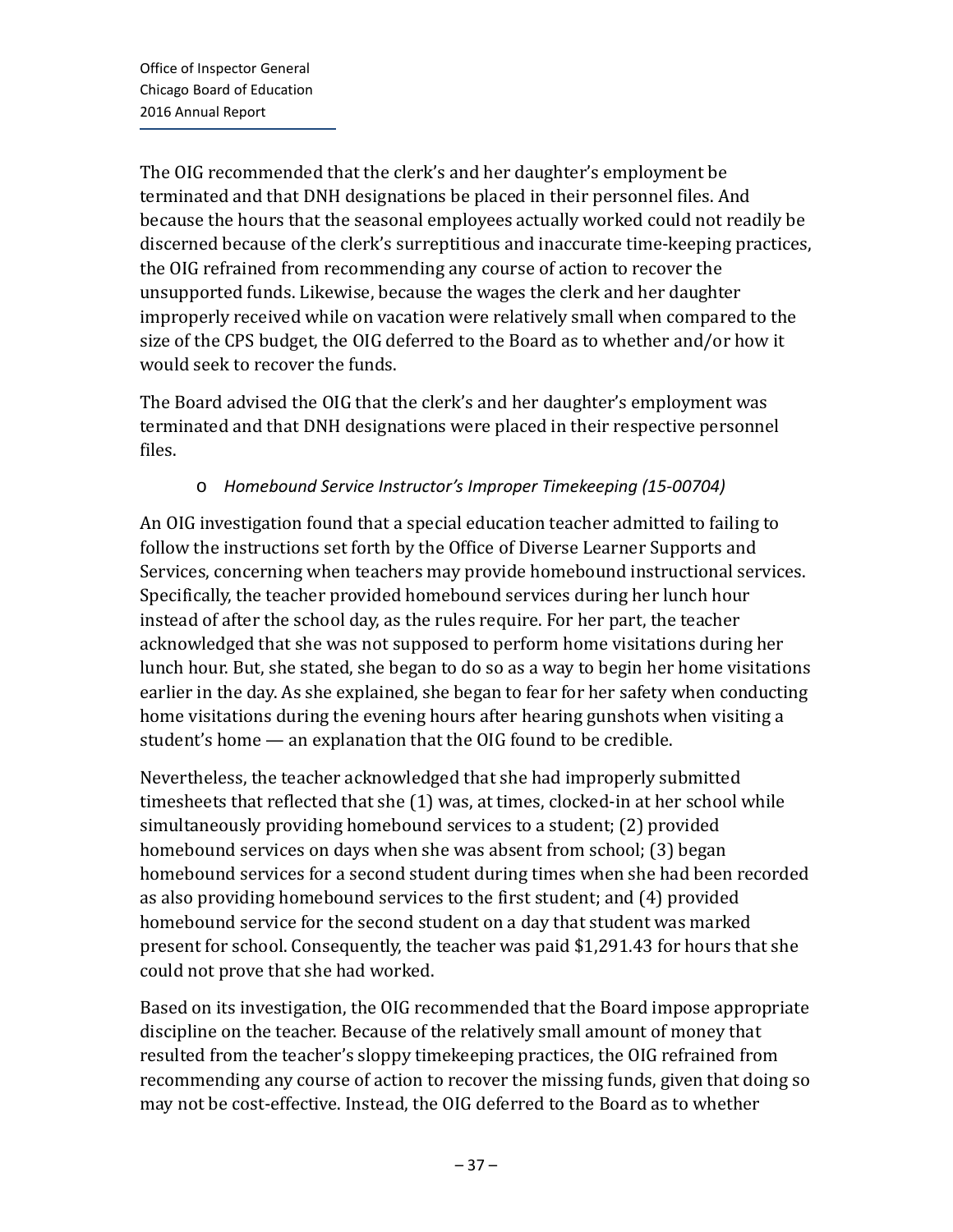and/or how it would seek to recover the funds. As of the date of this report, the Board has not advised the OIG what steps, if any, it has taken to recover the funds.

# o *Night Watchman Violated Timekeeping Procedures (14-01313)*

A high school night watchman repeatedly failed to comply with Board Rules and the directives of his supervisors regarding timekeeping and repeatedly missed work without authorization. From August 23, 2014, to May 29, 2015, the night watchman failed to swipe in and out for work at least 14 times, and missed work without notifying his supervisors at least four times. He had been disciplined previously for similar conduct but, nevertheless, continued to disregard the orders of his supervisors by missing swipes and missing work.

During the course of the OIG's investigation, he was laid off. Pursuant to the OIG's recommendation, he was given a DNH classification.

o *Multi-Year Abuse of Sick Time (15-01059)*

An OIG investigation found that, between 2013 and 2016, a special-education classroom assistant improperly used 11 sick days to vacation in Arizona and Nevada to attend baseball spring training games, including those for the Chicago Cubs. Similarly, between 2015 and 2016, a teacher at the same elementary school also improperly used six sick days to vacation at baseball spring training games. Facebook postings and CPS records established a multi-year pattern of their attendance at spring training games while using sick time. And both employees admitted to the OIG that they had used sick time to vacation and attend spring training games.

The OIG recommended appropriate discipline for both the classroom assistant and teacher. The Board has filed dismissal charges against both employees and advised the OIG that their dismissal proceedings are pending.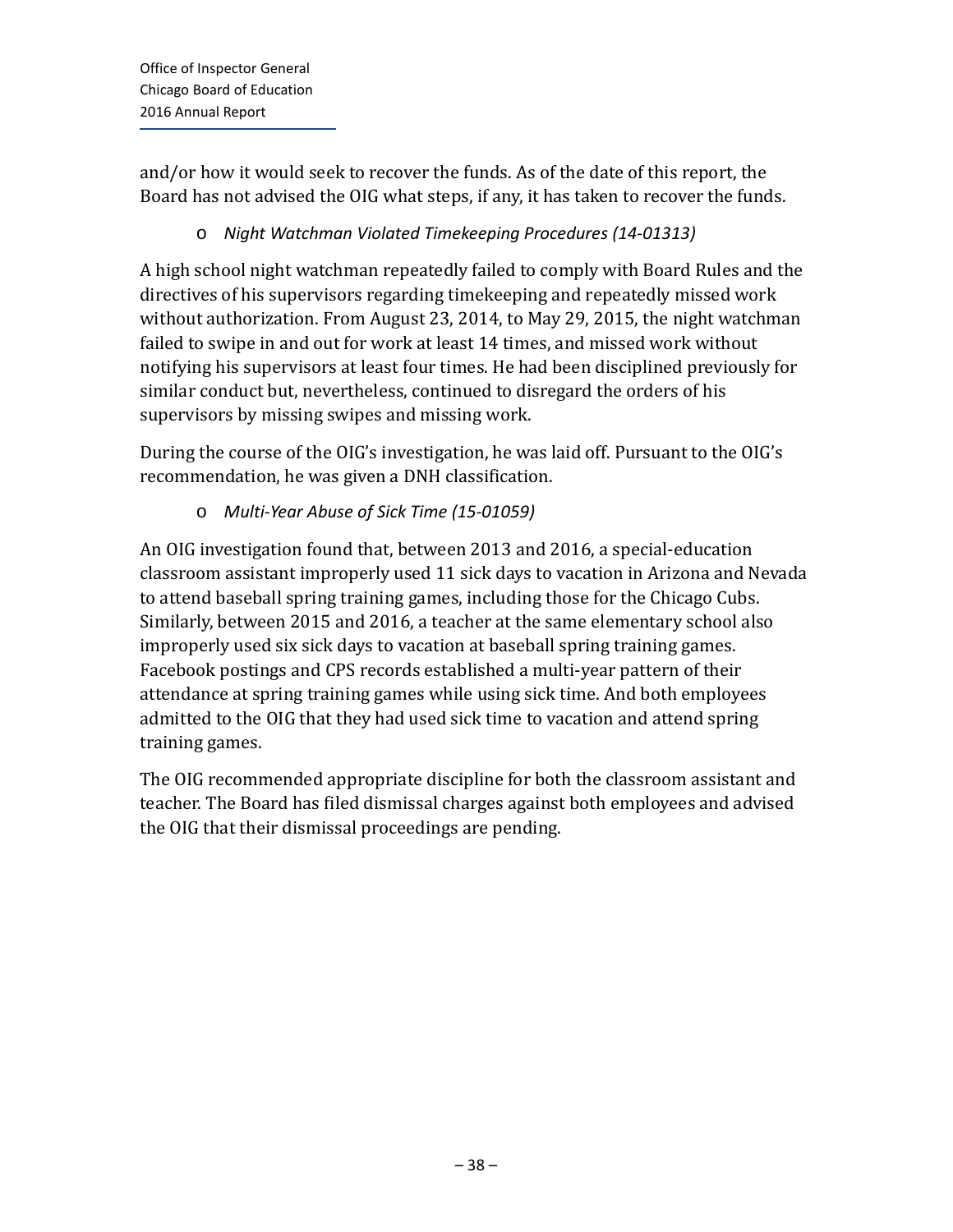## **SECTION 5 — PROPERTY THEFTS AND CPS PROPERTY MISMANAGEMENT**

## **A. INVENTORY CONTROLS AT CAREER AND TECHNICAL EDUCATION (13-01211)**

An OIG investigation concluded that Career and Technical Education had no operable inventory controls in place that would allow it or the OIG to identify or track the millions of dollars in equipment that the program purchased. The OIG's investigation was spurred by an email that it had received, forwarding an advertisement from craigslist.com that had listed a large number of automotiverepair equipment pieces for sale, and alleging that the equipment had been stolen from a high school where CTE had placed the equipment. However, because CTE had no inventory controls or records related to the equipment — or, for that matter, any inventory controls for any of the equipment that it purchases annually — the OIG could neither confirm nor refute the allegation. In short, CTE's lack of inventory controls impeded the OIG's investigation into whether a large amount of equipment was stolen and placed for sale — a concerning problem in and of itself.

CTE's deficient controls were even more concerning given the program's sources of funding. CTE is funded entirely through federal and state grants: the federal Carl D. Perkins Career and Technical Education grant, and the Illinois State Board of Education's Career Technical Improvement Education Grant. As conditions to the grants, CTE must maintain a system of inventory controls over the equipment that it purchases with grant funds. It is highly likely that the U.S. Department of Education or ISBE could conclude that CTE did not maintain an adequate inventory-control system because, in point of fact, CTE had no operable system in place. In fact, in a 2013-14 audit, ISBE identified CTE's lack of "[a]dequate inventory records" — a finding with which CPS agreed — and warned CPS that the program "must maintain an adequate record system." The Department of Education and ISBE, therefore, could reprimand CTE, including up to revoking and/or seeking to recover the grant funds.

The grant funds at stake are substantial. Since the 2013 fiscal year, CTE has received \$28,854,000 in total funding, and was approved to receive \$9,291,684 in additional funds for the 2016 fiscal year. The OIG calculated that CTE's equipment-related expenditures for that time period would be approximately \$8.8 million — or nearly one fiscal year's worth of grant funding. CTE, however, had no system in place that would allow it to track that \$8.8 million worth of equipment with any accuracy. Moreover, the problems surrounding CTE's inability to track its equipment would be compounded by its practice of "lending" equipment to at least two charter schools, a process that CTE employees described as "a nightmare."

Since at least 2011, CTE employees have recognized the program's deficient inventory controls and have, on three occasions, attempted to implement some sort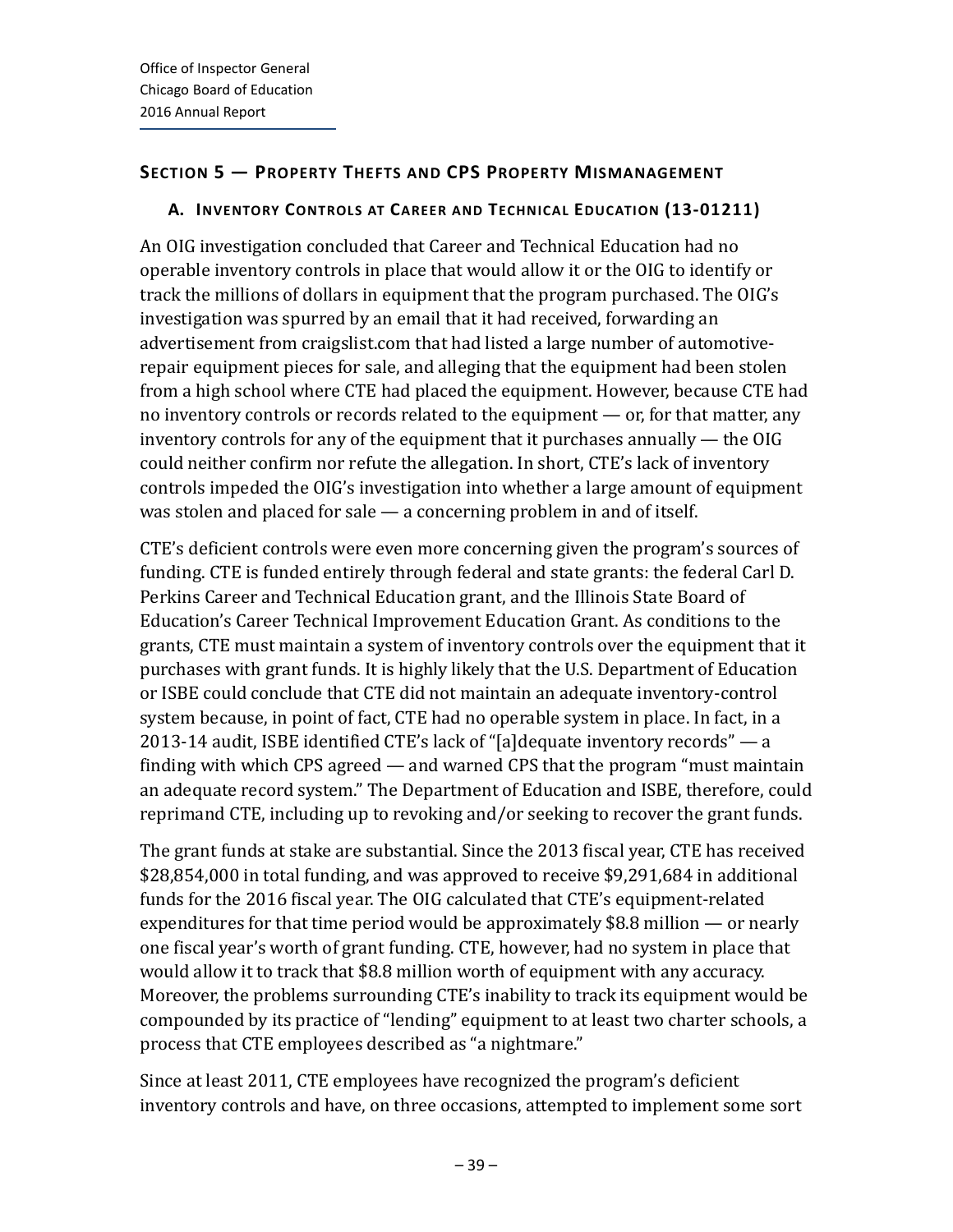of inventory-control system. All three attempted programs were abandoned, though, because of issues beyond the program's control, that is, lack of funding.

Because CTE's lack of operable inventory controls is a long-standing systemic issue that CTE personnel have attempted to rectify, despite lack of funding, the OIG did not recommend disciplinary findings against any of the key CTE employees that the office interviewed during this investigation. The OIG did recommend, however, that Central Office coordinate with CTE to adopt and to institute, at the first opportunity to do so, inventory controls that allow the program to identify and to locate, at any time, its purchased equipment. Furthermore, the OIG recommended that all plans to place CTE programs in charter schools be halted until the program instituted those inventory controls. And the OIG provided its investigative report and materials relevant to it both to ISBE and the Office of the Inspector General for the U.S. Department of Education for their review and potential action.

The Board advised the OIG that, in response to its investigatory findings, CTE developed short- and long-term goals to address the program's lack of inventory controls. Specifically, in the short term, CTE will, among other things, (1) work with the Department of Finance to review asset-registry information and to prioritize schools where information is incomplete; (2) collaborate with the Department of Information and Technology Services to develop the capability for schools to electronically identify CTE equipment on their asset registries; (3) require schools to reconcile their asset registries by the end of the 2015-16 school year; and (4) instruct the Department of Internal Audit and Compliance to focus on CTE assets that are placed at schools during multi-day compliance visits undertaken by the department. In the long term, CTE pointed out that CPS recently selected a new vendor through an RFP process to implement an asset-management solution. CTE also noted that the solution costs \$6 million to implement, and because "funding has not been available," the project was placed on hold. But, CTE concluded, should funding become available, CTE "would certainly like to be involved in the planning phase in order to ensure that our CTE-specific needs are considered."

## **B. INVENTORY MISMANAGEMENT AND THEFT OF COMPUTERS (14-00852)**

An OIG investigation determined that a high school security officer mismanaged the school's electronic-equipment inventory to such a poor degree that the school (1) could not account for 14 iPads and 4 MacBook laptops; and (2) actually possessed 73 more iPads than what were listed on the school's asset registry. The security officer — whom the principal had made responsible for the school's inventory of electronic devices — admitted to the OIG that he had not always followed proper inventory practices. In addition, data returned by software that is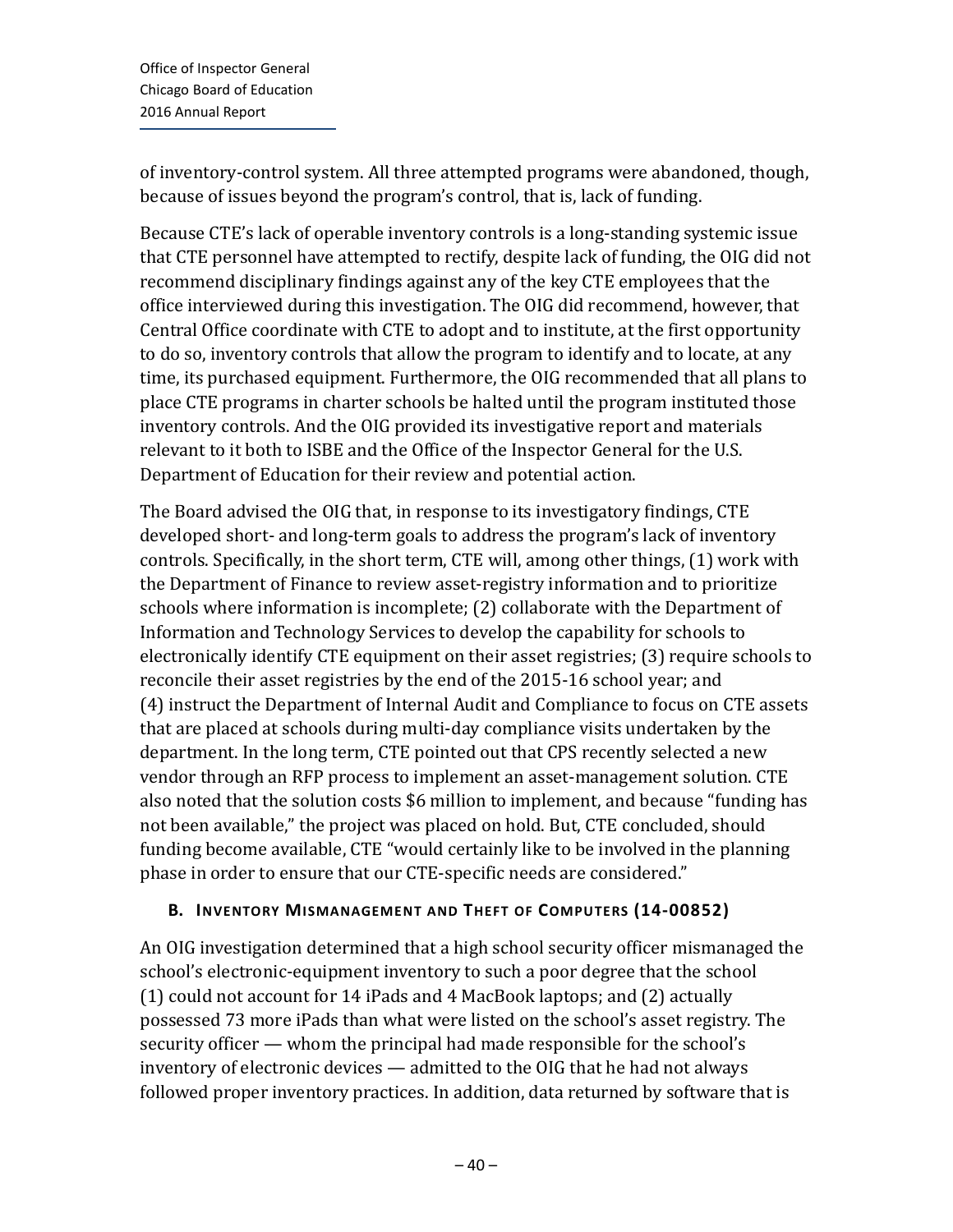used to track CPS's laptops revealed that it was highly likely that the security officer stole one of the four missing MacBooks, as that data showed that the security guard had used one of the missing computers to access a non-CPS computer network shortly after the laptop had been reported lost or stolen.

The security guard resigned while under investigation. Thus, the OIG recommended that a permanent Do Not Hire (DNH) designation be placed in his personnel file. As to the school's inventory practices, the OIG further recommended that the Board direct the school: (1) to undertake a full inventory of the electronic equipment that it possessed; (2) to update its asset registry accordingly so as to correct the mistakes that led to the OIG's investigation; (3) to develop improved inventory-control practices with regard to its electronic equipment; and (4) to issue a report to the Board within 120 days that details the results of its inventory reconciliation and improved inventory-control practices.

The Board advised the OIG that it had placed a DNH designation in his personnel file. But as of the date of this report, the Board has not advised the OIG what steps, if any, it has taken in response to the OIG's recommendation that the school reconcile its inventory and improve its control practices. Nor has the OIG received a copy of the report that the school was to submit to the Board regarding the inventory's results.

## **C. ADDITIONAL THEFT AND MISMANAGEMENT CASES**

# o *Free Use of School Facilities by Private Sports Clubs (14-00058, 15-00302 and 15-01073)*

On September 8, 2016, the OIG issued a Significant Activity Report detailing three OIG investigations that found that a CPS high school allowed for-profit clubs — a swimming club team, a youth basketball club and a volleyball club — to use its facilities for little to no cost. For further information about these three cases, please see the September 8, 2016, Significant Activity Report, which is included in this report as **Appendix B**.

The following tables summarize the disciplinary actions that the Board has taken in response to the OIG's investigations as of the date of this report.

| Subject    | <b>Recommended Action</b>      | Discipline Imposed              |
|------------|--------------------------------|---------------------------------|
| Employee A | o Appropriate discipline       | <b>O</b> Discipline pending     |
|            | Temporary debarment<br>$\circ$ | o Debarment proceedings pending |

#### **Disciplinary Updates Regarding the Swimming Club Team (15-00302)**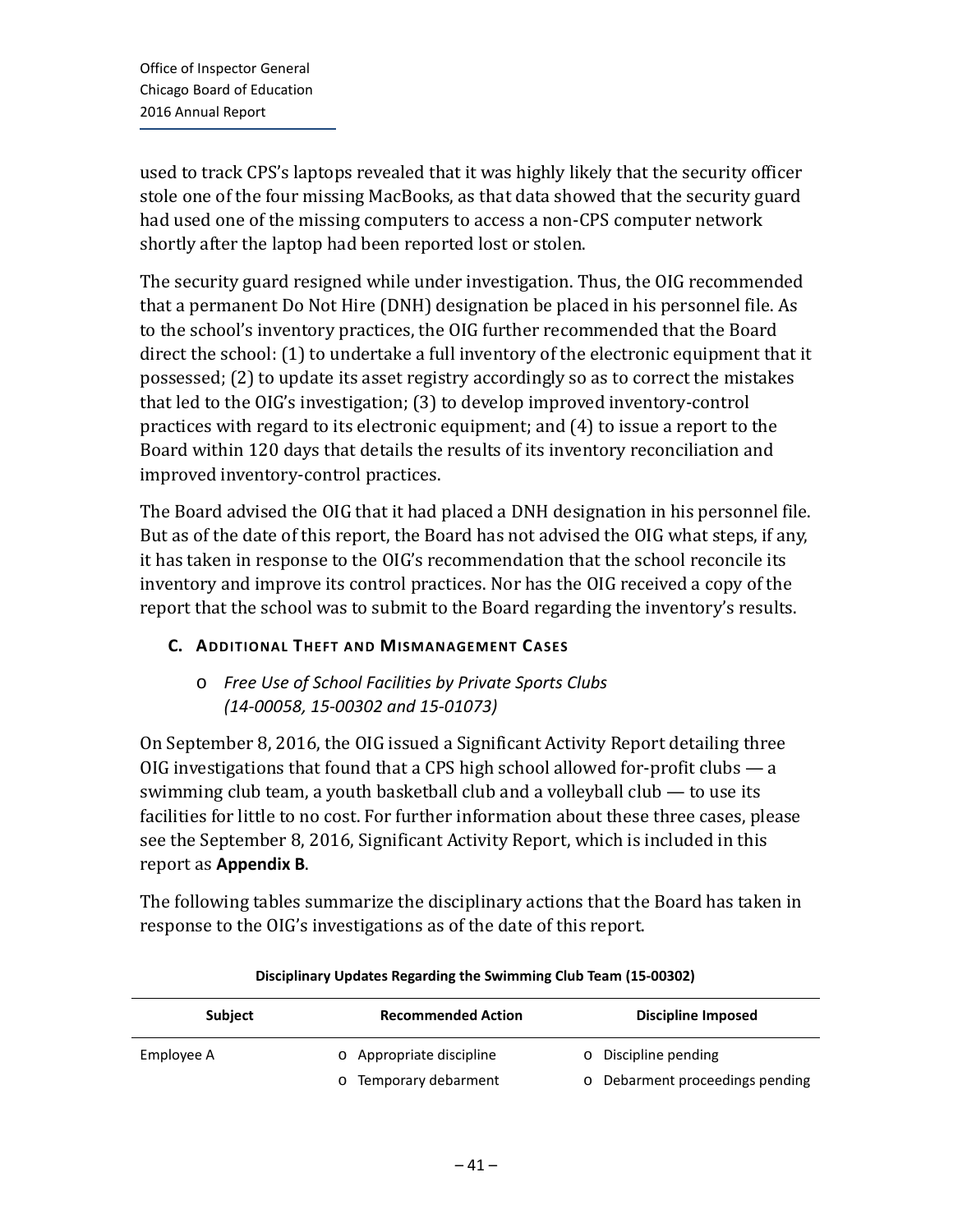#### **Disciplinary Updates Regarding the Swimming Club Team (15-00302)**

| <b>Subject</b>                     | <b>Recommended Action</b>      | <b>Discipline Imposed</b>       |
|------------------------------------|--------------------------------|---------------------------------|
| Swimming Club Team                 | Temporary debarment<br>$\circ$ | o Debarment proceedings pending |
| Principal                          | Appropriate discipline         | Discipline pending              |
| (School One)                       | $\circ$                        | $\circ$                         |
| <b>Current Assistant Principal</b> | Appropriate discipline         | Discipline pending              |
| (School One)                       | $\circ$                        | $\circ$                         |

#### **Disciplinary Updates Regarding the Youth Basketball Club (14-00058)**

| <b>Subject</b>                             | <b>Recommended Action</b>                                     | Discipline Imposed                                      |
|--------------------------------------------|---------------------------------------------------------------|---------------------------------------------------------|
| Employee B                                 | Classify as DNH<br>$\circ$<br>Permanent debarment<br>$\Omega$ | Classified as DNH<br>$\Omega$<br>o Permanently debarred |
| Youth Basketball Club                      | o Permanent debarment                                         | o Permanently debarred                                  |
| Principal<br>(School One)                  | Appropriate discipline<br>$\circ$                             | Discipline pending<br>$\circ$                           |
| Former Assistant Principal<br>(School One) | Appropriate discipline<br>$\circ$                             | Discipline pending<br>$\circ$                           |

#### **Disciplinary Updates Regarding the Volleyball Club (15-01073)**

| <b>Subject</b>            | <b>Recommended Action</b>                                                                             | <b>Discipline Imposed</b>                                                                           |
|---------------------------|-------------------------------------------------------------------------------------------------------|-----------------------------------------------------------------------------------------------------|
| Coach A                   | Termination of employment<br>$\circ$<br>Classify as DNH<br>$\circ$<br>Permanent debarment<br>$\Omega$ | o Employment terminated<br>Classified as DNH<br>$\circ$<br>Debarment proceedings pending<br>$\circ$ |
| Coach B                   | Appropriate discipline<br>$\circ$                                                                     | o Warning resolution issued                                                                         |
| <b>Volleyball Club</b>    | Permanent debarment                                                                                   | Debarment proceedings pending<br>$\circ$                                                            |
| Principal<br>(School One) | Appropriate discipline                                                                                | Discipline pending<br>$\circ$                                                                       |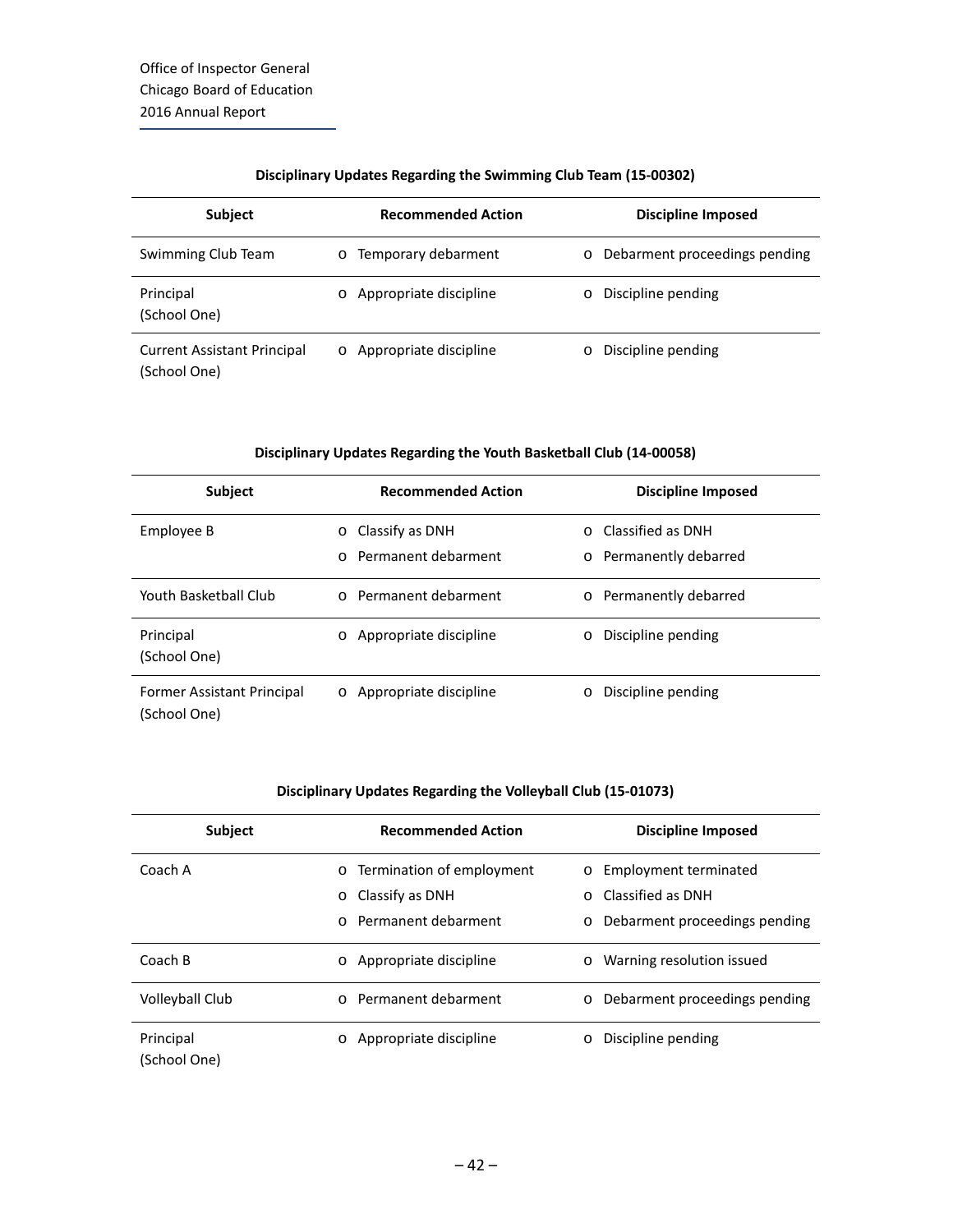| <b>Subject</b>                     | <b>Recommended Action</b> | Discipline Imposed |
|------------------------------------|---------------------------|--------------------|
| Former Assistant Principal         | Appropriate discipline    | Discipline pending |
| (School One)                       | $\circ$                   | $\circ$            |
| <b>Current Assistant Principal</b> | Appropriate discipline    | Discipline pending |
| (School One)                       | $\circ$                   | $\circ$            |
| Principal                          | Appropriate discipline    | Discipline pending |
| (School Three)                     | $\circ$                   | $\circ$            |
| <b>Facilities Manager</b>          | Appropriate discipline    | Discipline pending |
| (School Three)                     | $\circ$                   | $\circ$            |

#### **Disciplinary Updates Regarding the Volleyball Club (15-01073)**

In addition, as detailed in the OIG's Significant Activity Report, the OIG also recommended policy changes, which the OIG understands the Board is considering.

#### o *Theft of a Laptop Computer by an Asset Protection Manager (15-00886)*

In July 2015, an asset protection manager who was employed by a CPS vendor and served as a CPS consultant stole a CPS laptop that he had recovered as part of his asset protection duties. The laptop had been stolen from a CPS high school in 2014, but was returned to CPS in July 2015, after a CPS provider of computer security services identified the user of the stolen laptop and directed him to return the device to CPS. At that time, the asset protection manager retrieved the laptop, determined that it was damaged, and informed the computer-security services provider that he would dispose of it. Contrary to his representations, however, he did not facilitate the laptop's disposal by delivering it to an approved location where it would be destroyed. Instead, he retained the laptop for his personal use.

Unbeknownst to the asset protection manager, the computer-security services provider continued to track the device and discovered that he was using it to connect to the internet from his home. When interviewed by the OIG, he stated that he gave the laptop to his fiancée and that his fiancée gave it to his friend. He admitted that he had no intention of returning the laptop to CPS.

The OIG recommended a permanent debarment for the asset protection manager, and, pursuant to the OIG's recommendation, the Board debarred him.

In addition, the vendor who employed the asset protection manager replaced him with a different employee on the Board's account and reimbursed the Board with \$30,888 — of that, \$27,768 was for the payments the Board made to the vendor for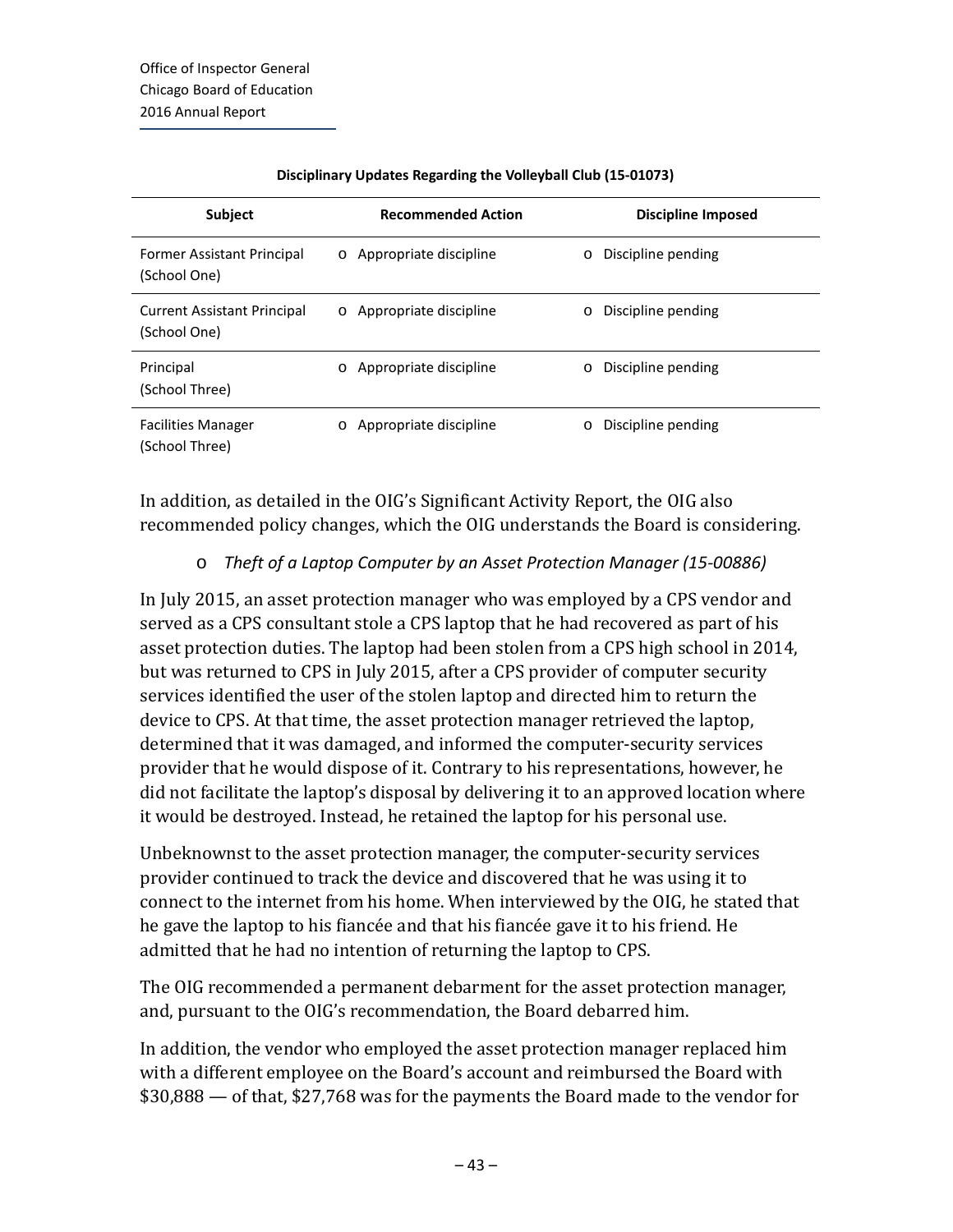the asset protection manager's services from the time of the theft until the time he was taken off the Board's account, and \$3,120 was for the cost of training his replacement. The vendor also audited the inventory it managed and determined that the asset protection manager did not steal any other property from the Board. Finally, the vendor implemented new security measures and chain-of-custody documentation in an effort to prevent such thefts in the future.

## o *Lunchroom Manager Stole School-Staff Lunch Money (15-00553)*

An OIG investigation found that a lunchroom manager employed by a CPS vendor consistently failed to record or deposit in the school lunchroom point-of-sale register a total of at least \$2,642.50 of elementary school staff members' lunch payments throughout the 2014-15 school year. Evidence further showed that the manager stole at least \$2,039.40 of that lunch money. The lunchroom manager resigned her position while the investigation into her misconduct was pending. Consequently, the OIG recommended that a permanent DNH classification be placed in her personnel file.

The OIG's investigation, however, further revealed a flaw in how CPS and the vendor's contractual agreement functioned at the ground level. That is, it was unclear to both CPS and the vendor personnel who, exactly, had the responsibility (1) to investigate the lunchroom manager's alleged malfeasance or, if necessary; (2) to discipline her. Two separate school employees had conveyed their suspicions of the lunchroom manager's theft to the school principal. However, the principal told the OIG that, since the vendor has taken over CPS's lunch programs, the company manages the lunchroom staff directly. As a consequence, the principal continued, she had no supervisory control or discipline power over the lunchroom employees. The principal therefore informed the vendor's food service area manager of the lunchroom manager's suspected thefts so that the company could investigate the allegations. But the area manager's supervisors at the company passed the buck on the case, told him to let the principal handle the situation, and ordered him to leave the allegations alone unless someone from CPS's Central Office or the OIG reached out to him.

The OIG thus concluded that CPS and the vendor's collective confusion or ignorance to CPS and the company's contractual agreement, as it related to supervision and discipline over lunchroom staff, caused a "supervisory vacuum" that provided the lunchroom manager the chance to steal lunch money nearly unabated. And to prevent that "vacuum" from developing in other schools, the OIG recommended that CPS and the vendor (1) clarify in writing which party has the responsibility to supervise and discipline school lunchroom personnel, and (2) communicate any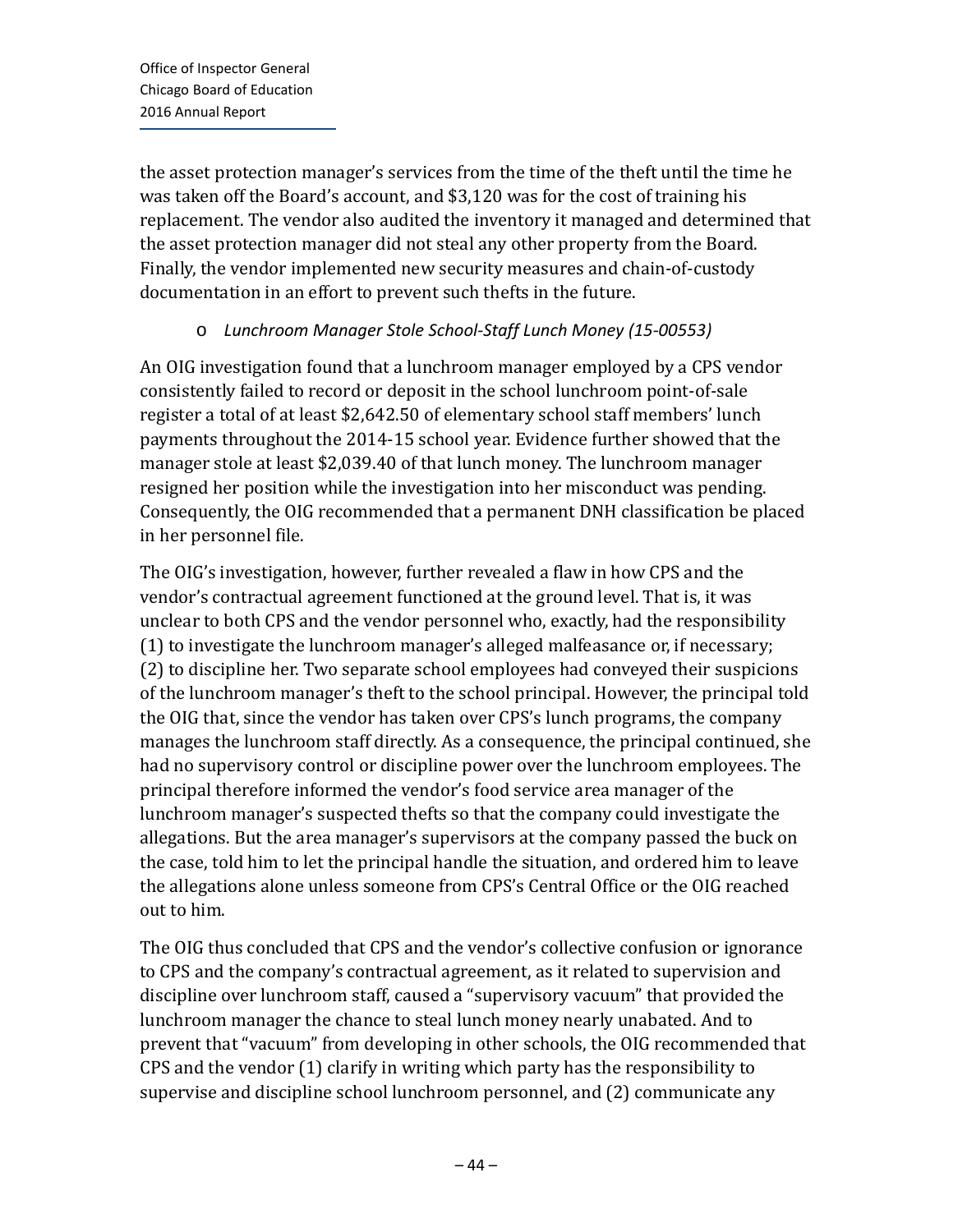necessary clarification of the delineation of such responsibilities to all CPS schools and vendor employees who work with CPS lunchrooms.

The Board advised the OIG that it had placed a DNH designation in the lunchroom manager's personnel file. The Board also contacted the vendor directly by letter, stating that (1) the company's actions, as revealed in the OIG's investigation, did not comply with its contractual obligations to CPS; (2) the lunchroom manager was not appropriately supervised in this instance; and (3) the vendor should have implemented systems to prevent thefts like the one uncovered in this investigation, to report immediately any such thefts, and to take appropriate action to address such thefts. The Board further reminded the vendor that it is responsible for the supervision of all food-service employees, including Board employees. And, the Board stated, pursuant to the parties' contract, the vendor was responsible for reimbursing the \$2,039.40 of funds that were stolen. As of the date of this report, the Board has not advised the OIG whether the vendor has reimbursed CPS for the stolen funds.

## o *School Clerk Stole Eighth Grade Graduation Fees (15-00373)*

An OIG investigation determined that, at a minimum, a school clerk acted with gross negligence by failing to record, failing to deposit, and otherwise failing to secure eighth-grade graduation fees that she had collected before going on extended leave. However, the evidence uncovered by the OIG showed that, most likely, the clerk had stolen the fees. Specifically, between January and March of 2015, the clerk collected between \$865 and \$1,600 in fees. She subsequently went on leave for the remainder of the year, beginning in mid-March. Two weeks after she took leave, the school's administration was unable to locate account records that showed that the clerk had deposited the fees, or the actual fees themselves. When contacted by the principal, the clerk explained that the fees were never deposited but stored in the school's safe. But once unlocked, the school administrators discovered that the fees were missing, along with the clerk's receipt book (which she used to issue receipts when collecting the fees) as well as the school's bank-deposit book.

The clerk's gross negligence in collecting, failing to deposit, and failing to secure the fees ran afoul of CPS policy that governs how school fees are to be collected and deposited. But because the clerk had failed to explain why she did not record the fees as having been deposited, and provided shifting explanations to school administrators and the OIG concerning how and where she collected and stored the fees, the OIG concluded that it was more likely than not that she had stolen them. The OIG thus recommended that the clerk's employment be terminated and that a permanent DNH designation be placed in her personnel file.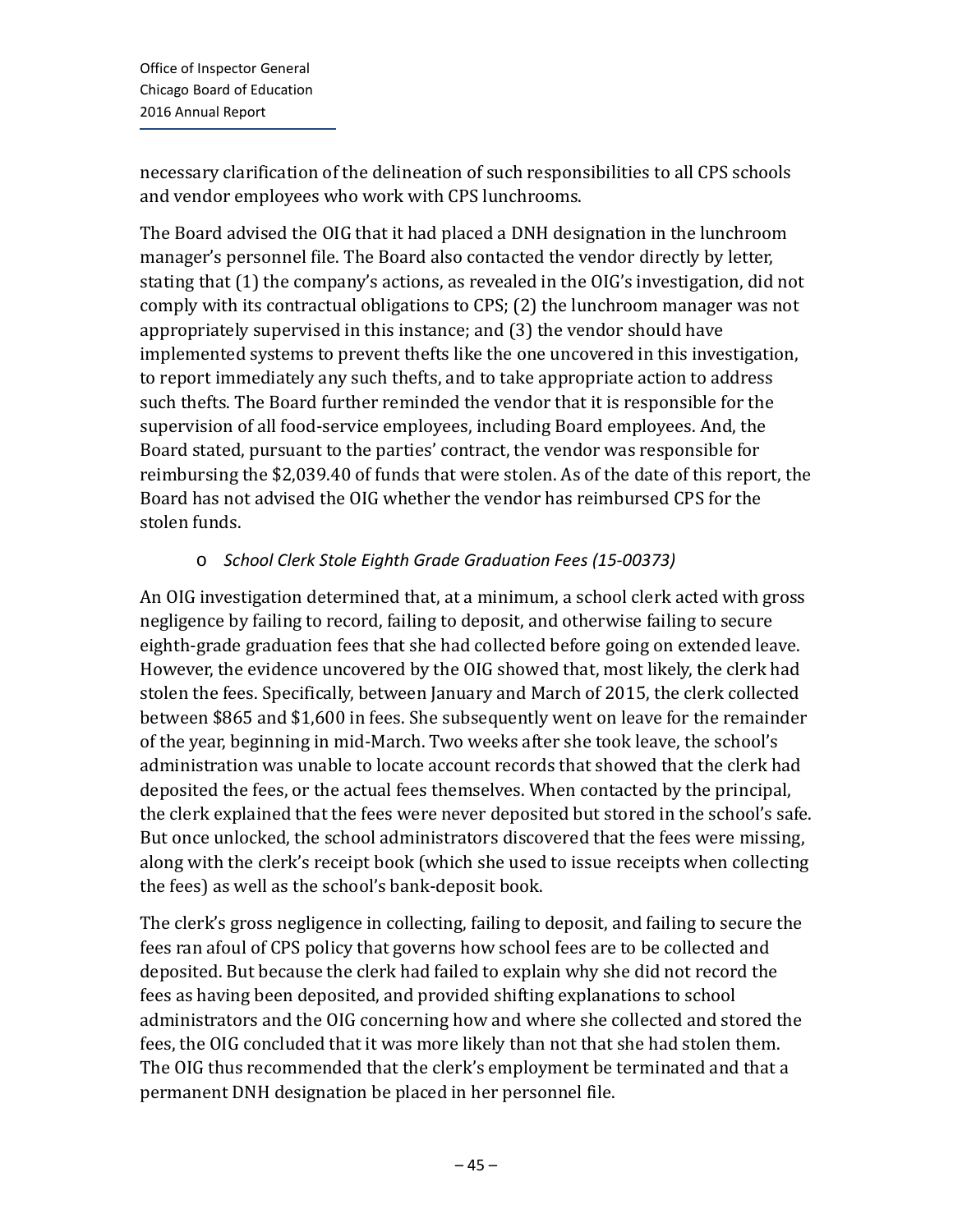The Board advised the OIG that the clerk's employment had been terminated and that the Board had placed a DNH designation in her personnel file.

## o *Fundraising Violations Involving Two PTOs (14-00927 and 14-01027)*

Two OIG investigations revealed similar fundraising violations at two elementary schools where the Parent Teacher Organizations managed and spent funds that should have been kept in the school accounts.

14-00927: An elementary school principal violated CPS guidelines by allowing feecollection and fundraising practices, whereby student fees and funds raised through activities involving students were being deposited into the bank account of the school's PTO and managed by the PTO in violation of CPS revenue-collection guidelines. Although no evidence demonstrated that the PTO spent those funds on non-school related goods or services, the funds — collected through fees and schoolsponsored activities — were required to be deposited in the school's internal accounts where they would be managed by CPS personnel and subject to CPS oversight and spending guidelines. In response to the OIG's investigation, the principal worked to correct the school's faulty practices, and the PTO transferred its remaining funds — \$34,634 — into the school's internal accounts.

The OIG recommended appropriate discipline for the principal, and the Board issued her a non-disciplinary memorandum.

14-01027: Another elementary school principal mismanaged money that the school's PTO had raised through three annually held student-centric fundraisers. Specifically, the PTO collected and held the money raised in its own bank account, and not the school's account, in violation of CPS policy. Because of long-held past fundraising practices that predated the principal's tenure, the principal was unaware that the school had been violating CPS policy by allowing the PTO to hold the money that it raised. In response to the OIG's investigation, the principal worked with the PTO to transfer the money that it had raised to the school's bank account so that the school complied with CPS policy.

The OIG recommended appropriate discipline for the principal. Subsequently, the Board issued a non-disciplinary memorandum to the principal and required her to undergo training concerning proper financial practices.

## o *Mismanagement of Funds Collected at Basketball Tournament (15-00971)*

An athletic director mismanaged at least \$3,649 in funds collected at a CPS high school during the IHSA Sectional Basketball Tournament.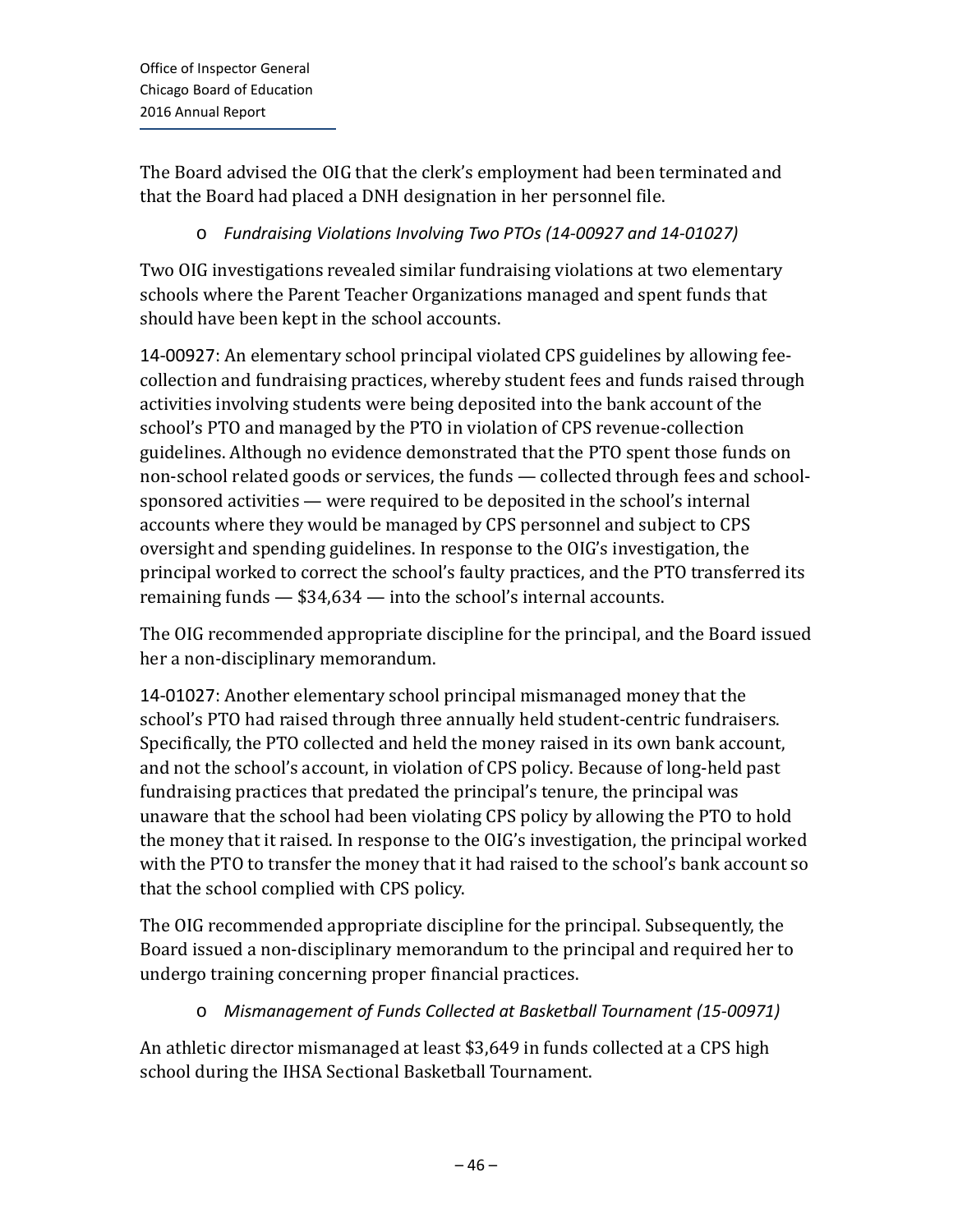According to the athletic director, the total gross income from the tournament was \$3,649. Of that income, \$2,664 was cash collected from ticket sales that was never turned over to the school. The athletic director used that cash for tournament expenditures, including payments to basketball officials and individuals working security. The remaining \$985 of tournament income consisted of four checks that were made out to the school hosting the tournament and received by the athletic director before or during the tournament. However, he neglected to submit the checks to the school until 17 days after the tournament concluded.

The athletic director's conduct violated CPS guidelines requiring that funds collected during athletic events be turned over to the school the day they are collected. He not only waited an excessive length of time to turn the checks he had received over to the school, but also failed to submit any of the cash that he had collected. Furthermore, by paying for tournament expenditures with cash, he violated CPS purchasing guidelines, which prohibit cash payments and require that such expenditures be paid by check from the school's internal accounts.

The athletic director also violated CPS guidelines governing ticket sales and accounting procedures because he failed to use a CPS ticket accounting report or otherwise account for the rolls of tickets that were used during the tournament. Due to his poor accounting, the ticket sales he reported could not be verified. One teacher who worked the tournament speculated that the athletic director underreported the ticket sales significantly and, thus, failed to account for a large sum of missing cash. Although the athletic director's accounting was suspect, the evidence was insufficient for the OIG to find that the ticket sales were greater than what he reported or that he stole any cash collected during the tournament.

The OIG recommended appropriate discipline for the athletic director. In response to the OIG's report, the Board has recommended that he receive a warning resolution and a Level III performance improvement plan and that he be barred from holding the athletic director position. In addition, he has been suspended without pay while his discipline proceedings remain pending.

## o *Mismanagement of Students' Driver's Education Funds (15-00364)*

A physical education teacher who also taught driver's education mismanaged \$400 of his students' funds. In January 2015, 20 of his students gave him their permit applications along with \$20 money orders to pay the permit fee. He was supposed to deliver the applications and money orders to the driver's education coordinator, who would then take them to a driver's license facility for processing. He failed, however, to ensure that the payments were given to the coordinator and processed. Three months later, after students complained that they had not received their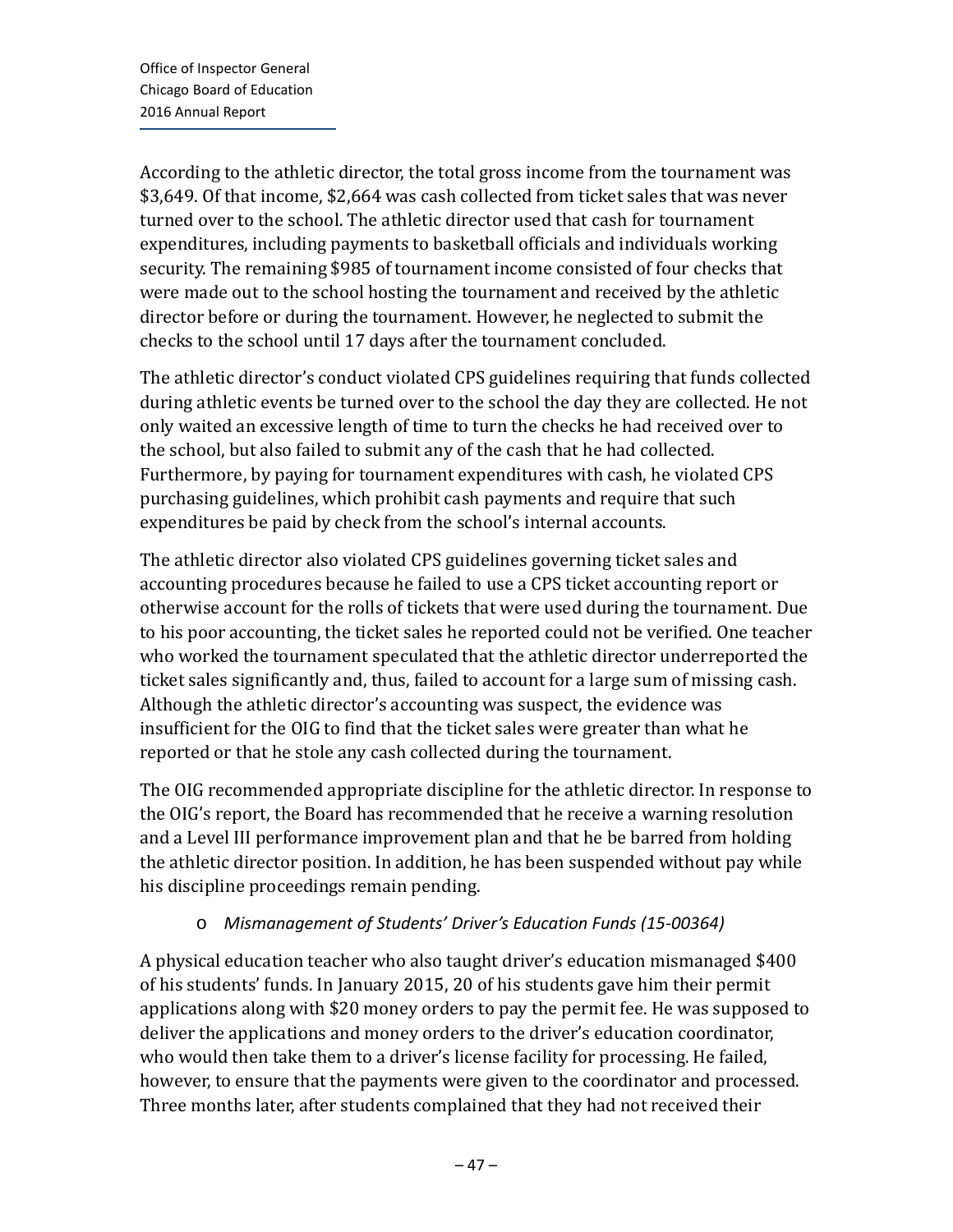permits, nine of the money orders were discovered in the teacher's desk drawer. The 11 other money orders were never recovered.

The driver's education teacher had no explanation for the money orders that were found in his drawer, and he admitted that he did not keep a payor list documenting the money orders he received. He, nevertheless, denied that he ever misplaced his students' money orders. Furthermore, he stated that once he discovered that his students did not receive permits despite paying the fee, he felt responsible and used his own money to pay for the fees of 10 of the students. Although one of the students informed the principal that the driver's education teacher gave him \$20 for his permit, there is no evidence supporting the teacher's claim that he paid for nine other students. According to the students' statements, some of them paid twice for their permits, and many of them never received their permits.

Although the evidence did not support a finding of theft, the OIG could not exclude the possibility that the teacher stole his students' money orders. The OIG found that, at the very least, he mismanaged his students' funds, and he should be given appropriate discipline.

In response to the OIG's report, the Board filed dismissal charges against the teacher and suspended him without pay during the pendency of his dismissal proceedings. The Board has informed the OIG that those proceedings are still underway.

## o *Improper Spending of NCLB and SIG Funds at a High School (15-00810)*

An OIG investigation determined that, in June 2015, a CPS high school principal violated CPS guidelines and Student Improvement Grant terms by giving graduating seniors who had enrolled in college approximately 194 school Chromebooks that had been purchased with SIG and No Child Left Behind Title I funds. The total value of those Chromebooks was approximately \$57,443.22. The principal told the OIG that she used the Chromebooks as incentives to encourage students to attend college, but the funds she spent to purchase the Chromebooks were not to be used on student incentives. She also violated the terms of the SIG in June 2014 by spending approximately \$84,483.35 of SIG funds to purchase 276 more Chromebooks than what were allowed.

The OIG recommended appropriate discipline for the principal. In addition, the OIG recommended that the CPS Office of Grant Funded Programs educate the school personnel on proper spending protocol and assist the school in remedying its spending errors.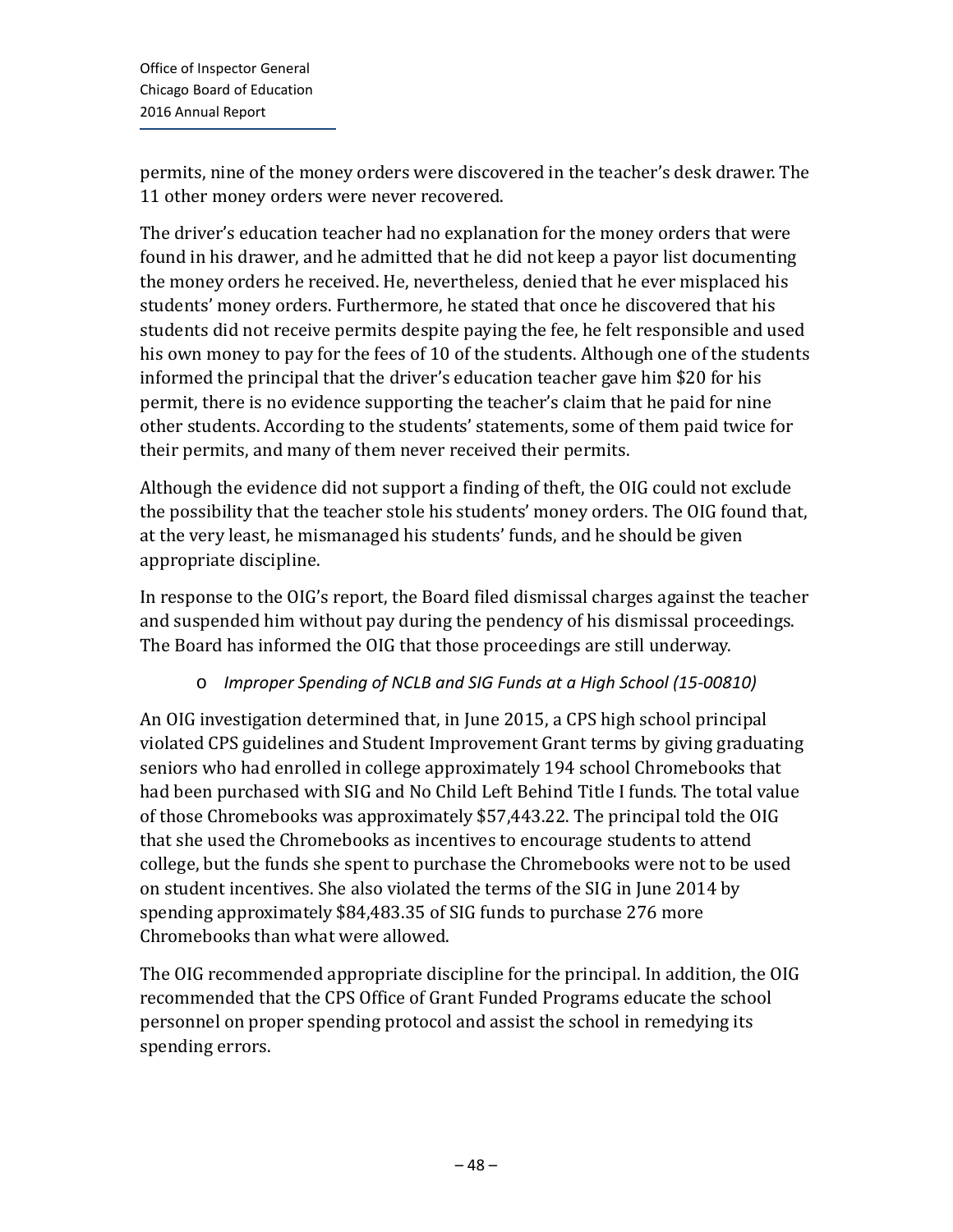In response to the OIG's report, the Board issued a written reprimand to the principal. The OIG has not been notified of any action by the Board to educate the school personnel on spending matters or to help remedy prior spending errors.

## o *Improper Spending of NCLB Funds at an Elementary School (15-00395)*

An OIG investigation determined that, in fiscal year 2015, a CPS elementary school principal violated CPS policy by spending \$17,607 of No Child Left Behind Title I funds for the purchase of athletic equipment; bottled water; student incentives, such as trophies, video games and gift cards; and supplies for school celebrations, such as plastic dishware. The principal purchased these items for legitimate school activities. However, she violated CPS policy because she had used NCLB Title I funds, which are restricted to primarily instruction-related expenditures.

Additionally, the OIG determined that the principal spent the bulk of her school's Title I funds during June, the final month of the fiscal year. The timing is significant because it reflected a "use-it-or-lose-it" mentality with respect to Title I funds that could lead to further spending abuses.

During the OIG's investigation, the CPS Office of Grant Funded Programs informed the OIG that, because that office does not monitor school spending after May of each year and many CPS principals have a use-it-or-lose-it outlook with respect to Title I funds, many schools improperly spend those funds at the end of the year when such spending should be minimal. The OIG determined that the elementary school's improper spending practices appeared to substantiate the concerns of the Office of Grant Funded Programs. In addition, the OIG confirmed that, citywide, school spending of Title I funds was high in the month of June. Thus, the types of violations that occurred in this case could be occurring at numerous CPS schools.

The OIG recommended (1) appropriate discipline for the school principal; (2) that the CPS Office of Grant Funded Programs educate school personnel on proper spending protocol and assist the school in remedying its spending errors by reimbursing the Title I fund with other available funds; (3) that the Office of Grant Funded Programs monitor school spending citywide in the month of June; and (4) that the Board develop a plan to better ensure that CPS schools understand and comply with spending restrictions.

In response to the OIG's report, the Board issued a written reprimand to the principal. The OIG has not been notified of any action by the Board related to the OIG's other recommendations.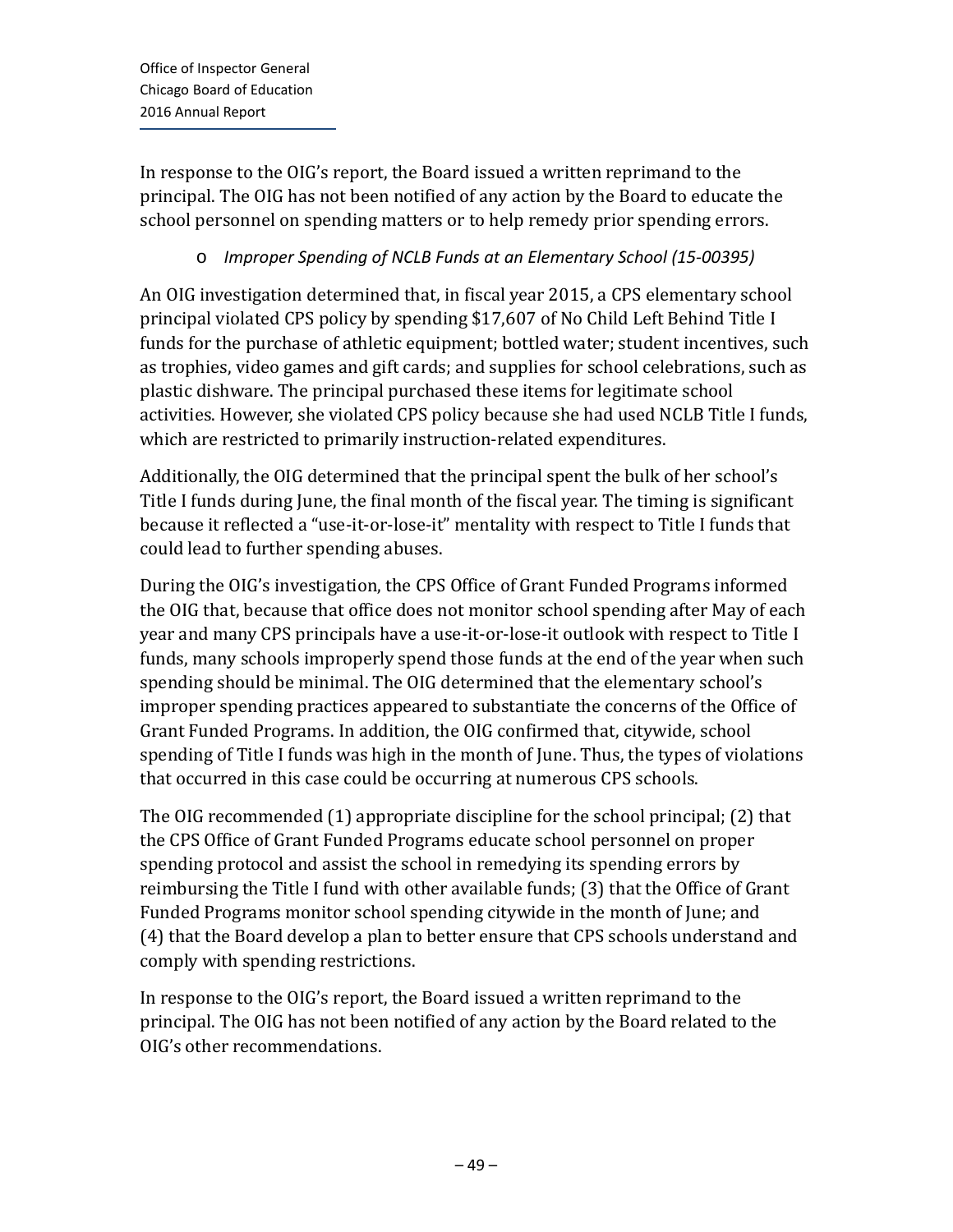## o *An EpiPen Training Mishap (14-01103)*

An OIG investigation determined that, during a district-mandated EpiPen training, a school nurse unwittingly instructed another school employee to inject herself with a "live", expired EpiPen, instead of a "dummy" EpiPen that is used for training purposes. Although the school employee injected herself with a live and expired pen, she was not harmed beyond being surprised. The OIG determined that the mistake was caused in part by the nurse's improper inventory and disposal procedures of the EpiPens on the school's premises. Specifically, the nurse had (1) retained expired EpiPens for years; (2) stored "live" EpiPens with the "dummy" training devices; and (3) failed to properly dispose of "live" EpiPens by placing them in biowaste containers that prevent used devices from accidentally stabbing other individuals. The OIG further found that the school nurse had acted negligently when leading the training session. Specifically, she failed to recognize the difference between a "live" EpiPen and a "dummy" training device before the school employee had injected herself, even though (1) "live" EpiPens and "dummy" training devices are readily distinguishable by their individually distinct and immediately noticeable colors; and (2) dummy training devices are conspicuously labeled as such.

The OIG also determined that the EpiPen training sessions and webinars that the school nurse had attended and viewed did not clearly or consistently address a number of important issues implicated in this investigation. For instance, the training did not explain how school staff members can tell the difference between EpiPens and dummy training devices; did not address where and how school nurses should store dummy training devices in relation to EpiPens; and did not clearly and consistently present the proper protocol for disposing of expired EpiPens.

The OIG recommended appropriate discipline for the school nurse. The OIG also recommended that the CPS Office of Student Health and Wellness — which conducted the EpiPen trainings that the school nurse underwent — conduct a thorough review of its training sessions and materials for school nurses. Based on the results of that review, the OIG continued, the OSHW should revise the training sessions and materials, so that the issues implicated in this investigation are clearly and consistently addressed.

The Board advised the OIG that the school nurse was placed on a performanceimprovement plan. As of the date of this report, the Board has not advised the OIG what steps, if any, it has taken to revise the EpiPen training sessions for school nurses.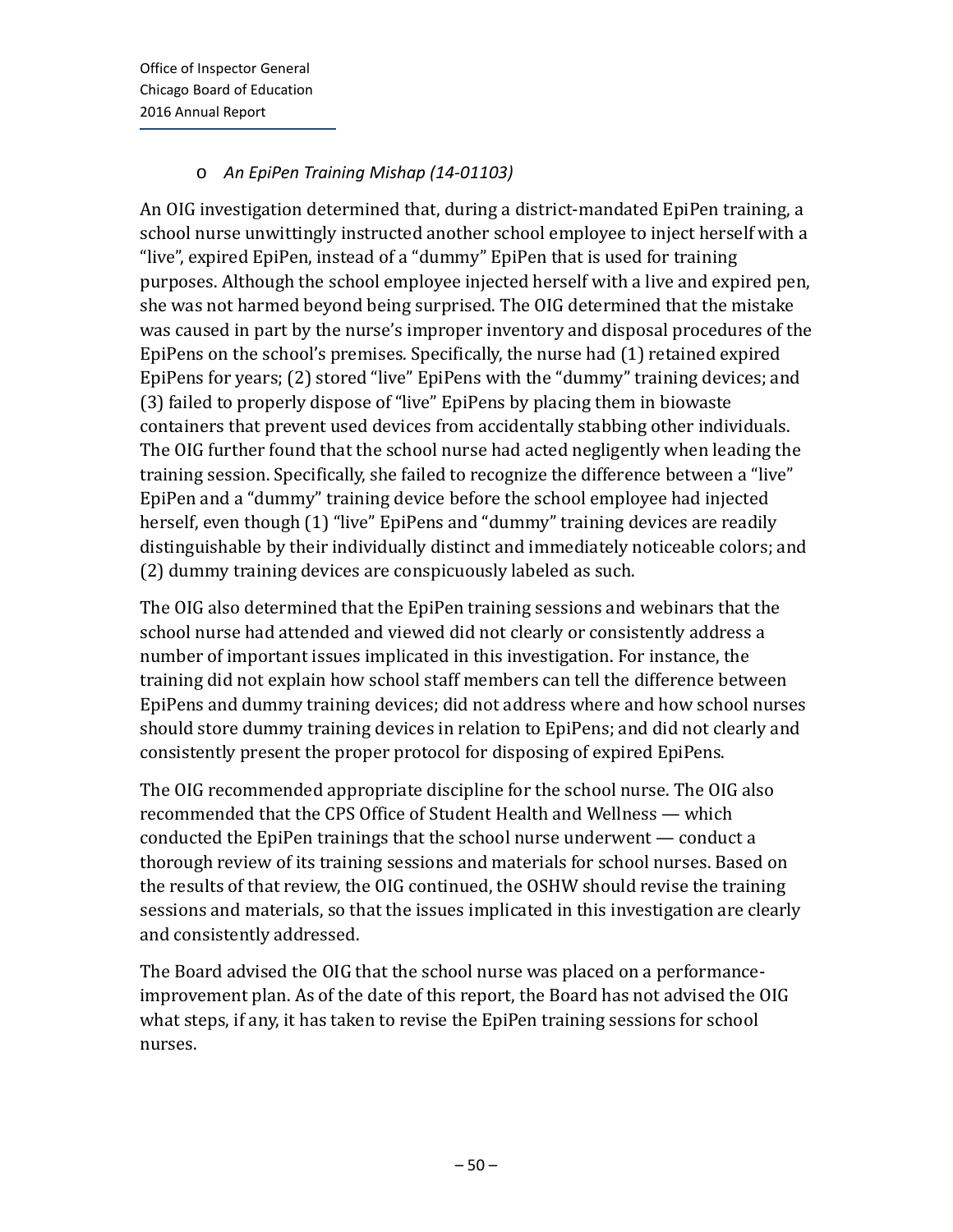# **SECTION 6 — "STRINGING" AND OTHER PROCUREMENT VIOLATIONS**

Board Rule 7-12 prohibits "stringing", which is defined as dividing or planning any procurement program, activity, transaction, invoice, purchase order or agreement involving the Board or any of its operational elements (including offices, departments, bureaus, programs, units and schools) to avoid: (a) the competitive procurement processes set forth in Board Rule 7-2; or (b) the limitations on delegated authority set forth in Board Rule 7-15 or 105 ILCS 5/34-8.1.

# **A. STRINGING BY CENTRAL OFFICE VENDORS (15-01233)**

An OIG investigation determined that the sole owner and operator of five CPS vendors had engaged in an 11-year stringing operation, through which he and his companies regularly circumvented the Department of Procurement's \$10,000 annual procurement limit on biddable items by spreading sales amongst his companies "interchangeably," to use the businesses' owner's own phrase. As a result, the owner and his companies sold \$851,261.20 in goods to at least eight departments in CPS's Central Office. The investigation further revealed that a senior program coordinator for Career and Technical Education was complicit in the stringing operation for at least the past two years by regularly informing the business owner when one of his companies had exceeded the \$10,000 annual procurement limit, and by instructing him to resubmit the same quote using one of his other four companies.

The OIG recommended that the Board permanently debar the business owner and his five businesses for having engaged in stringing. The OIG also recommended that the Board impose appropriate discipline on the program coordinator, up to and including the termination of employment, for her complicity in the long-running stringing operation. Finally, because the business owner and his companies sold goods to departments in Central Office only, the OIG recommended that all Central Office departments should ensure that individuals who are employed in a procurement capacity have undergone training concerning stringing and other procurement-related issues.

The Board advised that it had permanently debarred the business owner and his five businesses, and that discipline is pending against the program coordinator. As of the date of this report, the Board has not advised the OIG what steps, if any, it has taken to institute the OIG's recommendation for additional training about stringing.

## **B. STRINGING OF SALES OF LED MARQUEES FOR SCHOOLS (14-01096)**

An OIG investigation concluded that, since at least 2012, two CPS vendors had "strung" the sales of LED marquees to at least seven schools to avoid the Department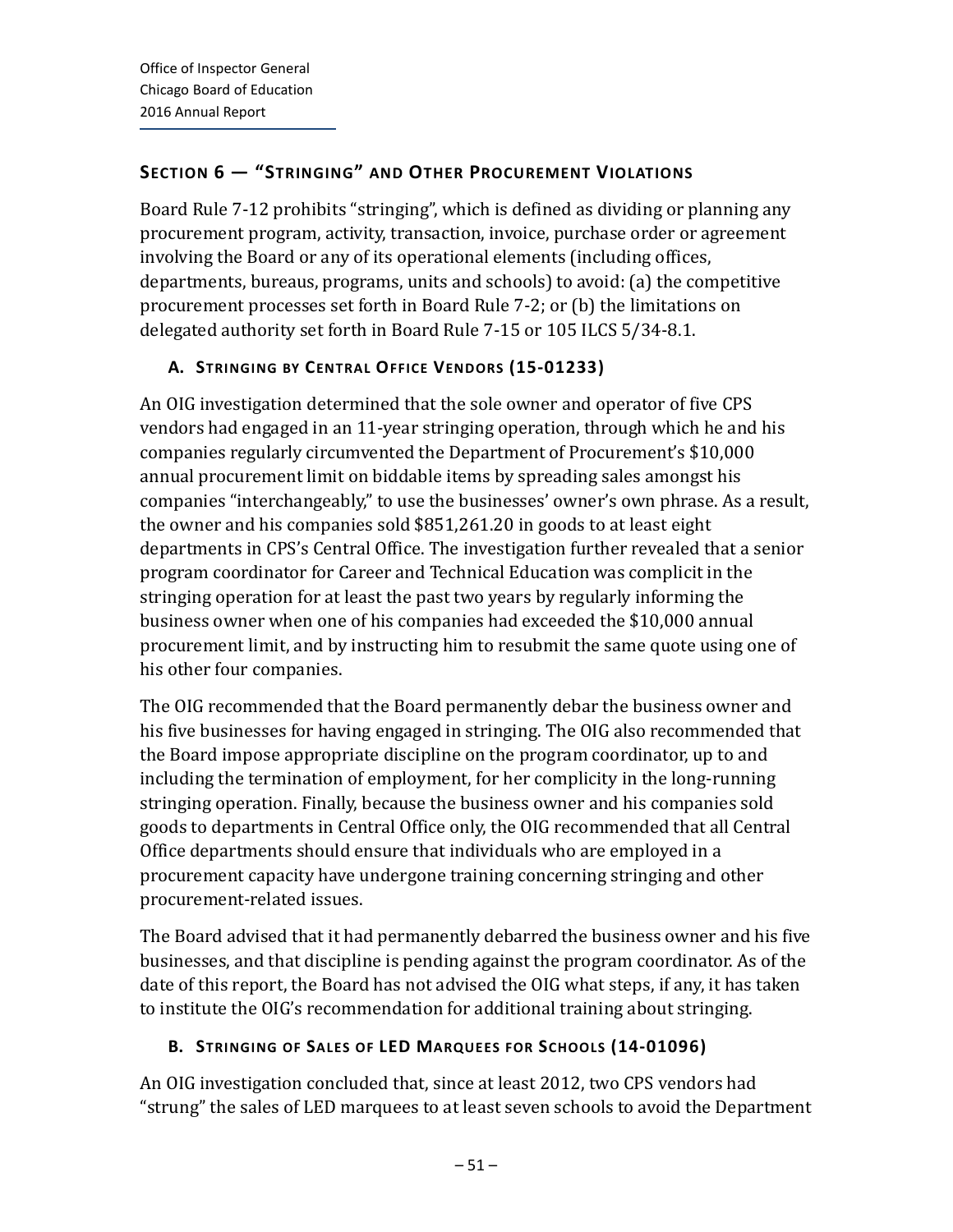of Procurement's annual \$10,000 purchasing limit on biddable items. In doing so, both companies were able to charge CPS for a combined \$138,600 worth of work that they otherwise would not have been able to obtain. When confronted with the evidence, the president and owner of the two vendors, and a salesperson in his employ, admitted that the two companies had strung — or, as they put it, "broke down" — the sales and installation costs of LED marquees. As the salesperson explained, the total cost for any sign project would approximate \$30,000. Thus the two companies would split the costs between them so as to remain under Procurement's \$10,000 limit. Moreover, both the president and salesperson explained that the two companies would keep each of their purchase orders under \$10,000 so that the project would not be sent out to bid, and thus help to ensure that schools would choose the two companies after being referred to them by facilities managers who had worked with them in the past.

The investigation further revealed evidence that one such facility manager was either grossly negligent in failing to recognize the stringing operation, or actually complicit in the scheme, when overseeing the companies' sale and installation of an LED marquee at one high school. Specifically, when the high school had selected one of the vendors to install its marquee, but nevertheless wanted to submit to the Department of Procurement a quote "that includes all costs" associated with the marquee's installation, the marquee salesperson specifically instructed the facilities manager to tell the school not to submit a quote. In addition, the vendors' president sent to the facilities manager three invoices for the work in one Word document (one from one vendor, and two from the other) that together reflected a project cost of \$24,950. And the facilities manager asked the salesperson about one vendor's "additional" vendor number when the company could not be paid after having reached the \$10,000 annual limit.

The OIG recommended that the Board permanently debar the two vendor companies, their president, and the salesperson in his employ. The OIG also recommended that the board impose appropriate discipline on the facilities manager.

During the course of its investigation, the OIG interviewed 12 individuals who were involved in the purchase of the LED marquees either at the school level or as a facilities manager. During the course of these interviews, it became clear that the individuals (1) did not realize that purchases of signage were governed by the \$10,000 limit; (2) missed or discounted obvious warning signs that stringing had been occurring; or (3) were not familiar with stringing altogether. Accordingly, the OIG recommended that those 12 individuals undergo training concerning stringing and other procurement-related issues that were present in this investigation.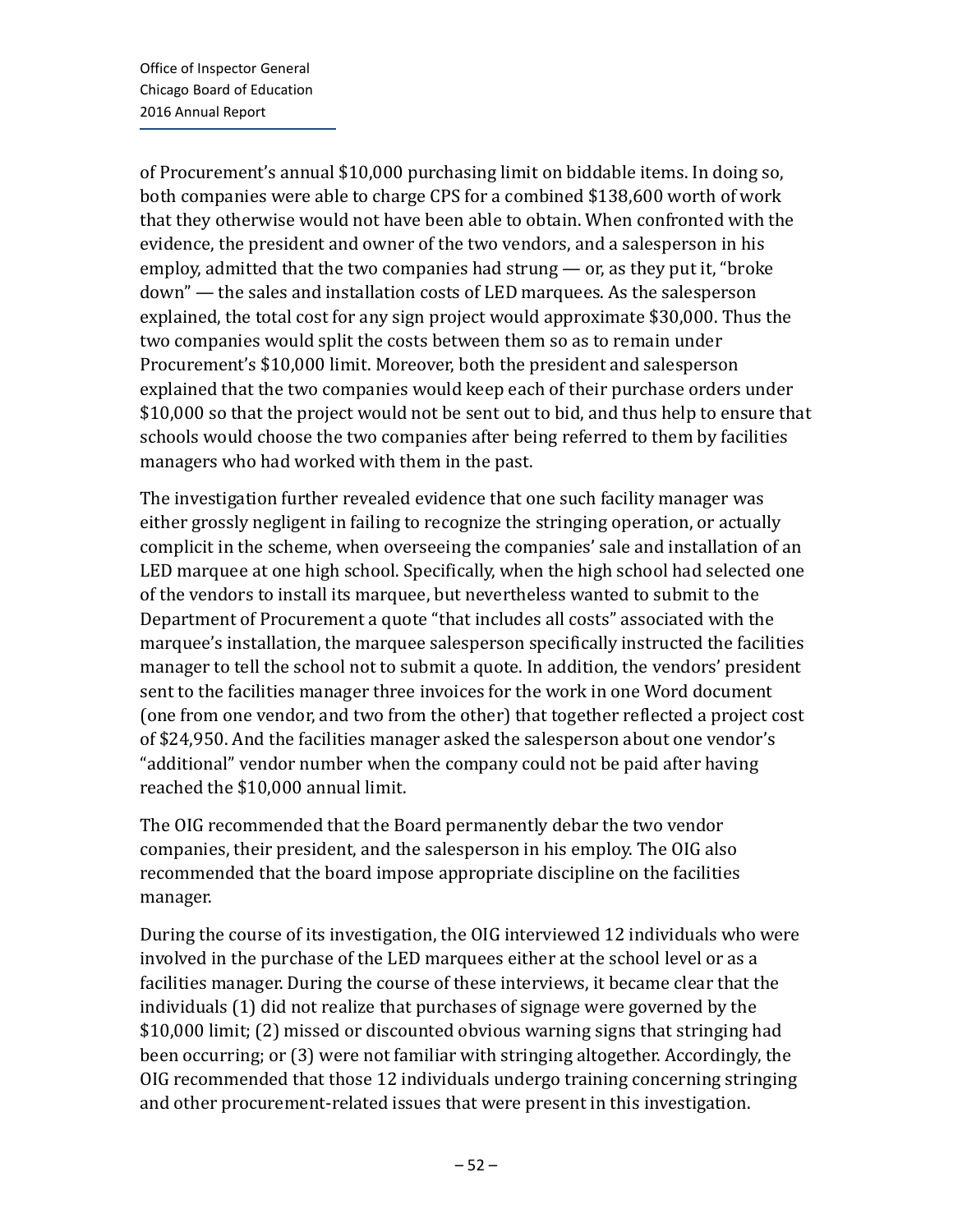The Board advised the OIG that debarment proceedings are underway against the vendor companies, their owner, and the salesperson in his employ. The Board further terminated the facilities manager and placed a Do Not Hire (DNH) designation in her personnel file. As of the date of this report, the Board has not advised the OIG what steps, if any, it has taken to institute the OIG's recommendation for additional training about stringing.

## **C. ADDITIONAL PROCUREMENT CASES**

### o *Vendor Impropriety and Other Violations at an Elementary School (15-00622)*

An OIG investigation found multiple violations that involved three employees at an elementary school and a vendor doing business with the school and many other CPS schools.

A school security officer who also owns an apparel company sold school uniforms and other apparel to numerous CPS schools while he was working for CPS. From 2010 to 2015, CPS schools paid his company a total of \$285,471 when purchasing school apparel. He knew that his company did business with CPS, and he was actively involved in the transactions. Because his company did business with CPS, the security officer violated CPS's prohibition on employees having an economic interest in the sale of goods to CPS schools.

Moreover, the ethical violation was aggravated by the facts that (1) he sold more apparel to the school where he worked than to any other CPS school; and (2) he sold his school more apparel than it needed. In total, his company sold his school \$99,045 of apparel, which resulted in a surplus of uniforms at the school. The school clerk who handled the purchases failed to create an inventory of the purchases even though she was specifically asked to do so by the principal at the time.

Additionally, the school and the apparel company violated CPS's \$10,000 annual per vendor, per school limit on non-competitive purchases because the school purchased \$44,576 of apparel from the company in 2014 and \$25,805 in 2015 without engaging in the competitive bidding process or receiving approval from the Chief Procurement Officer.

The OIG could not ask the security officer and the clerk about the extent of their involvement in the transactions between the apparel company and the school because they refused to appear for their interviews. Nevertheless, the evidence established that they were both complicit in the improper business dealings.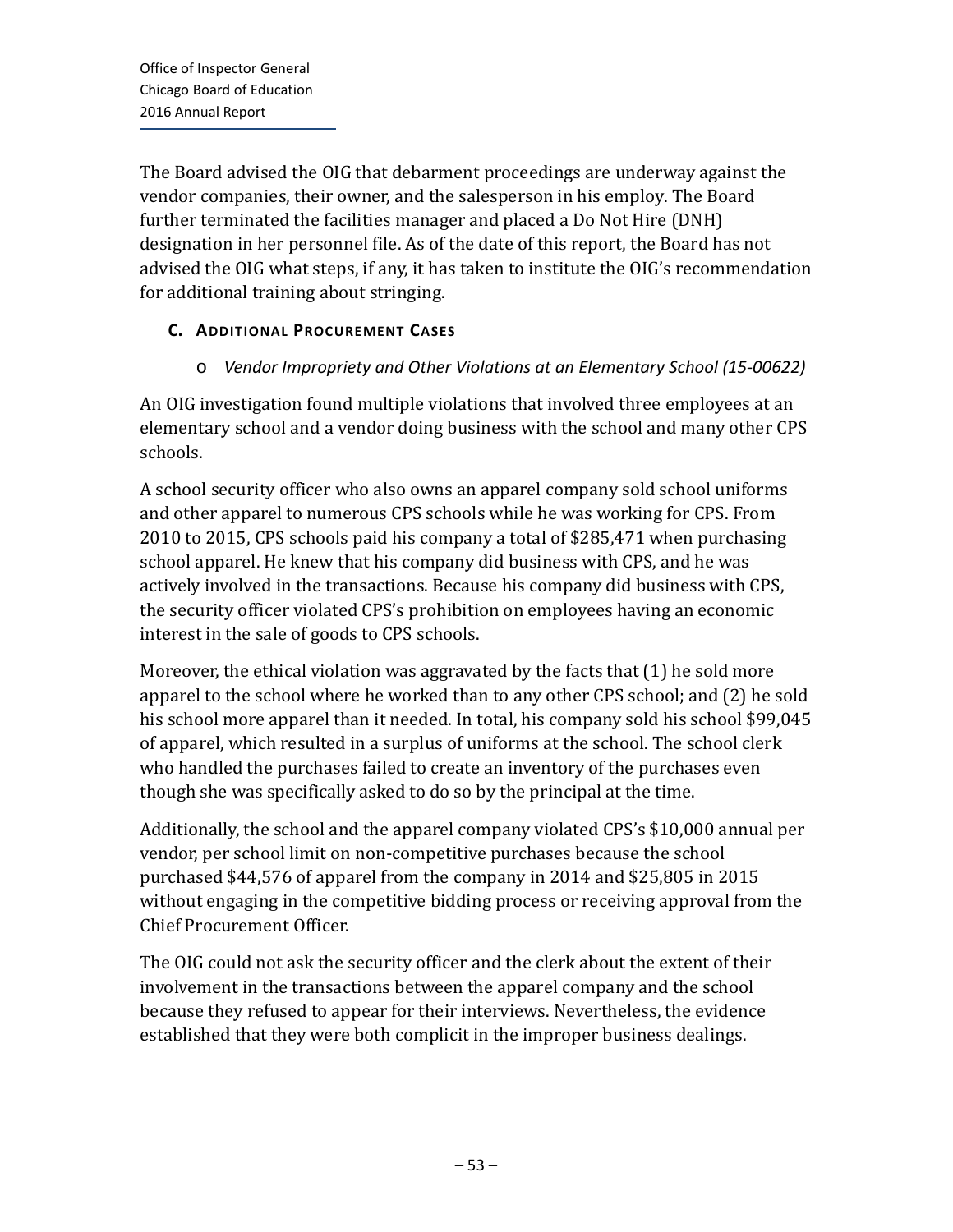The OIG interviewed the former principal of the school and determined that she was aware of the business dealings between the school and the apparel company. As principal, she was ultimately responsible for the improper expenditures.

Apart from the violations associated with the purchases of apparel, the OIG determined that the school clerk improperly credited herself with 178 overtime hours and \$6,424 in overtime earnings during fiscal year 2015. The OIG was not able to question the clerk about her overtime because she refused to appear for her interview.

In the wake of the OIG's investigation, the clerk and security officer resigned from their employment with CPS. The security officer's wife, who was a joint owner of the apparel company, sent a letter to the CPS Department of Procurement, stating that the company would cease doing business with CPS. Before the OIG's investigation had concluded, the Board placed a DNH designation in the clerk's personnel file at the Law Department's request due to a related unsatisfactory audit. The former principal, who was aware of the improper dealings with the security officer's company, now works in another capacity at another CPS school.

The OIG recommended that the security officer be given a permanent DNH classification and that his apparel company be permanently debarred. The OIG also recommended that the former principal be given appropriate discipline.

In response to the OIG's report, the Board gave the security officer a DNH and debarred his company. The Board issued a non-disciplinary memorandum to the former principal.

# o *Stringing by Flooring Companies (14-01202)*

An OIG investigation found that the sole owner of a CPS vendor had strung the costs for flooring and other construction projects at CPS schools between his business and a second vendor that was owned by his father with the intent of avoiding the \$10,000 limit set by law. In all, the stringing operation — to which the vendor's owner had admitted — helped both his and his father's companies charge CPS for approximately \$80,000 worth of services that they had provided to five CPS schools.

The OIG recommended that the owner and his company be debarred. And because his father did not cooperate with the OIG's investigation, despite having the obligation to do so as a CPS vendor, the OIG recommended that the Board debar him and his company, as well.

Finally, the evidence uncovered during the OIG's investigation revealed numerous red flags that the two vendors had repeatedly engaged in stringing over the years.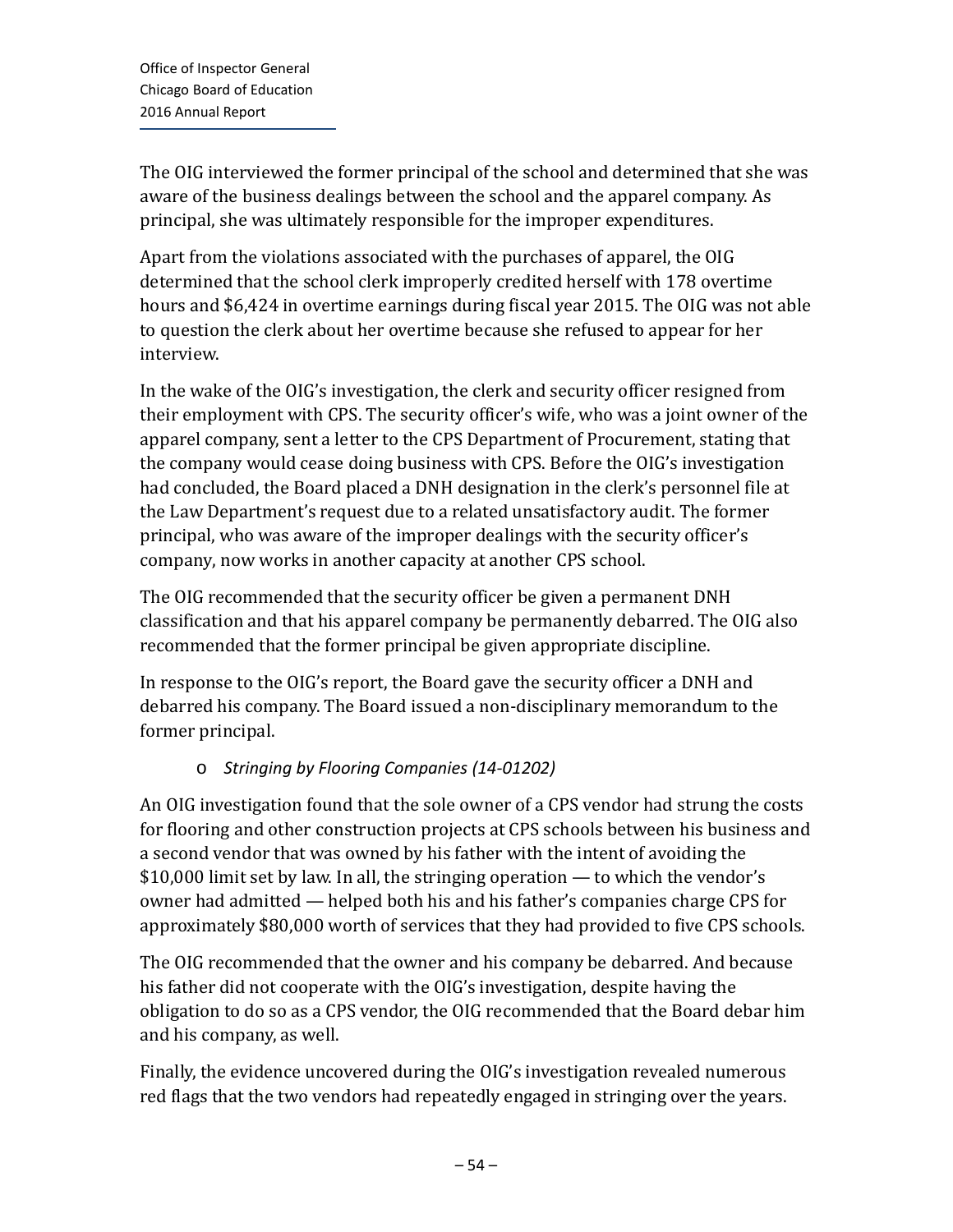However, the employees in the CPS Facilities Department with whom the OIG spoke either failed to identify, or discounted for various reasons, the warning signs that the two companies were engaged in stringing. Consequently, the OIG recommended that the Facilities Department ensure that all departmental employees who undertake procurement-related tasks undergo training concerning stringing and other procurement-related issues.

The Board advised the OIG that the owner and his father, along with their respective businesses, have each been permanently debarred. As of the date of this report, the Board has not advised the OIG what steps, if any, it has taken to institute the OIG's recommendation for additional training about stringing.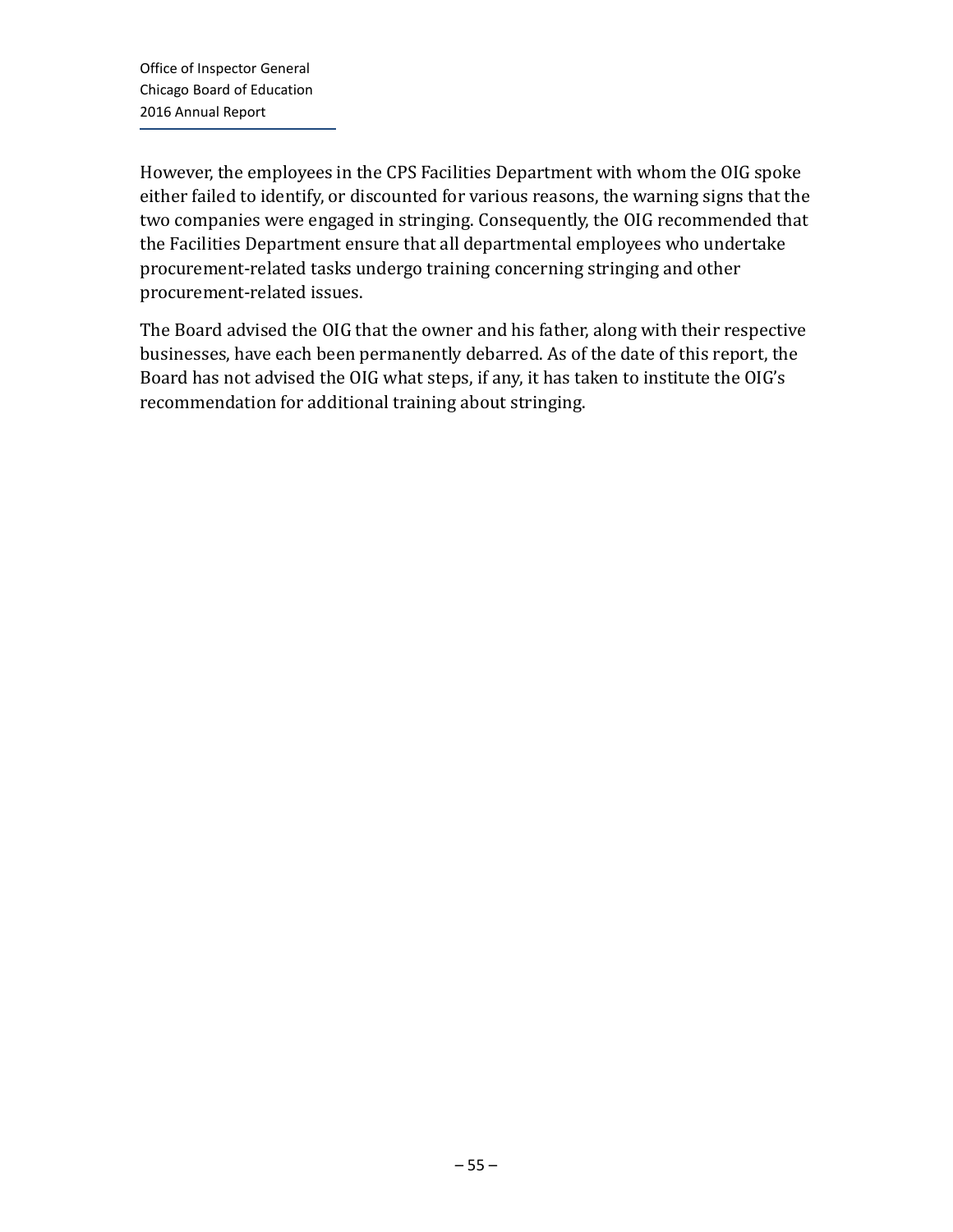### **SECTION 7 — IMPROPER CPS HIRING: BACKDATING AND NEPOTISM**

#### **A. IMPROPER BACKDATING BY THE TALENT DEPARTMENT AND OTHERS (15-00436)**

An OIG investigation determined that, under the direction of four high-level CPS employees, the CPS Talent Office backdated the official start dates of a large number of newly hired employees from multiple CPS departments so that they could begin working before completing the requisite on-boarding process. Before any employee may begin work at CPS, he or she must (1) prove, among other things, that he or she is eligible to work in the United States (as federal law requires); and (2) undergo a criminal background check (as state law requires). But the OIG found that numerous employees were allowed to work in CPS facilities "unofficially" before having proved that they were eligible to work in the United States and/or having undergone criminal background checks. Then once the employees completed the on-boarding process, the Talent Office would "backdate" their "official start date" so as to create a record that showed that the employees had completed on-boarding before beginning work.

Under the same leadership, CPS personnel also engaged in potentially discriminatory conduct under federal law by hiring individuals who did not possess academic qualifications that were listed as "required" on job postings. In fact, a former CPS officer apparently engaged in such potentially discriminatory hiring practices unwittingly.

Both hiring practices exposed CPS to legal liability. By allowing the practice of backdating, the Talent Office potentially violated federal and state law. Specifically, the OIG's investigation found CPS potentially violated federal immigration law by allowing several employees to work even though their personnel files contained no Forms I-9 — proof of eligibility to work in the United States. Similarly, state law provides that CPS may not knowingly employ a person for whom a criminal history check had not been initiated, and Illinois case law supports the conclusion that CPS could be exposed to civil liability for the wrongful acts of any newly hired employees for which it did not undertake criminal background checks. The improper hiring practices that the OIG uncovered, in turn, exposed CPS to legal liability under Title VII of the Civil Rights Act of 1964.

Based on its findings, the OIG would have recommended significant discipline for the individuals who directed these improper practices, up to and perhaps including termination of employment. Each individual, however, no longer works for CPS. Consequently, the OIG recommended that the Board place permanent Do Not Hire (DNH) designations in their respective personnel files.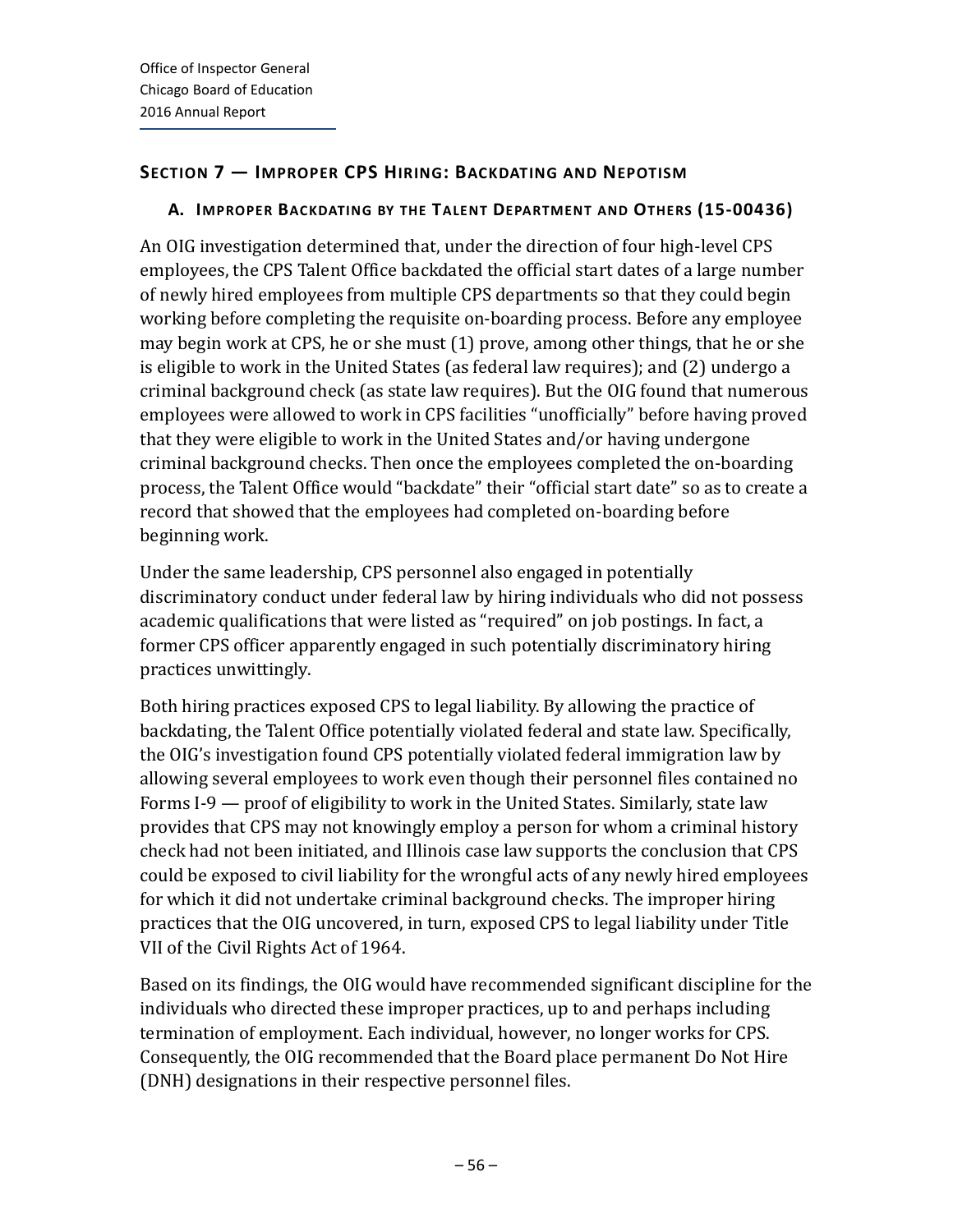Evidence also showed that another high-level employee also engaged in hiring practices that could have exposed CPS to legal liability, and that he supposedly was unaware that he had done so. At the time that the OIG issued its investigative report in this matter, he was in the process of winding-down his employment with CPS, which eventually ended in early 2016. The OIG recommended that the Board impose appropriate discipline.

The OIG issued three additional recommendations: (1) the Talent Office should develop written rules and/or policies that delineate the very limited administrative circumstances under which backdating new employee start dates will be allowed for instance, to clarify or to correct when a fully on-boarded employee began work with CPS; (2) the Talent Office should develop written rules and/or policies that state that, under no circumstances, can a department hire an individual who fails to satisfy a criterion that is listed on a job posting as "required" for a position, and communicate those rules and/or policies to the entire district; and (3) the entire Talent Office and all department personnel in charge of hiring should undergo training that addresses, among other topics, how federal anti-discrimination laws, federal immigration laws and state laws control hiring and on-boarding practices.

As of the date of this report, the Board has not advised the OIG whether it has instituted disciplinary proceedings against the subjects of this investigation. The Board also has not advised the OIG of the steps, if any, it has taken to institute the OIG's recommended on-boarding rules and policies, or the recommended training for Talent Office personnel.

## **B. ADDITIONAL HIRING VIOLATIONS**

# o *Nepotism, Conflict of Interest and Hiring Violations (15-01171)*

An OIG investigation found multiple violations involving a CPS high school principal's hiring of two men whose wives worked at the high school.

In August 2012, the principal hired the husband of one of his teachers to work in the high school bookroom. The principal informed the OIG that he interviewed him for the position at the recommendation of his wife, but the wife denied recommending her husband. In any event, the wife — who also assisted with budget-related duties at the school — admitted that she had signed her husband's paychecks after he got the job at her school. From September 2012 to September 2014, her husband was paid a total of \$15,218 via 33 checks from the school's internal accounts, all of which she signed. By signing her husband's checks, she was directly involved in school actions in which she had an economic interest and, thereby, violated the ethics policy's provisions regarding conflicts of interest.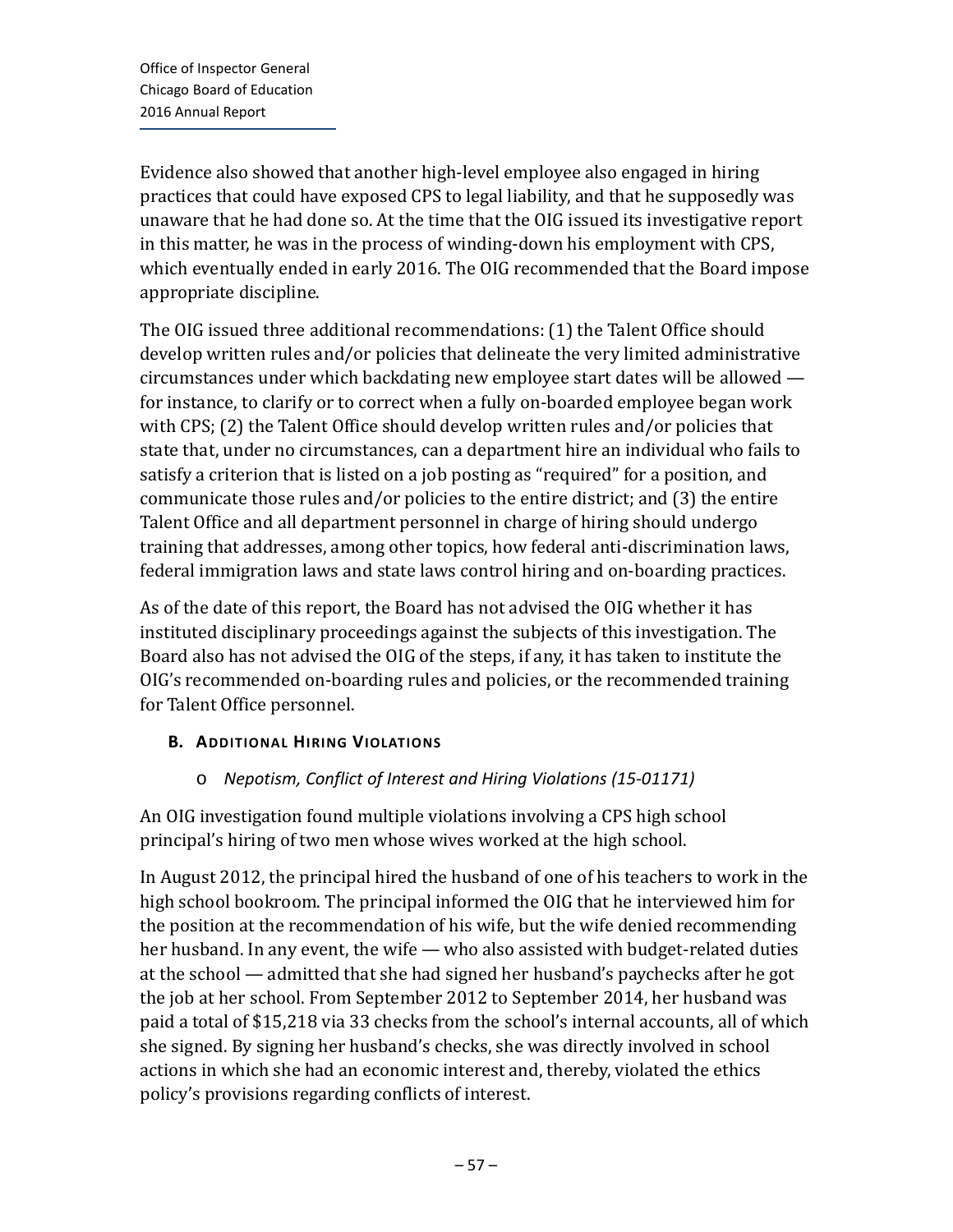By the spring of 2015, the teacher's husband was no longer working in the school bookroom. The principal then hired his secretary's husband to fill that position at the secretary's recommendation. The secretary's husband worked in the bookroom from April 2015 to December 2015. By recommending her husband, the secretary violated the ethics policy's prohibition on nepotism.

Additionally, the OIG found that that the principal hired both husbands in violation of CPS on-boarding procedures because he failed to ensure that they underwent background checks, drug testing and tuberculosis testing. Both individuals worked at the school for lengthy periods of time — two years and nine months, respectively — without going through the CPS on-boarding process and without ever receiving a CPS employee ID. Significantly, the failure to conduct background checks on those employees constituted a violation of state law. Both employees subsequently applied for and obtained other positions with CPS. At that time, they finally went through the on-boarding process and passed the requisite background checks.

In light of the violations mentioned above, the OIG recommended appropriate discipline for the principal, as well as for the teacher and secretary whose husbands worked in the bookroom.

In response to the OIG's report, the Board chose not to take any action with respect to the teacher and secretary because, the Board determined, the school's administration should be responsible for their conduct. Although the Board would have disciplined the principal, he retired at the end of the school year, before the Board could take action against him. The Board, however, did inform the OIG that the assistant principal was disciplined for poor oversight with respect to the onboarding of employees.

## o *Nepotism and On-Boarding Violation (15-00934)*

An OIG investigation determined that, in September 2015, the principal of a CPS elementary school violated the CPS nepotism policy when she hired her mother to fill a temporary third grade teaching position at her school. The principal also violated CPS policy when she allowed her mother to begin teaching before CPS completed her background check and cleared her to begin working.

The principal's mother is a retired CPS teacher who had worked for CPS, postretirement, as a day-to-day substitute teacher. Her employment status, however, had become inactive and, therefore, she needed to be re-processed by the CPS Talent Office before she could be cleared by CPS to begin teaching again. She ultimately completed her on-boarding process, but not before she began teaching at her daughter's school.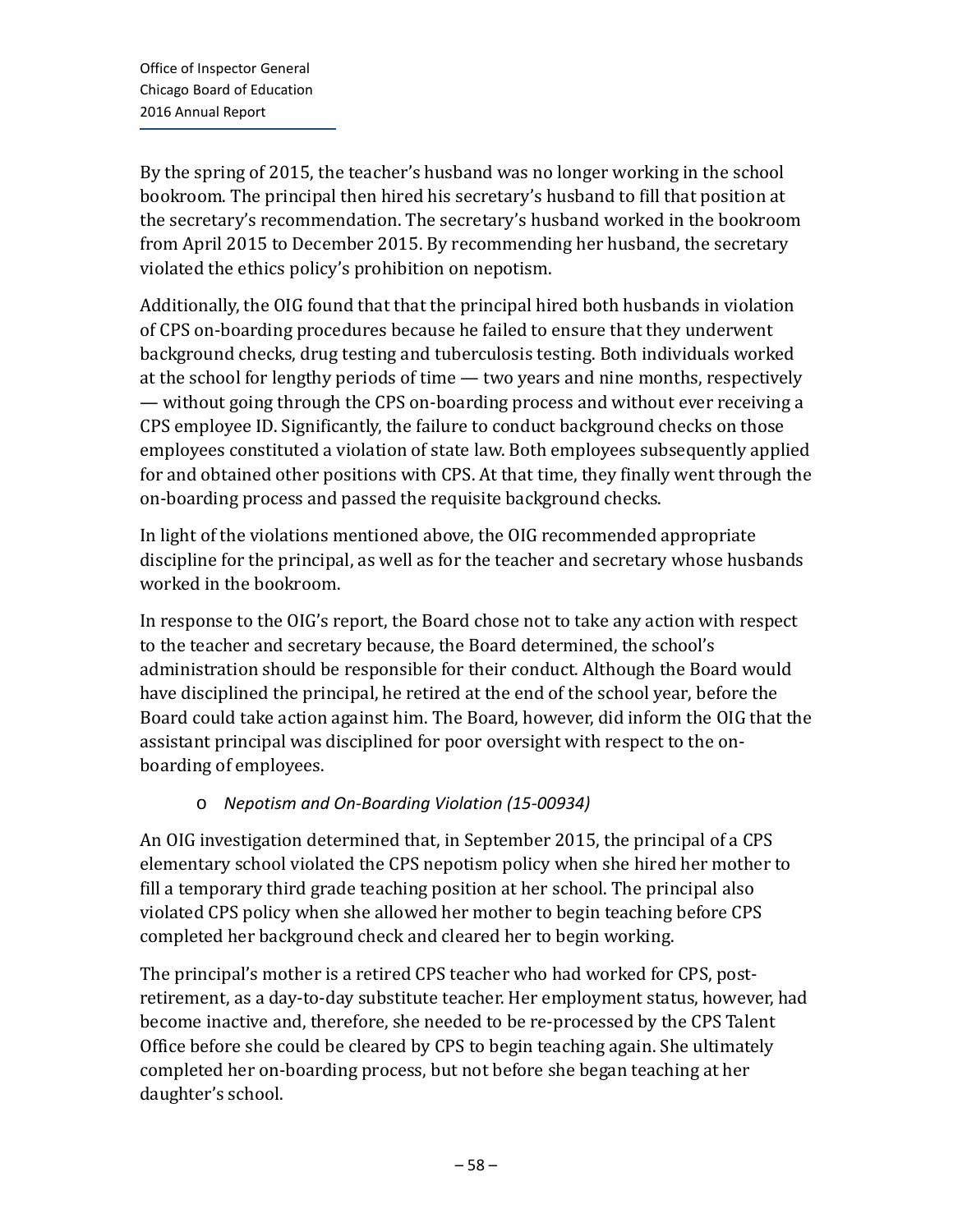The OIG recommended appropriate discipline for the principal, and she was issued a written reprimand.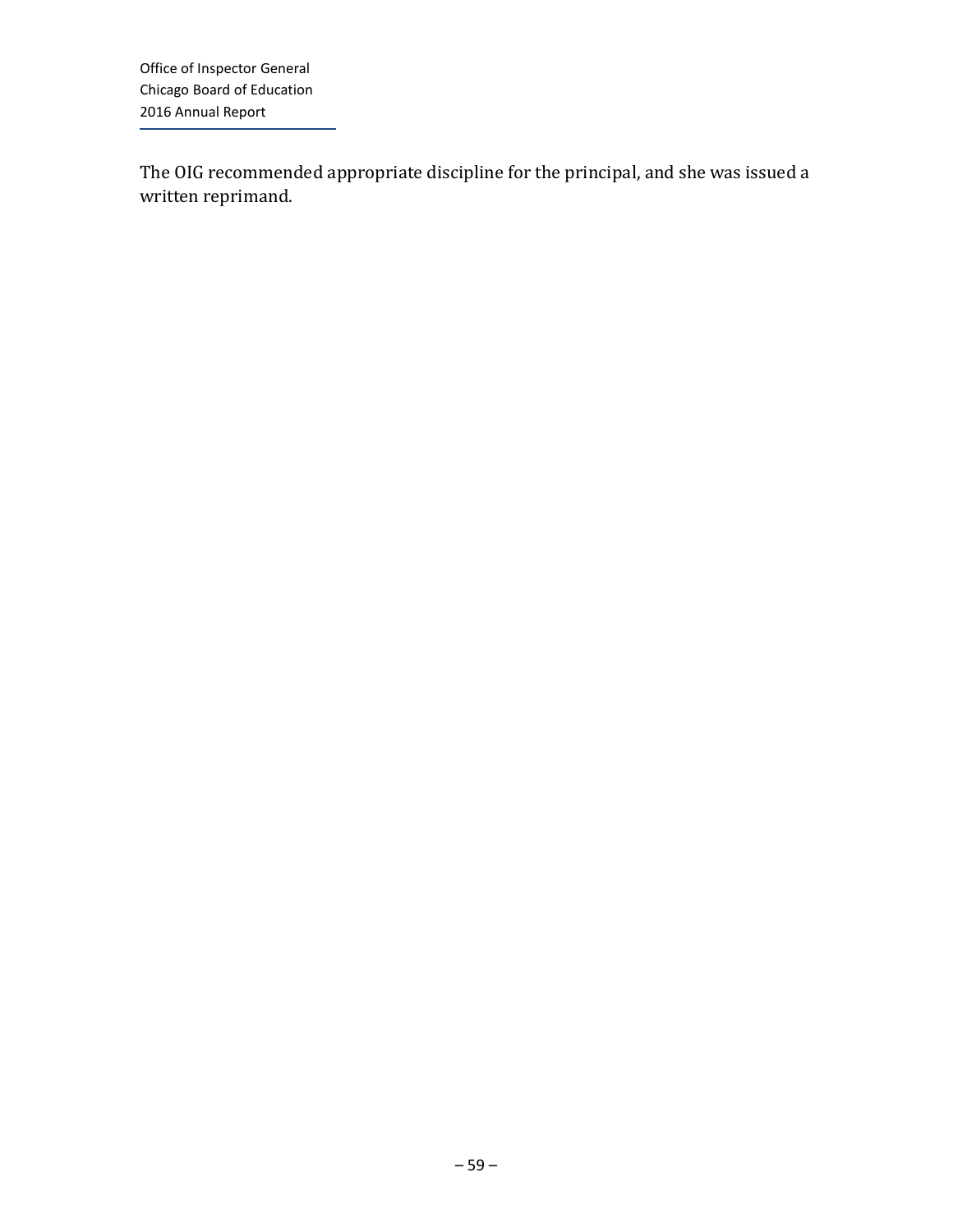## **SECTION 8 — COMPUTER MISCONDUCT, FEE WAIVERS AND OTHER MATTERS**

## **A. PORNOGRAPHY PLUS ILLEGAL MUSIC AND MOVIE DOWNLOADS (15-00907)**

A teacher at an elementary school illegally downloaded songs, movies and software, and also accessed and viewed pornographic material on his CPS computer. The teacher admitted that he had used his CPS computer to download copyrighted material without authorization and to access and view pornography. He also admitted that he had used his CPS computer and CPS's blank DVDs to burn movies, which he then either retained for his personal use or gave to his friends or other teachers.

The teacher violated Board policy regarding the acceptable use of computer resources. He also violated the ethics policy by using Board property for personal use without permission.

The OIG recommended appropriate discipline for the teacher. The Board has informed the OIG that disciplinary proceedings are underway.

# **B. SECA VIEWED PORNOGRAPHY AT ELEMENTARY SCHOOL (15-00821)**

A special education classroom assistant regularly viewed pornography on a CPS computer in the teachers' lounge of his elementary school while others were present and in close proximity to him. Such conduct violated Board policy regarding the acceptable use of computer resources.

The OIG recommended appropriate discipline for the SECA. Following the OIG's report, the Board scheduled a termination hearing for the SECA, but he resigned in lieu of appearing for the hearing. The Board subsequently placed a Do Not Hire (DNH) classification in his personnel file.

# **C. CPS EMPLOYEES FALSIFIED DAUGHTER'S FEE-WAIVER APPLICATION (15-00776)**

A husband and wife working at a CPS high school as a security officer and school clerk, respectively, falsified fee-waiver and free and reduced-price meal applications by misrepresenting their household income so that their daughter, a student at the school, would receive waived fees and free meals. The misrepresentation was considerable, given that the annual combined income for the parents ranged from \$107,076 to \$136,474 during the period that their daughter was a student at the school, and that the annual income cutoff for a fee waiver during that period never rose above \$31,005 for a household of their size.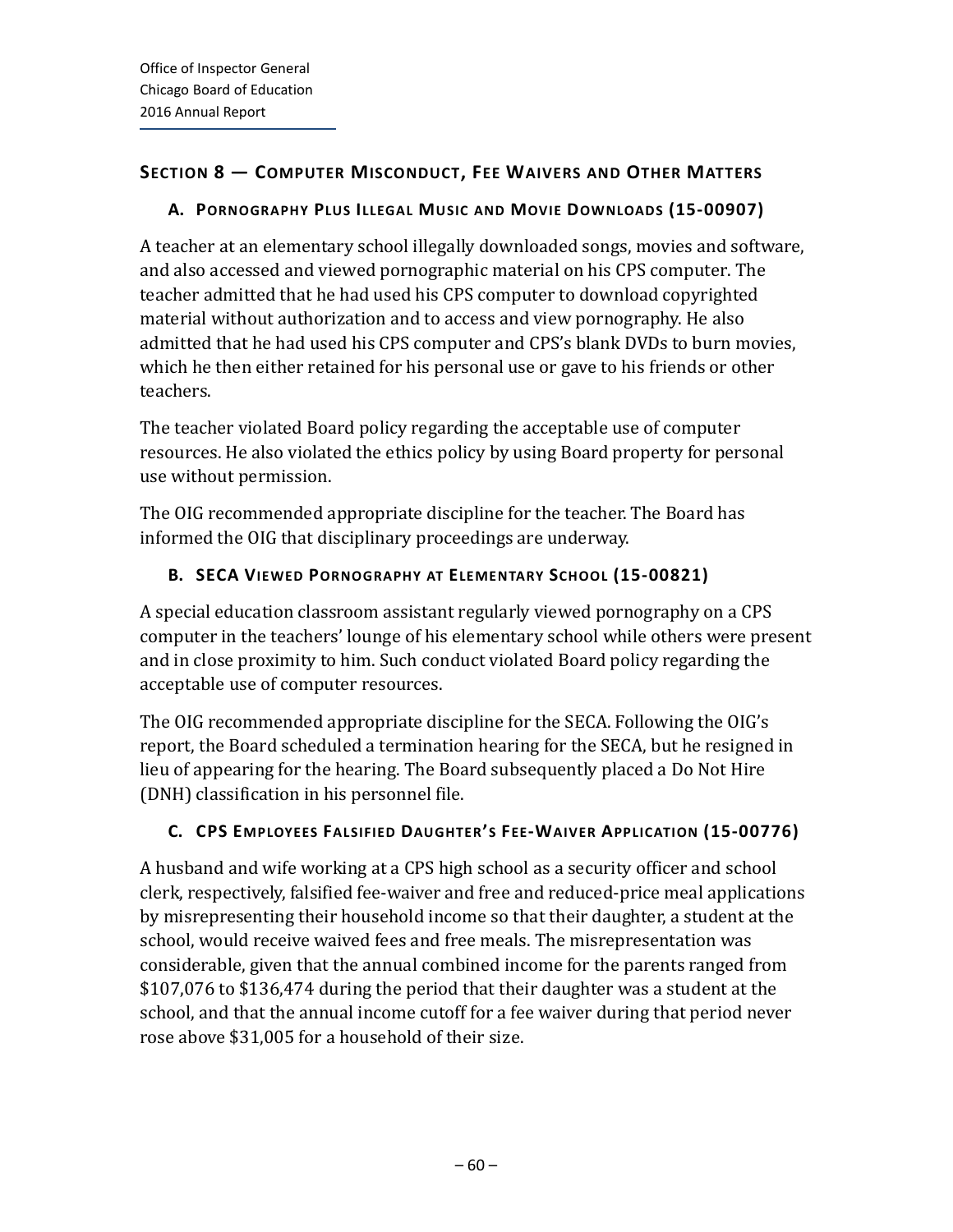As a result of the parents' falsification of the fee-waiver applications, \$484.50 of their daughter's fees were improperly waived, voided or canceled. Of those fees, the mother directly waived, voided or canceled \$348 in her capacity as the school clerk.

Following the OIG's investigation, the principal collected \$484 from the parents, the Board terminated the parents' employment, and a DNH was placed in their personnel files.

## **D. ADDITIONAL CASES REPORTED**

## o *Untimely and Arbitrary Grade Changes at an Elementary School (15-00541)*

An OIG investigation determined that an elementary school math teacher failed to follow CPS policy by improperly changing the math grades of 38 students through the district's web-based system of school records, after the time to do so had elapsed. The teacher admitted to the OIG that she knew that, after the time to change grades elapses, all requests for grade changes must be made via CPS-mandated grade change authorization forms; that she nevertheless improperly changed grades through the records system; that her grade changes were largely arbitrary; and that her actions violated CPS policy and the repeated instructions of her superiors. The teacher further explained that she had changed the grades in an attempt to include the results of an end-of-quarter exam, which she had failed to enter into the system before it calculated the students' quarterly grades.

The teacher resigned while the investigation was pending. The OIG, therefore, recommended that the Board place a permanent DNH designation in her personnel file because the investigation was substantiated. The Board subsequently advised the OIG that it had placed a DNH designation in the teacher's personnel file.

## o *Abuse of Tax Exempt Status (16-00005)*

An OIG investigation determined that a high school community relations representative used CPS tax-exempt letters on several occasions to purchase hundreds of dollars in alcoholic beverages for personal use from a retail chain, in violation of CPS policy and Illinois law. He also told the OIG that he had used CPS tax-exempt letters on a couple of occasions to purchase food for personal consumption at area restaurants.

The OIG recommended appropriate discipline. The representative's employment was subsequently terminated and the Board placed a DNH designation in his personnel file.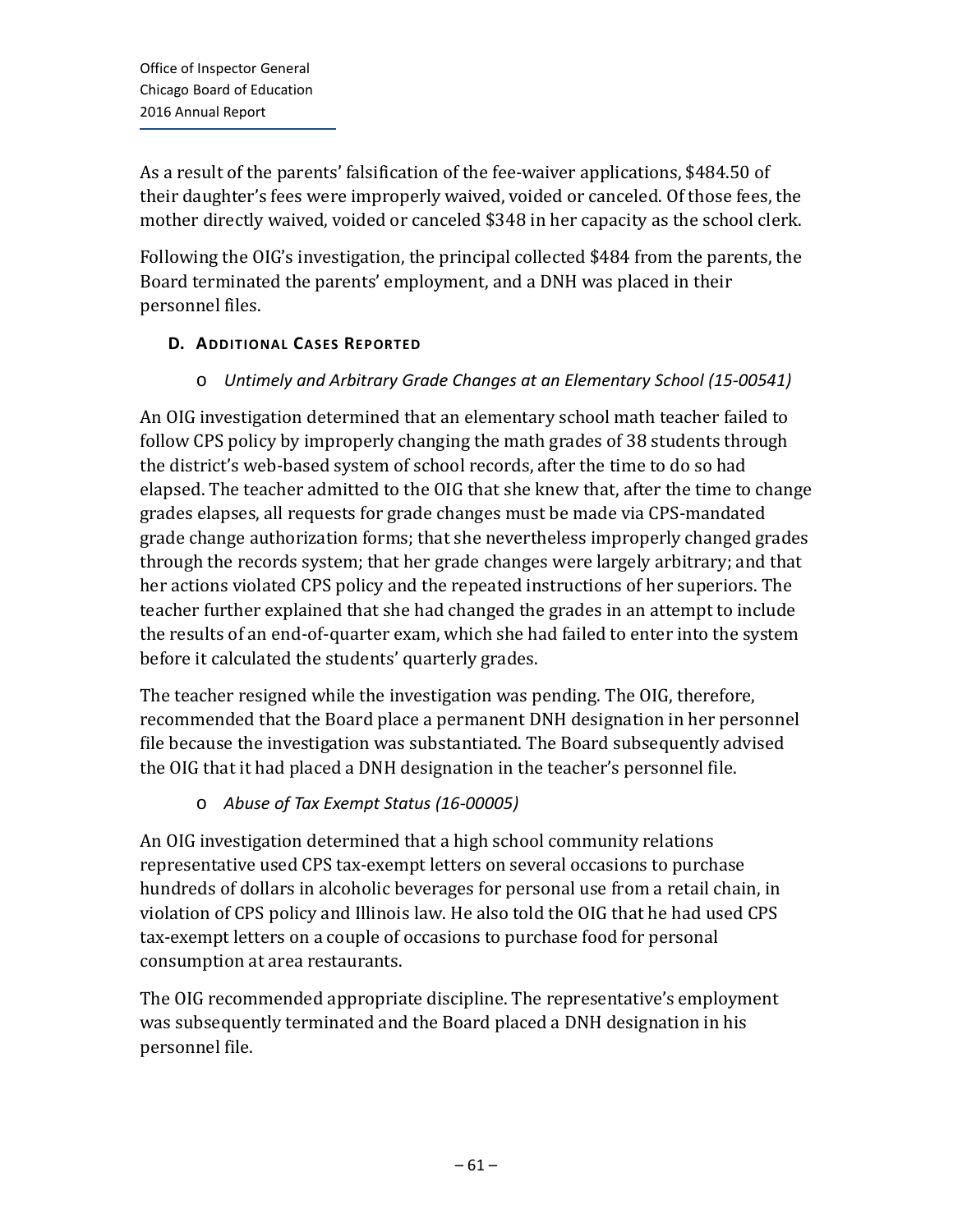## o *Improper Political Activity (15-00155)*

An OIG investigation concluded that a high school teacher — who was running for alderman at the time — oversaw a service-learning project through which students could earn required service-learning hours by volunteering for one of the three aldermanic campaigns in the race, including his own. The teacher also posed for campaign photographs with his students in front of their school on Board time, albeit toward the end of the school day.

The OIG concluded that, by posing for the campaign photographs, the teacher had violated CPS policy that prohibits engaging in political activity during work hours. The OIG considered the infraction to be relatively minor in nature, though, and recommended that the Board discipline the teacher appropriately.

The teacher's oversight of the service-learning project that was connected with his campaign, however, presented a more difficult issue to address. CPS policy limits employees' political activities to the extent that they may involve Board resources or property. Nevertheless, the teacher did not violate those political activity rules when overseeing the service-learning project that involved his own aldermanic campaign because those rules contain no express prohibition on employees creating or overseeing student projects involving their own political activities or campaigns. The teacher's oversight authority, the OIG noted, raised the specter of impropriety by requiring students who volunteered for his campaign — or possibly the campaigns for candidates who were running for the same aldermanic seat — to report directly to him so as to obtain credit for a project that helped to satisfy mandatory graduation requirements. That is, the teacher's dual roles as candidate and as teacher created a scenario wherein a student could have felt compelled to volunteer for his campaign so as to help fulfill mandatory graduation requirements, while simultaneously creating a public perception that he essentially enlisted free campaign help from CPS students.

While recognizing that volunteering on political campaigns to earn service-learning hours is a worthwhile endeavor that benefits CPS students, the OIG concluded that there must be a clear separation of duties when a teacher or administrator is actually running for office and his or her students are working on his or her campaign. Thus, and so as to avoid the possibility (or appearance) of conflicts of interest on the part of teachers or school administrators (such as principals or assistant principals), and to make sure that students are not coerced, the OIG recommended that the Board adopt a policy that explicitly prohibits teachers and school administrators from supervising or administering service-learning projects when the teacher or administrator is actually running for an elected office. The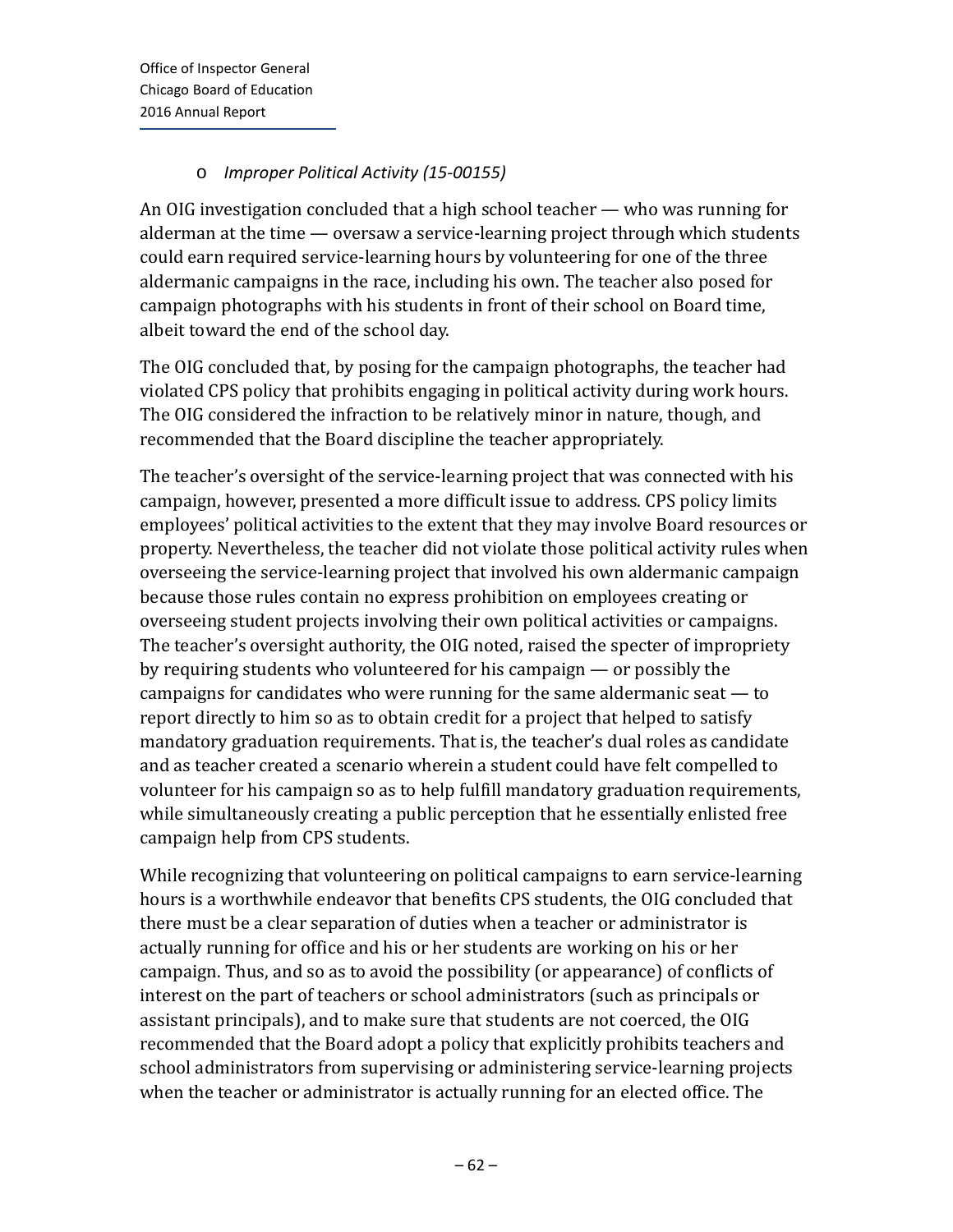prohibition should extend to campaigns in which teachers or administrators are not the actual candidates, but with which they nevertheless consider themselves to be affiliated. And, the OIG continued, the educator who administers and evaluates student performance on the school side of the project (as opposed to the actual campaign work) should be someone other than the individual/educator who is campaigning for office.

The Board subsequently advised that the teacher was placed on a Level III performance improvement plan and issued a warning resolution, and that the district later laid him off.

### o *Clerk Worked as a Real Estate Broker (15-00875)*

An elementary school clerk violated CPS policy by engaging in secondary employment as a real estate broker for the past five years without Board approval. He admitted that he never submitted a secondary-employment approval form for his real estate work and that, at times, he performed real estate work during his scheduled CPS work hours. He also admitted that sometimes he used his CPS computer and fax machine to perform his real estate work.

The OIG recommended appropriate discipline for the clerk. The Board subsequently terminated the clerk's employment for various reasons including his improper secondary employment as well as other issues that were not the subject of the OIG's investigation. Following his termination, the Board placed a DNH in his personnel file.

## o *Teacher Worked Second Job While on Medical Leave (15-01003)*

An OIG investigation determined that a special-education teacher abused a medical leave of absence she was granted. Specifically, while on a supplemental medical leave from CPS, she accepted a position at a charter school and worked there as a full-time employee for about one month. During her employment there, she earned gross pay of \$13,425.

The teacher's actions violated Board Rule 4-12(i), which prohibits employees who are granted a leave of absence for their own serious medical or personal illness from working secondary employment during the period of the leave, including any leave extension. The teacher further lied to the OIG about her improper secondary employment, even after the OIG confronted her with documents that showed that the charter school employed her for that one month. Consequently, the teacher violated Board policy by making false statements to the OIG during an official investigation.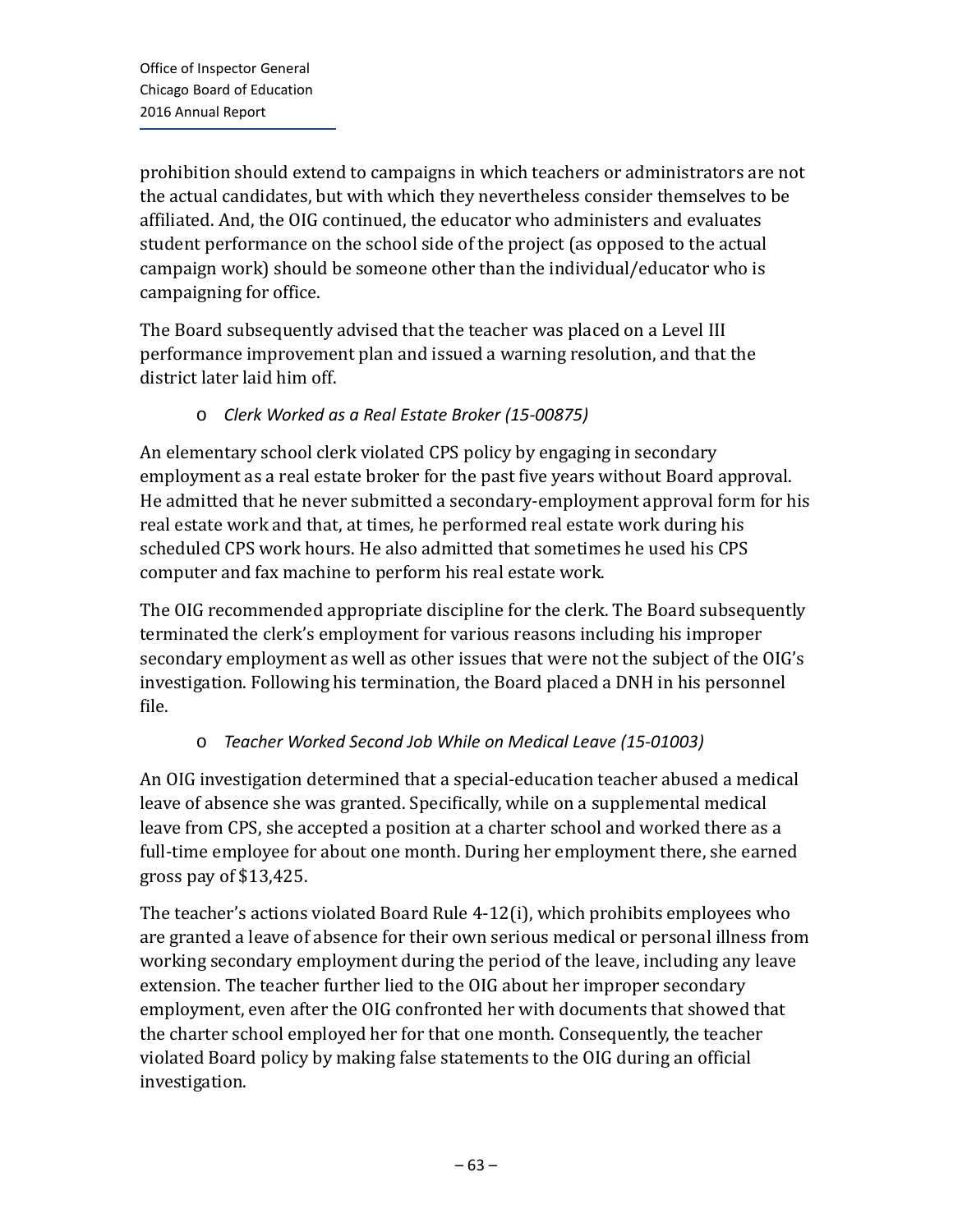The OIG recommended that the Board terminate the teacher's employment and place a permanent DNH designation in her file. The Board has since filed dismissal charges against her and suspended her without pay during the pendency of her dismissal proceedings. Those proceedings are still underway.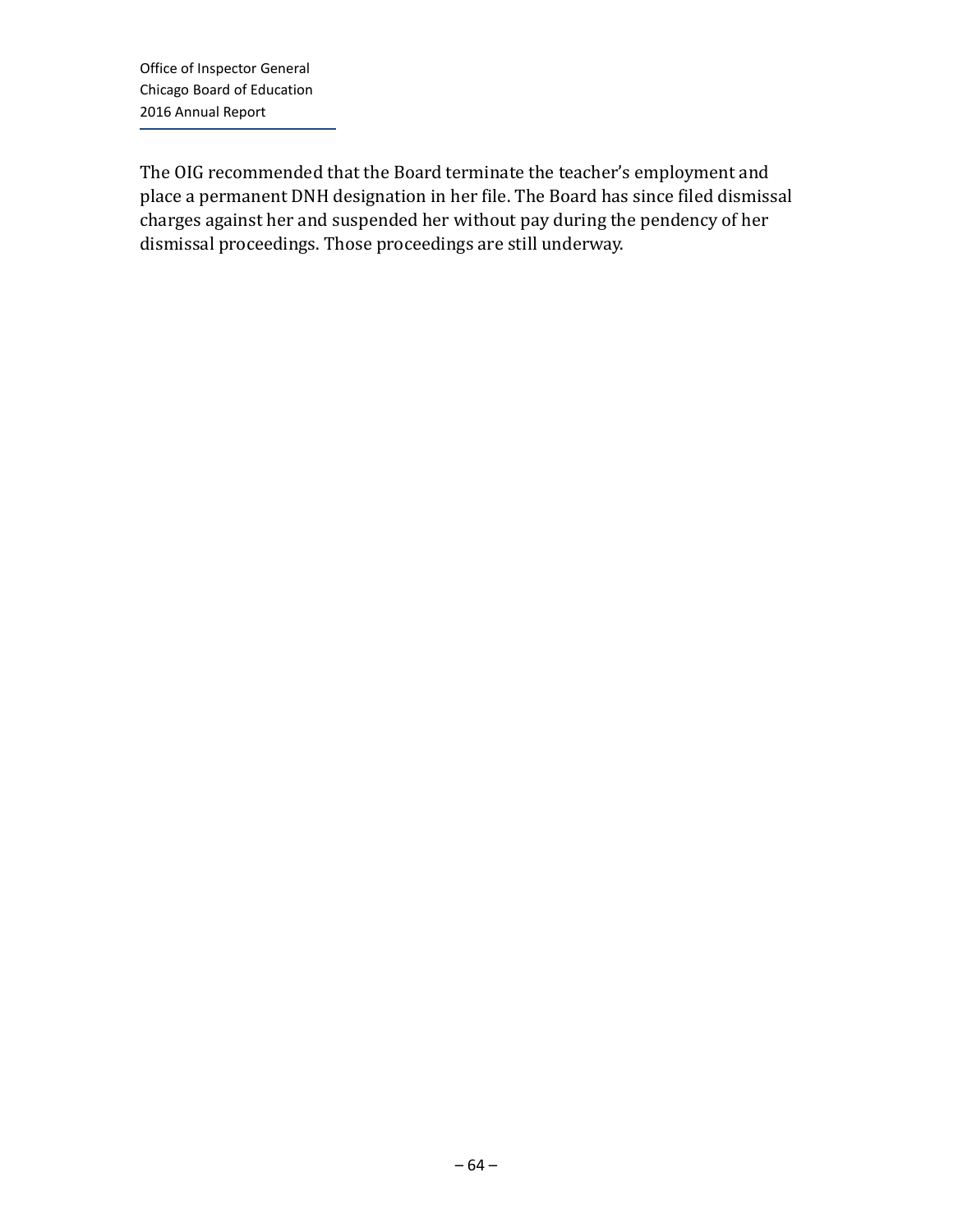$\overline{a}$ 

## **SECTION 9 — EMPLOYEE RESIDENCY AND NON-SES TUITION FRAUD**

The cases in this section involve instances of (1) employee violations of the Board's residency policy (residency fraud) and (2) parents who owe CPS non-resident tuition because their children did not live in the City of Chicago but nonetheless improperly attended CPS schools by using a false City address (tuition fraud).<sup>[12](#page-25-0)</sup> Some cases involve both kinds of violations, that is, CPS employees who lived in the suburbs and sent their children to CPS schools.

The families of students who live outside of Chicago, but improperly attend CPS schools, are normally responsible for non-resident tuition. In the 2015-16 school year the statutory non-resident tuition rate was \$12,878 per student. Accordingly, the OIG recommends that CPS recover non-resident tuition when appropriate.

The OIG recommends "immediate termination" when employee residency violators also lie about their addresses. This is because, per the Board's residency policy (see Board Report 08-0227-PO1), an employee who lies about his or her address in conjunction with a residency violation is deemed to have engaged in irremediable conduct, which means that termination is mandatory.

## **A. LAW DEPT. INVESTIGATOR AND STUDENT-DAUGHTER (15-00306)**

An OIG investigation concluded that an investigator in the CPS Law Department violated the Board's employee residency policy by living in Calumet City, Illinois, and not Chicago. She also lied about her residency by submitting to CPS a false Chicago address-of-record. Pursuant to the Board's employee residency policy, the investigator engaged in irremediable conduct and thus was immediately dismissed without prior warning because she misrepresented her address with the intent to avoid the residency requirements. The Board subsequently advised the OIG that a Do Not Hire (DNH) designation was placed in her personnel file.

The OIG also determined that two of the investigator's children each attended CPS schools improperly during the 2014-15 school year. Consequently, the OIG further recommended that the two children be disenrolled from their respective schools. Furthermore, the OIG calculated that the investigator and her husband owed the Board of Education \$25,755 in non-resident tuition (plus any tuition owed, on a pro rata basis, based on the children's then-ongoing attendance at the schools) and recommended that the Board initiate legal proceedings to recover that amount.

<sup>&</sup>lt;sup>12</sup> The selective-enrollment suburban-residency fraud cases previously discussed in Section 3 are not repeated here.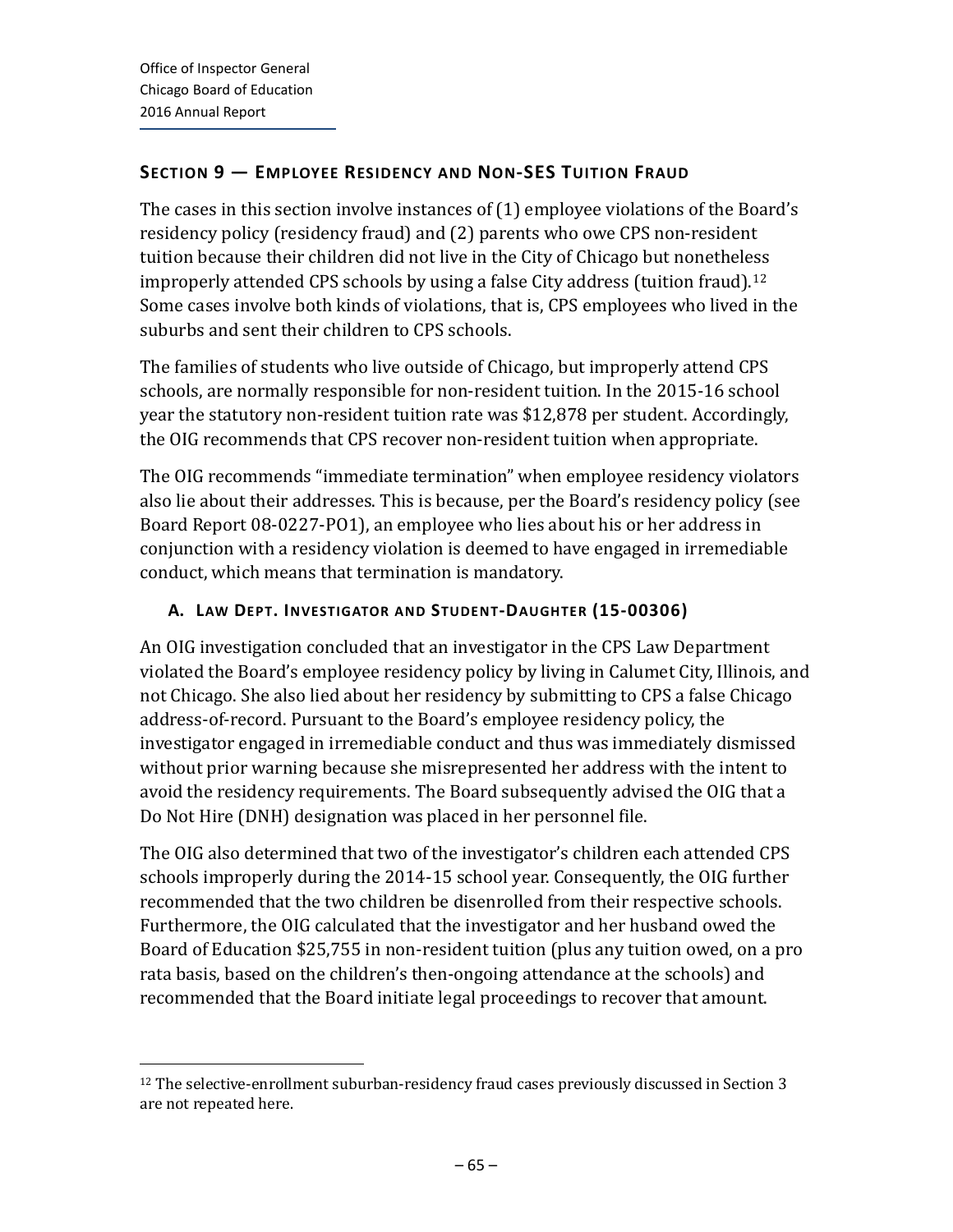The Board advised the OIG that one of the investigator's children had transferred out of CPS, but that her remaining child — who was still enrolled at a CPS school — was disenrolled. The Board also decided to hold the investigator and her husband accountable for the \$25,755 in non-resident tuition, and referred the matter to a collections agency to recover that amount.

## **B. ADDITIONAL EMPLOYEE RESIDENCY CASES**

### o *Computer Technician Resided in Grayslake (14-00798)*

An OIG investigation concluded that a clear preponderance of documentary evidence revealed that a computer technician violated the CPS employee residency policy by residing in Grayslake, Illinois. At the time of the OIG's report, the employee was facing termination on separate grounds based on findings in an investigation that had concluded the previous fiscal year (abuses of CPS's sales tax exemption status, as reported in OIG 14-01145). However, when undertaking that initial investigation, the OIG uncovered evidence that led it to open a separate investigation into the employee's residency. Because the technician's employment was expected to be terminated based on the initial investigation's findings, and the Board was expected to place a permanent DNH designation in his personnel file, the OIG reported on his residency violation so that the Board could consider the information when imposing any further discipline.

The Board advised the OIG that the computer technician resigned in lieu of termination of employment. The Board also placed a DNH designation in his personnel file.

## o *Married CPS Teachers Resided in Lincolnwood (14-00890)*

An OIG investigation determined that a husband-and-wife pair of CPS teachers resided in the northern suburb of Lincolnwood, Illinois. They also lied about their suburban residence by failing to inform CPS of their change of address, as required. Because they both failed to comply with the CPS residency policy and lied about it, their actions constituted irremediable conduct. The OIG thus recommended that the Board terminate their employment immediately and place permanent DNH designations in their personnel files.

The Board advised the OIG that both teachers had resigned their positions with CPS, and that the Board had placed DNH designations in their personnel files.

o *CPS Teacher and Her CPS Student Children Resided in Westchester (15-00073)*

An OIG investigation determined that, since 2005, a CPS elementary school teacher had violated the CPS employee residency policy by living with her husband and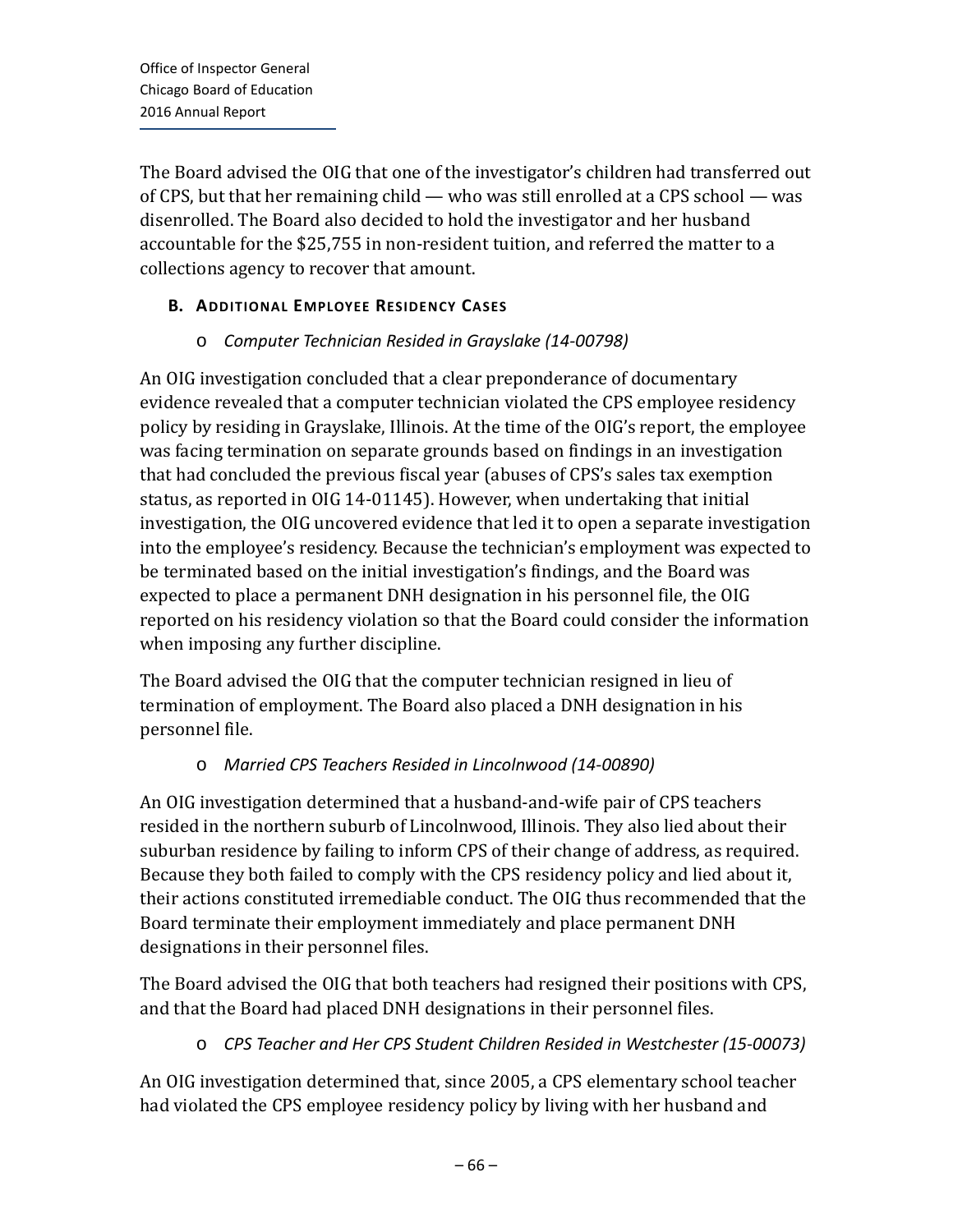three children in a home that she owned in Westchester, Illinois. The teacher also lied about her residency by submitting a false Chicago address-of-record to CPS conduct that is irremediable under the residency policy and that normally mandates immediate dismissal. However, the Board advised the OIG that the teacher had resigned in lieu of termination of her employment, and that it subsequently placed a DNH designation in her personnel file.

In addition, two of the teacher's children also had attended a CPS elementary school and its preschool program, which was intended for Chicago residents only, for two years without paying non-resident tuition. As such, the OIG also recommended that the two children be disenrolled from their school. Furthermore, the OIG calculated that the teacher and her husband owed the Board \$56,530 in non-resident tuition (plus any tuition owed, on a pro rata basis, based on the children's then-ongoing attendance at the schools) and recommended that the Board initiate legal proceedings to recover that amount.

The Board advised, though, that after the OIG released its findings and recommendations, the family provided proof that they had changed their residency to Chicago. Consequently, the two students were not disenrolled from their schools. Furthermore, the family agreed to pay \$35,000 of the non-resident tuition that it owed, and eventually paid that entire amount.

## o *Assistant Principal Resided in Country Club Hills (15-00682)*

An OIG investigation concluded that an elementary school assistant principal violated the CPS employee residency policy by representing to CPS that she resided at a Chicago address, when she actually has resided in Country Club Hills since her husband had purchased their home there in 2001. The assistant principal misrepresented her suburban residency with the intent to avoid the residency policy's requirements. Because the assistant principal both failed to comply with the residency policy and lied about it — both in her CPS files and to the OIG — her actions constituted irremediable conduct under the residency policy that normally mandates immediate dismissal. However, the Board advised the OIG that the teacher had resigned in lieu of termination of her employment, and that it subsequently placed a DNH designation in her personnel file.

## o *Married CPS Employees Resided in Berwyn (15-00865)*

An OIG investigation found that two elementary school teachers, who are married to each other, were found to reside in suburban Berwyn, Illinois, instead of at the Chicago addresses that they had placed on file with CPS, and which they had sworn were their addresses-of-record. Furthermore, the teachers misrepresented their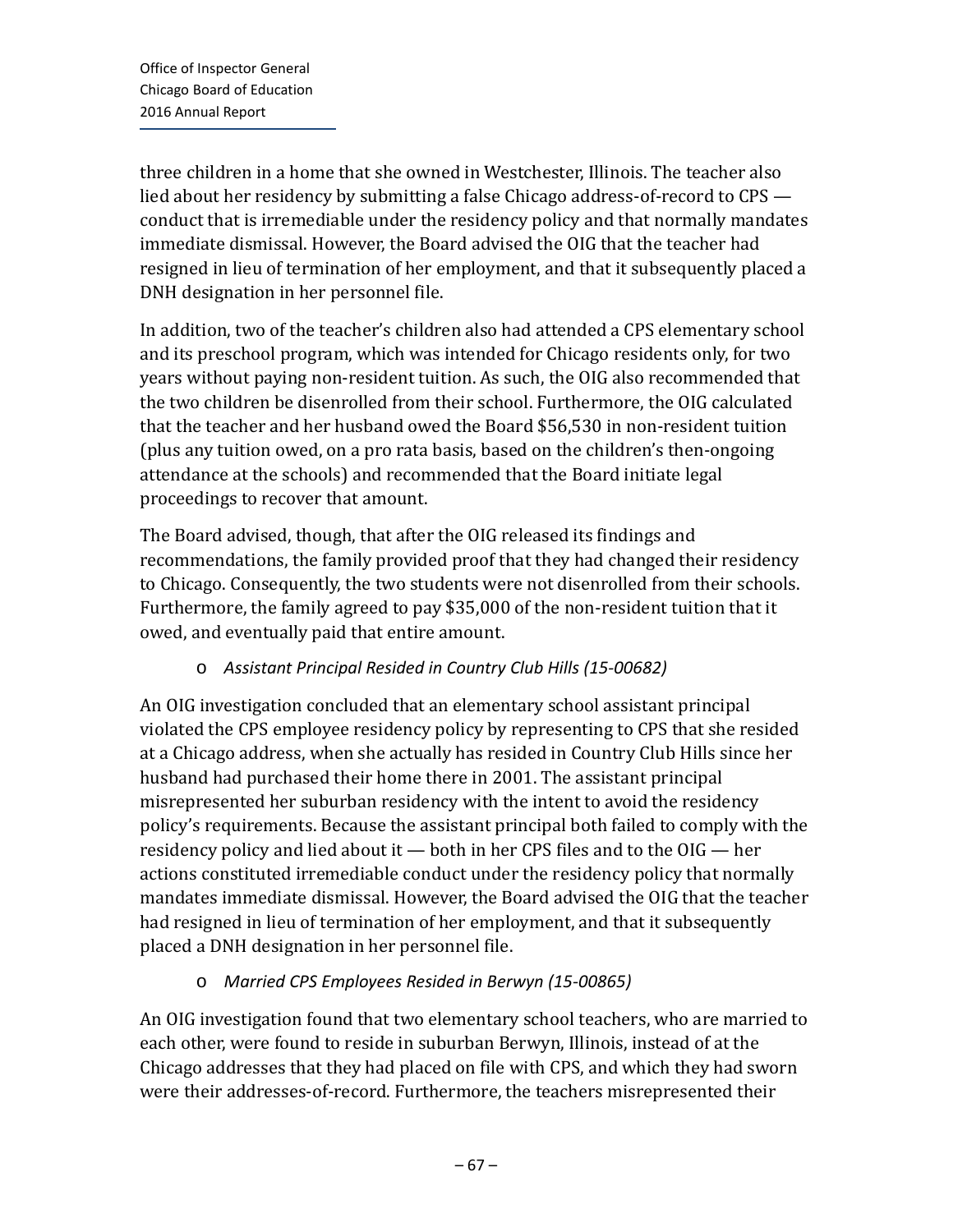Berwyn residency to both the CPS Talent Office and the OIG with the intent to avoid the requirements set forth by the CPS employee residency policy. Because they both violated the residency policy and lied about it, their actions constituted irremediable conduct. Consequently, the OIG recommended that the Board terminate their employment immediately and place DNH designations in their personnel files.

The Board advised the OIG that it had terminated the husband's employment immediately and placed a DNH in his personnel file. The wife, in turn, resigned her employment in lieu of termination, and the Board also placed a DNH in her personnel file.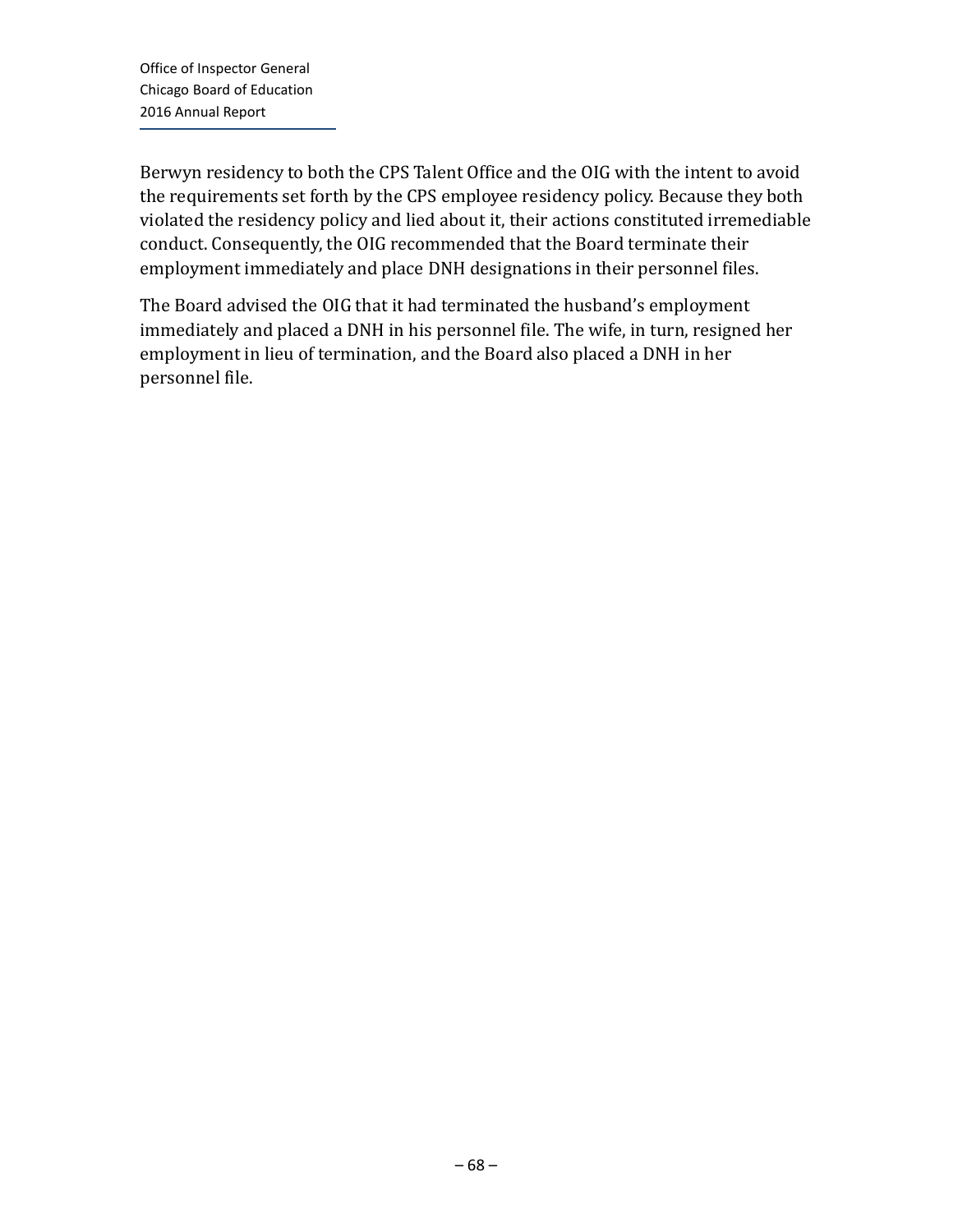### **SECTION 10 — CASES INVOLVING ARRESTS OR CRIMINAL-BACKGROUND ISSUES**

The OIG has the responsibility of monitoring the outcome of cases wherein Board employees or vendors were arrested and charged with criminal offenses. The OIG subsequently reports on these matters so that the Board can make a determination regarding administrative discipline or other action, based on the resolution of the criminal cases.

# o *Off-Duty Arrest for Physical Contact with Minors (15-00320)*

An OIG investigation found that, since 2007, an elementary school porter had been arrested and charged four times in connection with four separate incidents, during which he allegedly touched people in a sexual manner, including two minor CPS students, another minor, and one adult. None of the incidents occurred on CPS property. One incident occurred in 2007, and in June of that year, the Cook County State's Attorney charged the porter with simple misdemeanor battery, 720 ILCS 5/12-3(a)(2), to which he pleaded guilty. The remaining three incidents occurred in 2015, and the State's Attorney subsequently charged him with two counts of criminal sexual abuse by use or threat of force, *id.* 5/11-1.50(a)(1), one count of aggravated criminal sexual abuse, *id.* 5/11-1.60(c)(1), and criminal battery, *id.* 5/12- 3(a)(2). Those charges are pending.

The porter refused to be interviewed in the OIG's investigation. That refusal violated Board Rule 4-4(m), which states that all employees are obligated to cooperate with the OIG in investigations, as required by the Illinois School Code, 105 ILCS 5/34- 13.1. Based on the Rule 4-4(m) violation, which is deemed to be irremediable conduct, the OIG recommended termination of the porter's employment and that the Board place a permanent Do Not Hire (DNH) designation in his personnel file.

The Board advised the OIG that the porter had resigned his position with CPS in lieu of termination, and that it subsequently placed a DNH designation in his personnel file.

# o *Off-Duty Arrest for Domestic Battery (14-00937)*

An OIG investigation determined that a high school office clerk was arrested for domestic battery in August 2014, 720 ILCS 5/12-3.2(a)(1). Shortly thereafter, he pleaded guilty to a misdemeanor count of domestic battery in the Circuit Court of Cook County. When the OIG interviewed the clerk, he acknowledged that, although he had battered his victim, he acted out of character and did not mean to harm the victim. He further acknowledged that he had pleaded guilty in court.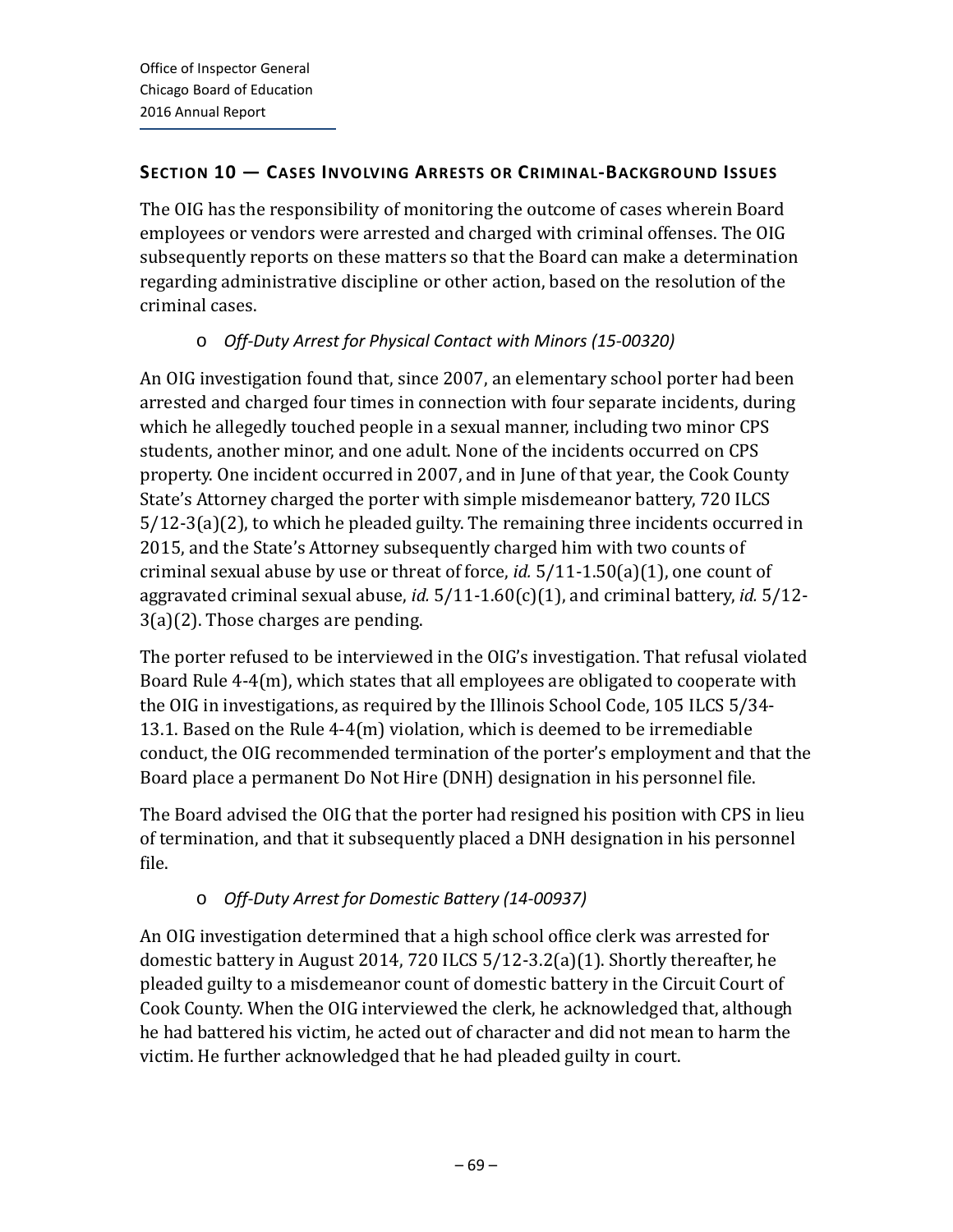Because the clerk had been laid off from CPS shortly before the OIG had issued its report, the OIG provided its conclusions so that the Board could consider whether to place a DNH designation in his personnel file. The Board subsequently advised the OIG that it did place a DNH classification in the clerk's file.

## o *Off-Duty Arrest for Impersonating a Police Officer and Assault (15-00145)*

An OIG investigation determined that a special-education teacher was arrested in February 2015 and charged with false personation of a peace officer (that is, impersonating a police officer), 720 ILCS 5/17-2(b)(3), and misdemeanor aggravated assault, *id.* 5/12-2(c)(1), all stemming from a road-rage incident between him and an off-duty police officer on Chicago's northwest side. In July 2015, the teacher pleaded guilty in the Circuit Court of Cook County to a single, reduced charge of reckless conduct, *id.* 5/12-5(a)(1). Meanwhile, the OIG obtained information that the teacher had used a sick day while in custody during his arrest.

When the OIG asked him about his use of sick time, the teacher replied that his wife had accessed the CPS timekeeping system by using his log-on credentials, but did not know what type of time she reported that he would be using for that day. The teacher, though, could not explain how his wife knew his CPS credentials, or how she knew to access the timekeeping system. Subsequent investigation showed that the teacher had actually submitted an absent form on which he also requested a sick day.

The OIG concluded that the teacher had pleaded guilty to misdemeanor reckless conduct and that he improperly used a sick day when he was in custody. As a result, the OIG recommended that the Board impose appropriate discipline. The Board has advised the OIG that disciplinary proceedings are pending against the teacher.

## o *School Bus Aide Arrested for Obstruction of Justice (15-00227)*

An OIG investigation concluded that, in February 2015, an off-duty school bus aide was arrested on the felony charge of obstruction of justice, 720 ILCS 5/31-4(a)(1). Police reports reflect that she lied to Chicago police officers, who had come to her home to arrest her son in connection with a strong-arm robbery, by telling them that her son was not home when he, in fact, was. In July 2015, the bus aide pleaded guilty in the Circuit Court of Cook County to a lesser, misdemeanor obstruction charge. However, timekeeping records reflected that she had improperly used a half of a sick day to attend a court appearance earlier in the year, and attended six additional court appearances while on Board time.

The bus aide retired from CPS in June 2016, before the OIG was able to question her about her improper use of sick time or court appearances on Board time. The OIG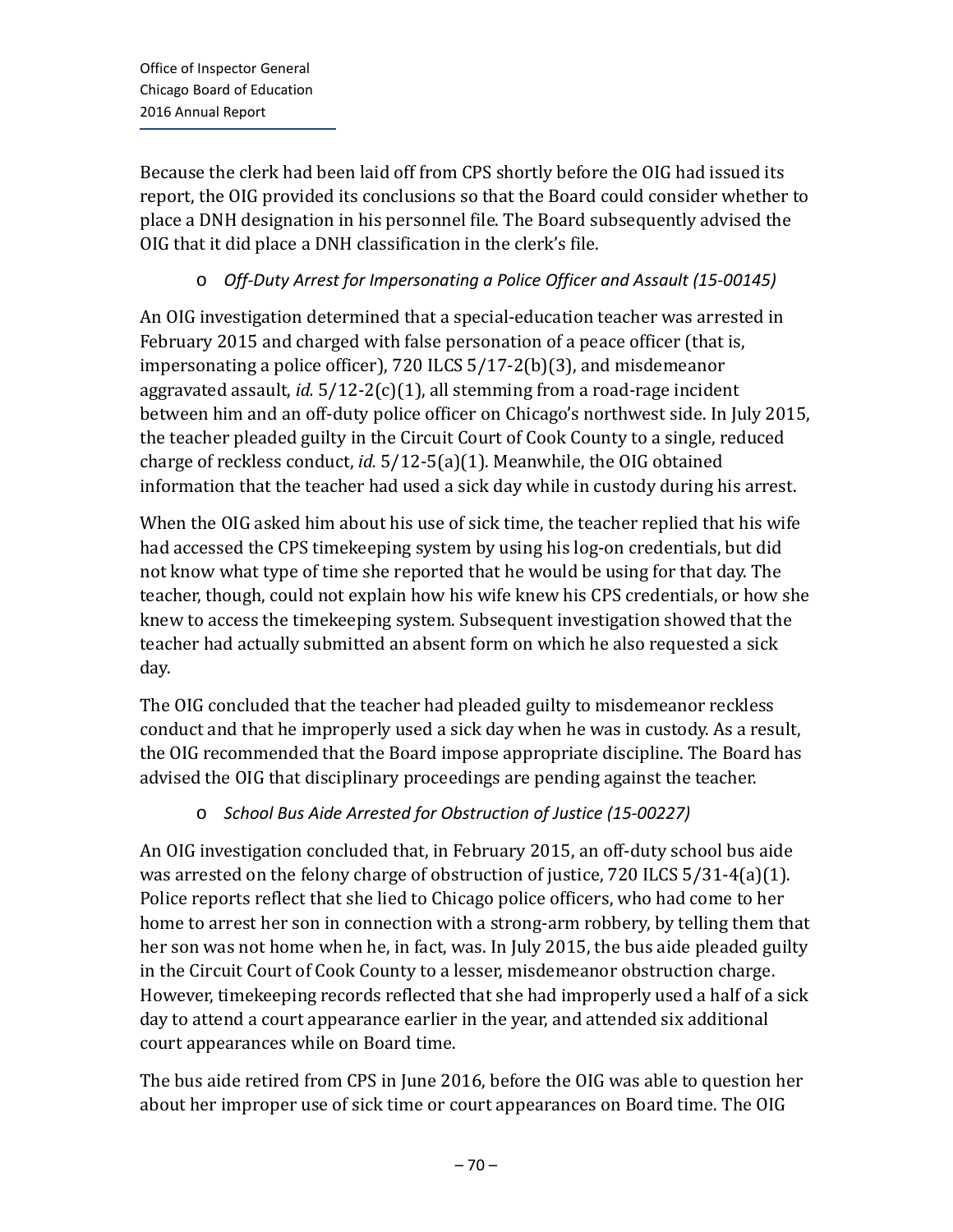provided the above information to the Board so that it could consider whether to place a DNH designation in her personnel file. The Board subsequently advised the OIG that it did place a DNH classification in the aide's file.

### o *Elementary School Teacher Possessed Child Pornography (15-00716)*

An OIG investigation found that, in June 2015, an elementary school teacher was arrested by a Cook County task force for child pornography. Subsequently the Cook County State's Attorney charged him with (1) a Class X felony of child pornography, 720 ILCS 5/11-20.1(a)(1); and (2) a Class 2 felony of possession of child pornography, *id.* 5/11-20.1(a)(6). These charges are enumerated offenses, meaning that a conviction for either one of them would render the teacher permanently ineligible for Board employment.

While the teacher's criminal case was pending in the Circuit Court of Cook County, the OIG contacted his attorney and asked him to arrange an interview. The OIG advised the attorney that, pursuant to Board Rule 4-4(m), the teacher had a duty to cooperate in the OIG's investigation, and that if he did not cooperate by agreeing to be interviewed and by answering the OIG's questions, the OIG would recommend termination. After consulting with his client, the attorney advised the OIG that his client would resign.

Shortly thereafter, the teacher resigned from CPS. The Board, in turn, notified the OIG that it had placed a DNH designation in his personnel file.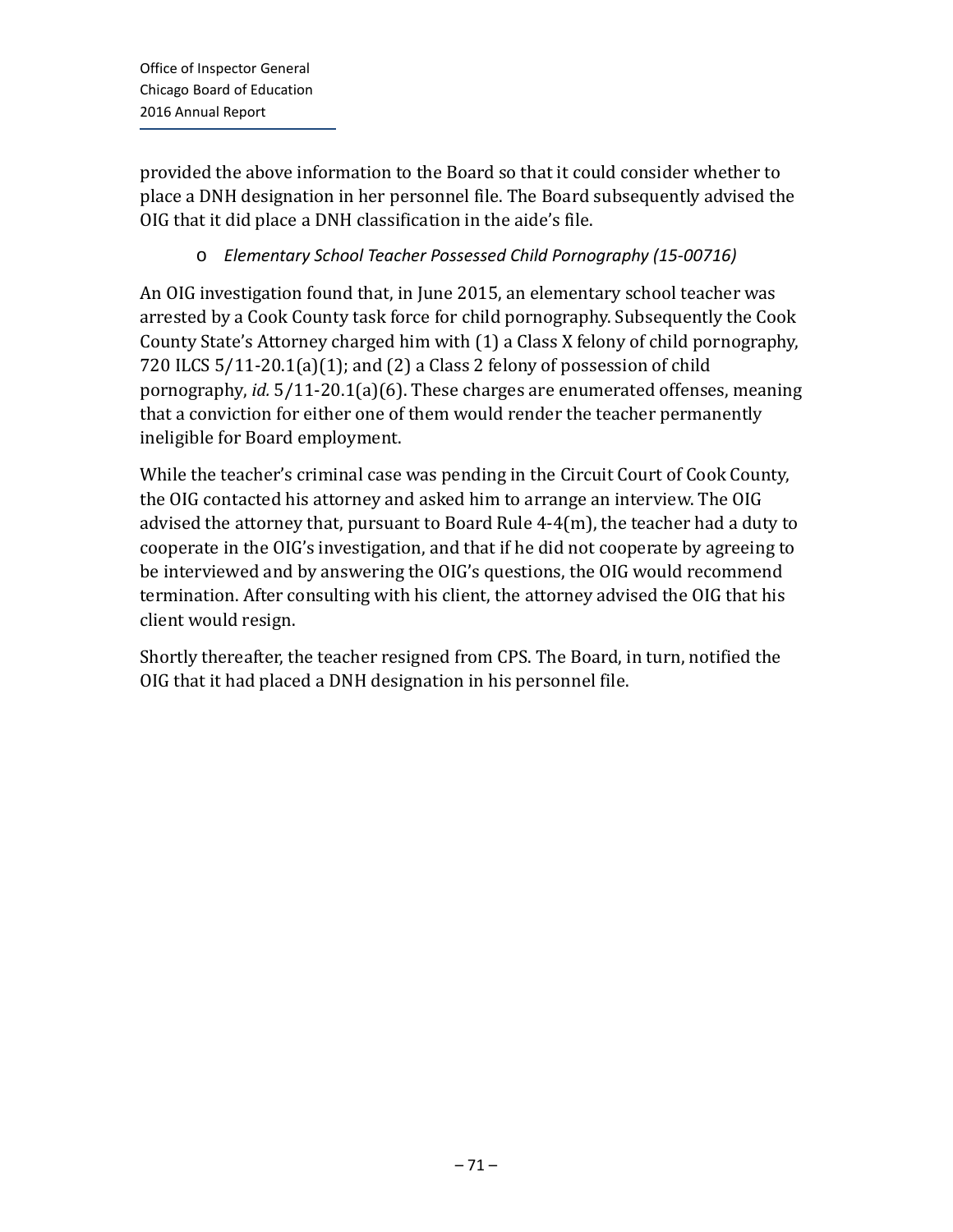# **Appendices**

- A. Significant Activity Report Issued on October 6, 2016: OIG Investigations Revealed Fraudulent Attendance Record-Keeping Practices at Four CPS High Schools
- B. Significant Activity Report Issued on September 8, 2016: Three OIG Investigations Uncover Free, or Essentially Free, Use of High School Facilities by Privately Owned Sports Clubs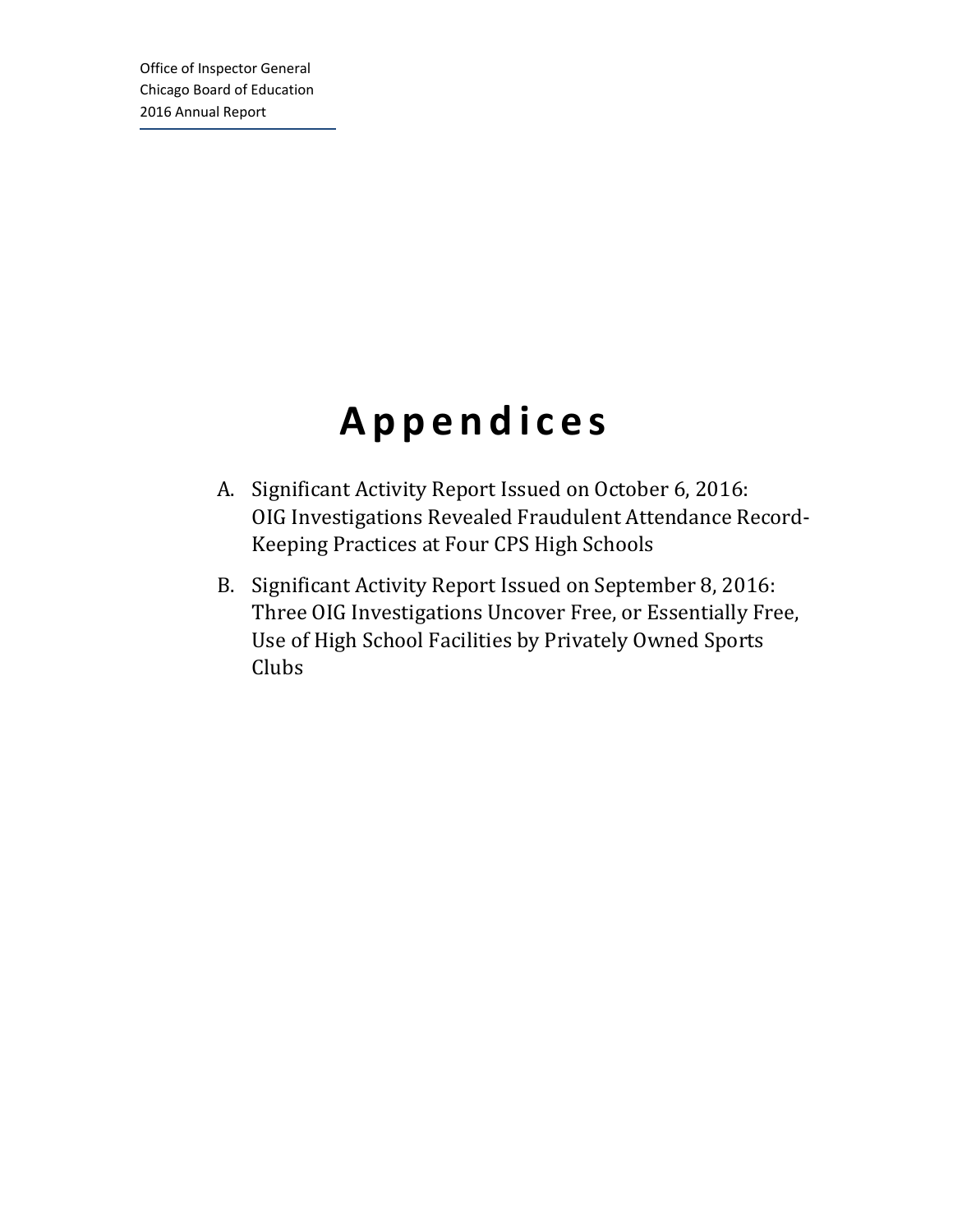Office of **Inspector General** Chicago Board of Education Nicholas Schuler, Inspector General

#### **SIGNIFICANT ACTIVITY REPORT**

**T HURSDAY , OCTOBER 6 , 2016**

#### **OIG INVESTIGATIONS REVEALED FRAUDULENT ATTENDANCE RECORD-KEEPING PRACTICES AT FOUR CPS HIGH SCHOOLS**

The Office of Inspector General determined that four CPS high schools were fraudulently manipulating attendance data by systematically overriding (1) the period-attendance entries kept by individual classroom teachers, and (2) the dailyattendance entries that are calculated in the database used by CPS to maintain student records by adding the instructional minutes a student received in a given day. Thousands of such changes per year were made at each school. In fact, some attendance clerks stated that they could not keep up with the number of changes they were directed to make.

On June 30, 2016, the OIG issued four summary reports to the Chicago Board of Education, detailing its findings and recommendations with respect to the CPS high schools investigated. The key takeaways from those investigations are as follows:

- o Because the schools systematically altered large volumes of attendance entries, the rates of changing daily attendance codes were unreasonably high at all four schools, ranging from four to seven times greater than the districtwide average.
- o As a result of the fraudulent attendance record-keeping practices, the schools engineered the appearance of significantly improved attendance rates. The schools' official attendance rates were approximately 10 to 20 percentage points higher in years when they employed the fraudulent attendance practices than in years when they did not.
- o Most of the improper changes were made via two methods. The first method involved changing attendance to reflect that a student was present for *the entire day* when records reflected that the student had merely been on campus *at some point during the day* (hereinafter, the "presumed-attendance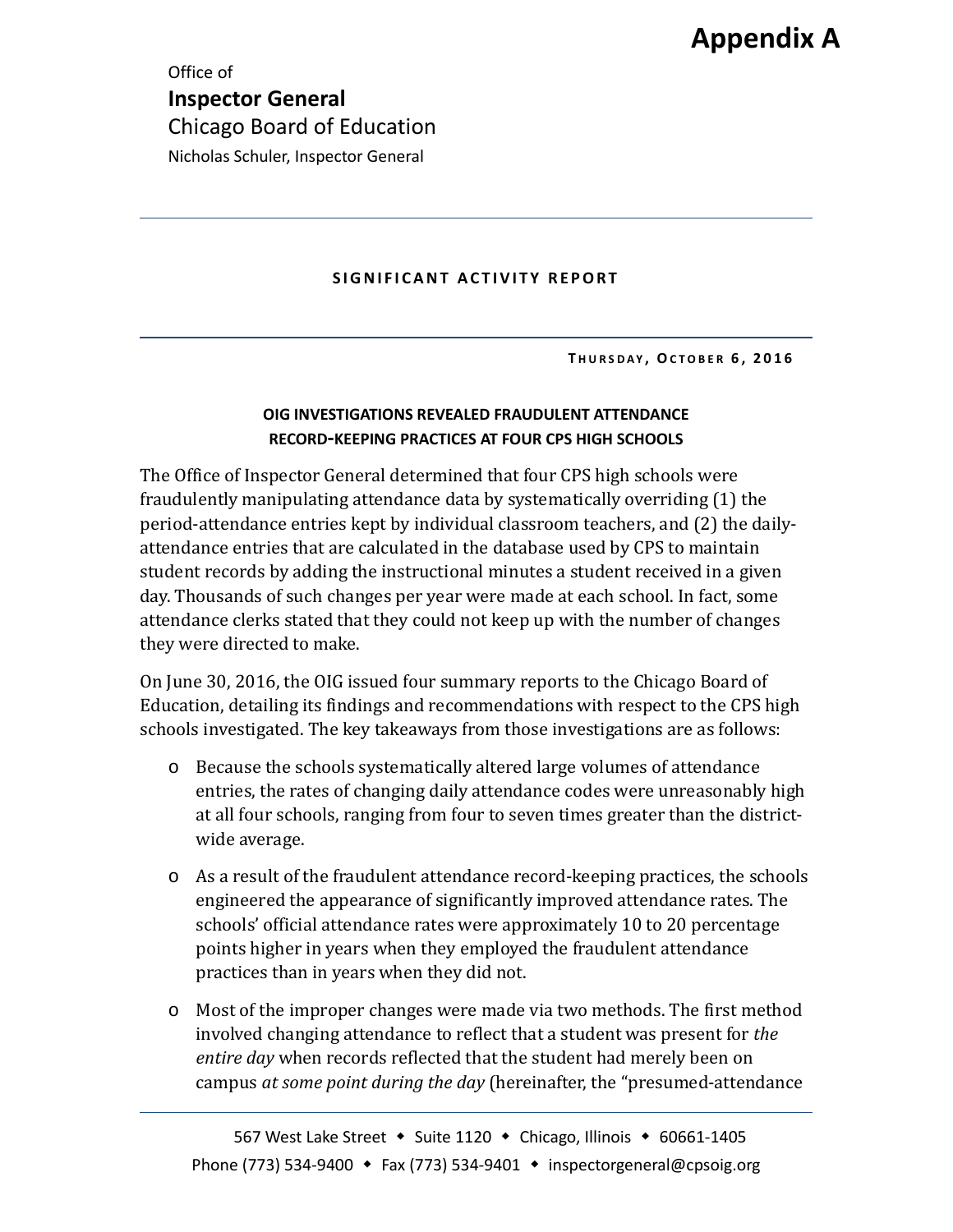method"). That is, a full day's attendance was recorded — by overriding period and daily entries — when classroom records reflected that the student had actually missed significant class time. Attendance clerks told the OIG that they operated under a system that "presumed" full attendance if there was any evidence that a student was on campus at all. The evidence, however, supports the opposite conclusion — that students were cutting numerous classes after appearing at school for a short time.

The second method, often referred to as "attendance recovery" by attendance clerks, is a system by which unexcused absences from regular class periods were "recovered" through after-school "study sessions" that appear to have been little more than detentions (hereinafter, the "attendance-recovery method"). The problem with these after-school sessions is that they were used to override periods of absence recorded by teachers. That, of course, is contrary to CPS guidelines that mandate that, if a student cuts class, the student is to be recorded as having been absent from class without an excuse. Furthermore, through the attendance-recovery method, students "recovered" several missed periods in one day by serving a single detention period that often took place days, weeks or even months after the classes were missed.

o By using these means to systematically alter attendance at the period level, the schools were able to offer a pretense for the numerous changes to dailyattendance entries that led to rising attendance rates.

The four investigations are summarized below.

**School One (OIG 14-00047):** At a CPS high school ("School One"), the OIG determined that, during the 2012-13 and 2013-14 school years, the principal ("Principal A") instituted the presumed-attendance method for systematically falsifying attendance data. To implement this undertaking of altering such a large volume of attendance data, Principal A expanded the school's attendance team from one staff member to five. Specifically, she employed four attendance clerks who devoted the majority of their workday to altering attendance records, and she directed the assistant principal ("Assistant Principal A") to serve as the supervisor of the attendance clerks.

Each day the attendance clerks changed hundreds of entries in the database so that (1) students who had been marked by their teachers as absent from class were shown as having been present, and (2) students who would have been entered as absent for the day or half of the day were shown as having been present for the full day. The clerks referred to this falsification system as "cleaning attendance". Assistant Principal A told the OIG that School One implemented the attendancecleaning practice in response to pressure from the Network to improve attendance. She also said that School One learned how to clean attendance from staff at another CPS high school ("School Two"). A clerk from School Two confirmed that Principal A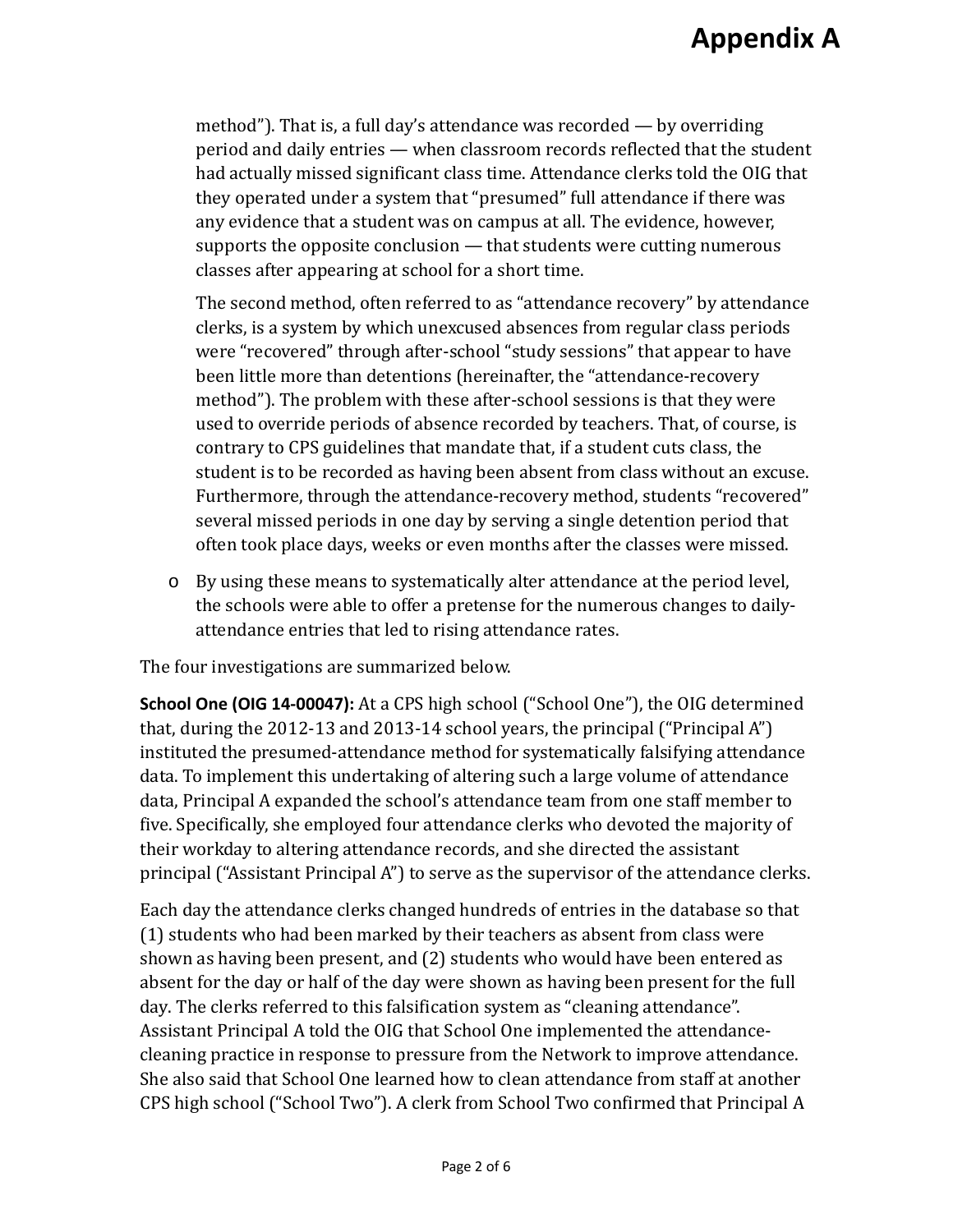and two other staff members from School One had come to School Two and met with the principal of School Two ("Principal B") to discuss attendance. Principal B and School Two are discussed further below.

The year before School One implemented its attendance-falsification system, its attendance office only changed 188 attendance days from "absent" to "present", and the school's attendance rate was 58.1%. In the first year that School One used the presumed-attendance method, however, the attendance office changed 15,916 attendance days from "absent" to "present", and the school's attendance rate jumped to 72.8%.

The OIG found that School One's attendance practices were fraudulent and violated CPS attendance guidelines. The OIG recommended that Principal A's employment be terminated and that a Do Not Hire (DNH) classification be placed in her personnel file. The OIG also recommended appropriate discipline for the three attendance clerks from School One who are still employed by CPS. Because the fourth attendance clerk and Assistant Principal A have since left CPS, the OIG recommended that DNH classifications be placed in their personnel files.

In addition, the OIG determined that a supervisor ("Supervisor A") working for a school-management company ("Company A") was negligent in her supervision of the administration at School One. Significantly, Supervisor A was previously employed as a CPS principal, but resigned in the wake of an unrelated OIG investigation and was classified as a DNH. After leaving CPS, she promptly obtained her current position with Company A supervising CPS schools. The OIG recommended that the Board advise Company A of the OIG's findings in this report, as well as the findings in the OIG's prior report that resulted in her DNH, so that Company A can consider what appropriate action to take.

**School Two (OIG 14-01011):** At School Two, the former principal ("Principal B") implemented both the presumed-attendance method and the attendance-recovery method. The attendance clerks told the OIG that, during the 2012-13 school year, they refused to make questionable attendance changes ordered by Principal B. They said that Principal B threatened to eliminate their positions if they did not help the school improve its attendance rate. The clerks still refused, and Principal B eliminated one of their positions at the end of that year.

Then, before the start of the 2013-14 school year, Principal B hired a new supervisor ("Supervisor B") who was tasked with managing and executing the school's fraudulent attendance practices, which included overriding attendance entries for students who cut classes to show that they were present because either (1) they were presumed to be in the school building that day, or (2) they attended detention during a later period or on a later date. On a daily basis, Supervisor B compiled lengthy lists of students whose attendance entries needed to be changed from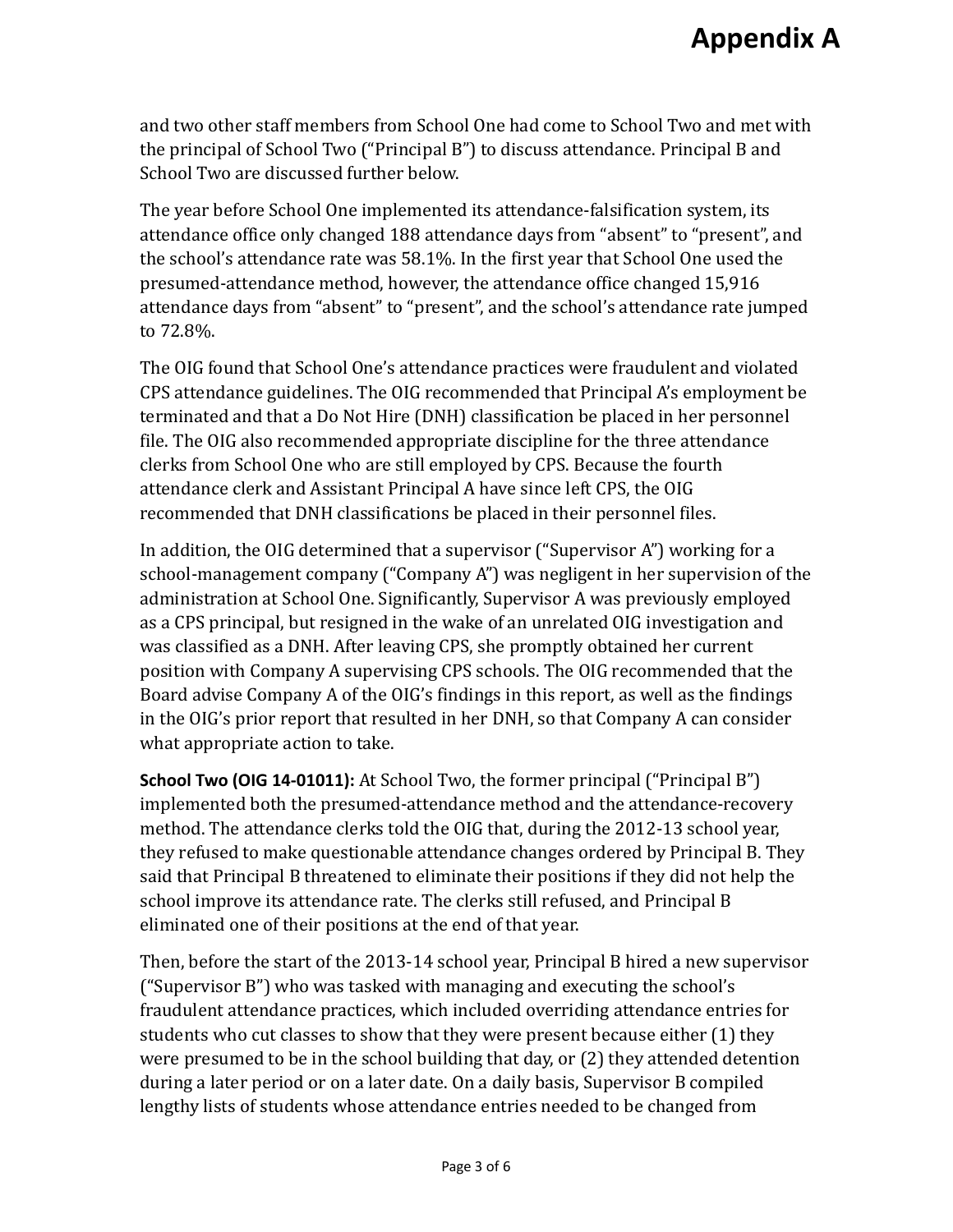"absent" to "present". She then distributed the lists to the clerks, who made the changes in the computer system. One clerk complained that there were so many changes that it was difficult to finish them in a day without staying late. These attendance practices continued into the following school year until after Principal B left the school.

School Two's attendance data shows that, for the year that the attendance clerks apparently refused to make the improper changes, the attendance office changed approximately 1.9% of the students' attendance days from "absent" to "present"  $-$  a rate below the district-wide percentage. The next year, when Supervisor B was brought in and the remaining clerks relented, the attendance office changed at least 8.8% of the school's attendance days from "absent" to "present" — a rate that was nearly five times greater than the district-wide percentage that year.

The OIG found that School Two's attendance practices were fraudulent and violated CPS guidelines. In addition, the OIG found that the principal at School Two prior to Principal B ("Principal C") also bore some culpability for School Two's fraudulent attendance practices. During Principal C's tenure at School Two, Principal B served as the assistant principal and initiated the improper attendance-recovery method on Principal C's watch. Significantly, Principal C eventually resigned from CPS in the wake of an unrelated OIG investigation and was classified as a DNH.

Principal C is currently the director of a Chicago charter school ("Charter One"), and Principal B now works as the assistant director at Charter One under Principal C. Thus, once again, Principal C is supervising Principal B at a Chicago school. Supervisor B now works as the director of a different Chicago charter school ("Charter Two"). The OIG recommended that DNH classifications be placed in Principal B's and Supervisor B's personnel files. Additionally, the OIG recommended that the Board advise Charter One of the findings in the OIG's report with respect to Principal B and Principal C, and also advise Charter One of the findings in the OIG's previous investigation with respect to Principal C. The OIG recommended that the Board advise Charter Two of the findings in the OIG's report with respect to Supervisor B.

One of the two attendance clerks who had made fraudulent attendance changes at School Two continues to work at the school, but the other clerk left the school and is working at another charter school. The OIG further recommended appropriate discipline for the clerk still working at School Two, and recommended that a DNH classification be placed in the personnel file of the clerk who no longer works for CPS.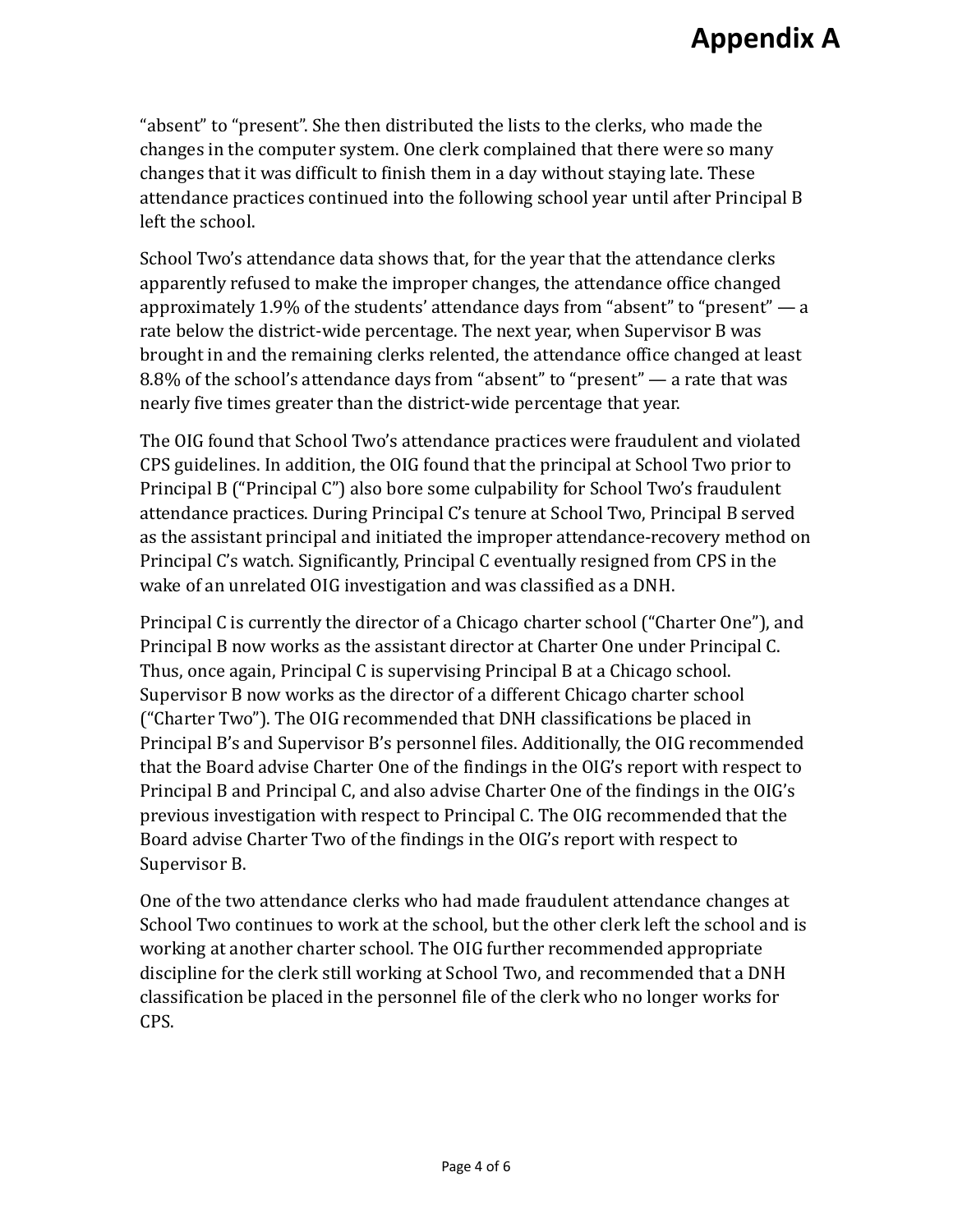**School Three (OIG 14-00497):** The OIG found similar fraudulent attendance practices at a third CPS high school ("School Three") beginning in the 2012-13 school year and continuing into the 2015-16 school year. School Three's former principal ("Principal D") implemented the attendance-recovery method, and the school's current principal ("Principal E") continued that program. Principal E also admitted that School Three operates the presumed-attendance method.

School Three's attendance clerks told the OIG that they primarily used the "school function" attendance code when making attendance changes. Several teachers complained that their attendance entries were regularly changed for numerous students who had been marked "absent unexcused" for cutting class. The teachers complained that those students were being marked present, after the fact, via the school-function code, even though the students were, in fact, cutting class and not merely missing class due to a school function. The attendance clerks informed the OIG that they used the school-function code to override absence codes entered by teachers when students who cut one or more classes during the day later attended after-school detention.

Principal D admitted that he initiated the school's attendance-recovery program at the direction of the Network Chief (who has since left CPS) and that the school's attendance rate rose as a result of the program. Although Principal E stated that she discontinued the attendance-recovery program in the first or second month of her administration, the school's attendance records demonstrate that the program persisted into the second year of her administration. Moreover, Principal E admitted that, during her administration, students who swiped in for school were counted as being present for the day and for all their classes. The OIG determined that the attendance clerks used "swipe reports" to clean attendance by marking students "present" for classes that they cut because the students were presumed to be in the building.

School Three's attendance data reflects that the school was changing nearly 8% of the students' period entries to "school function". The data also reflects that the number of changed attendance days at School Three was unreasonably high over several years — approximately three to four times greater than the district-wide average. By implementing the aforementioned attendance practices, School Three was able to artificially inflate its attendance rate from 71.6% to 85.2% over the course of a few years.

The OIG found that School Three's attendance practices were fraudulent and violated CPS guidelines. The OIG recommended that Principal E's employment be terminated and that a DNH classification be placed in her personnel file, as well as in the personnel file of Principal D. With regard to the attendance clerks, the OIG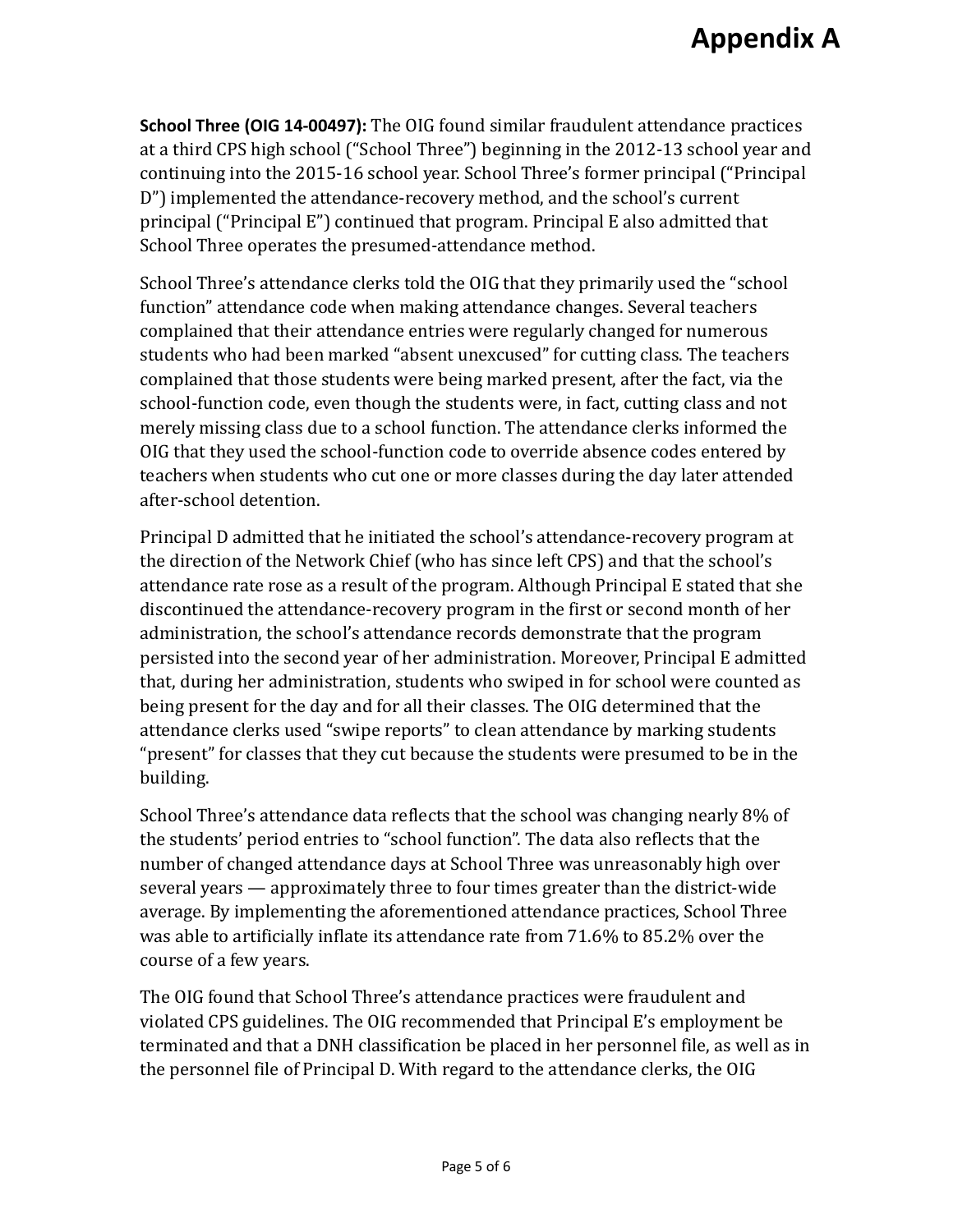recommended appropriate discipline for the two clerks who still work for CPS, and recommended a DNH for the one clerk who has left CPS.

**School Four (OIG 16-00274):** At a fourth CPS high School ("School Four"), the OIG found that attendance records were falsified at the direction of the former principal ("Principal F") during the 2013-14 and 2014-15 school years. The attendance changes were executed by two attendance coordinators. The first attendance coordinator ("Coordinator A") has since left CPS and refused to cooperate fully in the OIG's investigation. However, the second attendance coordinator ("Coordinator B") informed the OIG that Principal F gave him long lists of student names and directed him to change those students' attendance entries without providing any explanation for the changes. The OIG was not able to ascertain whether Principal F was putting students on those lists because they had been on campus at some point during the day or whether he was simply making wholesale changes in cases when students were never on campus at all. Additionally, the OIG determined that, under Principal F, School Four employed the attendance-recovery method and abused the schoolfunction code.

Attendance data reflects that during Principal F's administration, School Four's number of changed attendance days was unreasonably high. In his last year, the school's rate of changing attendance days was more than seven times the districtwide average, and that year the school's attendance rate was 87.9%. The following year, when the school was under new leadership, the high level of attendance changing ceased, and the school's attendance rate fell to 76.1%.

The OIG found that the attendance practices implemented by Principal F were fraudulent and violated CPS guidelines. The OIG recommended that a DNH classification be placed in Principal F's personnel file. The OIG also recommended a DNH for Coordinator A and recommended appropriate discipline for Coordinator B.

**General Policy Recommendations:** In addition to the specific disciplinary recommendations detailed above, the OIG recommended that the Board adopt a formal policy explicitly prohibiting the "attendance recovery" method of changing attendance records to reflect that, based on post-hoc "recovery" time, students were "in-attendance" for otherwise unexcused absences from regular classroom instruction. The OIG also recommended that the Board develop controls to prevent the types of abuse of the school-function code discovered by the OIG.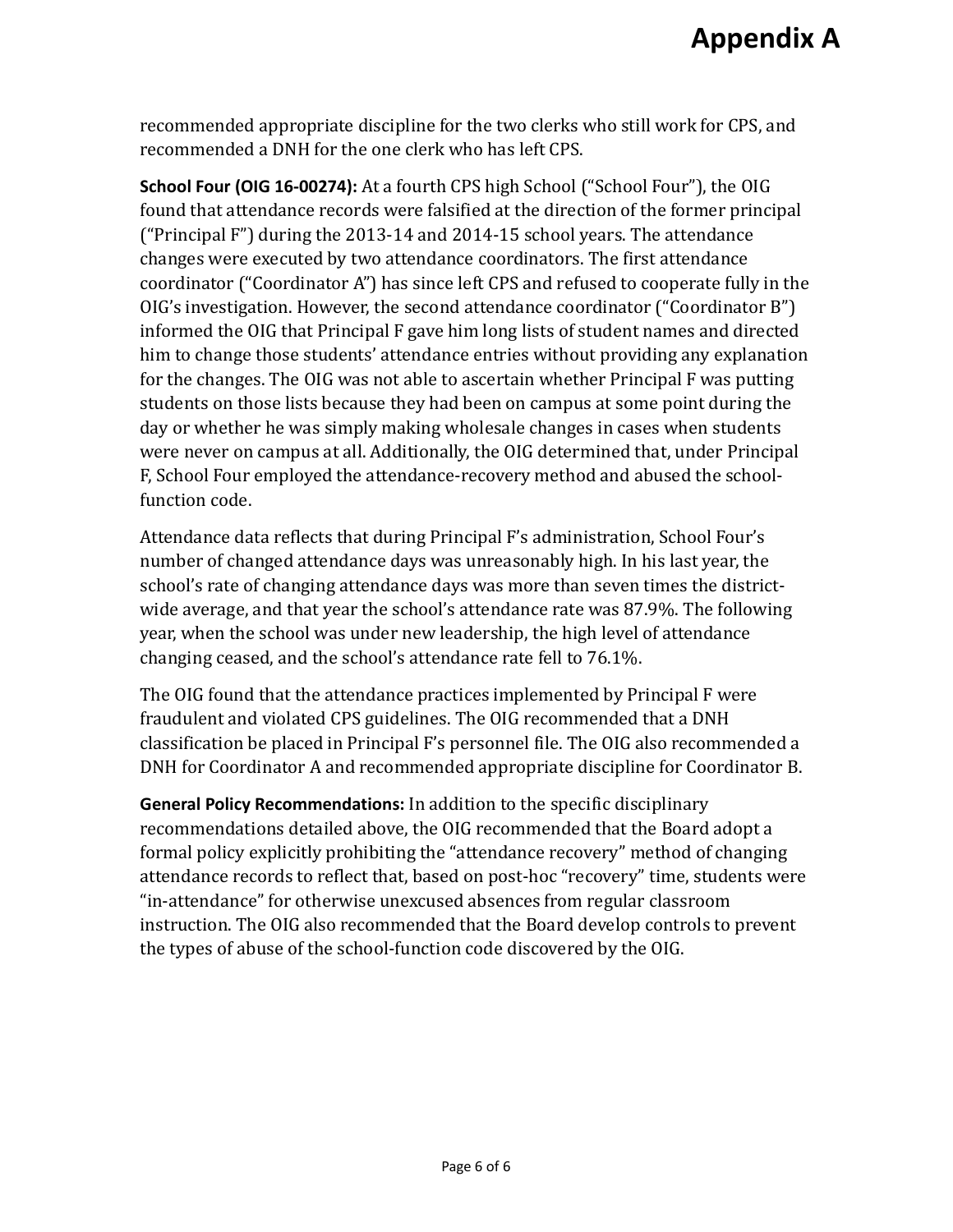Office of **Inspector General** Chicago Board of Education Nicholas Schuler, Inspector General

#### **SIGNIFICANT ACTIVITY REPORT**

**T HURSDAY , S EPTEMBER 8 , 2016**

#### **THREE OIG INVESTIGATIONS UNCOVER FREE, OR ESSENTIALLY FREE, USE OF HIGH SCHOOL FACILITIES BY PRIVATELY OWNED SPORTS CLUBS**

Three separate, in-depth OIG investigations that together focused on three commercial sports youth clubs and camps — a swimming club team (OIG 15- 00302), a youth basketball club (OIG 14-00058), and a volleyball club that also offers camps (OIG 15-01073) — revealed that, for years, the administration at a high school ("School One"), under the leadership of its principal, had allowed the forprofit clubs to use its facilities for little to no cost, and did so without requiring the clubs to enter into the required facilities-rental contracts. Furthermore, in each instance, the sports clubs were owned by or employed School One personnel.

On May 9, 2016, the OIG issued summary reports to the Chicago Board of Education that detailed its findings and recommendations specific to each of the three investigations. The key takeaways from the investigations — both individually and in the aggregate — are as follows:

o The swimming club team had entered into back-to-back contracts to rent School One's aquatics facilities from August 1, 2014, to September 30, 2016. For the contract that ran from August 1, 2014, to August 1, 2015, School One charged the team (what worked out to be) approximately \$1.20 an hour for rent. School One's established list of facilities-rental prices did not include a rental price for the aquatics facilities. But using facilities-rental prices that were included on the list, the OIG calculated a baseline range of how much School One *should* have charged the club team, and subsequently concluded that, at a minimum, the school had forfeited \$71,701.70 to \$437,364.20 in rental revenue for that one year alone. Even more, when the second rental contract between School One and the swimming team ends on September 30, 2016, the school will have lost \$96,301.70 to \$582,504.20 in total rental revenue from August 1, 2014, to September 30, 2016.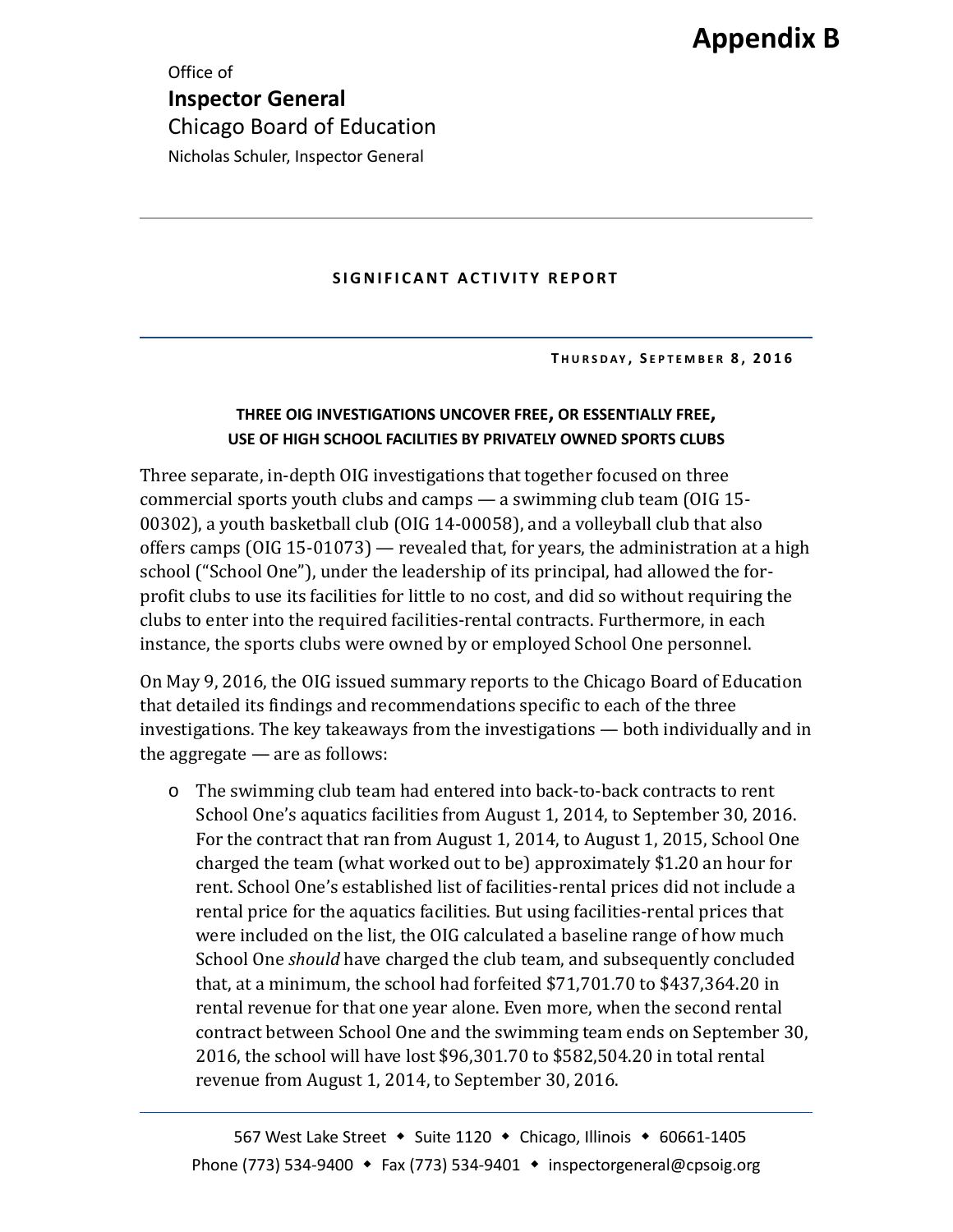- o As to the youth basketball club, School One did not initially require it to enter into written rental contracts to use the school's gym, but instead operated under informal rental arrangements with the club until formal rental agreements were eventually put in place. Nevertheless, the club did not pay the rent that it had agreed to in either the informal arrangements or subsequent rental contracts, even though one of those contracts charged the club only \$250 a week in rent. As a result, the club ended up owing School One \$25,800 in back rent. And in an apparent attempt to collect a portion of the club's past rent, School One's principal entered into a bizarre agreement with the club's owner, through which the club proposed "to donate" approximately \$12,000 in basketball equipment that the school, in fact, actually already owned.
- o The investigation of the volleyball club revealed that, in July of 2015 alone, the club had used \$7,115 to \$12,130 of free gym time to host a month-long series of volleyball camps at several CPS schools, including School One. In fact, the owner of the club, Coach A, admitted to the OIG that, from 2011 through 2015, his club had used the gym at School One, as well as the gyms at other CPS high schools, without executing the requisite rental contracts or paying any rent. The club also employed Coach B, who is School One's varsity volleyball coach. Evidence supported the conclusion that the club was able to operate at School One for free because of her employment.
- o School One's principal and her former and current assistant principals (both of whom were and are, respectively, responsible for overseeing School One's facilities rentals) exhibited an unsettling willingness to allow school employees to use significant Board resources to make money through their privately owned sports clubs. In fact, when discussing the low rent that School A has charged the swimming club team, the principal told the OIG that she "definitely" would have instructed her subordinates to make sure that the team's rent was "as minimal as possible" so as to "reward[]" the team's owner for the contributions that he had made to the school as an employee and coach. The principal also told the OIG that she fully intended to allow the team's owner to make money through his commercial club team.
- o Considering the three cases together, School One's administration gave hundreds of thousands of dollars in rental discounts to those private businesses, if not more, at the school's and the tax payers' expense.

Based on these conclusions, the OIG informed the Board that School One's principal's and assistant principals' actions should be a sobering wake-up call that a check is needed on school administrators' discretion as to how much to charge when renting school facilities — particularly the discretion that currently is afforded to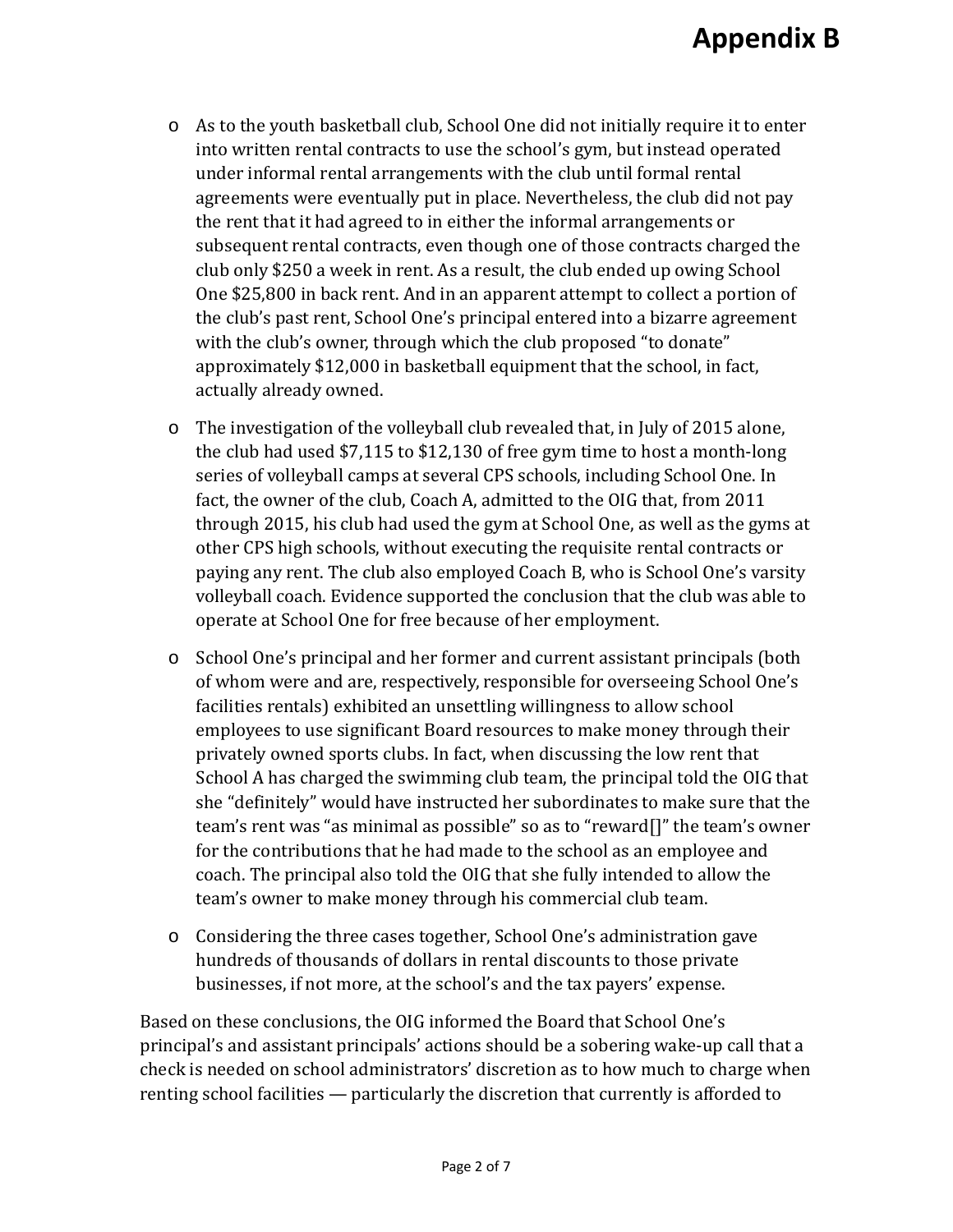school principals. Consequently, the OIG recommended that the CPS Office of Real Estate enact mandatory guidelines that control the rental prices for school facilities. Such guidelines would (1) remove any specter that low rental prices are the result of favoritism on the part of school administration; (2) help ensure that the process of renting CPS school facilities is kept entirely transparent; (3) bring uniformity to the prices of school-facilities rentals across CPS; and (4) bring uniformity to the processes by which CPS school facilities are rented to outside groups.

The OIG further recommended that the Office of Real Estate should reiterate, and emphasize, to schools that a proper, written rental agreement needs to be completed every time facilities are rented. In addition, the rental prices should be kept up to date so as to reflect prevailing market rates. All payments must be made monetarily, and not through informal "in-kind" horse-trading. If appropriate, the guidelines may be comprised of ranges of rental prices that schools should use — for example, \$200 to \$250 an hour for rental of a gymnasium — instead of set prices. Regardless of how the Office of Real Estate structures the guidelines, the Office should make clear: (1) any facility that is not listed in the guidelines cannot be rented; and (2) all principals must follow the guidelines when renting school facilities, unless they provide a written explanation that presents a compelling justification to deviate from the guidelines. That written explanation should be sent to, and approved by, the Office of Real Estate before any rental contract is finalized, and be incorporated in the executed written rental contract. Once finalized, the Office of Real Estate should direct each school that rents its facilities to post the guidelines online so as to help ensure that CPS's process of renting school facilities remains transparent.

Each of the three investigations is more fully summarized below:

**Swimming Club Team (OIG 15-00302):** Employee A, who also was School One's aquatics head coach, solely owns a for-profit club swimming team that (1) operated out of School One's aquatics facilities; (2) incorporated itself by using School One's name; (3) listed School One's address on its incorporation documents as the club's address-of-record; and (4) advertised itself in such a way so as to suggest that it was formally affiliated with, or even sponsored by, School One. From August 1, 2014, to August 1, 2015, the team contracted to rent School One's aquatics facilities for (what would work out to be) approximately \$1.20 an hour — a steeply discounted amount under any view.

Because School One did not list any prices for its aquatics center on its list of facilities-rental prices, the OIG was unable to determine the exact amount of rental revenue that it had abandoned through the club team's discounted rent. Instead, the OIG could only calculate a range of forfeited rent by relying on the prices that the school charged to groups that rented a classroom (\$50 an hour), on the low end, and that rented the school's largest gymnasium (\$295 an hour), on the high end. Relying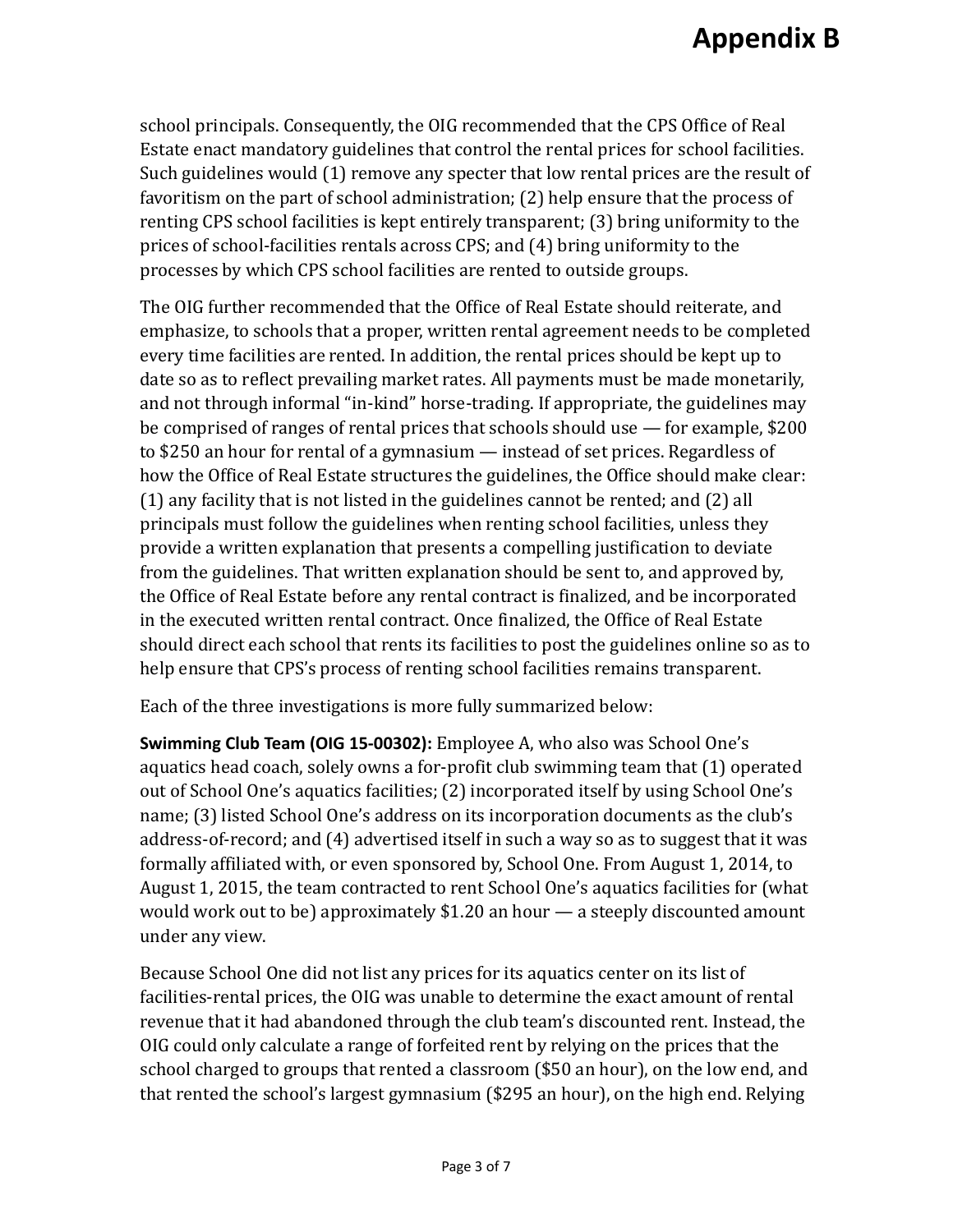on these price points as references to what School One *should* have charged the club team, the OIG calculated that, from August 1, 2014, to August 1, 2015, the school had forfeited — at a minimum  $-$  \$71,701.70 to \$437,364.20 in rental revenue. And when the latest rental contract between School One and the swimming team ends on September 30, 2016, the school will have lost \$96,301.70 to \$582,504.20 in total rental revenue from August 1, 2014, to September 30, 2016.

When asked about the low rent that School One had charged the swimming club team, the school's principal admitted to the OIG that she intentionally had helped the swimming team — which is a privately owned and incorporated company make money at the school's expense because Employee A owned the team. Specifically, she told the OIG that she "definitely" would have ensured that the team's rent was "as minimal as possible" so as to "reward[]" Employee A "for his contribution" to the school.

Based on these facts, the OIG determined that, by giving the swimming team up to half a million dollars (or more) in free rent through an insider process, School One's principal and current assistant principal completely abandoned their respective fiduciary duties to the school and the Board. Employee A, in turn, violated several provisions of CPS's Code of Ethics.

The OIG recommended appropriate discipline for School One's principal, current assistant principal, and Employee A. The OIG further recommended that the Board debar Employee A and the club swim team for an appropriate period of time.

The OIG also recommended that the Law Department send a letter to Employee A, ordering him to cease and desist using any statements or marks that suggest that the swim team was sponsored by, or was formally affiliated with, School One, instead of being an independent business. And the OIG further recommended that the Law Department terminate or appropriately amend the swim team's rental contract with School One that was in existence at the time of the investigation.

**Youth Basketball Club (OIG 14-00058):** Employee B, who was also School One's sophomore men's basketball coach, owns a youth basketball club. School One did not initially require Employee B to enter into written rental contracts so that his club could use the school gym. Instead, Employee B and School One had informal, verbal rental arrangements in place until formal written rental contracts were reached. Nevertheless, the club did not pay the \$25,800 in rent that it had agreed to through either the informal arrangements or subsequent rental contracts.

The OIG found that, in an attempt to recover the rent that the club owed to School One, the current assistant principal made an ad hoc amendment to the rental contract, lowering the club's rent to \$250 a week. That amendment bore a striking similarity to the rental contracts that School One had entered into with the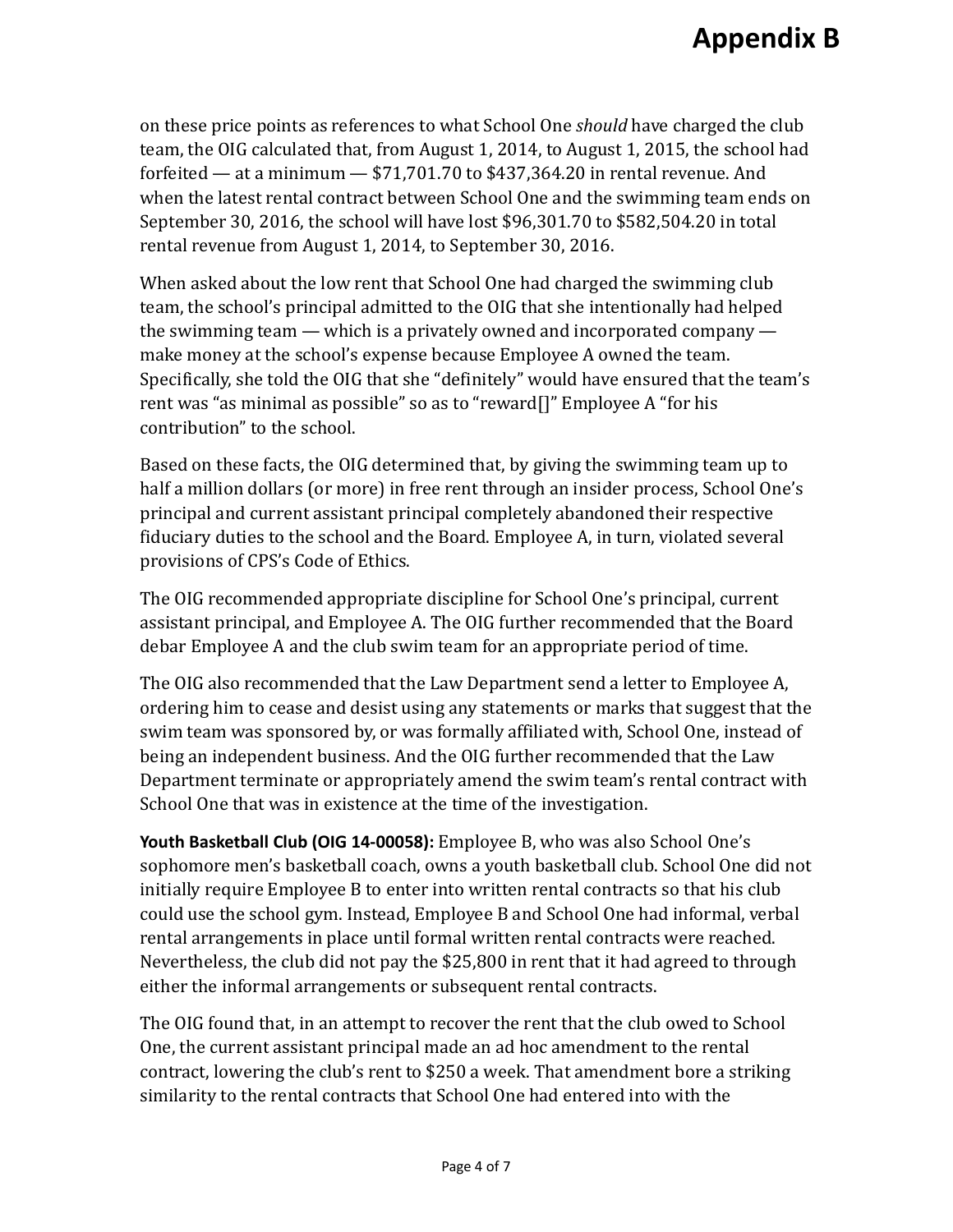swimming team club in OIG 15-00302, in that it resulted in an unreasonably low hourly rental rate for the gym's use — specifically, in this case, what amounted to be only \$5.68 an hour. In other words, both School One's current assistant principal's amendment to the basketball club's rental contract, and the school's rental contracts with the swimming team club, furthered the OIG's conclusion that School One's administration provided unreasonably low and indefensible rent for outside organizations that had ties to the school.

The OIG also uncovered evidence that showed that School One's principal entered into an odd — if not a sham — business deal with the basketball club, whereby she agreed to accept an "in-kind donation" of approximately \$12,000 in basketball equipment (specifically, automatic basketball shooting machines) in exchange for reducing the amount of back rent that the club owed to the school. The OIG determined, however, that School One already owned the shooting machines that the club attempted "to donate", and which the principal initially agreed to accept as payment.

By way of background, in the summer of 2015, School One's men's varsity basketball coach and Employee B contacted an Ohio-based company to purchase two shooting machines that, together, cost \$11,630. School One's basketball booster club — which Employee B helped to establish — made a \$5,000 down payment on the machines. In June of 2015, School One's principal and the men's varsity basketball coach signed a \$6,630 financing agreement with the company to cover the outstanding amount. The varsity coach further instructed the company to paint the machines in School One's colors, and to include lettering that touted the school's state championships. In addition, the invoice for the sale, as well as each of the two receipts for the two machines, listed the varsity coach as the individual at School One to whom the machines would be shipped.

But then, in November of 2015, Employee B approached School One's principal, proposing that his basketball club "donate" the shooting machines to defray the club's debts to the school. To prove that the club owned the shooting machines, Employee B presented falsified documents that purported to show that he had purchased the equipment personally. The principal agreed to the proposal. She later called the deal off, but only after the OIG pointed out to her that (1) School One, and not the basketball club, already owned the shooting machines; and (2) she had, in fact, personally approved School One's purchase of the shooting machines by signing the \$6,630 finance agreement for the equipment, not even five months earlier.

For her part, the principal told the OIG that she did not realize that School One had owned the shooting machines. The OIG, though, determined that the principal's claimed ignorance of School One's ownership of the machines strained credulity, at best, particularly given: (1) she and the men's varsity basketball coach had signed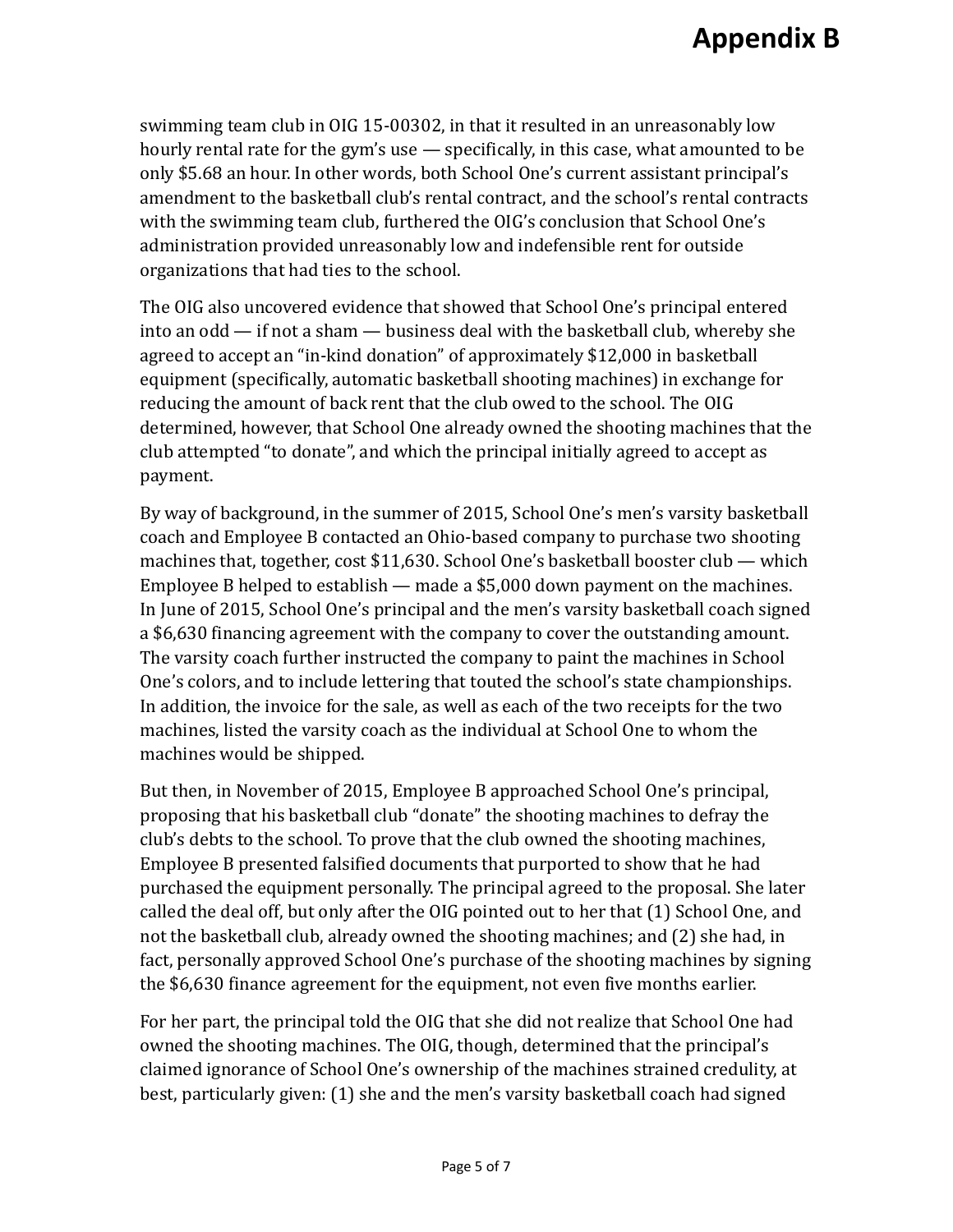the \$6,630 finance agreement for the machines; (2) the varsity basketball coach had assured the OIG that, before they executed the finance agreement, he had discussed it with the principal, the circumstances under which the machines were purchased, and how the down payment was made; (3) the varsity basketball coach, as well as the head of School One's basketball booster club, each unequivocally stated that the machines were purchased for the school, and not Employee B's basketball club; (4) the machines were customized to reflect School One's ownership of them; and (5) the total cost of the machines was over the procurement limit of \$10,000, which should have resulted in increased scrutiny on the principal's part. Moreover, when the OIG confronted the principal with the finalized finance agreement and asked why she had signed it, her first response was to acknowledge that the facts "did not look good." And although she confirmed that she had signed the finance agreement, the principal could not explain why she did.

The OIG recommended appropriate discipline for School One's principal and its former and current assistant principals. Employee B, however, resigned his position with CPS while under investigation. Because that investigation was substantiated, the OIG recommended that the Board place a permanent Do Not Hire classification in his personnel file. The OIG additionally recommended permanent debarments for Employee B and his basketball club, and that the Board take legal action against Employee B and the club to recover the \$25,800 in unpaid back rent, if it deemed that such legal efforts would be financially practicable.

**Volleyball Club Team and Camps (OIG 15-01073):** Volleyball Coach A was both a CPS employee in the district's Department of Sports and Facilities Management, as well as a former volleyball coach for a different high school ("School Two"). Coach A's volleyball club (which reported approximately \$1.285 million in annual revenue in its most recent financial report) also employed volleyball Coach B, who was a gym teacher and the volleyball head coach at School One. Coach A admitted to the OIG that, from 2011 through 2015, his volleyball club had used the gym at School One, as well as the gyms at School Two and another CPS high school, School Three, without executing the requisite rental contracts or paying any rent.

Because of the lack of any rental contracts or other similar documents that reflect the extent to which the club had used school facilities, the OIG could not calculate with any certainty the total amount of back rent that the volleyball club owed. Nevertheless, that amount was, undoubtedly, substantial. The OIG found that, in July of 2015 alone, the volleyball club held 28 volleyball camps, during which the club used — free of charge — 17 hours of gym time at School One, 12 hours at School Two, and 24 hours at School Three. Thus, for only one month out of five years of free gym usage, the volleyball club's unpaid rent totaled \$7,115 to \$12,130 (an amount reached by multiplying the individual schools' different rental rates by the number